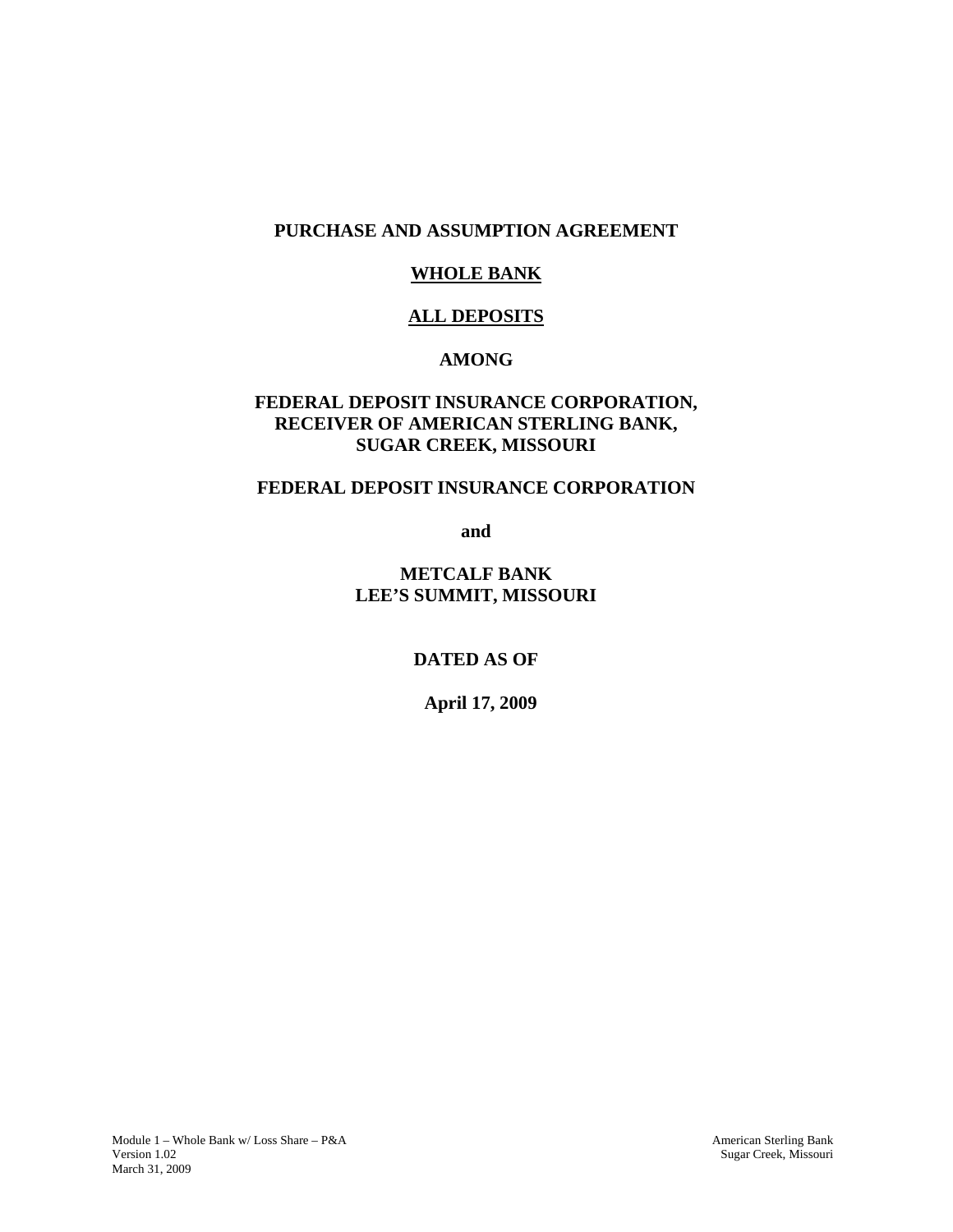# **TABLE OF CONTENTS**

| <b>ARTICLE I</b>   |                                                       |
|--------------------|-------------------------------------------------------|
| <b>ARTICLE II</b>  |                                                       |
| 2.1                |                                                       |
| 2.2                |                                                       |
| 2.3                |                                                       |
| 2.4                |                                                       |
| <b>ARTICLE III</b> |                                                       |
| 3.1                |                                                       |
| 3.2                |                                                       |
| 3.3                | Manner of Conveyance; Limited Warranty;               |
|                    |                                                       |
| 3.4                |                                                       |
| 3.5                |                                                       |
| 3.6                |                                                       |
| <b>ARTICLE IV</b>  | <b>ASSUMPTION OF CERTAIN DUTIES AND OBLIGATIONS15</b> |
| 4.1                |                                                       |
| 4.2                |                                                       |
| 4.3                |                                                       |
| 4.4                |                                                       |
| 4.5                |                                                       |
| 4.6                |                                                       |
| 4.7                | Agreement with Respect to Leased Data                 |
|                    |                                                       |
| 4.8                | Agreement with Respect to Certain                     |
|                    |                                                       |
| 4.9                |                                                       |
| 4.10               |                                                       |
| 4.11               |                                                       |
| 4.12               | Agreement with Respect to Continuation of Group       |
|                    |                                                       |
| 4.13               | Agreement with Respect to Interim Asset Servicing 22  |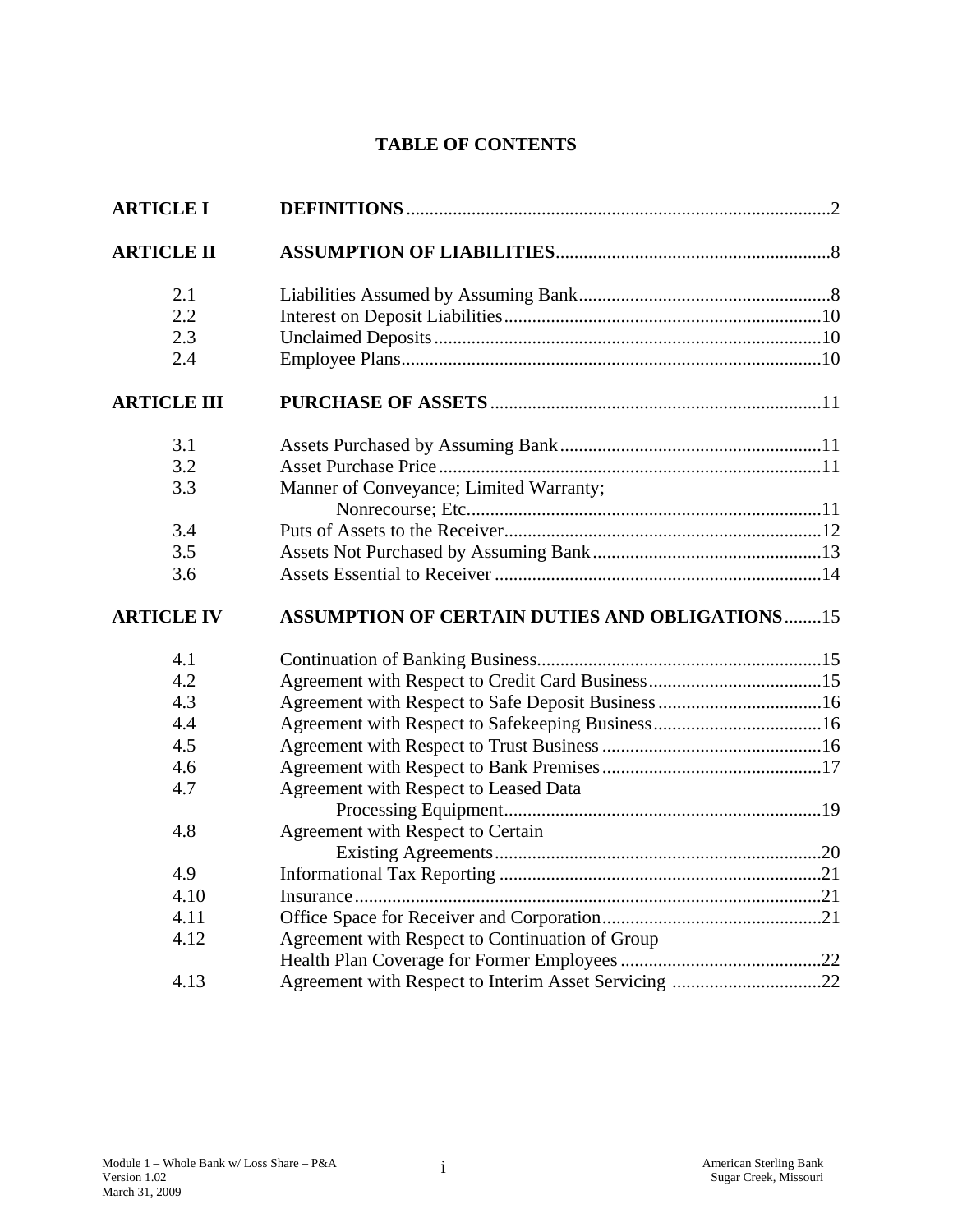| <b>ARTICLE V</b>    | <b>DUTIES WITH RESPECT TO DEPOSITORS</b>              |  |
|---------------------|-------------------------------------------------------|--|
| 5.1                 |                                                       |  |
| 5.2                 |                                                       |  |
| 5.3                 |                                                       |  |
| <b>ARTICLE VI</b>   |                                                       |  |
| 6.1                 |                                                       |  |
| 6.2                 |                                                       |  |
| 6.3                 |                                                       |  |
| 6.4                 |                                                       |  |
| <b>ARTICLE VII</b>  |                                                       |  |
| <b>ARTICLE VIII</b> |                                                       |  |
| 8.1                 |                                                       |  |
| 8.2                 | Correction of Errors and Omissions; Other Liabilities |  |
| 8.3                 |                                                       |  |
| 8.4                 |                                                       |  |
| 8.5                 |                                                       |  |
| <b>ARTICLE IX</b>   |                                                       |  |
| 9.1                 |                                                       |  |
| 9.2                 |                                                       |  |
| 9.3                 |                                                       |  |
| 9.4                 |                                                       |  |
| 9.5                 |                                                       |  |
| 9.6                 | Proceedings with Respect to Certain Assets            |  |
|                     |                                                       |  |
| 9.7                 |                                                       |  |
| <b>ARTICLE X</b>    |                                                       |  |
| <b>ARTICLE XI</b>   | REPRESENTATIONS AND WARRANTIES OF THE                 |  |
| <b>ARTICLE XII</b>  |                                                       |  |
| 12.1                |                                                       |  |
| 12.2                |                                                       |  |
| 12.3                |                                                       |  |
| 12.4                |                                                       |  |
|                     |                                                       |  |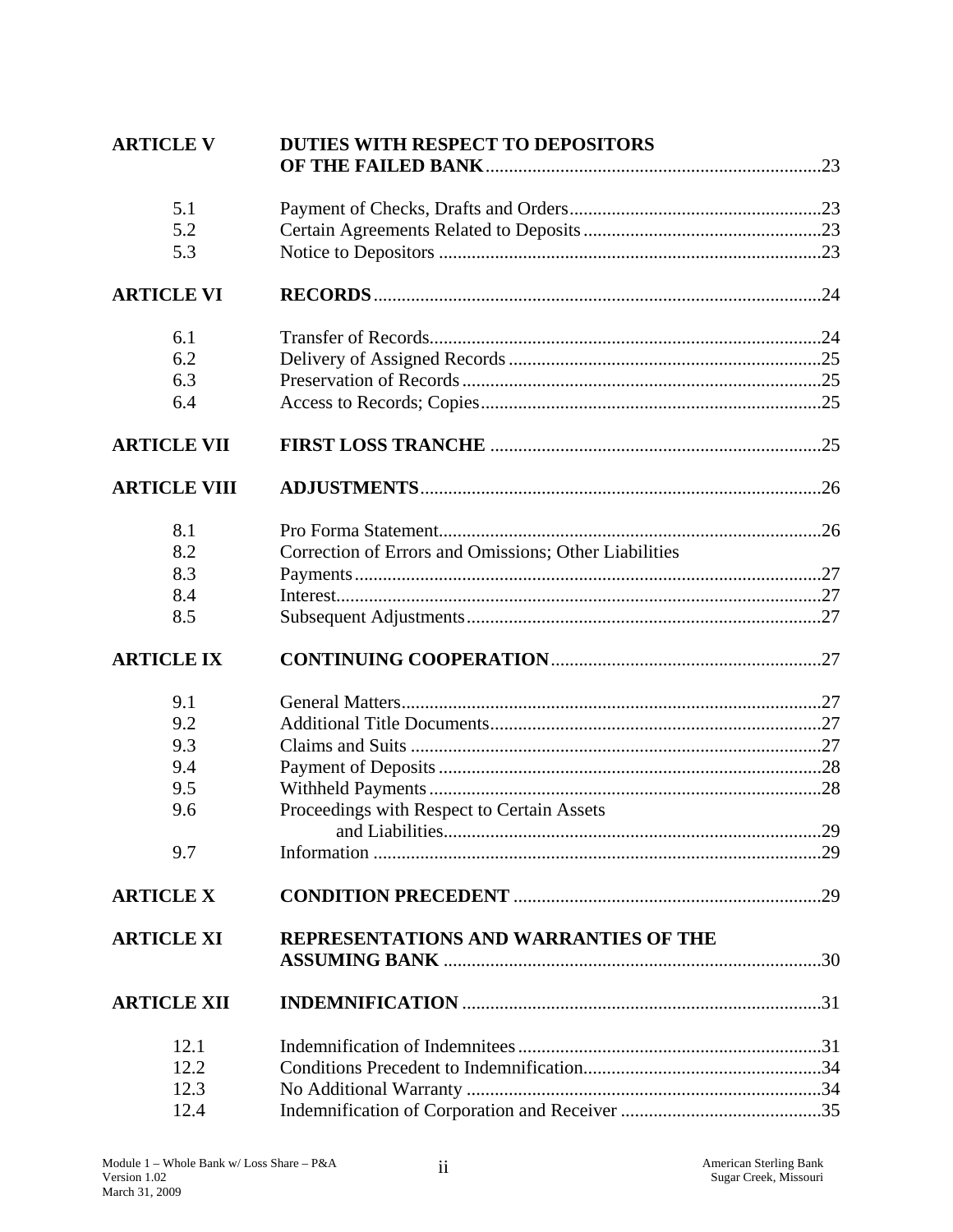| 12.5                |  |
|---------------------|--|
| 12.6                |  |
| 12.7                |  |
| 12.8                |  |
| <b>ARTICLE XIII</b> |  |
| 13.1                |  |
| 13.2                |  |
| 13.3                |  |
| 13.4                |  |
| 13.5                |  |
| 13.6                |  |
| 13.7                |  |
| 13.8                |  |
| 13.9                |  |
| 13.10               |  |
| 13.11               |  |
| 13.12               |  |
| 13.13               |  |

## **SCHEDULES**

| 2.1    |  |
|--------|--|
| 2.1(a) |  |
| 3.1    |  |
| 3.2    |  |
| 4.15A  |  |
| 4.15B  |  |
| 7      |  |

# **EXHIBITS**

| 4.13  |  |
|-------|--|
| 4.15A |  |
| 4.15B |  |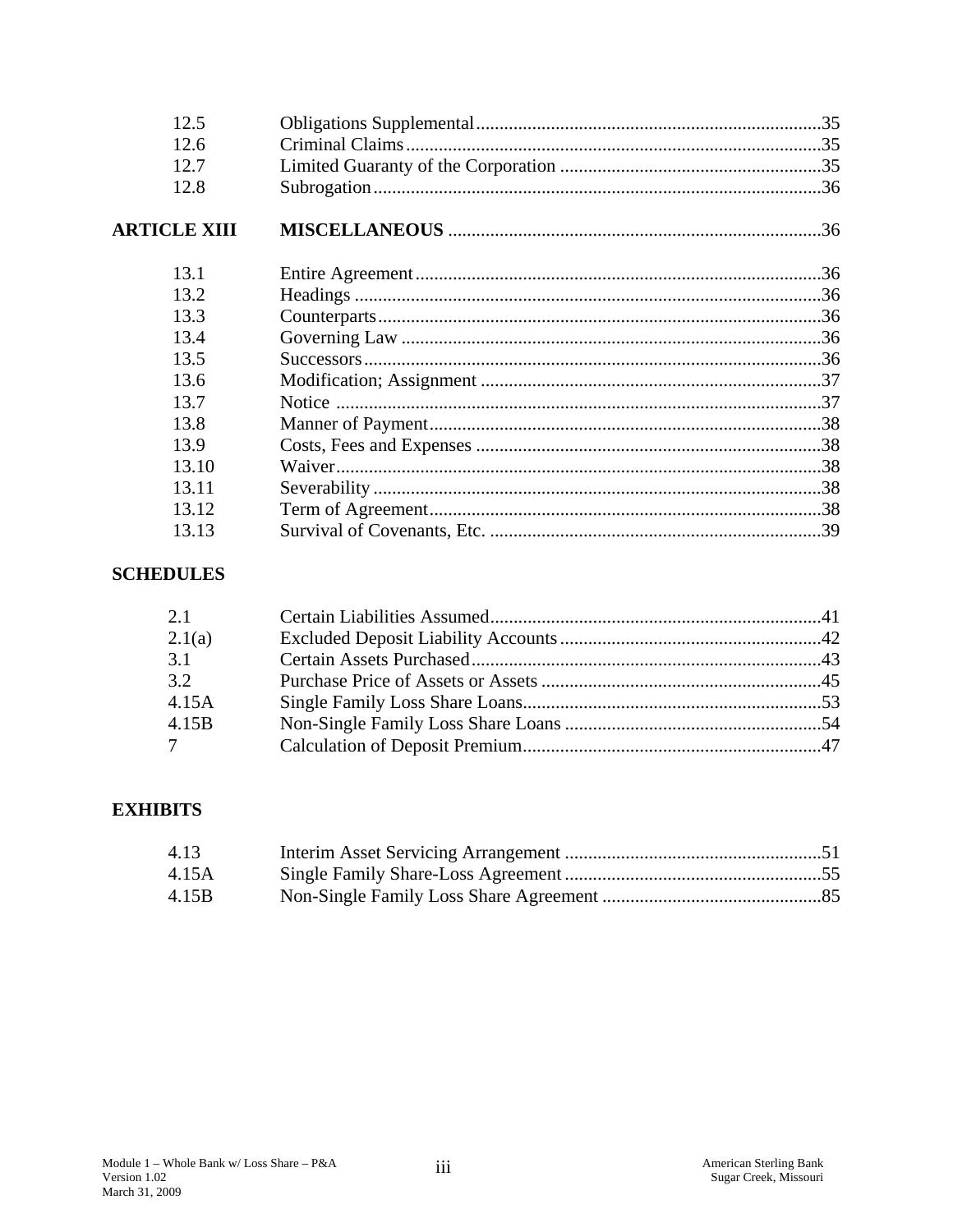#### **PURCHASE AND ASSUMPTION AGREEMENT**

### **WHOLE BANK**

### **ALL DEPOSITS**

**THIS AGREEMENT**, made and entered into as of the  $17<sup>th</sup>$  day of April, 2009, by and among the **FEDERAL DEPOSIT INSURANCE CORPORATION, RECEIVER of AMERICAN STERLING BANK, SUGAR CREEK, MISSOURI** (the "Receiver"), **METCALF BANK,** organized under the laws of the United States of America, and having its principal place of business in **LEE'S SUMMIT, MISSOURI** (the "Assuming Bank"), and the **FEDERAL DEPOSIT INSURANCE CORPORATION**, organized under the laws of the United States of America and having its principal office in Washington, D.C., acting in its corporate capacity (the "Corporation").

#### **WITNESSETH**:

**WHEREAS**, on Bank Closing, the Chartering Authority closed **AMERICAN STERLING BANK** (the "Failed Bank") pursuant to applicable law and the Corporation was appointed Receiver thereof; and

**WHEREAS**, the Assuming Bank desires to purchase certain assets and assume certain deposit and other liabilities of the Failed Bank on the terms and conditions set forth in this Agreement; and

**WHEREAS**, pursuant to 12 U.S.C. Section 1823(c)(2)(A), the Corporation may provide assistance to the Assuming Bank to facilitate the transactions contemplated by this Agreement, which assistance may include indemnification pursuant to Article XII; and

**WHEREAS**, the Board of Directors of the Corporation (the "Board") has determined to provide assistance to the Assuming Bank on the terms and subject to the conditions set forth in this Agreement; and

**WHEREAS**, the Board has determined pursuant to 12 U.S.C. Section 1823(c)(4)(A) that such assistance is necessary to meet the obligation of the Corporation to provide insurance coverage for the insured deposits in the Failed Bank.

 **NOW THEREFORE**, in consideration of the mutual promises herein set forth and other valuable consideration, the parties hereto agree as follows: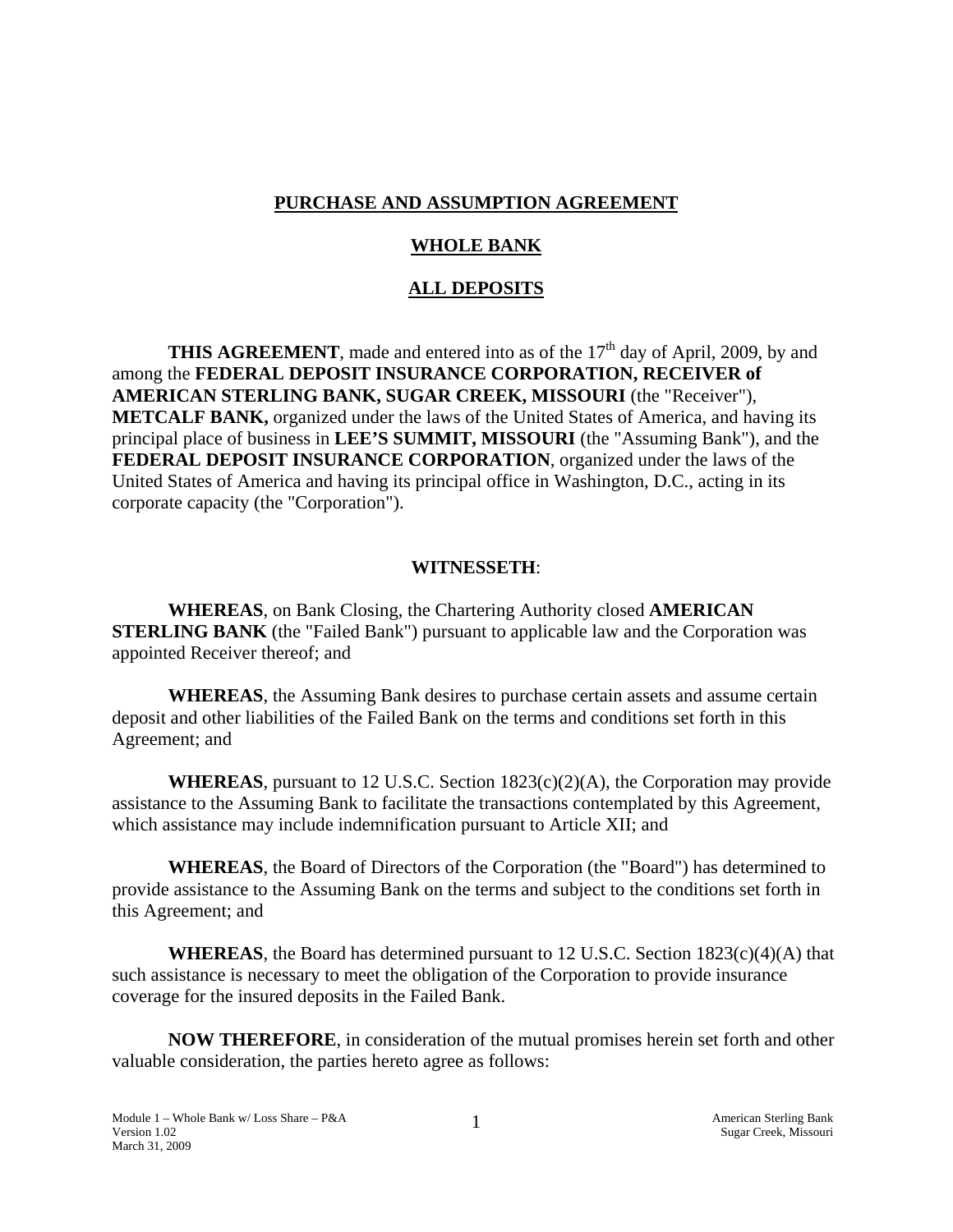### **ARTICLE I DEFINITIONS**

<span id="page-5-0"></span>Capitalized terms used in this Agreement shall have the meanings set forth in this Article I, or elsewhere in this Agreement. As used herein, words imparting the singular include the plural and vice versa.

**"Accounting Records"** means the general ledger and subsidiary ledgers and supporting schedules which support the general ledger balances.

**"Acquired Subsidiaries"** means Subsidiaries of the Failed Bank acquired pursuant to Section 3.1.

**"Adversely Classified"** means, with respect to any Loan or security, a Loan or security which, as of the date of the most recent pertinent data made available to the Assuming Bank as part of the Information Package, has been designated in the most recent report of examination as "Substandard," "Doubtful" or "Loss" by the Failed Bank's appropriate Federal or State Chartering Authority or regulator.

**"Affiliate"** of any Person means any director, officer, or employee of that Person and any other Person (i) who is directly or indirectly controlling, or controlled by, or under direct or indirect common control with, such Person, or (ii) who is an affiliate of such Person as the term "affiliate" is defined in Section 2 of the Bank Holding Company Act of 1956, as amended, 12 U.S.C. Section 1841.

**"Agreement"** means this Purchase and Assumption Agreement by and among the Assuming Bank, the Corporation and the Receiver, as amended or otherwise modified from time to time.

**"Assets"** means all assets of the Failed Bank purchased pursuant to Section 3.1. Assets owned by Subsidiaries of the Failed Bank are not "Assets" within the meaning of this definition.

**"Assumed Deposits"** means Deposits.

**"Bank Closing"** means the close of business of the Failed Bank on the date on which the Chartering Authority closed such institution.

**"Bank Premises"** means the banking houses, drive-in banking facilities, and teller facilities (staffed or automated) together with appurtenant parking, storage and service facilities and structures connecting remote facilities to banking houses, and land on which the foregoing are located, that are owned or leased by the Failed Bank and that are occupied by the Failed Bank as of Bank Closing.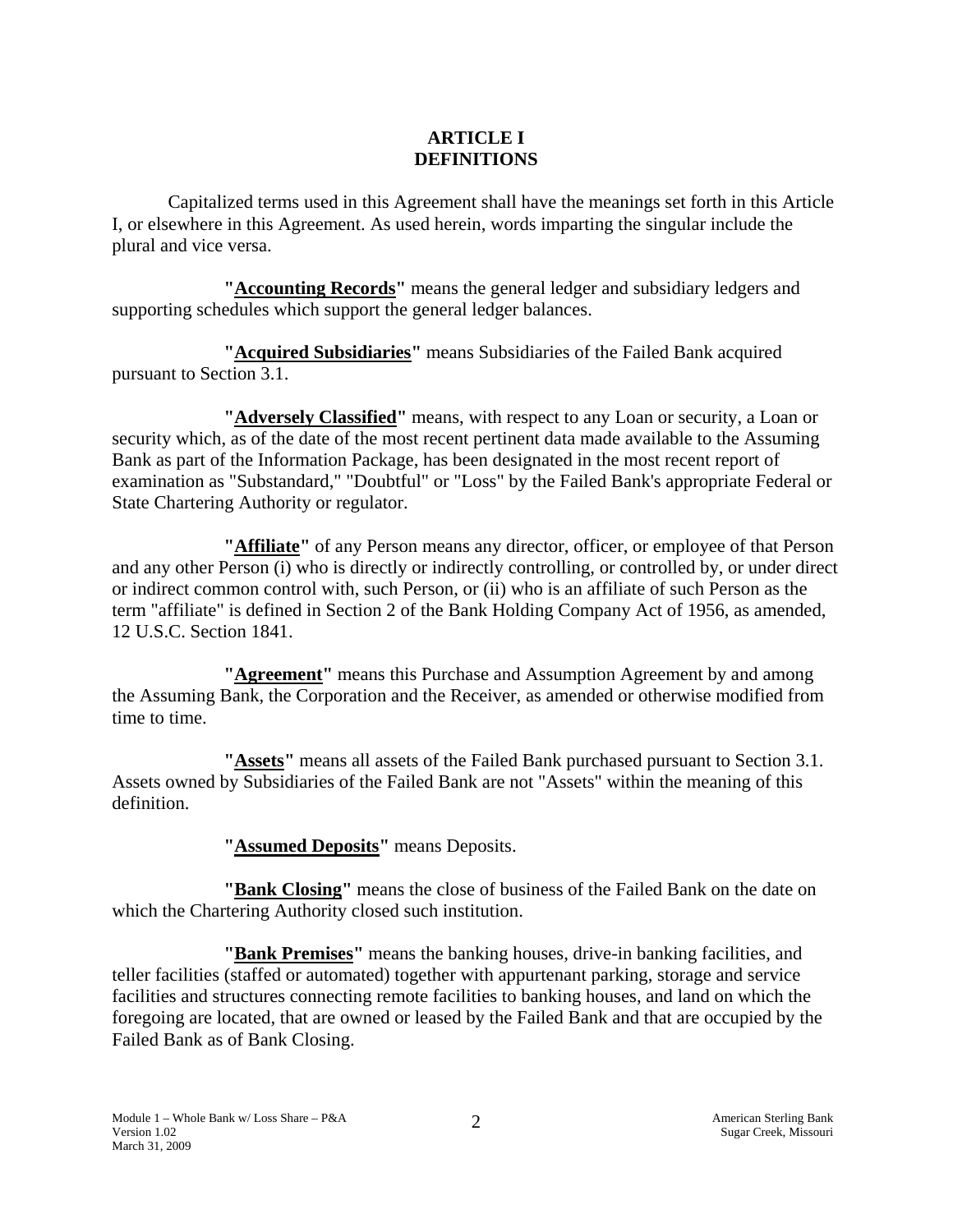**"Book Value"** means, with respect to any Asset and any Liability Assumed, the dollar amount thereof stated on the Accounting Records of the Failed Bank. The Book Value of any item shall be determined as of Bank Closing after adjustments made by the Receiver for differences in accounts, suspense items, unposted debits and credits, and other similar adjustments or corrections and for setoffs, whether voluntary or involuntary. The Book Value of a Subsidiary of the Failed Bank acquired by the Assuming Bank shall be determined from the investment in subsidiary and related accounts on the "bank only" (unconsolidated) balance sheet of the Failed Bank based on the equity method of accounting. Without limiting the generality of the foregoing, (i) the Book Value of a Liability Assumed shall include all accrued and unpaid interest thereon as of Bank Closing, and (ii) the Book Value of a Loan shall reflect adjustments for earned interest, or unearned interest (as it relates to the "rule of 78s" or add-on-interest loans, as applicable), if any, as of Bank Closing, adjustments for the portion of earned or unearned loan-related credit life and/or disability insurance premiums, if any, attributable to the Failed Bank as of Bank Closing, and adjustments for Failed Bank Advances, if any, in each case as determined for financial reporting purposes. The Book Value of an Asset shall not include any adjustment for loan premiums, discounts or any related deferred income or fees, or general or specific reserves on the Accounting Records of the Failed Bank.

**"Business Day"** means a day other than a Saturday, Sunday, Federal legal holiday or legal holiday under the laws of the State where the Failed Bank is located, or a day on which the principal office of the Corporation is closed.

**"Chartering Authority"** means (i) with respect to a national bank, the Office of the Comptroller of the Currency, (ii) with respect to a Federal savings association or savings bank, the Office of Thrift Supervision, (iii) with respect to a bank or savings institution chartered by a State, the agency of such State charged with primary responsibility for regulating and/or closing banks or savings institutions, as the case may be, (iv) the Corporation in accordance with 12 U.S.C. Section 1821(c), with regard to self appointment, or (v) the appropriate Federal banking agency in accordance with 12 U.S.C. 1821(c)(9).

**"Commitment"** means the unfunded portion of a line of credit or other commitment reflected on the books and records of the Failed Bank to make an extension of credit (or additional advances with respect to a Loan) that was legally binding on the Failed Bank as of Bank Closing, other than extensions of credit pursuant to the credit card business and overdraft protection plans of the Failed Bank, if any.

**"Credit Documents"** mean the agreements, instruments, certificates or other documents at any time evidencing or otherwise relating to, governing or executed in connection with or as security for, a Loan, including without limitation notes, bonds, loan agreements, letter of credit applications, lease financing contracts, banker's acceptances, drafts, interest protection agreements, currency exchange agreements, repurchase agreements, reverse repurchase agreements, guarantees, deeds of trust, mortgages, assignments, security agreements, pledges, subordination or priority agreements, lien priority agreements, undertakings, security instruments, certificates, documents, legal opinions, participation agreements and intercreditor agreements, and all amendments, modifications, renewals, extensions, rearrangements, and substitutions with respect to any of the foregoing.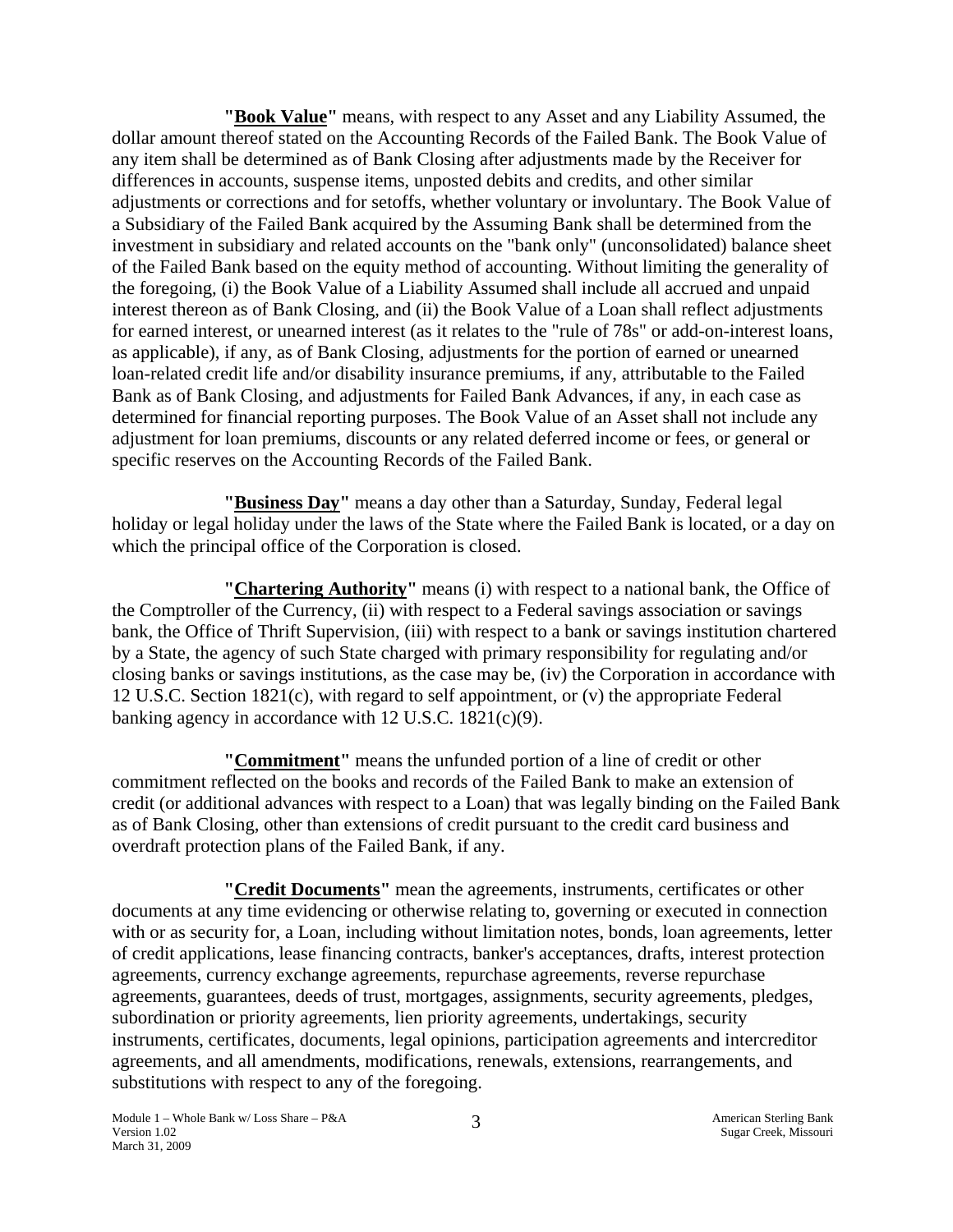**"Credit File"** means all Credit Documents and all other credit, collateral, or insurance documents in the possession or custody of the Assuming Bank, or any of its Subsidiaries or Affiliates, relating to an Asset or a Loan included in a Put Notice, or copies of any thereof.

**"Data Processing Lease"** means any lease or licensing agreement, binding on the Failed Bank as of Bank Closing, the subject of which is data processing equipment or computer hardware or software used in connection with data processing activities. A lease or licensing agreement for computer software used in connection with data processing activities shall constitute a Data Processing Lease regardless of whether such lease or licensing agreement also covers data processing equipment.

**"Deposit"** means a deposit as defined in 12 U.S.C. Section 1813(l), including without limitation, outstanding cashier's checks and other official checks and all uncollected items included in the depositors' balances and credited on the books and records of the Failed Bank; provided, that the term "Deposit" shall not include all or any portion of those deposit balances which, in the discretion of the Receiver or the Corporation, (i) may be required to satisfy it for any liquidated or contingent liability of any depositor arising from an unauthorized or unlawful transaction, or (ii) may be needed to provide payment of any liability of any depositor to the Failed Bank or the Receiver, including the liability of any depositor as a director or officer of the Failed Bank, whether or not the amount of the liability is or can be determined as of Bank Closing.

**"Equity Adjustment"** means the dollar amount resulting by subtracting the Book Value, as of Bank Closing, of all Liabilities Assumed under this Agreement by the Assuming Bank from the Book Value, as of Bank Closing, of all Assets acquired under this Agreement by the Assuming Bank, which may be a positive or a negative number.

**"Failed Bank Advances"** means the total sums paid by the Failed Bank to (i) protect its lien position, (ii) pay ad valorem taxes and hazard insurance, and (iii) pay credit life insurance, accident and health insurance, and vendor's single interest insurance.

**"Fair Market Value"** means (i)(a) "Market Value" as defined in the regulation prescribing the standards for real estate appraisals used in federally related transactions, 12 C.F.R. § 323.2(g), and accordingly shall mean the most probable price which a property should bring in a competitive and open market under all conditions requisite to a fair sale, the buyer and seller each acting prudently and knowledgeably, and assuming the price is not affected by undue stimulus. Implicit in this definition is the consummation of a sale as of a specified date and the passing of title from seller to buyer under conditions whereby:

(1) Buyer and seller are typically motivated;

(2) Both parties are well informed or well advised, and acting in what they consider their own best interests;

(3) A reasonable time is allowed for exposure in the open market;

(4) Payment is made in terms of cash in U.S. dollars or in terms of financial arrangements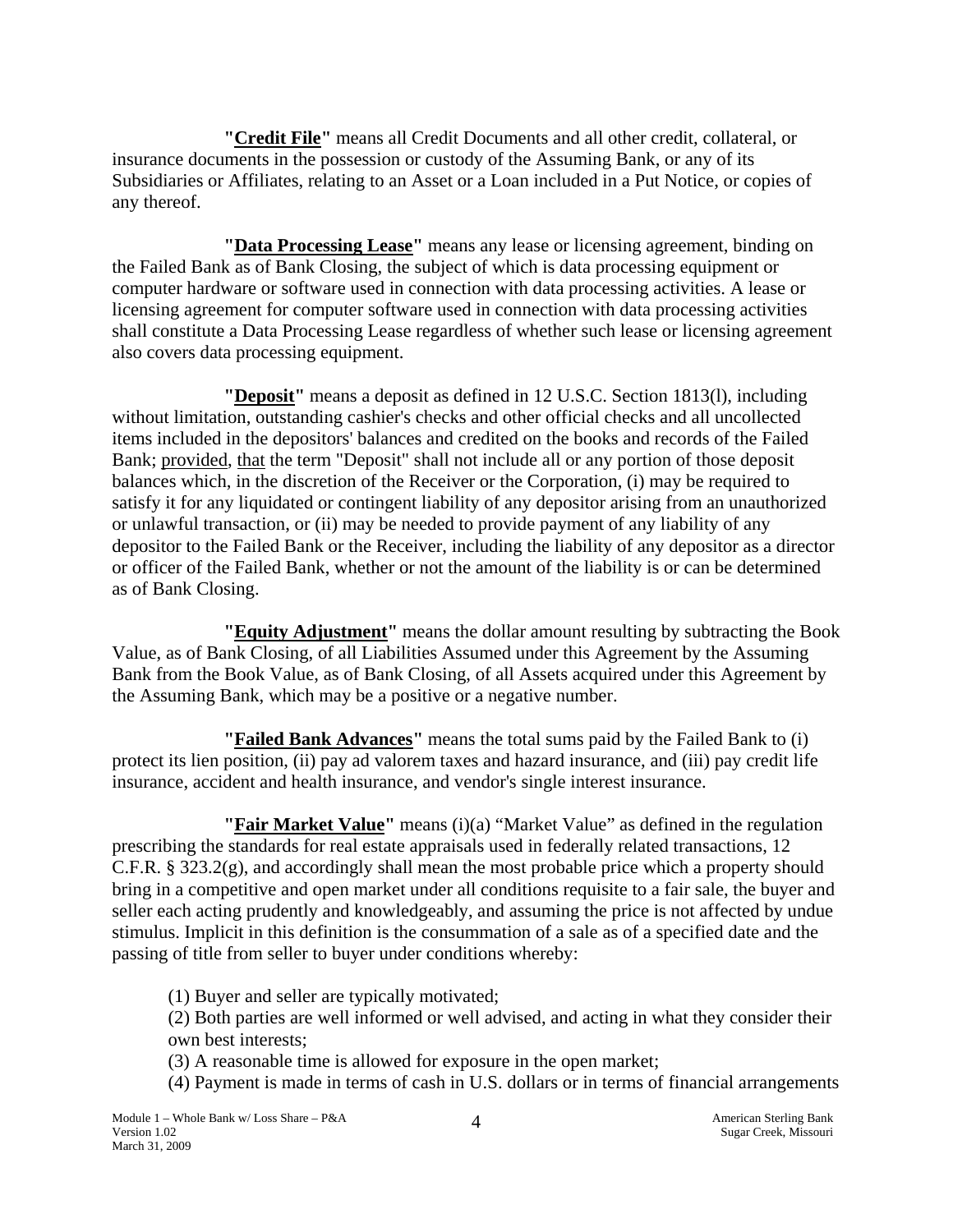comparable thereto; and

(5) The price represents the normal consideration for the property sold unaffected by special or creative financing or sales concessions granted by anyone associated with the sale;

as determined as of Bank Closing by an appraiser chosen by the Assuming Bank from a list of acceptable appraisers provided by the Receiver; any costs and fees associated with such determination shall be shared equally by the Receiver and the Assuming Bank, and (b) which, with respect to Bank Premises (to the extent, if any, that Bank Premises are purchased utilizing this valuation method), shall be determined not later than sixty (60) days after Bank Closing by an appraiser selected by the Receiver and the Assuming Bank within seven (7) days after Bank Closing; or (ii) with respect to property other than Bank Premises purchased utilizing this valuation method, the price therefore as established by the Receiver and agreed to by the Assuming Bank, or in the absence of such agreement, as determined in accordance with clause  $(i)(a)$  above.

"**First Loss Tranche**" means the dollar amount of liability that the Assuming Bank will incur prior to the commencement of loss sharing, which is the sum of (i) the Assuming Bank's asset premium (discount) bid, as reflected on the Assuming Bank's bid form, plus (ii) the Assuming Bank's Deposit premium bid, as reflected on the Assuming Bank's bid form, plus (iii) the Equity Adjustment. The First Loss Tranche may be a positive or negative number.

"**Fixtures**" means those leasehold improvements, additions, alterations and installations constituting all or a part of Bank Premises and which were acquired, added, built, installed or purchased at the expense of the Failed Bank, regardless of the holder of legal title thereto as of Bank Closing.

**"Furniture and Equipment"** means the furniture and equipment, other than motor vehicles, leased or owned by the Failed Bank and reflected on the books of the Failed Bank as of Bank Closing, including without limitation automated teller machines, carpeting, furniture, office machinery (including personal computers), shelving, office supplies, telephone, surveillance and security systems. Motor vehicles shall be considered other assets and pass at Book Value.

**"Indemnitees"** means, except as provided in paragraph (k) of Section 12.1, (i) the Assuming Bank, (ii) the Subsidiaries and Affiliates of the Assuming Bank other than any Subsidiaries or Affiliates of the Failed Bank that are or become Subsidiaries or Affiliates of the Assuming Bank, and (iii) the directors, officers, employees and agents of the Assuming Bank and its Subsidiaries and Affiliates who are not also present or former directors, officers, employees or agents of the Failed Bank or of any Subsidiary or Affiliate of the Failed Bank.

**"Information Package"** means the most recent compilation of financial and other data with respect to the Failed Bank, including any amendments or supplements thereto, provided to the Assuming Bank by the Corporation on the web site used by the Corporation to market the Failed Bank to potential acquirers.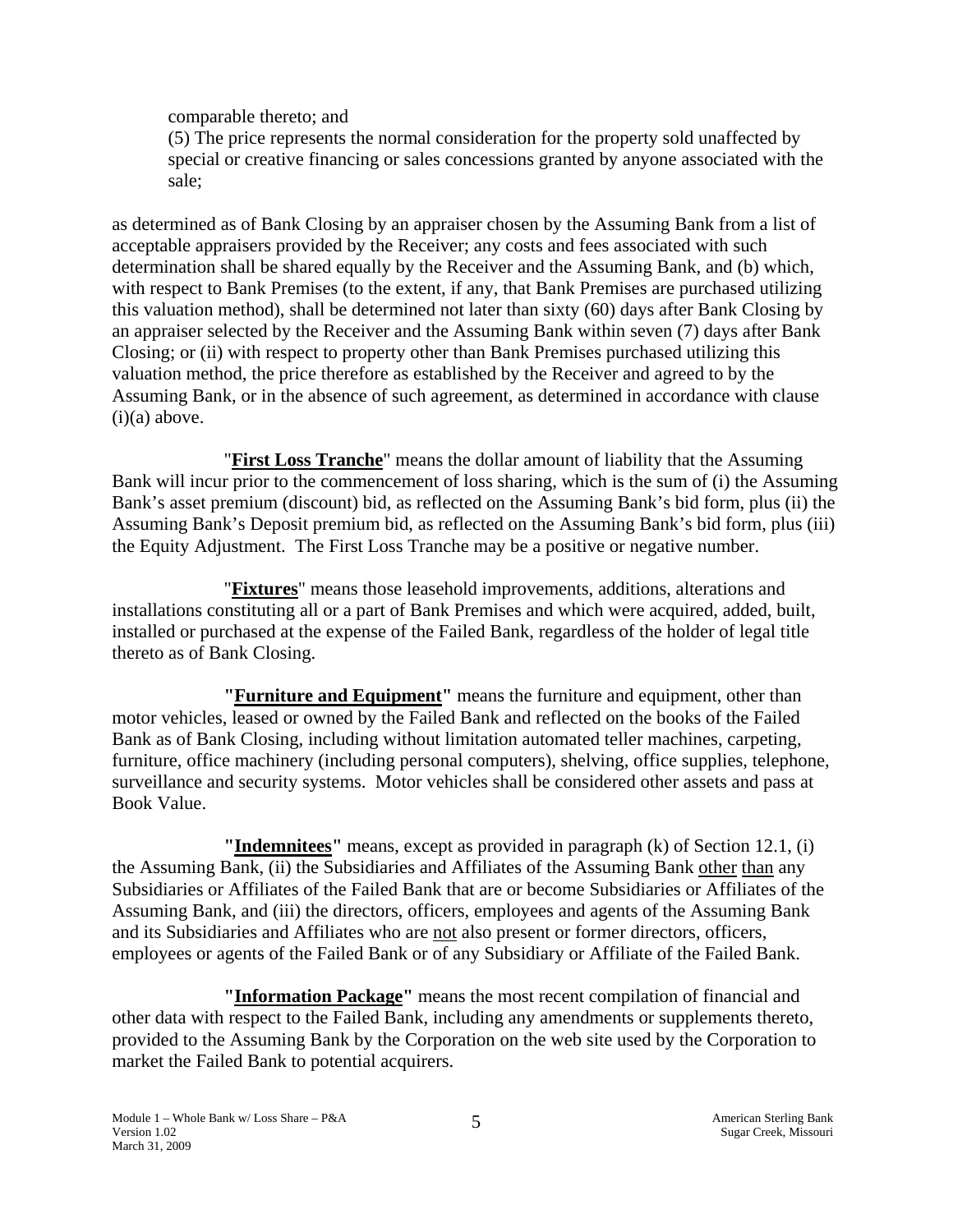**"Legal Balance"** means the amount of indebtedness legally owed by an Obligor with respect to a Loan, including principal and accrued and unpaid interest, late fees, attorneys' fees and expenses, taxes, insurance premiums, and similar charges, if any.

**"Liabilities Assumed"** has the meaning provided in Section 2.1.

**"Lien"** means any mortgage, lien, pledge, charge, assignment for security purposes, security interest, or encumbrance of any kind with respect to an Asset, including any conditional sale agreement or capital lease or other title retention agreement relating to such Asset.

**"Loans"** means all of the following owed to or held by the Failed Bank as of Bank Closing:

(i) loans (including loans which have been charged off the Accounting Records of the Failed Bank in whole or in part prior to the date of the most recent pertinent data made available to the Assuming Bank as part of the Information Package), participation agreements, interests in participations, overdrafts of customers (including but not limited to overdrafts made pursuant to an overdraft protection plan or similar extensions of credit in connection with a deposit account), revolving commercial lines of credit, home equity lines of credit, Commitments, United States and/or State-guaranteed student loans, and lease financing contracts;

(ii) all Liens, rights (including rights of set-off), remedies, powers, privileges, demands, claims, priorities, equities and benefits owned or held by, or accruing or to accrue to or for the benefit of, the holder of the obligations or instruments referred to in clause (i) above, including but not limited to those arising under or based upon Credit Documents, casualty insurance policies and binders, standby letters of credit, mortgagee title insurance policies and binders, payment bonds and performance bonds at any time and from time to time existing with respect to any of the obligations or instruments referred to in clause (i) above; and

(iii) all amendments, modifications, renewals, extensions, refinancings, and refundings of or for any of the foregoing.

**"Obligor"** means each Person liable for the full or partial payment or performance of any Loan, whether such Person is obligated directly, indirectly, primarily, secondarily, jointly, or severally.

**"Other Real Estate"** means all interests in real estate (other than Bank Premises and Fixtures) and loans on "in substance foreclosure" status as of Bank Closing as recorded on the Accounting Records of the Failed Bank, including but not limited to mineral rights, leasehold rights, condominium and cooperative interests, air rights and development rights that are owned by the Failed Bank.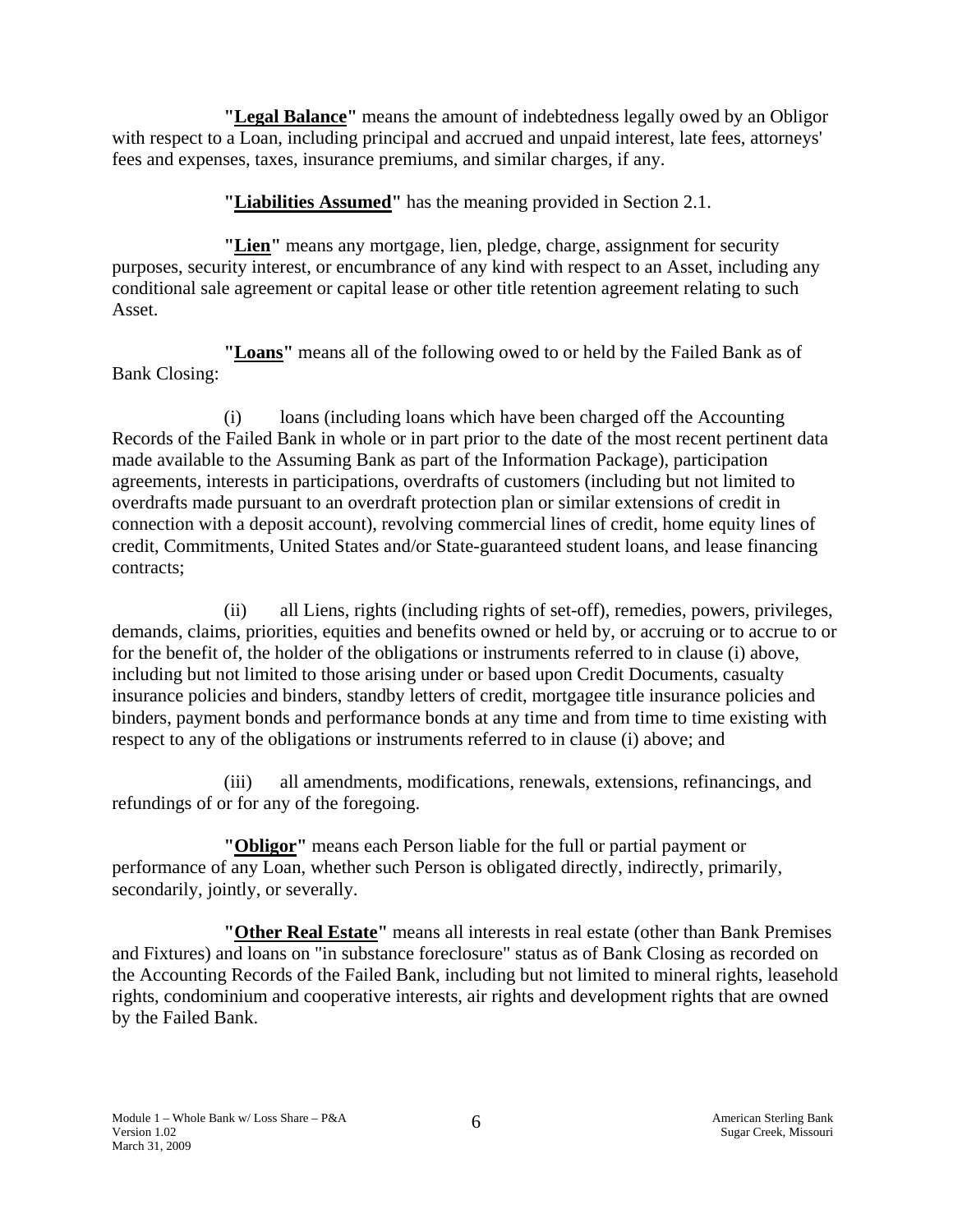**"Person"** means any individual, corporation, partnership, joint venture, association, joint-stock company, trust, unincorporated organization, or government or any agency or political subdivision thereof, excluding the Corporation.

**"Primary Indemnitor"** means any Person (other than the Assuming Bank or any of its Affiliates) who is obligated to indemnify or insure, or otherwise make payments (including payments on account of claims made against) to or on behalf of any Person in connection with the claims covered under Article XII, including without limitation any insurer issuing any directors and officers liability policy or any Person issuing a financial institution bond or banker's blanket bond.

**"Proforma"** means producing a balance sheet that reflects a reasonably accurate financial statement of the Failed bank through the date of closing. The Proforma financial statements serve as a basis for the opening entries of both the Assuming Bank and the Receiver.

**"Put Date"** has the meaning provided in Section 3.4.

**"Put Notice"** has the meaning provided in Section 3.4.

**"Qualified Financial Contract"** means a qualified financial contract as defined in 12 U.S.C. Section 1821(e)(8)(D).

**"Record"** means any document, microfiche, microfilm and computer records (including but not limited to magnetic tape, disc storage, card forms and printed copy) of the Failed Bank generated or maintained by the Failed Bank that is owned by or in the possession of the Receiver at Bank Closing.

**"Related Liability"** with respect to any Asset means any liability existing and reflected on the Accounting Records of the Failed Bank as of Bank Closing for (i) indebtedness secured by mortgages, deeds of trust, chattel mortgages, security interests or other liens on or affecting such Asset, (ii) ad valorem taxes applicable to such Asset, and (iii) any other obligation determined by the Receiver to be directly related to such Asset.

**"Related Liability Amount"** with respect to any Related Liability on the books of the Assuming Bank, means the amount of such Related Liability as stated on the Accounting Records of the Assuming Bank (as maintained in accordance with generally accepted accounting principles) as of the date as of which the Related Liability Amount is being determined. With respect to a liability that relates to more than one asset, the amount of such Related Liability shall be allocated among such assets for the purpose of determining the Related Liability Amount with respect to any one of such assets. Such allocation shall be made by specific allocation, where determinable, and otherwise shall be pro rata based upon the dollar amount of such assets stated on the Accounting Records of the entity that owns such asset.

 **"Repurchase Price"** means, with respect to any Loan the Book Value, adjusted to reflect changes to Book Value after Bank Closing, plus (ii) any advances and interest on such Loan after Bank Closing, minus (iii) the total of amounts received by the Assuming Bank for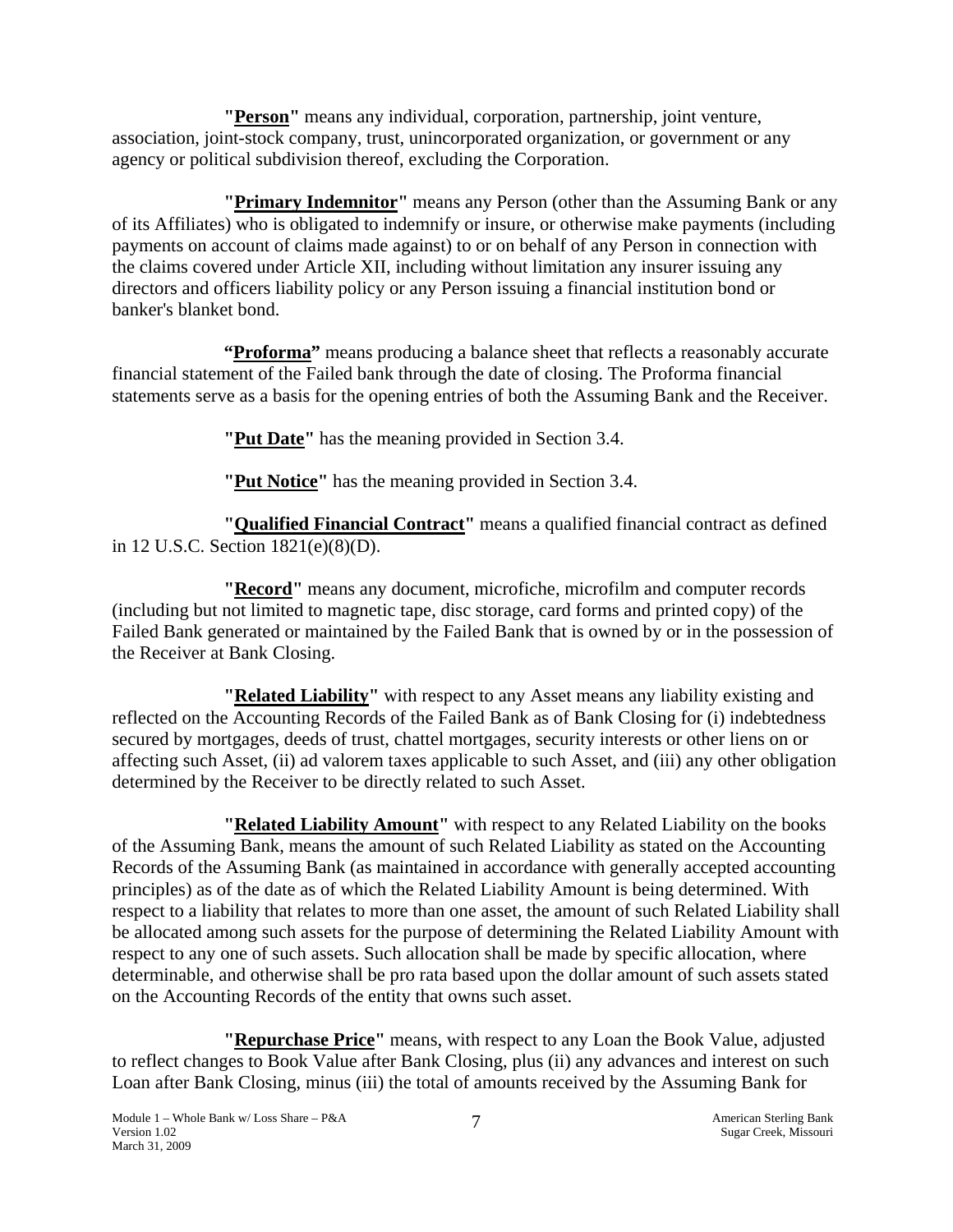<span id="page-11-0"></span>such Loan, regardless of how applied, after Bank Closing, plus (iv) advances made by Assuming Bank, plus (v) total disbursements of principal made by Receiver that are not included in the Book Value.

**"Safe Deposit Boxes"** means the safe deposit boxes of the Failed Bank, if any, including the removable safe deposit boxes and safe deposit stacks in the Failed Bank's vault(s), all rights and benefits under rental agreements with respect to such safe deposit boxes, and all keys and combinations thereto.

**"Settlement Date"** means the first Business Day immediately prior to the day which is one hundred eighty (180) days after Bank Closing, or such other date prior thereto as may be agreed upon by the Receiver and the Assuming Bank. The Receiver, in its discretion, may extend the Settlement Date.

**"Settlement Interest Rate"** means, for the first calendar quarter or portion thereof during which interest accrues, the rate determined by the Receiver to be equal to the equivalent coupon issue yield on twenty-six (26)-week United States Treasury Bills in effect as of Bank Closing as published in The Wall Street Journal; provided, that if no such equivalent coupon issue yield is available as of Bank Closing, the equivalent coupon issue yield for such Treasury Bills most recently published in The Wall Street Journal prior to Bank Closing shall be used. Thereafter, the rate shall be adjusted to the rate determined by the Receiver to be equal to the equivalent coupon issue yield on such Treasury Bills in effect as of the first day of each succeeding calendar quarter during which interest accrues as published in The Wall Street Journal.

**"Subsidiary"** has the meaning set forth in Section 3(w)(4) of the Federal Deposit Insurance Act, 12 U.S.C. Section 1813(w)(4), as amended.

### **ARTICLE II ASSUMPTION OF LIABILITIES**

 **2.1 Liabilities Assumed by Assuming Bank.** The Assuming Bank expressly assumes at Book Value (subject to adjustment pursuant to Article VIII) and agrees to pay, perform, and discharge all of the following liabilities of the Failed Bank as of Bank Closing, except as otherwise provided in this Agreement (such liabilities referred to as "Liabilities Assumed"):

> (a) Assumed Deposits, except those Deposits specifically listed on Schedule 2.1(a); provided, that as to any Deposits of public money which are Assumed Deposits, the Assuming Bank agrees to properly secure such Deposits with such of the Assets as appropriate which, prior to Bank Closing, were pledged as security therefor by the Failed Bank, or with assets of the Assuming Bank, if such securing Assets, if any, are insufficient to properly secure such Deposits;

(b) liabilities for indebtedness secured by mortgages, deeds of trust, chattel mortgages, security interests or other liens on or affecting any Assets, if any;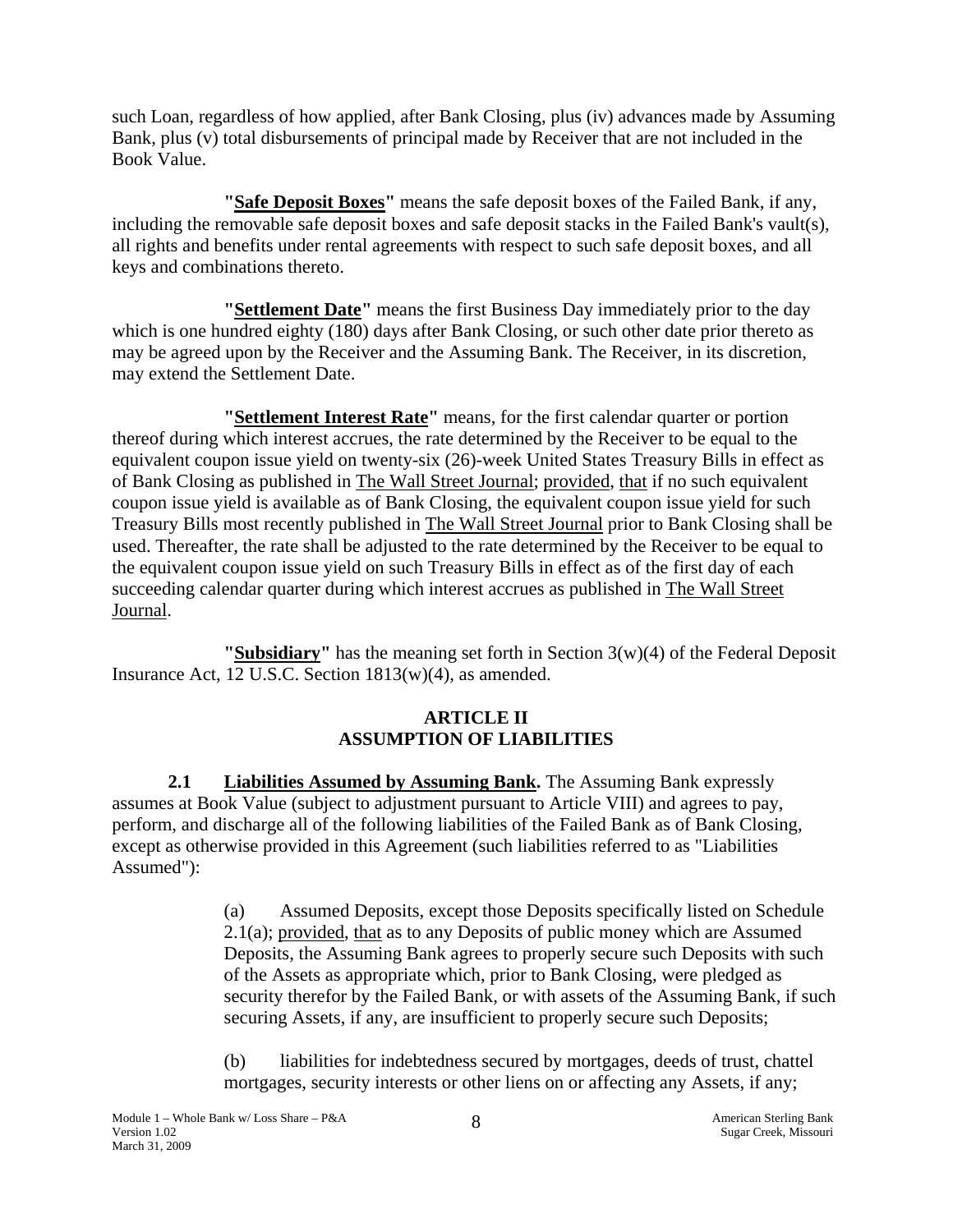provided, that the assumption of any liability pursuant to this paragraph shall be limited to the market value of the Assets securing such liability as determined by the Receiver;

(c) borrowings from Federal Reserve Banks and Federal Home Loan Banks, if any, provided, that the assumption of any liability pursuant to this paragraph shall be limited to the market value of the assets securing such liability as determined by the Receiver; and overdrafts, debit balances, service charges, reclamations, and adjustments to accounts with the Federal Reserve Banks as reflected on the books and records of any such Federal Reserve Bank within ninety (90) days after Bank Closing, if any;

(d) ad valorem taxes applicable to any Asset, if any; provided, that the assumption of any ad valorem taxes pursuant to this paragraph shall be limited to an amount equal to the market value of the Asset to which such taxes apply as determined by the Receiver;

(e) liabilities, if any, for federal funds purchased, repurchase agreements and overdrafts in accounts maintained with other depository institutions (including any accrued and unpaid interest thereon computed to and including Bank Closing); provided, that the assumption of any liability pursuant to this paragraph shall be limited to the market value of the Assets securing such liability as determined by the Receiver;

(f) United States Treasury tax and loan note option accounts, if any;

(g) liabilities for any acceptance or commercial letter of credit (other than "standby letters of credit" as defined in 12 C.F.R. Section 337.2(a)); provided, that the assumption of any liability pursuant to this paragraph shall be limited to the market value of the Assets securing such liability as determined by the Receiver;

(h) duties and obligations assumed pursuant to this Agreement including without limitation those relating to the Failed Bank's credit card business, overdraft protection plans, safe deposit business, safekeeping business or trust business, if any;

(i) liabilities, if any, for Commitments; **including,** any existing single family one to four residential mortgage loans which may have been approved by the Failed Bank but are wholly unfunded at the time of Bank Closing;

(j) liabilities, if any, for amounts owed to any Subsidiary of the Failed Bank acquired under Section 3.1;

(k) omitted;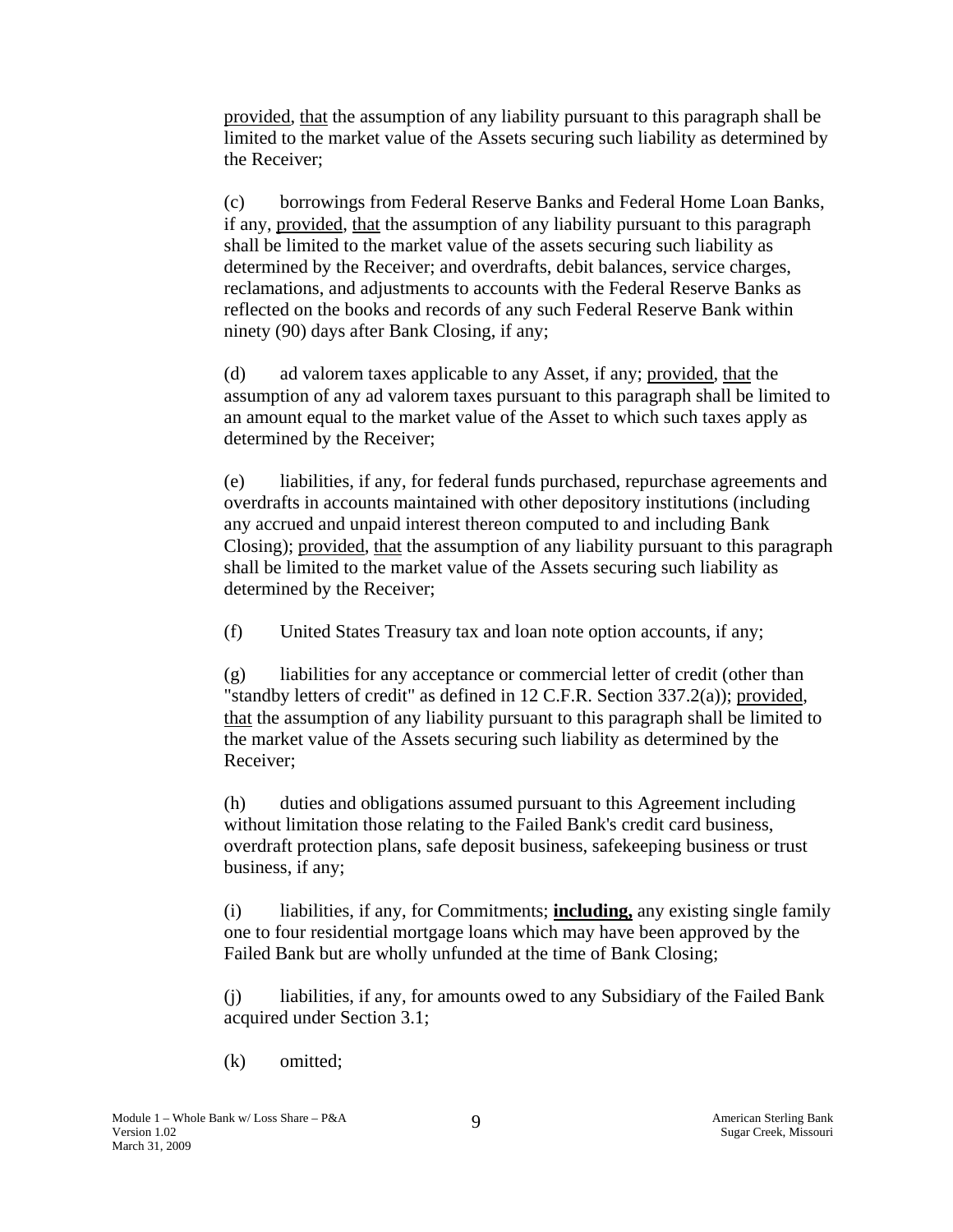<span id="page-13-0"></span>(l) duties and obligations under any contract pursuant to which the Failed Bank provides mortgage servicing for others (but only to the extent that such obligations are separate and distinct from any type of agreement that imposes obligations including but not limited to repurchase obligations on the failed bank), or mortgage servicing is provided to the Failed Bank by others; and

(m) all asset-related offensive litigation liabilities and all asset-related defensive litigation liabilities, but only to the extent such liabilities relate to assets subject to a loss share agreement, and provided that all other defensive litigation and any class actions with respect to credit card business are retained by the Receiver.

Schedule 2.1 attached hereto and incorporated herein sets forth certain categories of Liabilities Assumed and the aggregate Book Value of the Liabilities Assumed in such categories. Such schedule is based upon the best information available to the Receiver and may be adjusted as provided in Article VIII.

**2.2 Interest on Deposit Liabilities.** The Assuming Bank agrees that, from and after Bank Closing, it will accrue and pay interest on Deposit liabilities assumed pursuant to Section 2.1 at a rate(s) it shall determine; provided, that for non-transaction Deposit liabilities such rate(s) shall not be less than the lowest rate offered by the Assuming Bank to its depositors for non-transaction deposit accounts. The Assuming Bank shall permit each depositor to withdraw, without penalty for early withdrawal, all or any portion of such depositor's Deposit, whether or not the Assuming Bank elects to pay interest in accordance with any deposit agreement formerly existing between the Failed Bank and such depositor; and further provided, that if such Deposit has been pledged to secure an obligation of the depositor or other party, any withdrawal thereof shall be subject to the terms of the agreement governing such pledge. The Assuming Bank shall give notice to such depositors as provided in Section 5.3 of the rate(s) of interest which it has determined to pay and of such withdrawal rights.

**2.3 Unclaimed Deposits.** If, within eighteen (18) months after Bank Closing, any depositor of the Failed Bank does not claim or arrange to continue such depositor's Deposit assumed pursuant to Section 2.1 at the Assuming Bank, the Assuming Bank shall, within fifteen (15) Business Days after the end of such eighteen (18)-month period, (i) refund to the Corporation the full amount of each such Deposit (without reduction for service charges), (ii) provide to the Corporation a schedule of all such refunded Deposits in such form as may be prescribed by the Corporation, and (iii) assign, transfer, convey and deliver to the Receiver all right, title and interest of the Assuming Bank in and to Records previously transferred to the Assuming Bank and other records generated or maintained by the Assuming Bank pertaining to such Deposits. During such eighteen (18)-month period, at the request of the Corporation, the Assuming Bank promptly shall provide to the Corporation schedules of unclaimed deposits in such form as may be prescribed by the Corporation.

**2.4 Employee Plans.** Except as provided in Section 4.12, the Assuming Bank shall have no liabilities, obligations or responsibilities under the Failed Bank's health care, bonus, vacation, pension, profit sharing, deferred compensation, 401K or stock purchase plans or similar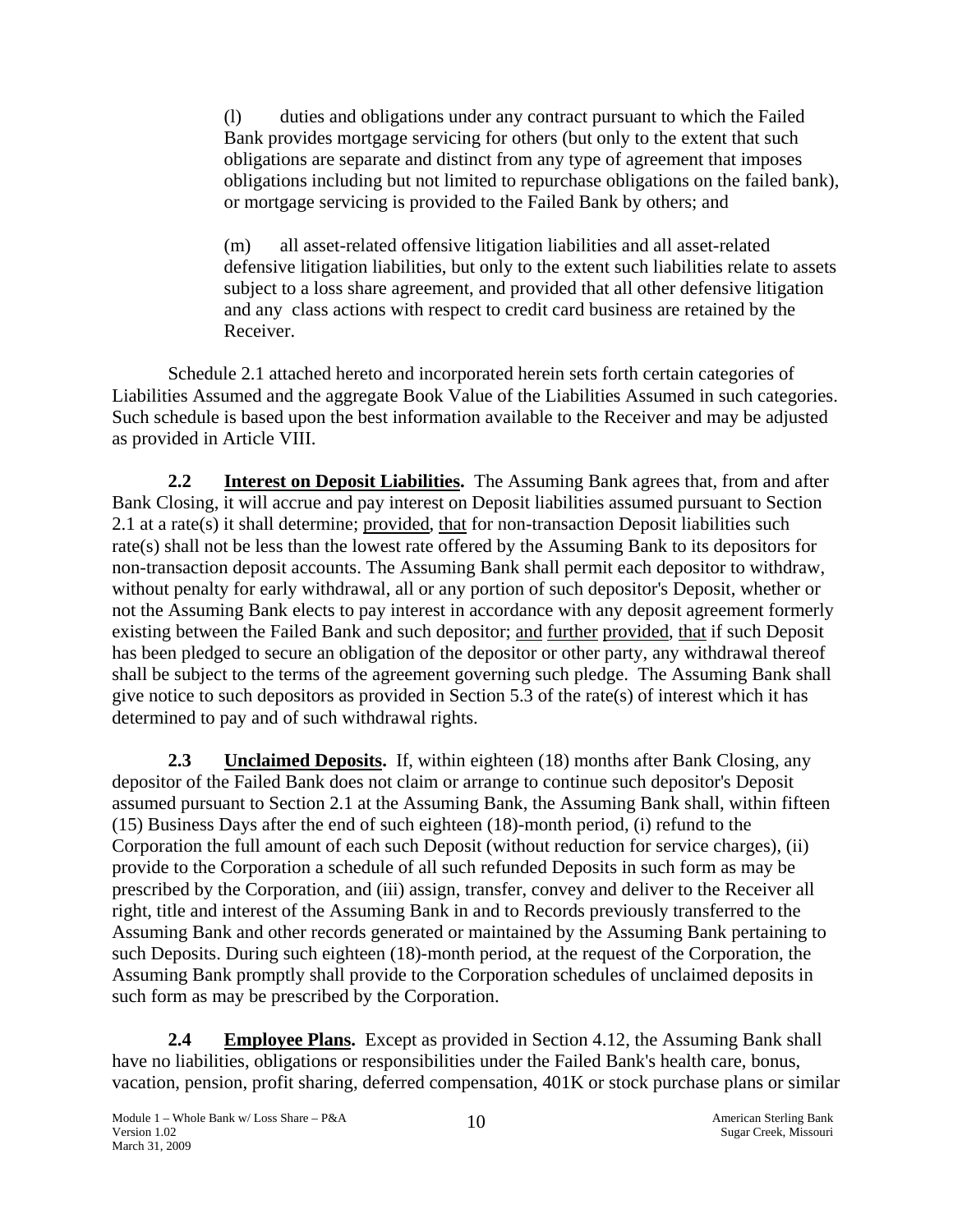<span id="page-14-0"></span>plans, if any, unless the Receiver and the Assuming Bank agree otherwise subsequent to the date of this Agreement.

#### **ARTICLE III PURCHASE OF ASSETS**

Assuming Bank includes, but is not limited to, the entities listed on Schedule 3.1a.  **3.1 Assets Purchased by Assuming Bank**. With the exception of certain assets expressly excluded in Sections 3.5 and 3.6, the Assuming Bank hereby purchases from the Receiver, and the Receiver hereby sells, assigns, transfers, conveys, and delivers to the Assuming Bank, all right, title, and interest of the Receiver in and to all of the assets (real, personal and mixed, wherever located and however acquired) including all subsidiaries, joint ventures, partnerships, and any and all other business combinations or arrangements, whether active, inactive, dissolved or terminated, of the Failed Bank whether or not reflected on the books of the Failed Bank as of Bank Closing. Schedules 3.1 and 3.1a attached hereto and incorporated herein. sets forth certain categories of Assets purchased hereunder. Such schedule is based upon the best information available to the Receiver and may be adjusted as provided in Article VIII. Assets are purchased hereunder by the Assuming Bank subject to all liabilities for indebtedness collateralized by Liens affecting such Assets to the extent provided in Section 2.1. The subsidiaries, joint ventures, partnerships, and any and all other business combinations or arrangements, whether active, inactive, dissolved or terminated being purchased by the Notwithstanding Section 4.8, the Assuming Bank specifically purchases all mortgage servicing rights and obligations of the Failed Bank but only to the extent such mortgage servicing rights and obligations are separate and distinct from any type of agreement that imposes obligations including but not limited to repurchase obligations on the Failed Bank.

#### **3.2 Asset Purchase Price**.

All Assets and assets of the Failed Bank subject to an option to purchase by the Assuming Bank shall be purchased for the amount, or the amount resulting from the method specified for determining the amount, as specified on Schedule 3.2, except as otherwise may be provided herein. Any Asset, asset of the Failed Bank subject to an option to purchase or other asset purchased for which no purchase price is specified on Schedule 3.2 or otherwise herein shall be purchased at its Book Value. Loans or other assets charged off the Accounting Records of the Failed Bank prior to the date of the most recent pertinent data made available to the Assuming Bank as part of the Information Package shall be purchased at a price of zero.

**3.3 Manner of Conveyance; Limited Warranty; Nonrecourse; Etc. THE CONVEYANCE OF ALL ASSETS, INCLUDING REAL AND PERSONAL PROPERTY INTERESTS, PURCHASED BY THE ASSUMING BANK UNDER THIS AGREEMENT SHALL BE MADE, AS NECESSARY, BY RECEIVER'S DEED OR RECEIVER'S BILL OF SALE, "AS IS", "WHERE IS", WITHOUT RECOURSE AND, EXCEPT AS OTHERWISE SPECIFICALLY PROVIDED IN THIS AGREEMENT, WITHOUT ANY WARRANTIES WHATSOEVER WITH RESPECT TO SUCH ASSETS, EXPRESS OR IMPLIED, WITH RESPECT TO TITLE, ENFORCEABILITY, COLLECTIBILITY,**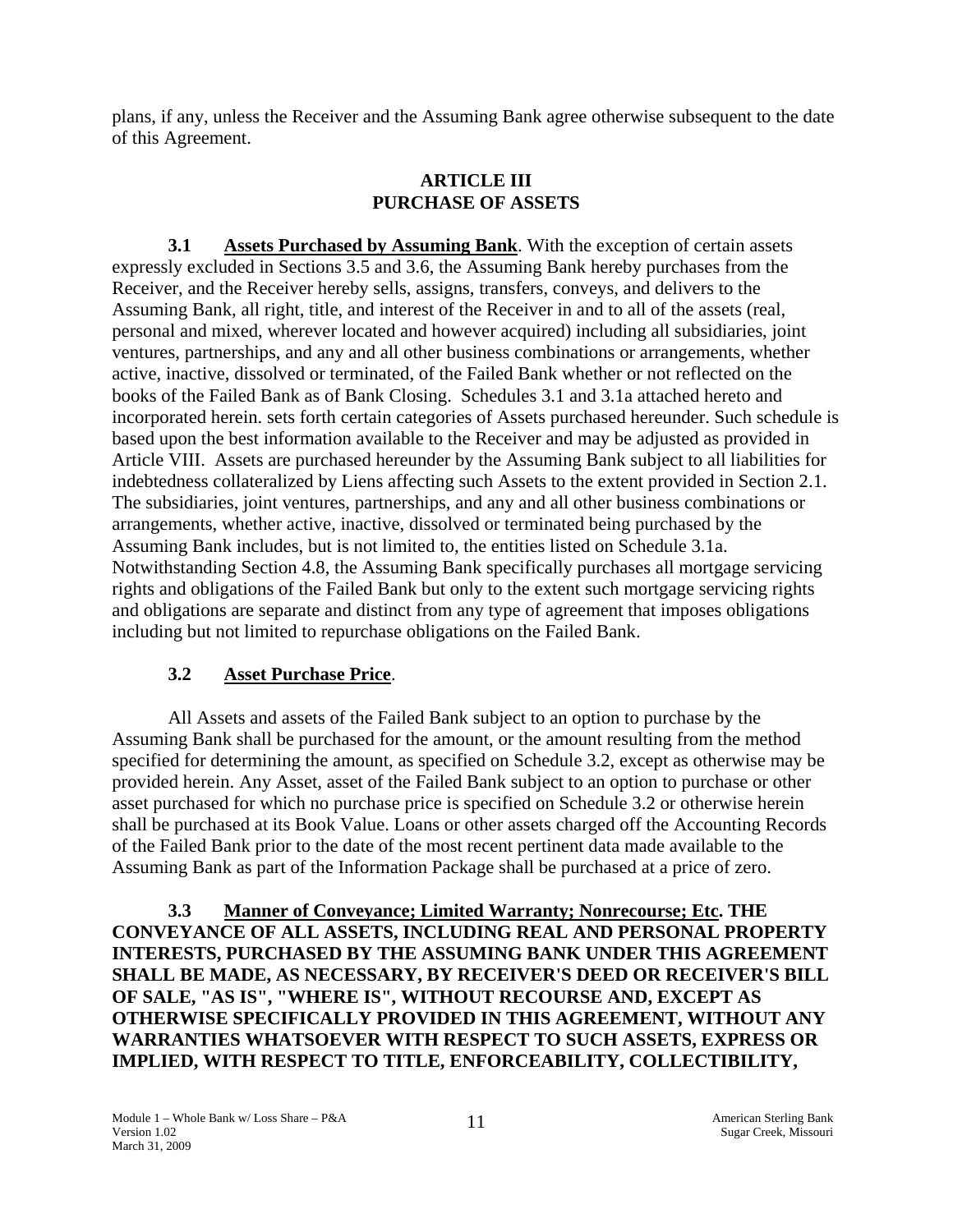### <span id="page-15-0"></span>**DOCUMENTATION OR FREEDOM FROM LIENS OR ENCUMBRANCES (IN WHOLE OR IN PART), OR ANY OTHER MATTERS.**

## **3.4 Puts of Assets to the Receiver**.

## (a) **Puts Prior to the Settlement Date.**

(i) During the period from Bank Closing to and including the Business Day immediately preceding the Settlement Date, the Assuming Bank shall be entitled to require the Receiver to purchase any Asset which the Assuming Bank can establish is evidenced by forged or stolen instruments as of Bank Closing; provided, that, the Assuming Bank shall not have the right to require the Receiver to purchase any such Asset with respect to which the Assuming Bank has taken any action referred to in Section 3.4(a)(ii) with respect to such Asset.

(ii) At the end of the thirty (30)-day period following Bank Closing and at that time only, in accordance with this Section 3.4, the Assuming Bank shall be entitled to require the Receiver to purchase any remaining overdraft transferred to the Assuming Bank pursuant to 3.1 which both was made after the "as of" the date of the most recent pertinent data made available to the Assuming Bank as part of the Information Package and was not made pursuant to an overdraft protection plan or similar extension of credit.

The Assuming Bank shall transfer all such Assets to the Receiver without recourse, and shall indemnify the Receiver against any and all claims of any Person claiming by, through or under the Assuming Bank with respect to any such Asset, as provided in Section 12.4.

(b) **Notices to the Receiver**. In the event that the Assuming Bank elects to require the Receiver to purchase one or more Assets, the Assuming Bank shall deliver to the Receiver a notice (a "Put Notice") which shall include:

- (i) a list of all Assets that the Assuming Bank requires the Receiver to purchase;
- (ii) a list of all Related Liabilities with respect to the Assets identified pursuant to (i) above; and
- (iii) a statement of the estimated Repurchase Price of each Asset identified pursuant to (i) above as of the applicable Put Date.

Such notice shall be in the form prescribed by the Receiver or such other form to which the Receiver shall consent. As provided in Section 9.6, the Assuming Bank shall deliver to the Receiver such documents, Credit Files and such additional information relating to the subject matter of the Put Notice as the Receiver may request and shall provide to the Receiver full access to all other relevant books and records.

(c) **Purchase by Receiver**. The Receiver shall purchase Assets that are specified in the Put Notice and shall assume Related Liabilities with respect to such Assets, and the transfer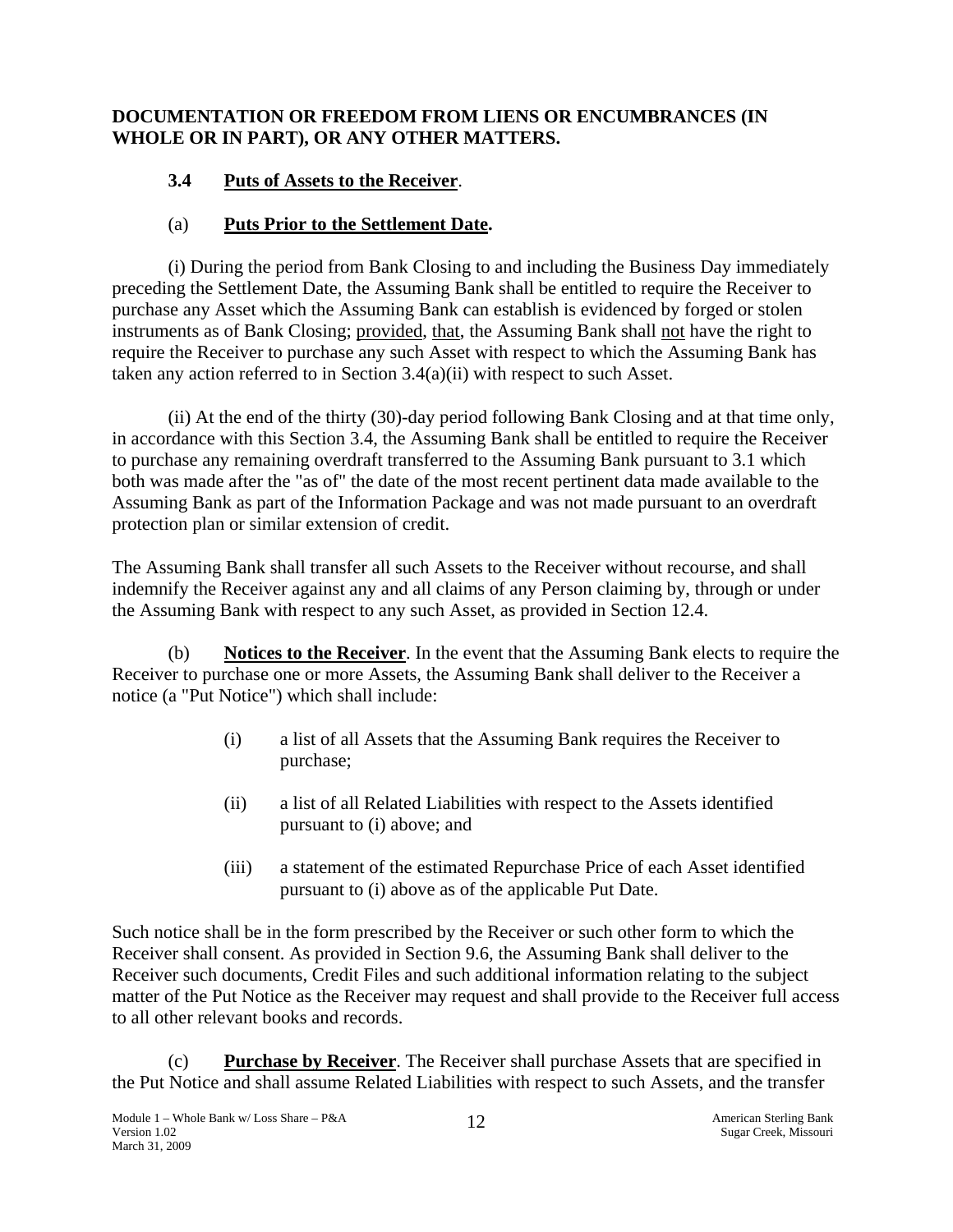<span id="page-16-0"></span>of such Assets and Related Liabilities shall be effective as of a date determined by the Receiver which date shall not be later than thirty (30) days after receipt by the Receiver of the Put Notice (the "Put Date").

(d) **Purchase Price and Payment Date**. Each Asset purchased by the Receiver pursuant to this Section 3.4 shall be purchased at a price equal to the Repurchase Price of such Asset less the Related Liability Amount applicable to such Asset, in each case determined as of the applicable Put Date. If the difference between such Repurchase Price and such Related Liability Amount is positive, then the Receiver shall pay to the Assuming Bank the amount of such difference; if the difference between such amounts is negative, then the Assuming Bank shall pay to the Receiver the amount of such difference. The Assuming Bank or the Receiver, as the case may be, shall pay the purchase price determined pursuant to this Section 3.4(d) not later than the twentieth (20th) Business Day following the applicable Put Date, together with interest on such amount at the Settlement Interest Rate for the period from and including such Put Date to and including the day preceding the date upon which payment is made.

(e) **Servicing.** The Assuming Bank shall administer and manage any Asset subject to purchase by the Receiver in accordance with usual and prudent banking standards and business practices until such time as such Asset is purchased by the Receiver.

(f) **Reversals**. In the event that the Receiver purchases an Asset (and assumes the Related Liability) that it is not required to purchase pursuant to this Section 3.4, the Assuming Bank shall repurchase such Asset (and assume such Related Liability) from the Receiver at a price computed so as to achieve the same economic result as would apply if the Receiver had never purchased such Asset pursuant to this Section 3.4.

**3.5 Assets Not Purchased by Assuming Bank**. The Assuming Bank does not purchase, acquire or assume, or (except as otherwise expressly provided in this Agreement) obtain an option to purchase, acquire or assume under this Agreement:

(a) any financial institution bonds, banker's blanket bonds, or public liability, fire, or extended coverage insurance policy or any other insurance policy of the Failed Bank, or premium refund, unearned premium derived from cancellation, or any proceeds payable with respect to any of the foregoing;

(b) any interest, right, action, claim, or judgment against (i) any officer, director, employee, accountant, attorney, or any other Person employed or retained by the Failed Bank or any Subsidiary of the Failed Bank on or prior to Bank Closing arising out of any act or omission of such Person in such capacity, (ii) any underwriter of financial institution bonds, banker's blanket bonds or any other insurance policy of the Failed Bank, (iii) any shareholder or holding company of the Failed Bank, or (iv) any other Person whose action or inaction may be related to any loss (exclusive of any loss resulting from such Person's failure to pay on a Loan made by the Failed Bank) incurred by the Failed Bank; provided, that for the purposes hereof, the acts, omissions or other events giving rise to any such claim shall have occurred on or before Bank Closing, regardless of when any such claim is discovered and regardless of whether any such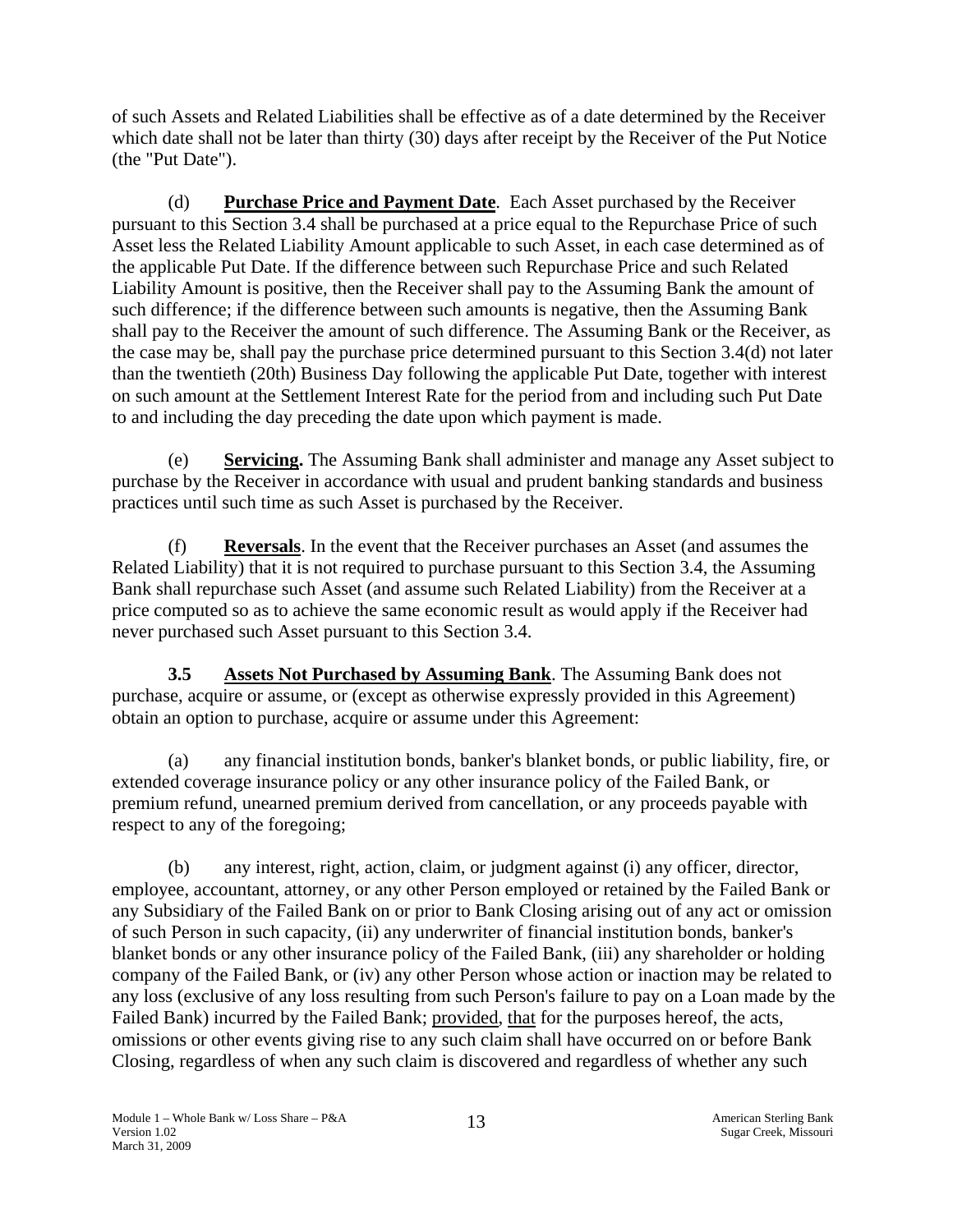<span id="page-17-0"></span>claim is made with respect to a financial institution bond, banker's blanket bond, or any other insurance policy of the Failed Bank in force as of Bank Closing;

(c) prepaid regulatory assessments of the Failed Bank, if any;

(d) legal or equitable interests in tax receivables of the Failed Bank, if any, including any claims arising as a result of the Failed Bank having entered into any agreement or otherwise being joined with another Person with respect to the filing of tax returns or the payment of taxes;

(e) amounts reflected on the Accounting Records of the Failed Bank as of Bank Closing as a general or specific loss reserve or contingency account, if any;

(f) leased or owned Bank Premises and leased or owned Furniture and Equipment and Fixtures and data processing equipment (including hardware and software) located on leased or owned Bank Premises, if any; provided, that the Assuming Bank does obtain an option under Section 4.6, Section 4.7 or Section 4.8, as the case may be, with respect thereto;

(g) owned Bank Premises which the Receiver, in its discretion, determines may contain environmentally hazardous substances;

(h) any "goodwill," as such term is defined in the instructions to the report of condition prepared by banks examined by the Corporation in accordance with 12 C.F.R. Section 304.4, and other intangibles;

- (i) any criminal restitution or forfeiture orders issued in favor of the Failed Bank;
- (j) qualified financial contracts;
- (k) assets essential to the Receiver in accordance with Section 3.6;
- (1) general ledger account Mortgage Locks  $FASB133$  number 131100, with a balance of \$2,508,828 on March 3, 2009.

# **3.6 Retention or Repurchase of Assets Essential to Receiver**.

(a) The Receiver may refuse to sell to the Assuming Bank, or the Assuming Bank agrees, at the request of the Receiver set forth in a written notice to the Assuming Bank, to assign, transfer, convey, and deliver to the Receiver all of the Assuming Bank's right, title and interest in and to, any Asset or asset essential to the Receiver as determined by the Receiver in its discretion (together with all Credit Documents evidencing or pertaining thereto), which may include any Asset or asset that the Receiver determines to be:

> (i) made to an officer, director, or other Person engaging in the affairs of the Failed Bank, its Subsidiaries or Affiliates or any related entities of any of the foregoing;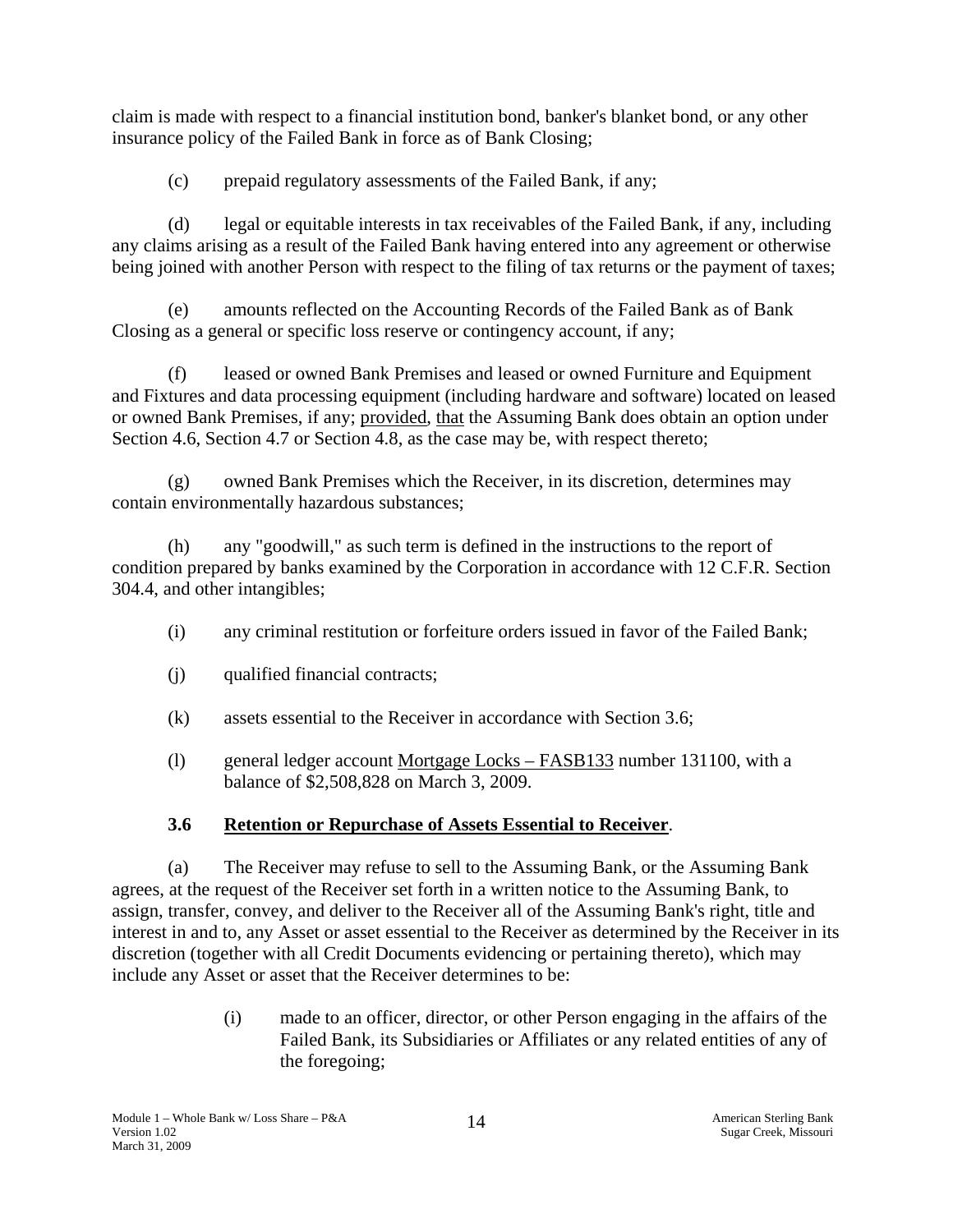- <span id="page-18-0"></span>(ii) the subject of any investigation relating to any claim with respect to any item described in Section 3.5(a) or (b), or the subject of, or potentially the subject of, any legal proceedings;
- (iii) made to a Person who is an Obligor on a loan owned by the Receiver or the Corporation in its corporate capacity or its capacity as receiver of any institution;
- (iv) secured by collateral which also secures any asset owned by the Receiver; or
- (v) related to any asset of the Failed Bank not purchased by the Assuming Bank under this Article III or any liability of the Failed Bank not assumed by the Assuming Bank under Article II.

(b) Each such Asset or asset purchased by the Receiver shall be purchased at a price equal to the Repurchase Price thereof less the Related Liability Amount with respect to any Related Liabilities related to such Asset or asset, in each case determined as of the date of the notice provided by the Receiver pursuant to Section 3.6(a). The Receiver shall pay the Assuming Bank not later than the twentieth (20th) Business Day following receipt of related Credit Documents and Credit Files together with interest on such amount at the Settlement Interest Rate for the period from and including the date of receipt of such documents to and including the day preceding the day on which payment is made. The Assuming Bank agrees to administer and manage each such Asset or asset in accordance with usual and prudent banking standards and business practices until each such Asset or asset is purchased by the Receiver. All transfers with respect to Asset or assets under this Section 3.6 shall be made as provided in Section 9.6. The Assuming Bank shall transfer all such Asset or assets and Related Liabilities to the Receiver without recourse, and shall indemnify the Receiver against any and all claims of any Person claiming by, through or under the Assuming Bank with respect to any such Asset or asset, as provided in Section 12.4.

### **ARTICLE IV ASSUMPTION OF CERTAIN DUTIES AND OBLIGATIONS**

The Assuming Bank agrees with the Receiver and the Corporation as follows:

**4.1 Continuation of Banking Business**. The Assuming Bank agrees to provide full service banking in the trade area of the Failed Bank commencing on the first banking business day after Bank Closing and to maintain such presence until it has received all necessary regulatory approvals to cease providing such banking services in the trade area. At the option of the Assuming Bank, such banking services may be provided at any or all of the Bank Premises, or at other premises within such trade area.

**4.2 Agreement with Respect to Credit Card Business**. The Assuming Bank agrees to honor and perform, from and after Bank Closing, all duties and obligations with respect to the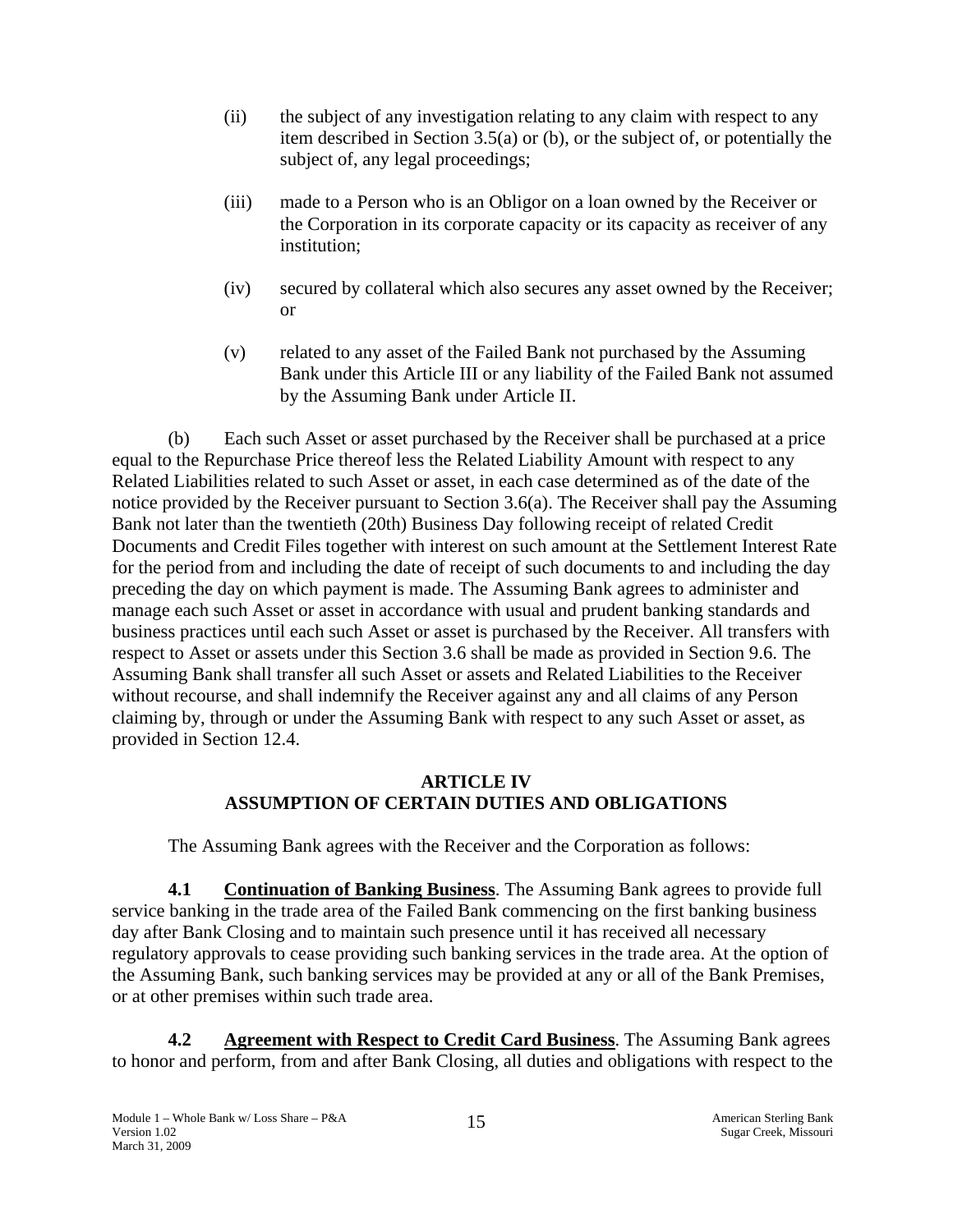<span id="page-19-0"></span>Failed Bank's credit card business, and/or processing related to credit cards, if any, and assumes all outstanding extensions of credit with respect thereto.

**4.3 Agreement with Respect to Safe Deposit Business**. The Assuming Bank assumes and agrees to discharge, from and after Bank Closing, in the usual course of conducting a banking business, the duties and obligations of the Failed Bank with respect to all Safe Deposit Boxes, if any, of the Failed Bank and to maintain all of the necessary facilities for the use of such boxes by the renters thereof during the period for which such boxes have been rented and the rent therefor paid to the Failed Bank, subject to the provisions of the rental agreements between the Failed Bank and the respective renters of such boxes; provided, that the Assuming Bank may relocate the Safe Deposit Boxes of the Failed Bank to any office of the Assuming Bank located in the trade area of the Failed Bank. Fees related to the safe deposit business earned prior to the Bank Closing Date shall be for the benefit of the Receiver and fees earned after the Bank Closing Date shall be for the benefit of the Assuming Bank.

**4.4 Agreement with Respect to Safekeeping Business**. The Receiver transfers, conveys and delivers to the Assuming Bank and the Assuming Bank accepts all securities and other items, if any, held by the Failed Bank in safekeeping for its customers as of Bank Closing. The Assuming Bank assumes and agrees to honor and discharge, from and after Bank Closing, the duties and obligations of the Failed Bank with respect to such securities and items held in safekeeping. The Assuming Bank shall be entitled to all rights and benefits heretofore accrued or hereafter accruing with respect thereto. The Assuming Bank shall provide to the Receiver written verification of all assets held by the Failed Bank for safekeeping within sixty (60) days after Bank Closing. Fees related to the safekeeping business earned prior to the Bank Closing Date shall be for the benefit of the Receiver and fees earned after the Bank Closing Date shall be for the benefit of the Assuming Bank.

# **4.5 Agreement with Respect to Trust Business**.

(a) The Assuming Bank shall, without further transfer, substitution, act or deed, to the full extent permitted by law, succeed to the rights, obligations, properties, assets, investments, deposits, agreements, and trusts of the Failed Bank under trusts, executorships, administrations, guardianships, and agencies, and other fiduciary or representative capacities, all to the same extent as though the Assuming Bank had assumed the same from the Failed Bank prior to Bank Closing; provided, that any liability based on the misfeasance, malfeasance or nonfeasance of the Failed Bank, its directors, officers, employees or agents with respect to the trust business is not assumed hereunder.

(b) The Assuming Bank shall, to the full extent permitted by law, succeed to, and be entitled to take and execute, the appointment to all executorships, trusteeships, guardianships and other fiduciary or representative capacities to which the Failed Bank is or may be named in wills, whenever probated, or to which the Failed Bank is or may be named or appointed by any other instrument.

(c) In the event additional proceedings of any kind are necessary to accomplish the transfer of such trust business, the Assuming Bank agrees that, at its own expense, it will take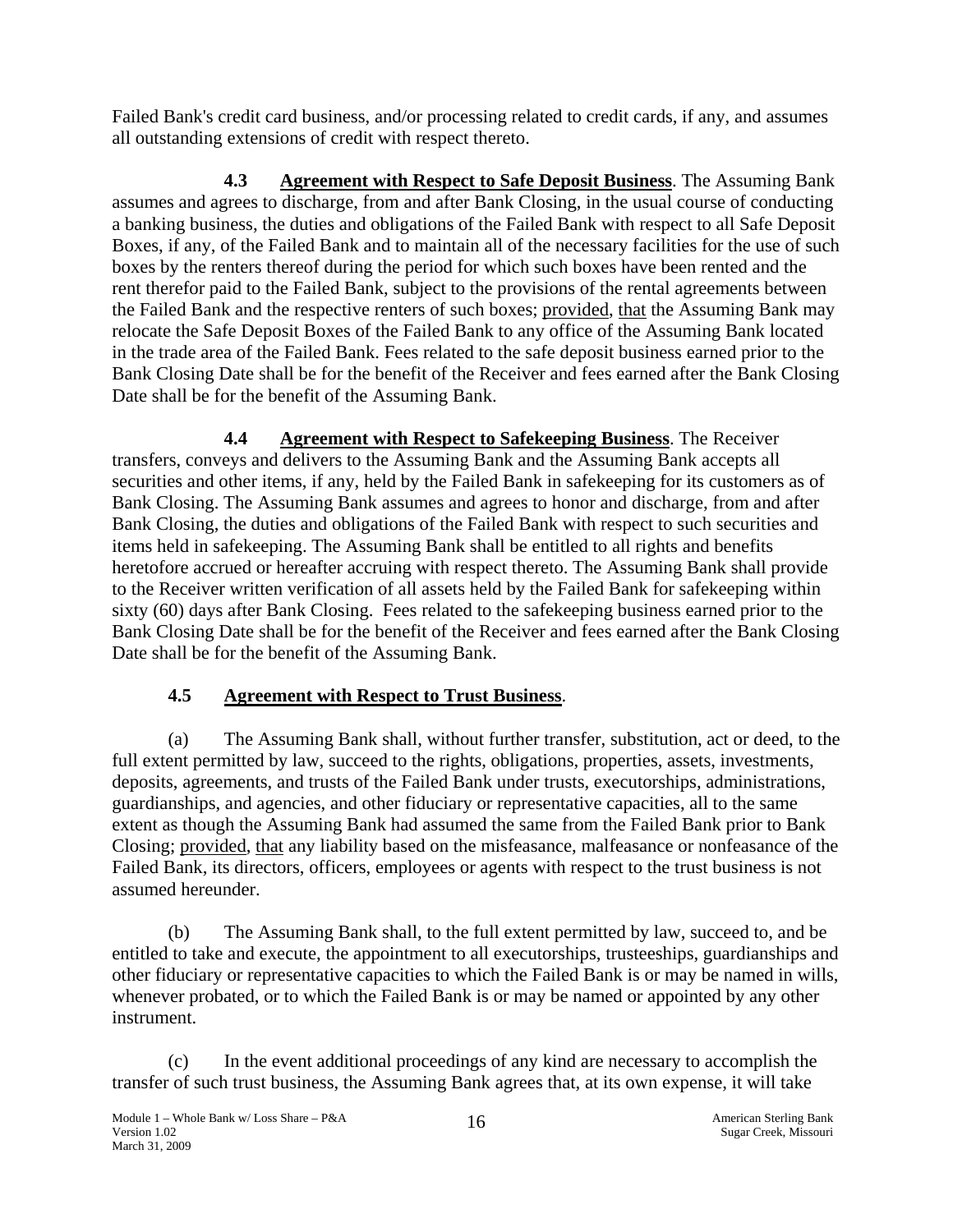<span id="page-20-0"></span>whatever action is necessary to accomplish such transfer. The Receiver agrees to use reasonable efforts to assist the Assuming Bank in accomplishing such transfer.

(d) The Assuming Bank shall provide to the Receiver written verification of the assets held in connection with the Failed Bank's trust business within sixty (60) days after Bank Closing.

## **4.6 Agreement with Respect to Bank Premises**.

(a) **Option to Purchase.** Subject to Section 3.5, the Receiver hereby grants to the Assuming Bank an exclusive option for the period of ninety (90) days commencing the day after Bank Closing to purchase any or all owned Bank Premises, including all Furniture, Fixtures and Equipment located on the Bank Premises. The Assuming Bank shall give written notice to the Receiver within the option period of its election to purchase or not to purchase any of the owned Bank Premises. Any purchase of such premises shall be effective as of the date of Bank Closing and such purchase shall be consummated as soon as practicable thereafter, and in no event later than the Settlement Date.

(b) **Option to Lease.** The Receiver hereby grants to the Assuming Bank an exclusive option for the period of ninety (90) days commencing the day after Bank Closing to cause the Receiver to assign to the Assuming Bank any or all leases for leased Bank Premises, if any, which have been continuously occupied by the Assuming Bank from Bank Closing to the date it elects to accept an assignment of the leases with respect thereto to the extent such leases can be assigned; provided, that the exercise of this option with respect to any lease must be as to all premises or other property subject to the lease. If an assignment cannot be made of any such leases, the Receiver may, in its discretion, enter into subleases with the Assuming Bank containing the same terms and conditions provided under such existing leases for such leased Bank Premises or other property. The Assuming Bank shall give notice to the Receiver within the option period of its election to accept or not to accept an assignment of any or all leases (or enter into subleases or new leases in lieu thereof). The Assuming Bank agrees to assume all leases assigned (or enter into subleases or new leases in lieu thereof) pursuant to this Section 4.6.

(c) **Facilitation.** The Receiver agrees to facilitate the assumption, assignment or sublease of leases or the negotiation of new leases by the Assuming Bank; provided, that neither the Receiver nor the Corporation shall be obligated to engage in litigation, make payments to the Assuming Bank or to any third party in connection with facilitating any such assumption, assignment, sublease or negotiation or commit to any other obligations to third parties.

(d) **Occupancy.** The Assuming Bank shall give the Receiver fifteen (15) days' prior written notice of its intention to vacate prior to vacating any leased Bank Premises with respect to which the Assuming Bank has not exercised the option provided in Section 4.6(b). Any such notice shall be deemed to terminate the Assuming Bank's option with respect to such leased Bank Premises.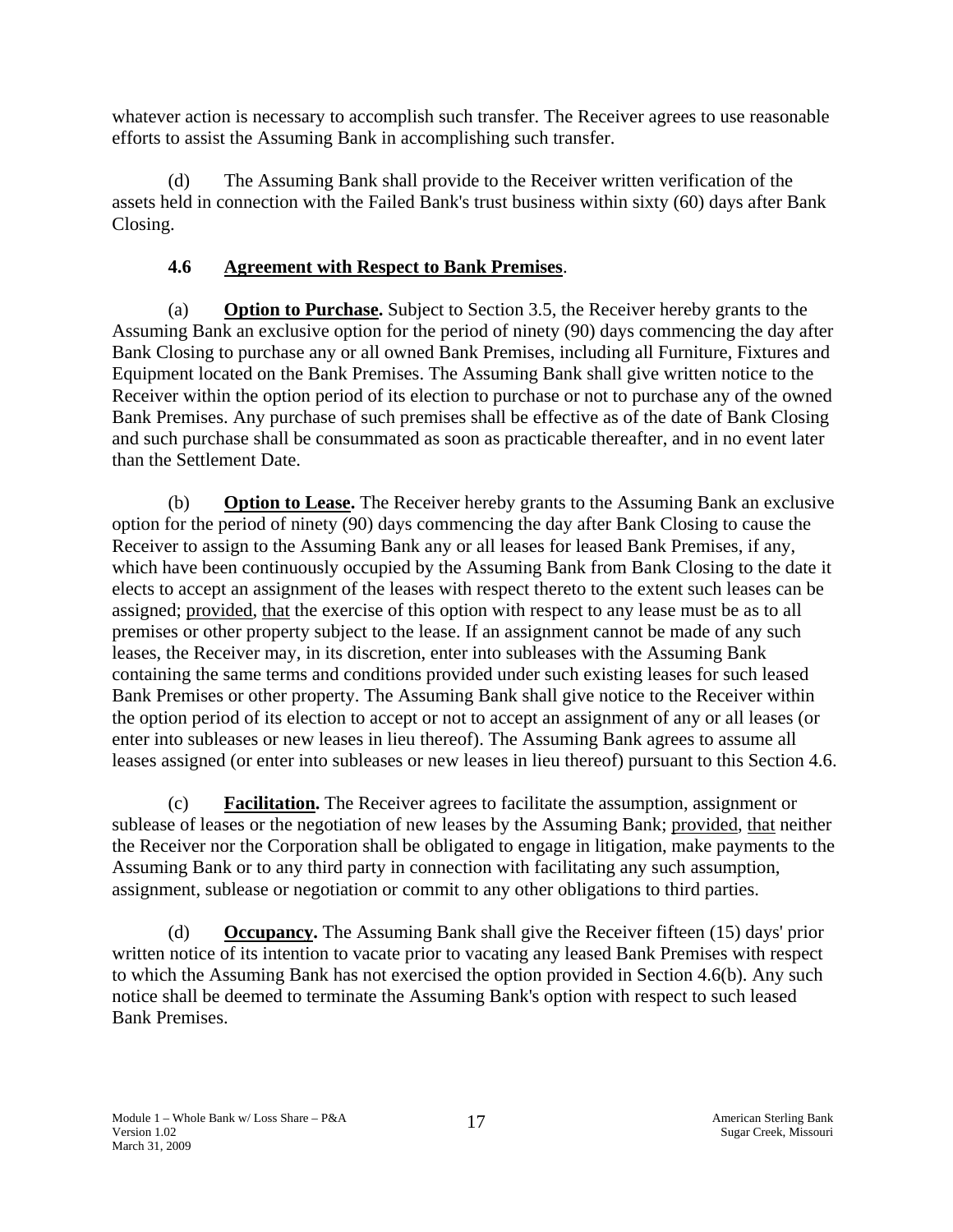### (e) **Occupancy Costs.**

(i) The Assuming Bank agrees to pay to the Receiver, or to appropriate third parties at the direction of the Receiver, during and for the period of any occupancy by it of (x) owned Bank Premises the market rental value, as determined by the appraiser selected in accordance with the definition of Fair Market Value, and all operating costs, and (y) leased Bank Premises, all operating costs with respect thereto and to comply with all relevant terms of applicable leases entered into by the Failed Bank, including without limitation the timely payment of all rent. Operating costs include, without limitation all taxes, fees, charges, utilities, insurance and assessments, to the extent not included in the rental value or rent. If the Assuming Bank elects to purchase any owned Bank Premises in accordance with Section 4.6(a), the amount of any rent paid (and taxes paid to the Receiver which have not been paid to the taxing authority and for which the Assuming Bank assumes liability) by the Assuming Bank with respect thereto shall be applied as an offset against the purchase price thereof.

(ii) The Assuming Bank agrees during the period of occupancy by it of owned or leased Bank Premises, to pay to the Receiver rent for the use of all owned or leased Furniture and Equipment and all owned or leased Fixtures located on such Bank Premises for the period of such occupancy. Rent for such property owned by the Failed Bank shall be the market rental value thereof, as determined by the Receiver within sixty (60) days after Bank Closing. Rent for such leased property shall be an amount equal to any and all rent and other amounts which the Receiver incurs or accrues as an obligation or is obligated to pay for such period of occupancy pursuant to all leases and contracts with respect to such property. If the Assuming Bank purchases any owned Furniture and Equipment or owned Fixtures in accordance with Section 4.6(f) or 4.6(h), the amount of any rents paid by the Assuming Bank with respect thereto shall be applied as an offset against the purchase price thereof.

(f) **Certain Requirements as to Furniture, Equipment and Fixtures.** If the Assuming Bank purchases owned Bank Premises or accepts an assignment of the lease (or enters into a sublease or a new lease in lieu thereof) for leased Bank Premises as provided in Section 4.6(a) or 4.6(b), or if the Assuming Bank does not exercise such option but within twelve (12) months following Bank Closing obtains the right to occupy such premises (whether by assignment, lease, sublease, purchase or otherwise), other than in accordance with Section 4.6(a) or (b), the Assuming Bank shall (i) effective as of the date of Bank Closing, purchase from the Receiver all Furniture and Equipment and Fixtures owned by the Failed Bank at Fair Market Value and located thereon as of Bank Closing, (ii) accept an assignment or a sublease of the leases or negotiate new leases for all Furniture and Equipment and Fixtures leased by the Failed Bank and located thereon, and (iii) if applicable, accept an assignment or a sublease of any ground lease or negotiate a new ground lease with respect to any land on which such Bank Premises are located; provided, that the Receiver shall not have disposed of such Furniture and Equipment and Fixtures or repudiated the leases specified in clause (ii) or (iii).

## (g) **Vacating Premises.**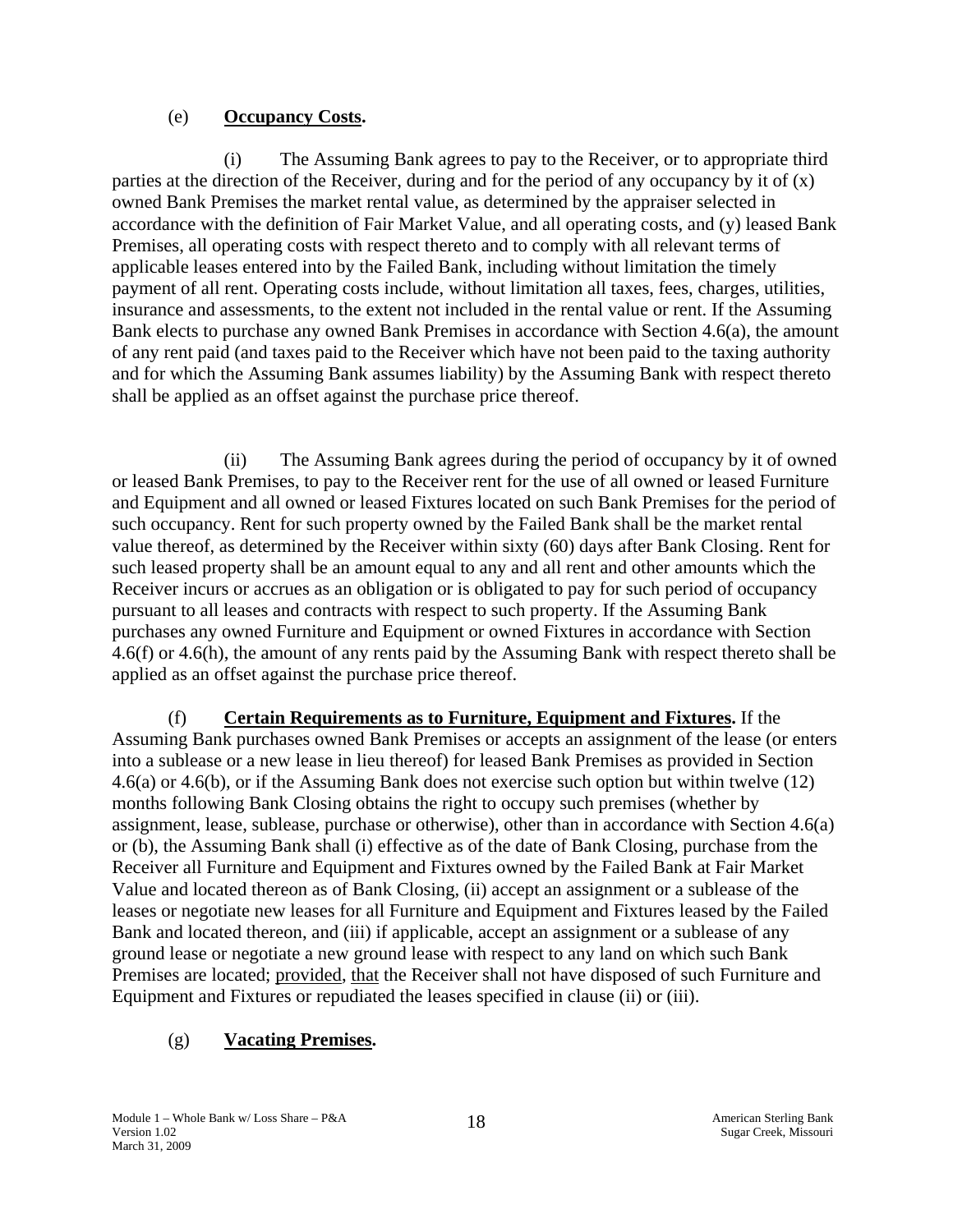<span id="page-22-0"></span>(i) If the Assuming Bank elects not to purchase any owned Bank Premises, the notice of such election in accordance with Section 4.6(a) shall specify the date upon which the Assuming Bank's occupancy of such premises shall terminate, which date shall not be later than ninety (90) days after the date of the Assuming Bank's notice not to exercise such option. The Assuming Bank promptly shall relinquish and release to the Receiver such premises and the Furniture and Equipment and Fixtures located thereon in the same condition as at Bank Closing, normal wear and tear excepted. By occupying any such premises after the expiration of such ninety (90)-day period, the Assuming Bank shall, at the Receiver's option, (x) be deemed to have agreed to purchase such Bank Premises, and to assume all leases, obligations and liabilities with respect to leased Furniture and Equipment and leased Fixtures located thereon and any ground lease with respect to the land on which such premises are located, and (y) be required to purchase all Furniture and Equipment and Fixtures owned by the Failed Bank and located on such premises as of Bank Closing.

(ii) If the Assuming Bank elects not to accept an assignment of the lease or sublease any leased Bank Premises, the notice of such election in accordance with Section 4.6(b) shall specify the date upon which the Assuming Bank's occupancy of such leased Bank Premises shall terminate, which date shall not be later than the date which is one hundred eighty (180) days after Bank Closing. Upon vacating such premises, the Assuming Bank shall relinquish and release to the Receiver such premises and the Fixtures and the Furniture and Equipment located thereon in the same condition as at Bank Closing, normal wear and tear excepted. By failing to provide notice of its intention to vacate such premises prior to the expiration of the option period specified in Section 4.6(b), or by occupying such premises after the one hundred eighty (180) day period specified above in this paragraph (ii), the Assuming Bank shall, at the Receiver's option, (x) be deemed to have assumed all leases, obligations and liabilities with respect to such premises (including any ground lease with respect to the land on which premises are located), and leased Furniture and Equipment and leased Fixtures located thereon in accordance with this Section 4.6 (unless the Receiver previously repudiated any such lease), and (y) be required to purchase all Furniture and Equipment and Fixtures owned by the Failed Bank at Fair Market Value and located on such premises as of Bank Closing.

(h) **Furniture and Equipment and Certain Other Equipment.** The Receiver hereby grants to the Assuming Bank an option to purchase all Furniture and Equipment or any telecommunications, data processing equipment (including hardware and software) and check processing and similar operating equipment owned by the Failed Bank at Fair Market Value and located at any leased Bank Premises that the Assuming Bank elects to vacate or which it could have, but did not occupy, pursuant to this Section 4.6; provided, that, the Assuming Bank shall give the Receiver notice of its election to purchase such property at the time it gives notice of its intention to vacate such Bank Premises or within ten (10) days after Bank Closing for Bank Premises it could have, but did not, occupy.

# **4.7 Agreement with Respect to Leased Data Processing Equipment**

(a) The Receiver hereby grants to the Assuming Bank an exclusive option for the period of ninety (90) days commencing the day after Bank Closing to accept an assignment from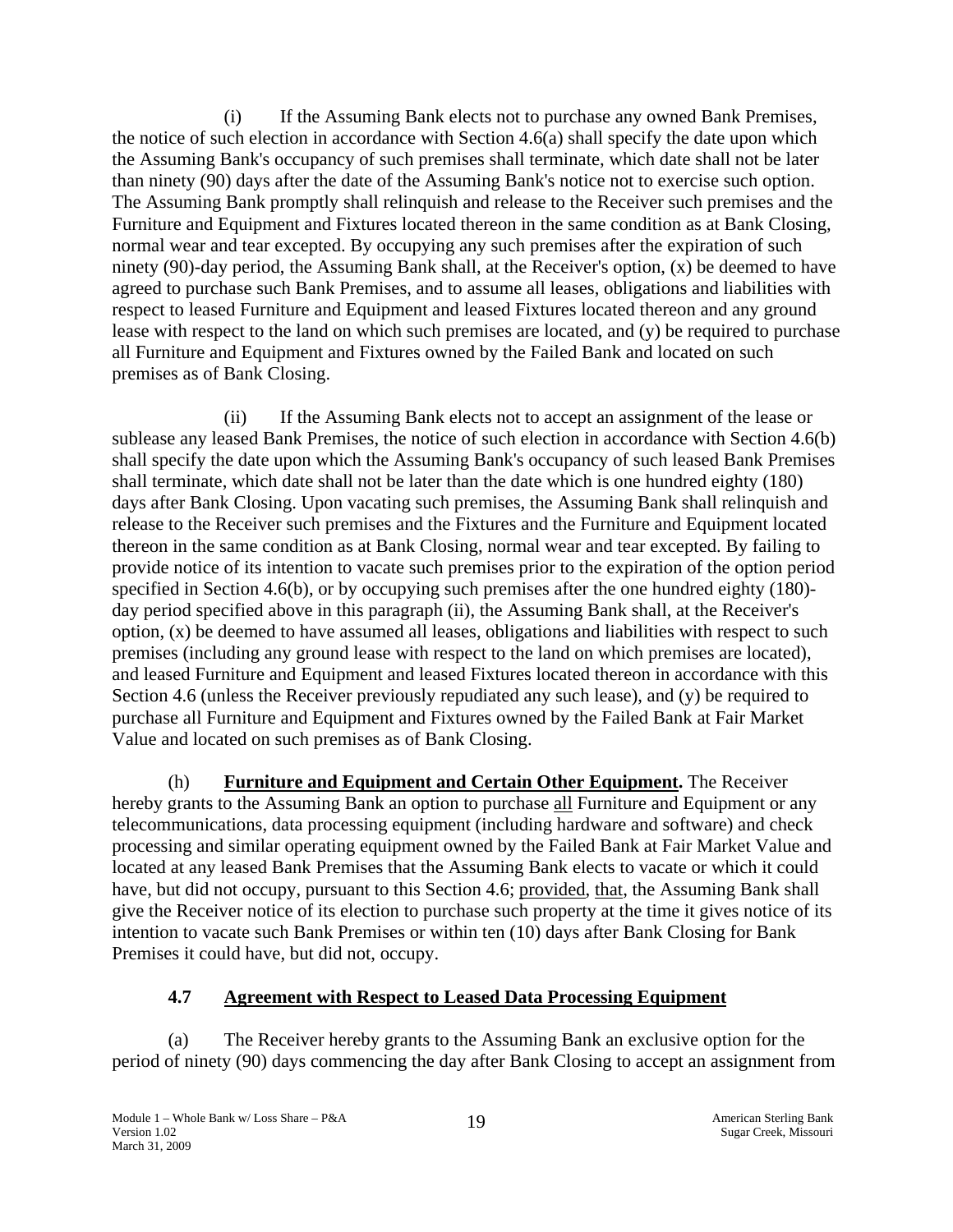<span id="page-23-0"></span>the Receiver of any or all Data Processing Leases to the extent that such Data Processing Leases can be assigned.

(b) The Assuming Bank shall (i) give written notice to the Receiver within the option period specified in Section 4.7(a) of its intent to accept or decline an assignment or sublease of any or all Data Processing Leases and promptly accept an assignment or sublease of such Data Processing Leases, and (ii) give written notice to the appropriate lessor(s) that it has accepted an assignment or sublease of any such Data Processing Leases.

(c) The Receiver agrees to facilitate the assignment or sublease of Data Processing Leases or the negotiation of new leases or license agreements by the Assuming Bank; provided, that neither the Receiver nor the Corporation shall be obligated to engage in litigation or make payments to the Assuming Bank or to any third party in connection with facilitating any such assumption, assignment, sublease or negotiation.

(d) The Assuming Bank agrees, during its period of use of any property subject to a Data Processing Lease, to pay to the Receiver or to appropriate third parties at the direction of the Receiver all operating costs with respect thereto and to comply with all relevant terms of the applicable Data Processing Leases entered into by the Failed Bank, including without limitation the timely payment of all rent, taxes, fees, charges, utilities, insurance and assessments.

(e) The Assuming Bank shall, not later than fifty (50) days after giving the notice provided in Section 4.7(b), (i) relinquish and release to the Receiver all property subject to the relevant Data Processing Lease, in the same condition as at Bank Closing, normal wear and tear excepted, or (ii) accept an assignment or a sublease thereof or negotiate a new lease or license agreement under this Section 4.7.

## **4.8 Agreement with Respect to Certain Existing Agreements**.

(a) Subject to the provisions of Section 4.8(b), with respect to agreements existing as of Bank Closing which provide for the rendering of services by or to the Failed Bank, within ninety (90) days after Bank Closing, the Assuming Bank shall give the Receiver written notice specifying whether it elects to assume or not to assume each such agreement. Except as may be otherwise provided in this Article IV, the Assuming Bank agrees to comply with the terms of each such agreement for a period commencing on the day after Bank Closing and ending on: (i) in the case of an agreement that provides for the rendering of services by the Failed Bank, the date which is ninety (90) days after Bank Closing, and (ii) in the case of an agreement that provides for the rendering of services to the Failed Bank, the date which is thirty (30) days after the Assuming Bank has given notice to the Receiver of its election not to assume such agreement; provided, that the Receiver can reasonably make such service agreements available to the Assuming Bank. The Assuming Bank shall be deemed by the Receiver to have assumed agreements for which no notification is timely given. The Receiver agrees to assign, transfer, convey, and deliver to the Assuming Bank all right, title and interest of the Receiver, if any, in and to agreements the Assuming Bank assumes hereunder. In the event the Assuming Bank elects not to accept an assignment of any lease (or sublease) or negotiate a new lease for leased Bank Premises under Section 4.6 and does not otherwise occupy such premises, the provisions of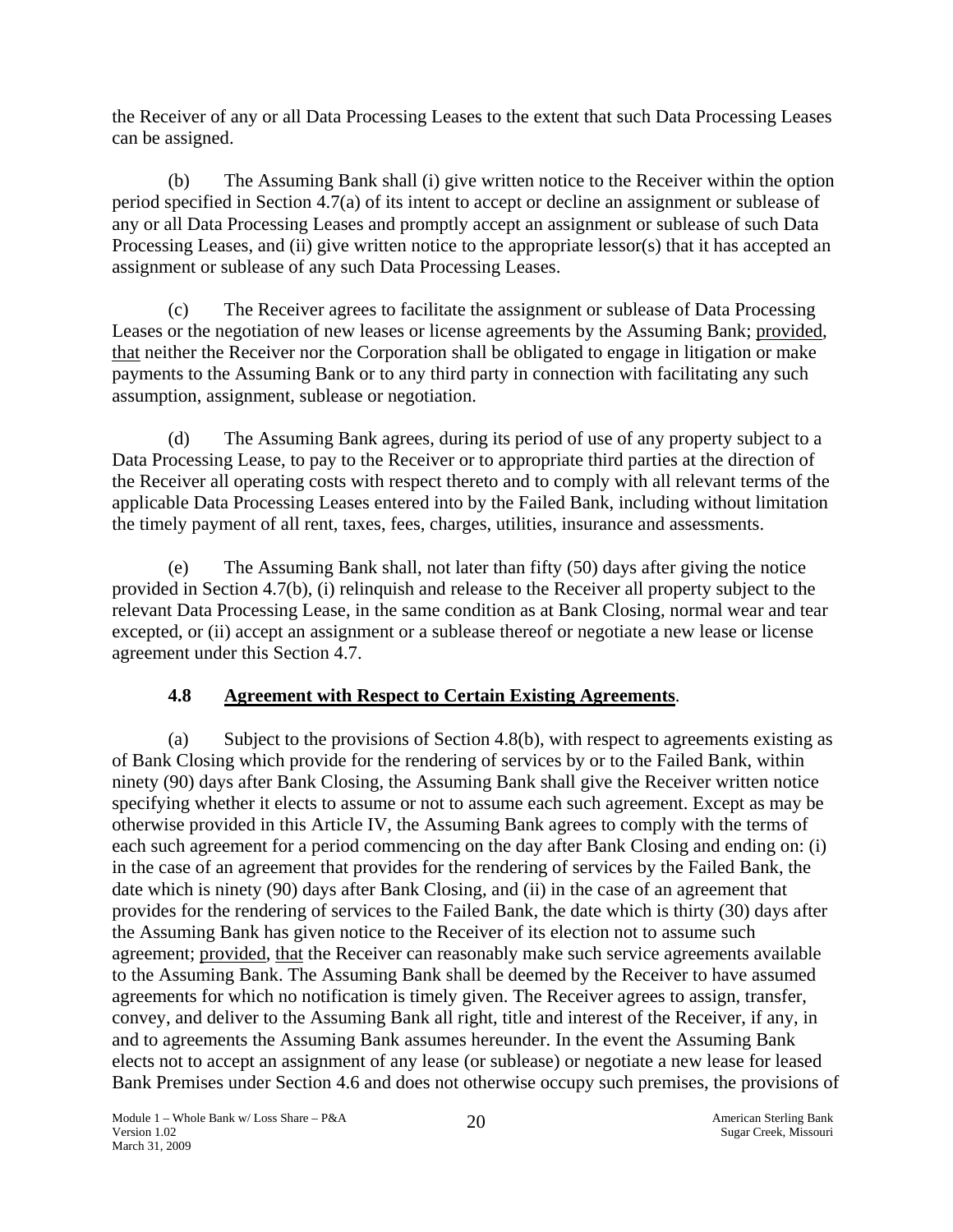<span id="page-24-0"></span>this Section 4.8(a) shall not apply to service agreements related to such premises. The Assuming Bank agrees, during the period it has the use or benefit of any such agreement, promptly to pay to the Receiver or to appropriate third parties at the direction of the Receiver all operating costs with respect thereto and to comply with all relevant terms of such agreement.

(b) The provisions of Section 4.8(a) regarding the Assuming Bank's election to assume or not assume certain agreements shall not apply to (i) agreements pursuant to which the Failed Bank provides mortgage servicing for others or mortgage servicing is provided to the Failed Bank by others, (ii) agreements that are subject to Sections 4.1 through 4.7 and any insurance policy or bond referred to in Section 3.5(a) or other agreement specified in Section 3.5, and (iii) consulting, management or employment agreements, if any, between the Failed Bank and its employees or other Persons. Except as otherwise expressly set forth elsewhere in this Agreement, the Assuming Bank does not assume any liabilities or acquire any rights under any of the agreements described in this Section 4.8(b).

**4.9** Informational Tax Reporting. The Assuming Bank agrees to perform all obligations of the Failed Bank with respect to Federal and State income tax informational reporting related to (i) the Assets and the Liabilities Assumed, (ii) deposit accounts that were closed and loans that were paid off or collateral obtained with respect thereto prior to Bank Closing, (iii) miscellaneous payments made to vendors of the Failed Bank, and (iv) any other asset or liability of the Failed Bank, including, without limitation, loans not purchased and Deposits not assumed by the Assuming Bank, as may be required by the Receiver.

**4.10 Insurance**. The Assuming Bank agrees to obtain insurance coverage effective from and after Bank Closing, including public liability, fire and extended coverage insurance acceptable to the Receiver with respect to owned or leased Bank Premises that it occupies, and all owned or leased Furniture and Equipment and Fixtures and leased data processing equipment (including hardware and software) located thereon, in the event such insurance coverage is not already in force and effect with respect to the Assuming Bank as the insured as of Bank Closing. All such insurance shall, where appropriate (as determined by the Receiver), name the Receiver as an additional insured.

**4.11** Office Space for Receiver and Corporation. For the period commencing on the day following Bank Closing and ending on the one hundred eightieth (180th) day thereafter, the Assuming Bank agrees to provide to the Receiver and the Corporation, without charge, adequate and suitable office space (including parking facilities and vault space), furniture, equipment (including photocopying and telecopying machines), email accounts, network access and technology resources (such as shared drive) and utilities (including local telephone service and fax machines) at the Bank Premises occupied by the Assuming Bank for their use in the discharge of their respective functions with respect to the Failed Bank. In the event the Receiver and the Corporation determine that the space provided is inadequate or unsuitable, the Receiver and the Corporation may relocate to other quarters having adequate and suitable space and the costs of relocation and any rental and utility costs for the balance of the period of occupancy by the Receiver and the Corporation shall be borne by the Assuming Bank. Additionally, the Assuming Bank agrees to pay such bills and invoices on behalf of the Receiver and Corporation as the Receiver or Corporation may direct for the period beginning on the date of Bank Closing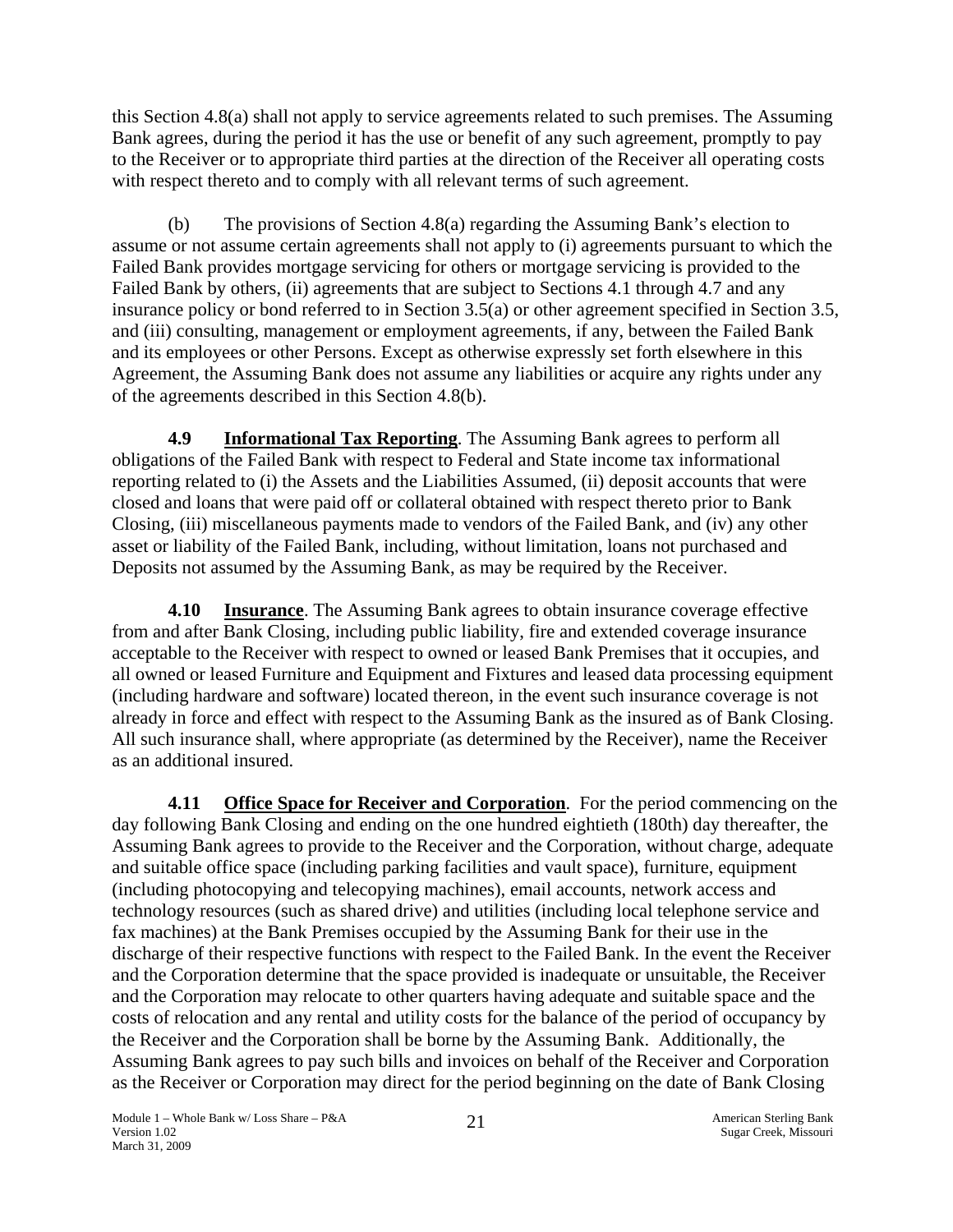<span id="page-25-0"></span>and ending on Settlement Date. Assuming Bank shall submit it requests for reimbursement of such expenditures pursuant to Article VIII of this Agreement.

## **4.12 Agreement with Respect to Continuation of Group Health Plan Coverage for Former Employees of the Failed Bank.**

(a) The Assuming Bank agrees to assist the Receiver, as provided in this Section 4.12, in offering individuals who were employees or former employees of the Failed Bank, or any of its Subsidiaries, and who, immediately prior to Bank Closing, were receiving, or were eligible to receive, health insurance coverage or health insurance continuation coverage from the Failed Bank ("Eligible Individuals"), the opportunity to obtain health insurance coverage in the Corporation's FIA Continuation Coverage Plan which provides for health insurance continuation coverage to such Eligible Individuals who are qualified beneficiaries of the Failed Bank as defined in Section 607 of the Employee Retirement Income Security Act of 1974, as amended (respectively, "qualified beneficiaries" and "ERISA"). The Assuming Bank shall consult with the Receiver and not later than five (5) Business Days after Bank Closing shall provide written notice to the Receiver of the number (if available), identity (if available) and addresses (if available) of the Eligible Individuals who are qualified beneficiaries of the Failed Bank and for whom a "qualifying event" (as defined in Section 603 of ERISA) has occurred and with respect to whom the Failed Bank's obligations under Part 6 of Subtitle B of Title I of ERISA have not been satisfied in full, and such other information as the Receiver may reasonably require. The Receiver shall cooperate with the Assuming Bank in order to permit it to prepare such notice and shall provide to the Assuming Bank such data in its possession as may be reasonably required for purposes of preparing such notice.

(b) The Assuming Bank shall take such further action to assist the Receiver in offering the Eligible Individuals who are qualified beneficiaries of the Failed Bank the opportunity to obtain health insurance coverage in the Corporation's FIA Continuation Coverage Plan as the Receiver may direct. All expenses incurred and paid by the Assuming Bank (i) in connection with the obligations of the Assuming Bank under this Section 4.12, and (ii) in providing health insurance continuation coverage to any Eligible Individuals who are hired by the Assuming Bank and such employees' qualified beneficiaries shall be borne by the Assuming Bank.

(c) This Section 4.12 is for the sole and exclusive benefit of the parties to this Agreement, and for the benefit of no other Person (including any former employee of the Failed Bank or any Subsidiary thereof or qualified beneficiary of such former employee). Nothing in this Section 4.12 is intended by the parties, or shall be construed, to give any Person (including any former employee of the Failed Bank or any Subsidiary thereof or qualified beneficiary of such former employee) other than the Corporation, the Receiver and the Assuming Bank any legal or equitable right, remedy or claim under or with respect to the provisions of this Section.

**4.13 Agreement with Respect to Interim Asset Servicing.** At any time after Bank Closing, the Receiver may establish on its books an asset pool(s) and may transfer to such asset pool(s) (by means of accounting entries on the books of the Receiver) all or any assets and liabilities of the Failed Bank which are not acquired by the Assuming Bank, including, without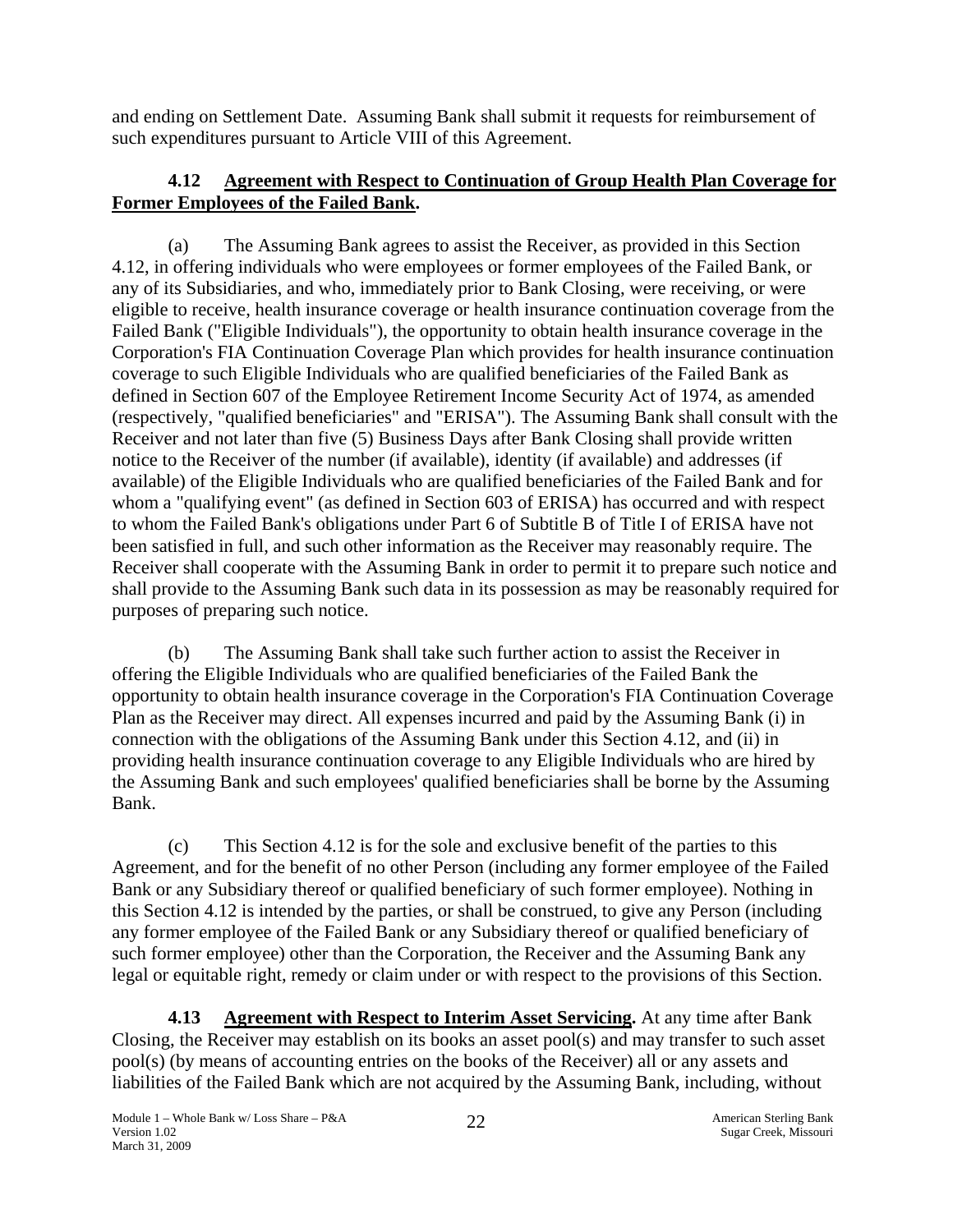<span id="page-26-0"></span>limitation, wholly unfunded Commitments and assets and liabilities which may be acquired, funded or originated by the Receiver subsequent to Bank Closing. The Receiver may remove assets (and liabilities) from or add assets (and liabilities) to such pool(s) at any time in its discretion. At the option of the Receiver, the Assuming Bank agrees to service, administer, and collect such pool assets in accordance with and for the term set forth in Exhibit 4.13 "Interim Asset Servicing Arrangement".

## **4.14** Reserved.

**4.15 Agreement with Respect to Loss Sharing.** The Assuming Bank shall be entitled to require reimbursement from the Receiver for loss sharing on certain loans in accordance with the Single Family Shared-Loss Agreement attached hereto as Exhibit 4.15A and the Non-SF Shared-Loss Agreement attached hereto as Exhibit 4.15B, collectively, the "Shared-Loss Agreements." The Loans that shall be subject to the Shared-Loss Agreements are identified on the Schedule of Loans 4.15A and 4.15B attached hereto.

### **ARTICLE V DUTIES WITH RESPECT TO DEPOSITORS OF THE FAILED BANK**

**5.1 Payment of Checks, Drafts and Orders.** Subject to Section 9.5, the Assuming Bank agrees to pay all properly drawn checks, drafts and withdrawal orders of depositors of the Failed Bank presented for payment, whether drawn on the check or draft forms provided by the Failed Bank or by the Assuming Bank, to the extent that the Deposit balances to the credit of the respective makers or drawers assumed by the Assuming Bank under this Agreement are sufficient to permit the payment thereof, and in all other respects to discharge, in the usual course of conducting a banking business, the duties and obligations of the Failed Bank with respect to the Deposit balances due and owing to the depositors of the Failed Bank assumed by the Assuming Bank under this Agreement.

**5.2** Certain Agreements Related to Deposits. Subject to Section 2.2, the Assuming Bank agrees to honor the terms and conditions of any written escrow or mortgage servicing agreement or other similar agreement relating to a Deposit liability assumed by the Assuming Bank pursuant to this Agreement.

# **5.3 Notice to Depositors.**

(a) Within seven (7) days after Bank Closing, the Assuming Bank shall give (i) notice to depositors of the Failed Bank of its assumption of the Deposit liabilities of the Failed Bank, and (ii) any notice required under Section 2.2, by mailing to each such depositor a notice with respect to such assumption and by advertising in a newspaper of general circulation in the county or counties in which the Failed Bank was located. The Assuming Bank agrees that it will obtain prior approval of all such notices and advertisements from counsel for the Receiver and that such notices and advertisements shall not be mailed or published until such approval is received.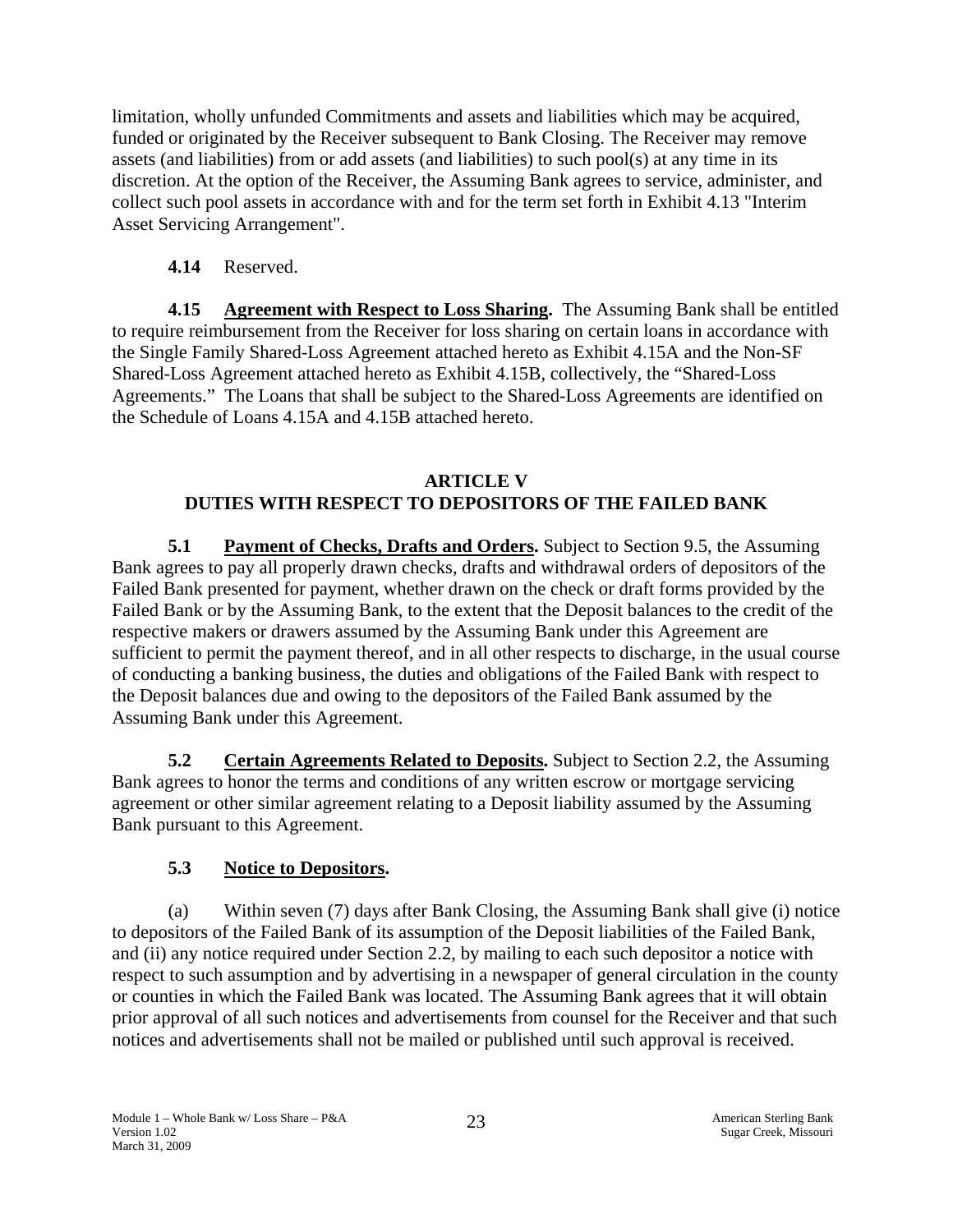<span id="page-27-0"></span>(b) The Assuming Bank shall give notice by mail to depositors of the Failed Bank concerning the procedures to claim their deposits, which notice shall be provided to the Assuming Bank by the Receiver or the Corporation. Such notice shall be included with the notice to depositors to be mailed by the Assuming Bank pursuant to Section 5.3(a).

(c) If the Assuming Bank proposes to charge fees different from those charged by the Failed Bank before it establishes new deposit account relationships with the depositors of the Failed Bank, the Assuming Bank shall give notice by mail of such changed fees to such depositors.

#### **ARTICLE VI RECORDS**

## **6.1 Transfer of Records**.

(a) In accordance with Section 3.1, the Receiver assigns, transfers, conveys and delivers to the Assuming Bank the following Records pertaining to the Deposit liabilities of the Failed Bank assumed by the Assuming Bank under this Agreement, except as provided in Section 6.4:

- (i) signature cards, orders, contracts between the Failed Bank and its depositors and Records of similar character;
- (ii) passbooks of depositors held by the Failed Bank, deposit slips, cancelled checks and withdrawal orders representing charges to accounts of depositors;

and the following Records pertaining to the Assets:

- (iii) records of deposit balances carried with other banks, bankers or trust companies;
- (iv) Loan and collateral records and Credit Files and other documents;
- (v) deeds, mortgages, abstracts, surveys, and other instruments or records of title pertaining to real estate or real estate mortgages;
- (vi) signature cards, agreements and records pertaining to Safe Deposit Boxes, if any; and
- (vii) records pertaining to the credit card business, trust business or safekeeping business of the Failed Bank, if any.

(b) The Receiver, at its option, may assign and transfer to the Assuming Bank by a single blanket assignment or otherwise, as soon as practicable after Bank Closing, any other Records not assigned and transferred to the Assuming Bank as provided in this Agreement,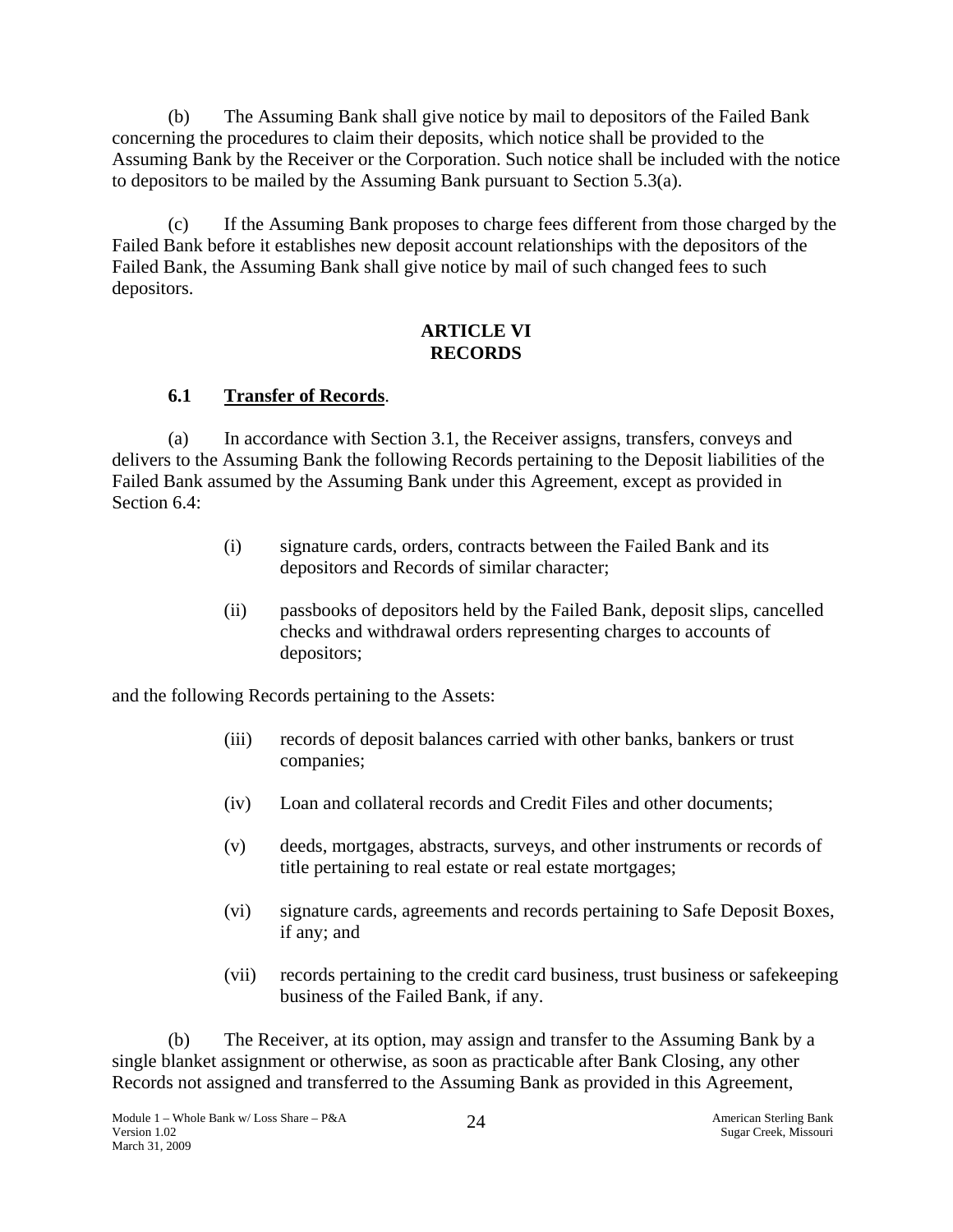<span id="page-28-0"></span>including but not limited to loan disbursement checks, general ledger tickets, official bank checks, proof transactions (including proof tapes) and paid out loan files.

**6.2 Delivery of Assigned Records**. The Receiver shall deliver to the Assuming Bank all Records described in (i) Section 6.1(a) as soon as practicable on or after the date of this Agreement, and (ii) Section 6.1(b) as soon as practicable after making any assignment described therein.

**6.3 Preservation of Records**. The Assuming Bank agrees that it will preserve and maintain for the joint benefit of the Receiver, the Corporation and the Assuming Bank, all Records of which it has custody for such period as either the Receiver or the Corporation in its discretion may require, until directed otherwise, in writing, by the Receiver or Corporation. The Assuming Bank shall have the primary responsibility to respond to subpoenas, discovery requests, and other similar official inquiries with respect to the Records of which it has custody.

**6.4** Access to Records; Copies. The Assuming Bank agrees to permit the Receiver and the Corporation access to all Records of which the Assuming Bank has custody, and to use, inspect, make extracts from or request copies of any such Records in the manner and to the extent requested, and to duplicate, in the discretion of the Receiver or the Corporation, any Record in the form of microfilm or microfiche pertaining to Deposit account relationships; provided, that in the event that the Failed Bank maintained one or more duplicate copies of such microfilm or microfiche Records, the Assuming Bank hereby assigns, transfers, and conveys to the Corporation one such duplicate copy of each such Record without cost to the Corporation, and agrees to deliver to the Corporation all Records assigned and transferred to the Corporation under this Article VI as soon as practicable on or after the date of this Agreement. The party requesting a copy of any Record shall bear the cost (based on standard accepted industry charges to the extent applicable, as determined by the Receiver) for providing such duplicate Records. A copy of each Record requested shall be provided as soon as practicable by the party having custody thereof.

#### **ARTICLE VII FIRST LOSS TRANCHE**

 The Assuming Bank has submitted to the Receiver an asset discount bid of (\$20,337,000) and a Deposit premium bid of the greater of \$1,013,300 or .6% of the Assumed Deposits whichever is greater. The Deposit premium bid will be applied to the total of all Assumed Deposits except for brokered, CDARS, and any market place or similar subscription services Deposits. The First Loss Tranche shall be determined by adding (i) the asset premium (discount) bid, (ii) the Deposit premium bid, and (iii) the Equity Adjustment. If the First Loss Tranche is a positive number, then this is the Losses on Single Family Shared-Loss Loans and Net Chargeoffs on Shared Loss Assets that the Assuming Bank will incur before loss-sharing commences under Exhibits 4.15A and 4.15B. If the First Loss Tranche is a negative number, the Corporation shall pay such amount by wire transfer to the Assuming Bank by the end of the first business day following Bank Closing and loss sharing shall commence immediately.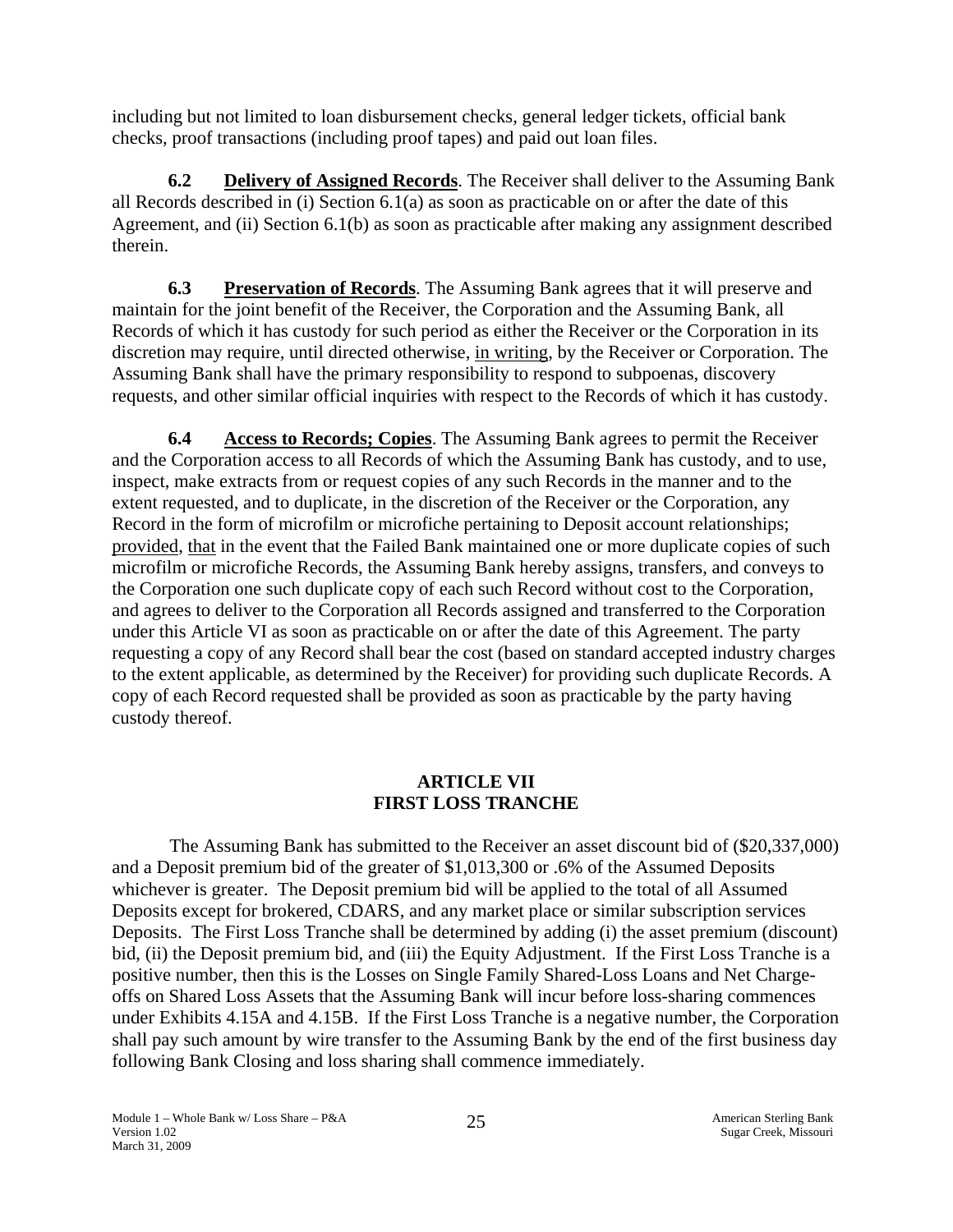#### **ARTICLE VIII ADJUSTMENTS**

<span id="page-29-0"></span>**8.1 Pro Forma Statement**. The Receiver, as soon as practicable after Bank Closing, in accordance with the best information then available, shall provide to the Assuming Bank a pro forma statement reflecting any adjustments of such liabilities and assets as may be necessary. Such pro forma statement shall take into account, to the extent possible, (i) liabilities and assets of a nature similar to those contemplated by Section 2.1 or Section 3.1, respectively, which at Bank Closing were carried in the Failed Bank's suspense accounts, (ii) accruals as of Bank Closing for all income related to the assets and business of the Failed Bank acquired by the Assuming Bank hereunder, whether or not such accruals were reflected on the Accounting Records of the Failed Bank in the normal course of its operations, and (iii) adjustments to determine the Book Value of any investment in an Acquired Subsidiary and related accounts on the "bank only" (unconsolidated) balance sheet of the Failed Bank based on the equity method of accounting, whether or not the Failed Bank used the equity method of accounting for investments in subsidiaries, except that the resulting amount cannot be less than the Acquired Subsidiary's recorded equity as of Bank Closing as reflected on the Accounting Records of the Acquired Subsidiary. Any Loan purchased by the Assuming Bank pursuant to Section 3.1 which the Failed Bank charged off during the period following the date of the most recent pertinent data made available to the Assuming Bank as part of the Information Package to Bank Closing shall be deemed not to be charged off for the purposes of the pro forma statement, and the purchase price shall be determined pursuant to Section 3.2.

## **8.2 Correction of Errors and Omissions; Other Liabilities**.

(a) In the event any bookkeeping omissions or errors are discovered in preparing any pro forma statement or in completing the transfers and assumptions contemplated hereby, the parties hereto agree to correct such errors and omissions, it being understood that, as far as practicable, all adjustments will be made consistent with the judgments, methods, policies or accounting principles utilized by the Failed Bank in preparing and maintaining Accounting Records, except that adjustments made pursuant to this Section 8.2(a) are not intended to bring the Accounting Records of the Failed Bank into accordance with generally accepted accounting principles.

(b) If the Receiver discovers at any time subsequent to the date of this Agreement that any claim exists against the Failed Bank which is of such a nature that it would have been included in the liabilities assumed under Article II had the existence of such claim or the facts giving rise thereto been known as of Bank Closing, the Receiver may, in its discretion, at any time, require that such claim be assumed by the Assuming Bank in a manner consistent with the intent of this Agreement. The Receiver will make appropriate adjustments to the pro forma statement provided by the Receiver to the Assuming Bank pursuant to Section 8.1 as may be necessary.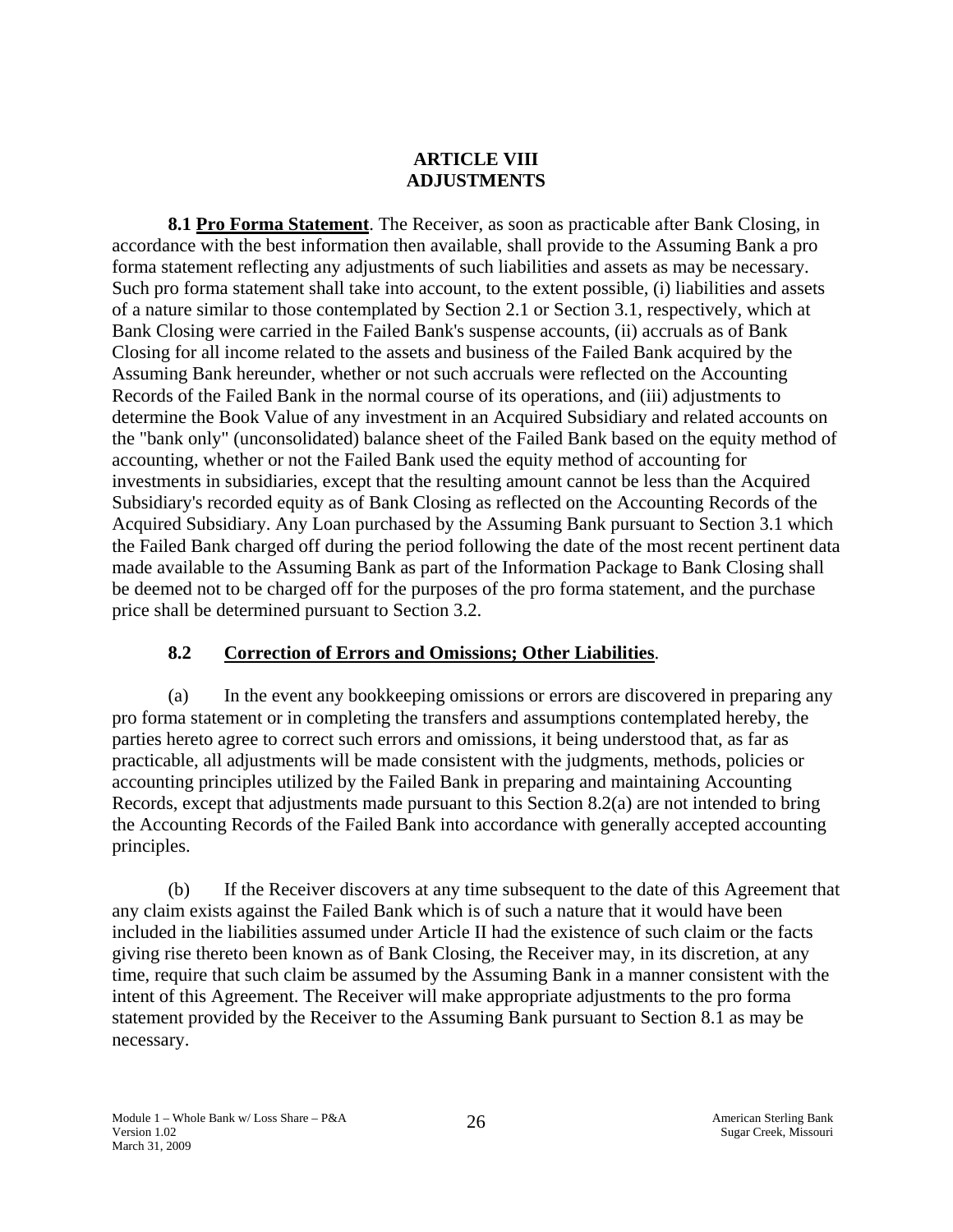<span id="page-30-0"></span>**8.3 Payments**. The Receiver agrees to cause to be paid to the Assuming Bank, or the Assuming Bank agrees to pay to the Receiver, as the case may be, on the Settlement Date, a payment in an amount which reflects net adjustments (including any costs, expenses and fees associated with determinations of value as provided in this Agreement) made pursuant to Section 8.1 or Section 8.2, plus interest as provided in Section 8.4. The Receiver and the Assuming Bank agree to effect on the Settlement Date any further transfer of assets to or assumption of liabilities or claims by the Assuming Bank as may be necessary in accordance with Section 8.1 or Section 8.2.

**8.4 Interest**. Any amounts paid under Section 8.3 or Section 8.5, shall bear interest for the period from and including the day following Bank Closing to and including the day preceding the payment at the Settlement Interest Rate.

**8.5 Subsequent Adjustments.** In the event that the Assuming Bank or the Receiver discovers any errors or omissions as contemplated by Section 8.2 or any error with respect to the payment made under Section 8.3 after the Settlement Date, the Assuming Bank and the Receiver agree to promptly correct any such errors or omissions, make any payments and effect any transfers or assumptions as may be necessary to reflect any such correction plus interest as provided in Section 8.4.

#### **ARTICLE IX CONTINUING COOPERATION**

**9.1** General Matters. The parties hereto agree that they will, in good faith and with their best efforts, cooperate with each other to carry out the transactions contemplated by this Agreement and to effect the purposes hereof.

**9.2 Additional Title Documents**. The Receiver, the Corporation and the Assuming Bank each agree, at any time, and from time to time, upon the request of any party hereto, to execute and deliver such additional instruments and documents of conveyance as shall be reasonably necessary to vest in the appropriate party its full legal or equitable title in and to the property transferred pursuant to this Agreement or to be transferred in accordance herewith. The Assuming Bank shall prepare such instruments and documents of conveyance (in form and substance satisfactory to the Receiver) as shall be necessary to vest title to the Assets in the Assuming Bank. The Assuming Bank shall be responsible for recording such instruments and documents of conveyance at its own expense.

# **9.3 Claims and Suits**.

(a) The Receiver shall have the right, in its discretion, to (i) defend or settle any claim or suit against the Assuming Bank with respect to which the Receiver has indemnified the Assuming Bank in the same manner and to the same extent as provided in Article XII, and (ii) defend or settle any claim or suit against the Assuming Bank with respect to any Liability Assumed, which claim or suit may result in a loss to the Receiver arising out of or related to this Agreement, or which existed against the Failed Bank on or before Bank Closing. The exercise by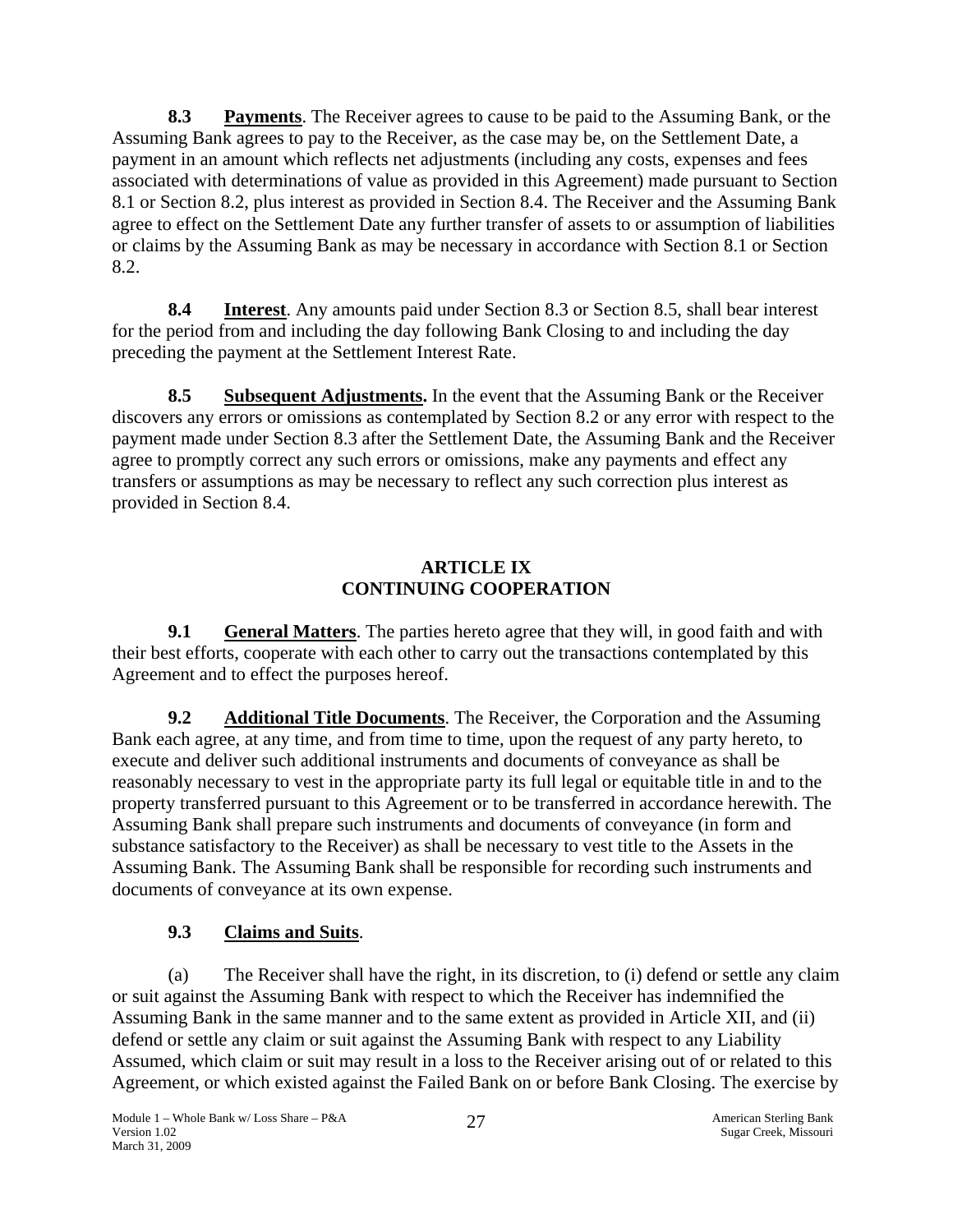<span id="page-31-0"></span>the Receiver of any rights under this Section 9.3(a) shall not release the Assuming Bank with respect to any of its obligations under this Agreement.

(b) In the event any action at law or in equity shall be instituted by any Person against the Receiver and the Corporation as codefendants with respect to any asset of the Failed Bank retained or acquired pursuant to this Agreement by the Receiver, the Receiver agrees, at the request of the Corporation, to join with the Corporation in a petition to remove the action to the United States District Court for the proper district. The Receiver agrees to institute, with or without joinder of the Corporation as coplaintiff, any action with respect to any such retained or acquired asset or any matter connected therewith whenever notice requiring such action shall be given by the Corporation to the Receiver.

**9.4** Payment of Deposits. In the event any depositor does not accept the obligation of the Assuming Bank to pay any Deposit liability of the Failed Bank assumed by the Assuming Bank pursuant to this Agreement and asserts a claim against the Receiver for all or any portion of any such Deposit liability, the Assuming Bank agrees on demand to provide to the Receiver funds sufficient to pay such claim in an amount not in excess of the Deposit liability reflected on the books of the Assuming Bank at the time such claim is made. Upon payment by the Assuming Bank to the Receiver of such amount, the Assuming Bank shall be discharged from any further obligation under this Agreement to pay to any such depositor the amount of such Deposit liability paid to the Receiver.

**9.5 Withheld Payments**. At any time, the Receiver or the Corporation may, in its discretion, determine that all or any portion of any deposit balance assumed by the Assuming Bank pursuant to this Agreement does not constitute a "Deposit" (or otherwise, in its discretion, determine that it is the best interest of the Receiver or Corporation to withhold all or any portion of any deposit), and may direct the Assuming Bank to withhold payment of all or any portion of any such deposit balance. Upon such direction, the Assuming Bank agrees to hold such deposit and not to make any payment of such deposit balance to or on behalf of the depositor, or to itself, whether by way of transfer, set-off, or otherwise. The Assuming Bank agrees to maintain the "withheld payment" status of any such deposit balance until directed in writing by the Receiver or the Corporation as to its disposition. At the direction of the Receiver or the Corporation, the Assuming Bank shall return all or any portion of such deposit balance to the Receiver or the Corporation, as appropriate, and thereupon the Assuming Bank shall be discharged from any further liability to such depositor with respect to such returned deposit balance. If such deposit balance has been paid to the depositor prior to a demand for return by the Corporation or the Receiver, and payment of such deposit balance had not been previously withheld pursuant to this Section, the Assuming Bank shall not be obligated to return such deposit balance to the Receiver or the Corporation. The Assuming Bank shall be obligated to reimburse the Corporation or the Receiver, as the case may be, for the amount of any deposit balance or portion thereof paid by the Assuming Bank in contravention of any previous direction to withhold payment of such deposit balance or return such deposit balance the payment of which was withheld pursuant to this Section.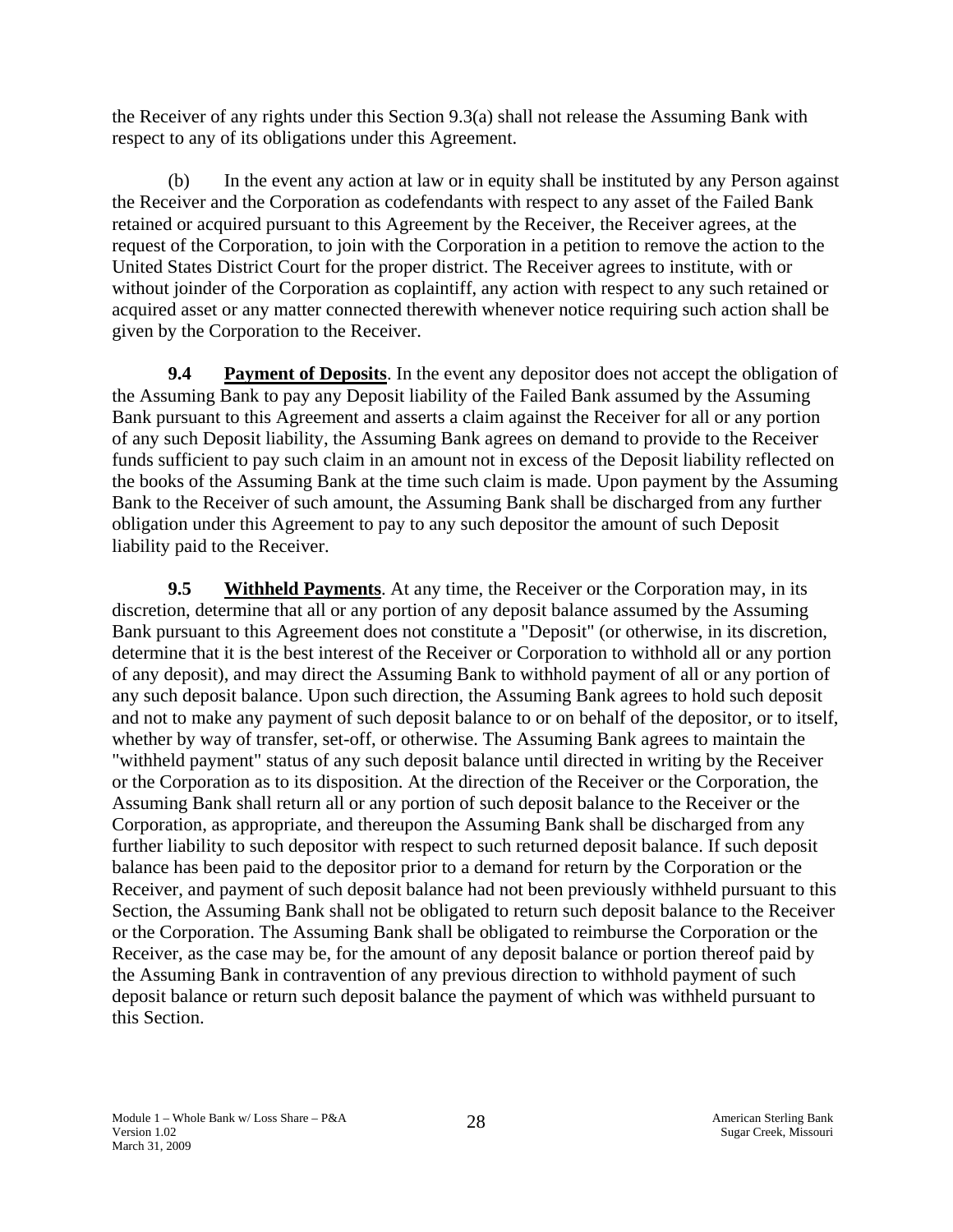### **9.6 Proceedings with Respect to Certain Assets and Liabilities**.

<span id="page-32-0"></span>(a) In connection with any investigation, proceeding or other matter with respect to any asset or liability of the Failed Bank retained by the Receiver, or any asset of the Failed Bank acquired by the Receiver pursuant to this Agreement, the Assuming Bank shall cooperate to the extent reasonably required by the Receiver.

(b) In addition to its obligations under Section 6.4, the Assuming Bank shall provide representatives of the Receiver access at reasonable times and locations without other limitation or qualification to (i) its directors, officers, employees and agents and those of the Subsidiaries acquired by the Assuming Bank, and (ii) its books and records, the books and records of such Subsidiaries and all Credit Files, and copies thereof. Copies of books, records and Credit Files shall be provided by the Assuming Bank as requested by the Receiver and the costs of duplication thereof shall be borne by the Receiver.

(c) Not later than ten (10) days after the Put Notice pursuant to Section 3.4 or the date of the notice of transfer of any Loan by the Assuming Bank to the Receiver pursuant to Section 3.6, the Assuming Bank shall deliver to the Receiver such documents with respect to such Loan as the Receiver may request, including without limitation the following: (i) all related Credit Documents (other than certificates, notices and other ancillary documents), (ii) a certificate setting forth the principal amount on the date of the transfer and the amount of interest, fees and other charges then accrued and unpaid thereon, and any restrictions on transfer to which any such Loan is subject, and (iii) all Credit Files, and all documents, microfiche, microfilm and computer records (including but not limited to magnetic tape, disc storage, card forms and printed copy) maintained by, owned by, or in the possession of the Assuming Bank or any Affiliate of the Assuming Bank relating to the transferred Loan.

**9.7 Information**. The Assuming Bank promptly shall provide to the Corporation such other information, including financial statements and computations, relating to the performance of the provisions of this Agreement as the Corporation or the Receiver may request from time to time, and, at the request of the Receiver, make available employees of the Failed Bank employed or retained by the Assuming Bank to assist in preparation of the pro forma statement pursuant to Section 8.1.

### **ARTICLE X CONDITION PRECEDENT**

The obligations of the parties to this Agreement are subject to the Receiver and the Corporation having received at or before Bank Closing evidence reasonably satisfactory to each of any necessary approval, waiver, or other action by any governmental authority, the board of directors of the Assuming Bank, or other third party, with respect to this Agreement and the transactions contemplated hereby, the closing of the Failed Bank and the appointment of the Receiver, the chartering of the Assuming Bank, and any agreements, documents, matters or proceedings contemplated hereby or thereby.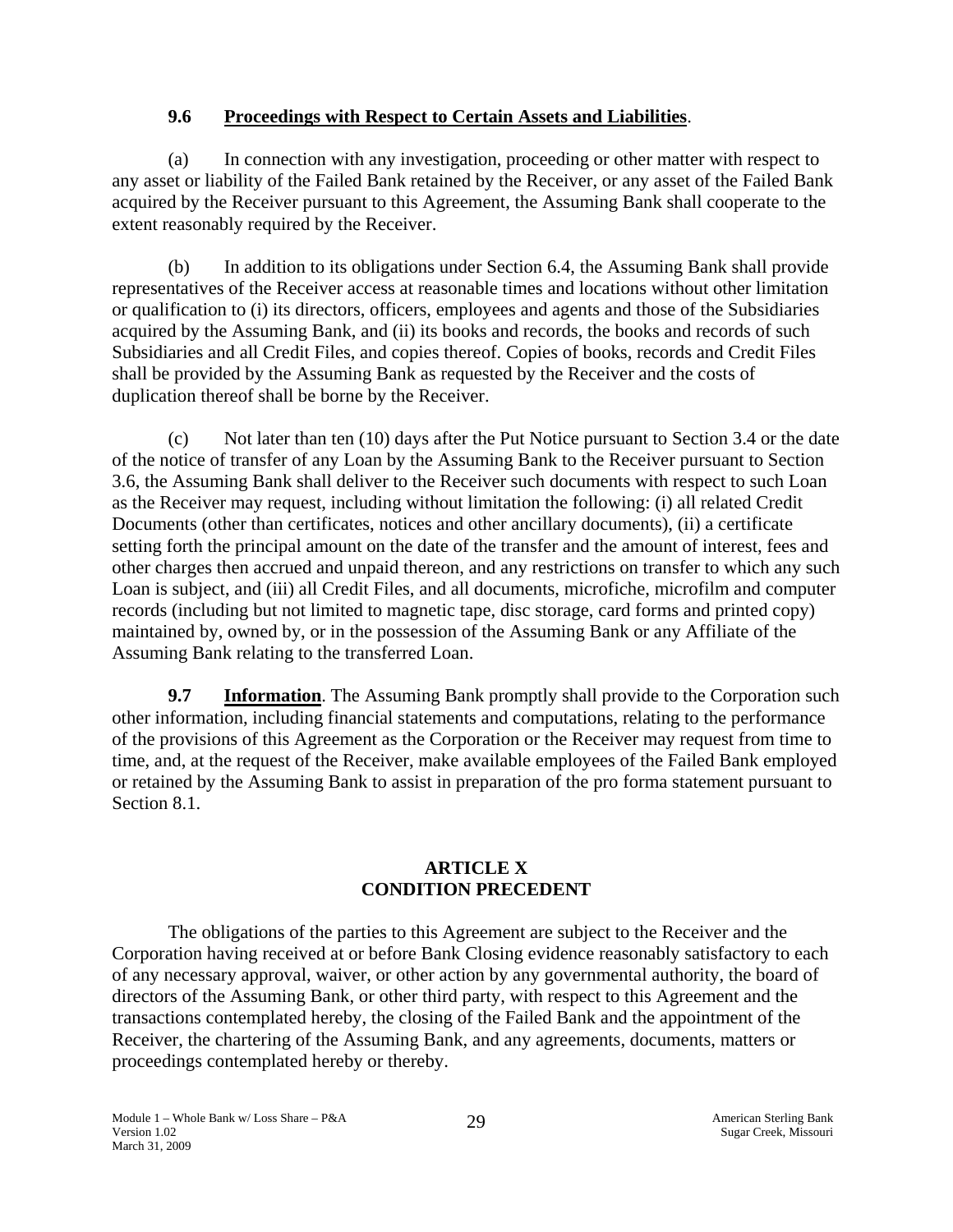### **ARTICLE XI REPRESENTATIONS AND WARRANTIES OF THE ASSUMING BANK**

<span id="page-33-0"></span>The Assuming Bank represents and warrants to the Corporation and the Receiver as follows:

(a) **Corporate Existence and Authority**. The Assuming Bank (i) is duly organized, validly existing and in good standing under the laws of its Chartering Authority and has full power and authority to own and operate its properties and to conduct its business as now conducted by it, and (ii) has full power and authority to execute and deliver this Agreement and to perform its obligations hereunder. The Assuming Bank has taken all necessary corporate action to authorize the execution, delivery and performance of this Agreement and the performance of the transactions contemplated hereby.

(b) **Third Party Consents**. No governmental authority or other third party consents (including but not limited to approvals, licenses, registrations or declarations) are required in connection with the execution, delivery or performance by the Assuming Bank of this Agreement, other than such consents as have been duly obtained and are in full force and effect.

(c) **Execution and Enforceability**. This Agreement has been duly executed and delivered by the Assuming Bank and when this Agreement has been duly authorized, executed and delivered by the Corporation and the Receiver, this Agreement will constitute the legal, valid and binding obligation of the Assuming Bank, enforceable in accordance with its terms.

# (d) **Compliance with Law**.

(i) Neither the Assuming Bank nor any of its Subsidiaries is in violation of any statute, regulation, order, decision, judgment or decree of, or any restriction imposed by, the United States of America, any State, municipality or other political subdivision or any agency of any of the foregoing, or any court or other tribunal having jurisdiction over the Assuming Bank or any of its Subsidiaries or any assets of any such Person, or any foreign government or agency thereof having such jurisdiction, with respect to the conduct of the business of the Assuming Bank or of any of its Subsidiaries, or the ownership of the properties of the Assuming Bank or any of its Subsidiaries, which, either individually or in the aggregate with all other such violations, would materially and adversely affect the business, operations or condition (financial or otherwise) of the Assuming Bank or the ability of the Assuming Bank to perform, satisfy or observe any obligation or condition under this Agreement.

(ii) Neither the execution and delivery nor the performance by the Assuming Bank of this Agreement will result in any violation by the Assuming Bank of, or be in conflict with, any provision of any applicable law or regulation, or any order, writ or decree of any court or governmental authority.

e) **Representations Remain True**. The Assuming Bank represents and warrants that it has executed and delivered to the Corporation a Purchaser Eligibility Certification and Confidentiality Agreement and that all information provided and representations made by or on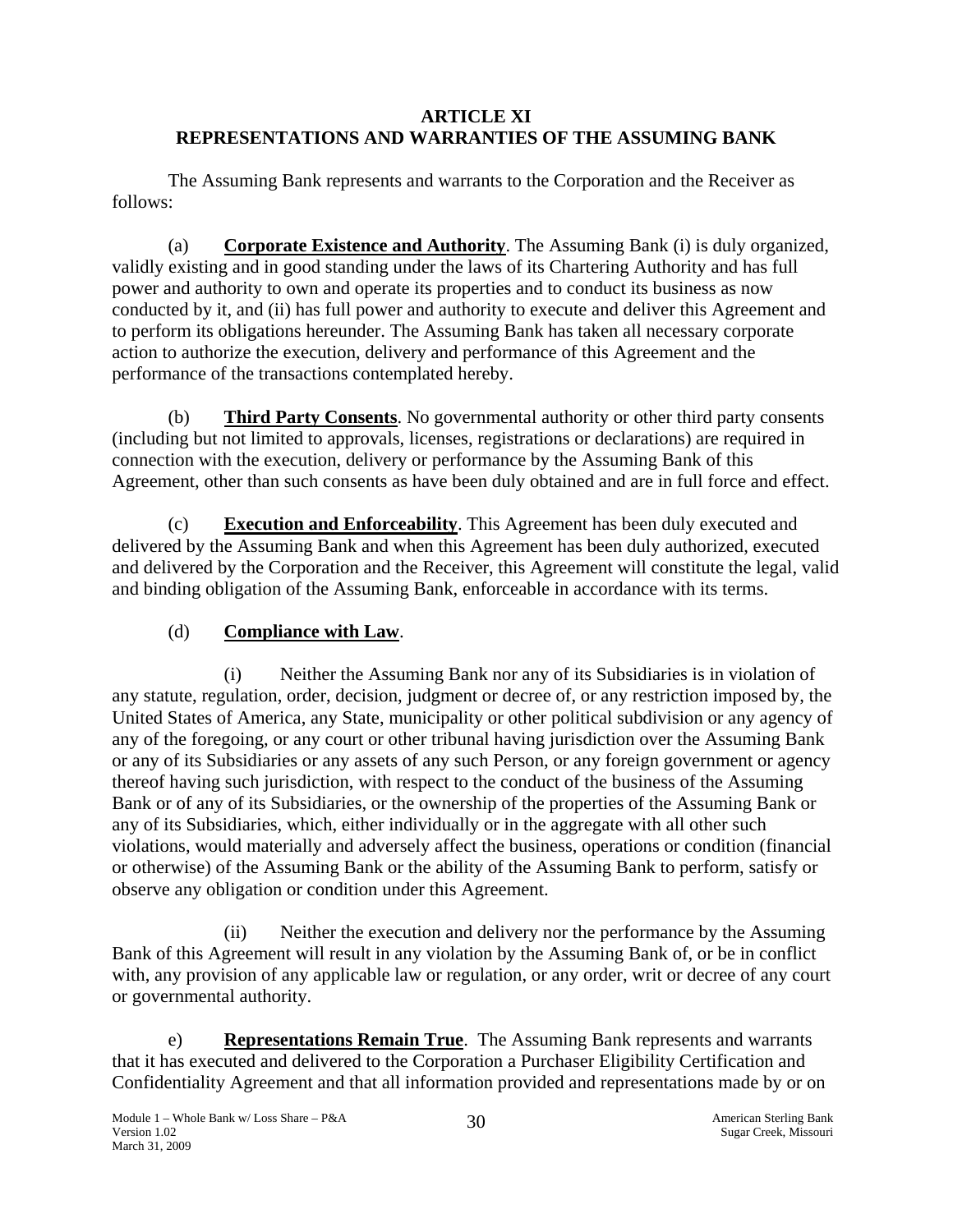<span id="page-34-0"></span>behalf of the Assuming Bank in connection with this Agreement and the transactions contemplated hereby, including, but not limited to, the Purchaser Eligibility Certification and Confidentiality Agreement (which are affirmed and ratified hereby) are and remain true and correct in all material respects and do not fail to state any fact required to make the information contained therein not misleading.

#### **ARTICLE XII INDEMNIFICATION**

**12.1** Indemnification of Indemnitees. From and after Bank Closing and subject to the limitations set forth in this Section and Section 12.6 and compliance by the Indemnitees with Section 12.2, the Receiver agrees to indemnify and hold harmless the Indemnitees against any and all costs, losses, liabilities, expenses (including attorneys' fees) incurred prior to the assumption of defense by the Receiver pursuant to paragraph (d) of Section 12.2, judgments, fines and amounts paid in settlement actually and reasonably incurred in connection with claims against any Indemnitee based on liabilities of the Failed Bank that are not assumed by the Assuming Bank pursuant to this Agreement or subsequent to the execution hereof by the Assuming Bank or any Subsidiary or Affiliate of the Assuming Bank for which indemnification is provided hereunder in (a) of this Section 12.1, subject to certain exclusions as provided in (b) of this Section 12.1:

(a)

(1) claims based on the rights of any shareholder or former shareholder as such of (x) the Failed Bank, or (y) any Subsidiary or Affiliate of the Failed Bank;

(2) claims based on the rights of any creditor as such of the Failed Bank, or any creditor as such of any director, officer, employee or agent of the Failed Bank, with respect to any indebtedness or other obligation of the Failed Bank arising prior to Bank Closing;

(3) claims based on the rights of any present or former director, officer, employee or agent as such of the Failed Bank or of any Subsidiary or Affiliate of the Failed Bank;

(4) claims based on any action or inaction prior to Bank Closing of the Failed Bank, its directors, officers, employees or agents as such, or any Subsidiary or Affiliate of the Failed Bank, or the directors, officers, employees or agents as such of such Subsidiary or Affiliate;

(5) claims based on any malfeasance, misfeasance or nonfeasance of the Failed Bank, its directors, officers, employees or agents with respect to the trust business of the Failed Bank, if any;

(6) claims based on any failure or alleged failure (not in violation of law) by the Assuming Bank to continue to perform any service or activity previously performed by the Failed Bank which the Assuming Bank is not required to perform pursuant to this Agreement or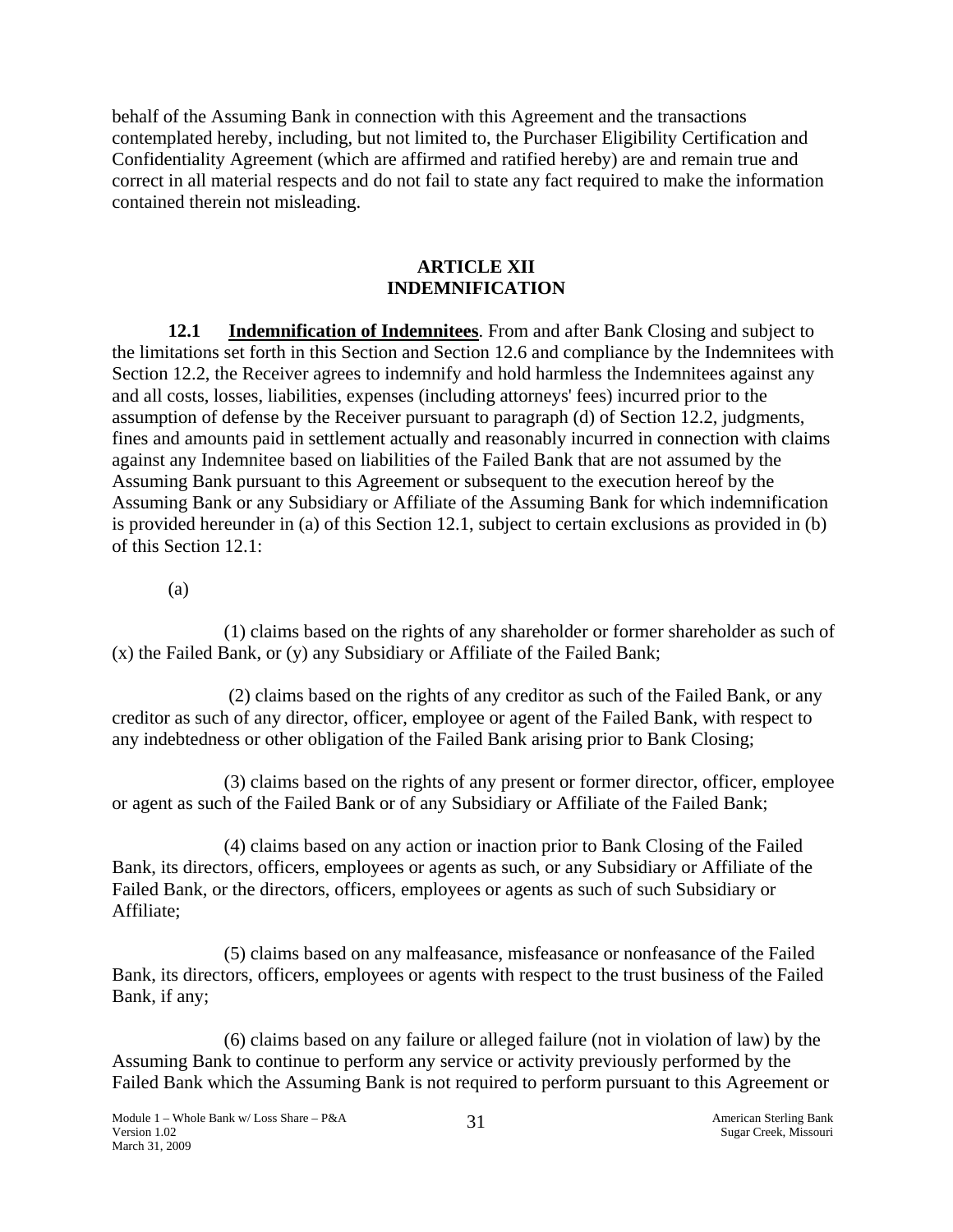which arise under any contract to which the Failed Bank was a party which the Assuming Bank elected not to assume in accordance with this Agreement and which neither the Assuming Bank nor any Subsidiary or Affiliate of the Assuming Bank has assumed subsequent to the execution hereof;

(7) claims arising from any action or inaction of any Indemnitee, including for purposes of this Section 12.1(a)(7) the former officers or employees of the Failed Bank or of any Subsidiary or Affiliate of the Failed Bank that is taken upon the specific written direction of the Corporation or the Receiver, other than any action or inaction taken in a manner constituting bad faith, gross negligence or willful misconduct; and

(8) claims based on the rights of any depositor of the Failed Bank whose deposit has been accorded "withheld payment" status and/or returned to the Receiver or Corporation in accordance with Section 9.5 and/or has become an "unclaimed deposit" or has been returned to the Corporation or the Receiver in accordance with Section 2.3;

(b) provided, that, with respect to this Agreement, except for paragraphs (7) and (8) of Section 12.1(a), no indemnification will be provided under this Agreement for any:

(1) judgment or fine against, or any amount paid in settlement (without the written approval of the Receiver) by, any Indemnitee in connection with any action that seeks damages against any Indemnitee (a "counterclaim") arising with respect to any Asset and based on any action or inaction of either the Failed Bank, its directors, officers, employees or agents as such prior to Bank Closing, unless any such judgment, fine or amount paid in settlement exceeds the greater of (i) the Repurchase Price of such Asset, or (ii) the monetary recovery sought on such Asset by the Assuming Bank in the cause of action from which the counterclaim arises; and in such event the Receiver will provide indemnification only in the amount of such excess; and no indemnification will be provided for any costs or expenses other than any costs or expenses (including attorneys' fees) which, in the determination of the Receiver, have been actually and reasonably incurred by such Indemnitee in connection with the defense of any such counterclaim; and it is expressly agreed that the Receiver reserves the right to intervene, in its discretion, on its behalf and/or on behalf of the Receiver, in the defense of any such counterclaim;

(2) claims with respect to any liability or obligation of the Failed Bank that is expressly assumed by the Assuming Bank pursuant to this Agreement or subsequent to the execution hereof by the Assuming Bank or any Subsidiary or Affiliate of the Assuming Bank;

(3) claims with respect to any liability of the Failed Bank to any present or former employee as such of the Failed Bank or of any Subsidiary or Affiliate of the Failed Bank, which liability is expressly assumed by the Assuming Bank pursuant to this Agreement or subsequent to the execution hereof by the Assuming Bank or any Subsidiary or Affiliate of the Assuming Bank;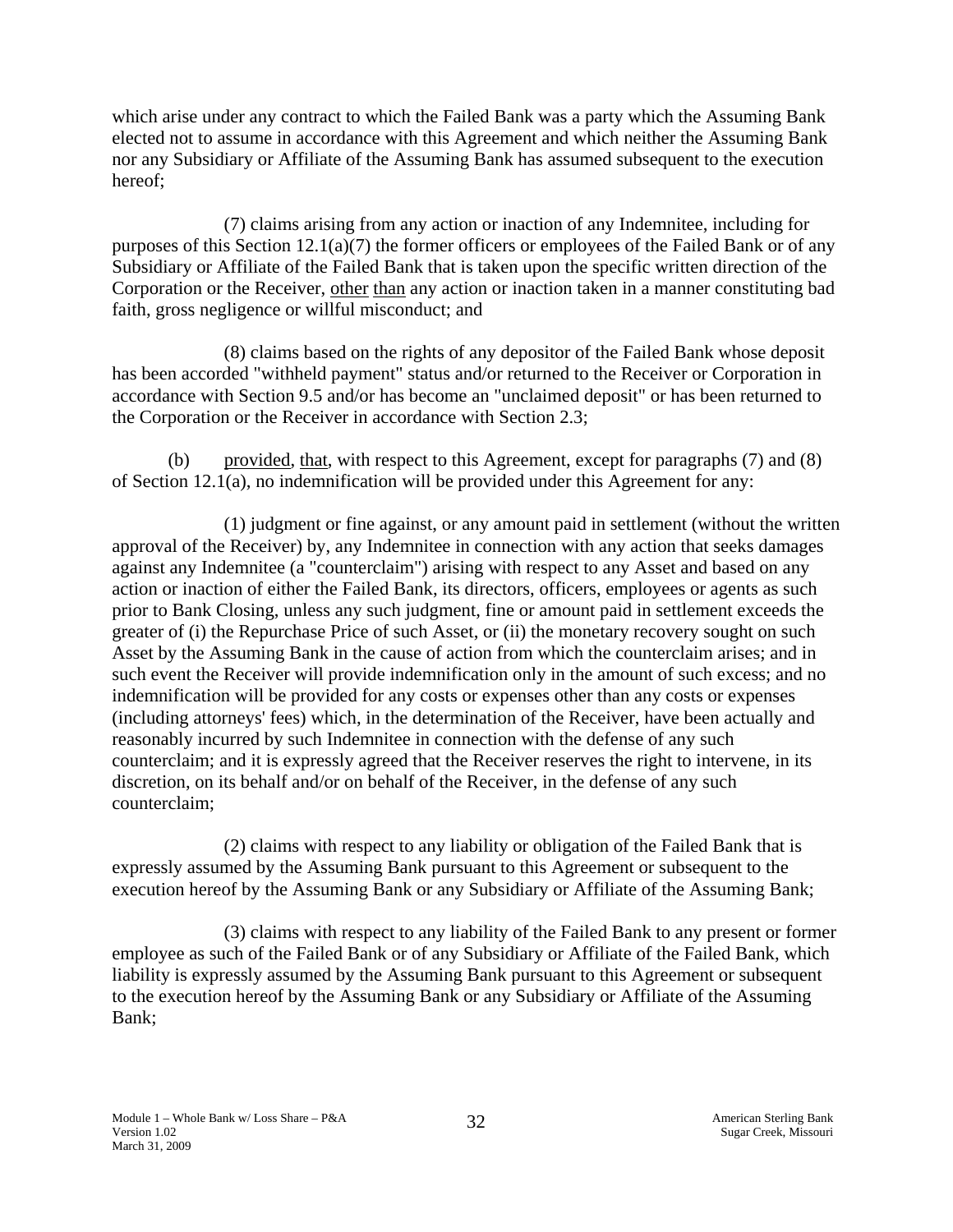(4) claims based on the failure of any Indemnitee to seek recovery of damages from the Receiver for any claims based upon any action or inaction of the Failed Bank, its directors, officers, employees or agents as fiduciary, agent or custodian prior to Bank Closing;

(5) claims based on any violation or alleged violation by any Indemnitee of the antitrust, branching, banking or bank holding company or securities laws of the United States of America or any State thereof;

(6) claims based on the rights of any present or former creditor, customer, or supplier as such of the Assuming Bank or any Subsidiary or Affiliate of the Assuming Bank;

(7) claims based on the rights of any present or former shareholder as such of the Assuming Bank or any Subsidiary or Affiliate of the Assuming Bank regardless of whether any such present or former shareholder is also a present or former shareholder of the Failed Bank;

(8) claims, if the Receiver determines that the effect of providing such indemnification would be to (i) expand or alter the provisions of any warranty or disclaimer thereof provided in Section 3.3 or any other provision of this Agreement, or (ii) create any warranty not expressly provided under this Agreement;

(9) claims which could have been enforced against any Indemnitee had the Assuming Bank not entered into this Agreement;

(10) claims based on any liability for taxes or fees assessed with respect to the consummation of the transactions contemplated by this Agreement, including without limitation any subsequent transfer of any Assets or Liabilities Assumed to any Subsidiary or Affiliate of the Assuming Bank;

(11) except as expressly provided in this Article XII, claims based on any action or inaction of any Indemnitee, and nothing in this Agreement shall be construed to provide indemnification for (i) the Failed Bank, (ii) any Subsidiary or Affiliate of the Failed Bank, or (iii) any present or former director, officer, employee or agent of the Failed Bank or its Subsidiaries or Affiliates; provided, that the Receiver, in its discretion, may provide indemnification hereunder for any present or former director, officer, employee or agent of the Failed Bank or its Subsidiaries or Affiliates who is also or becomes a director, officer, employee or agent of the Assuming Bank or its Subsidiaries or Affiliates;

(12) claims or actions which constitute a breach by the Assuming Bank of the representations and warranties contained in Article XI;

(13) claims arising out of or relating to the condition of or generated by an Asset arising from or relating to the presence, storage or release of any hazardous or toxic substance, or any pollutant or contaminant, or condition of such Asset which violate any applicable Federal, State or local law or regulation concerning environmental protection; and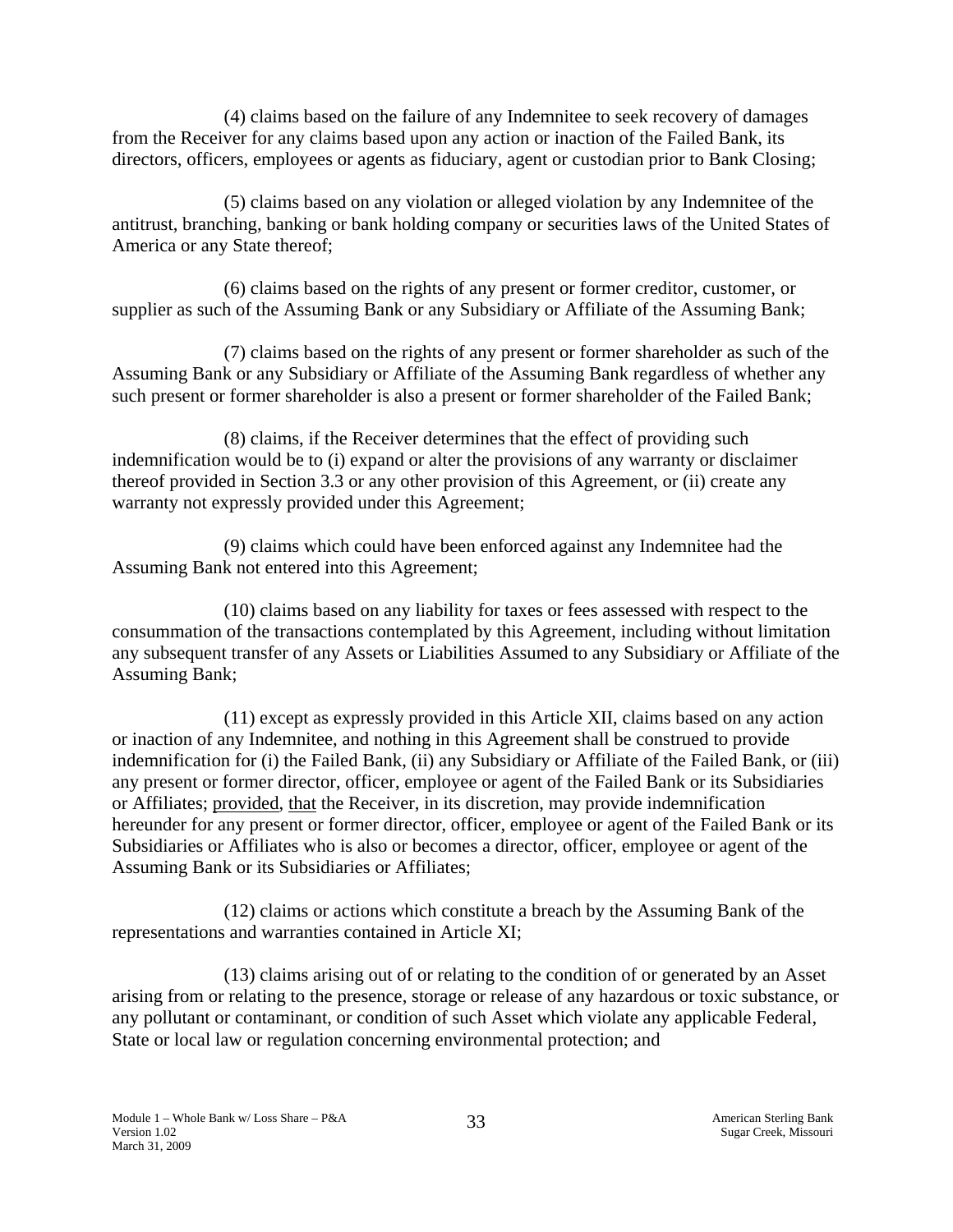(14) claims based on, related to or arising from any asset, including a loan, acquired or liability assumed by the Assuming Bank, other than pursuant to this Agreement.

**12.2 Conditions Precedent to Indemnification**. It shall be a condition precedent to the obligation of the Receiver to indemnify any Person pursuant to this Article XII that such Person shall, with respect to any claim made or threatened against such Person for which such Person is or may be entitled to indemnification hereunder:

(a) give written notice to the Regional Counsel (Litigation Branch) of the Corporation in the manner and at the address provided in Section 13.7 of such claim as soon as practicable after such claim is made or threatened; provided, that notice must be given on or before the date which is six (6) years from the date of this Agreement;

(b) provide to the Receiver such information and cooperation with respect to such claim as the Receiver may reasonably require;

(c) cooperate and take all steps, as the Receiver may reasonably require, to preserve and protect any defense to such claim;

(d) in the event suit is brought with respect to such claim, upon reasonable prior notice, afford to the Receiver the right, which the Receiver may exercise in its sole discretion, to conduct the investigation, control the defense and effect settlement of such claim, including without limitation the right to designate counsel and to control all negotiations, litigation, arbitration, settlements, compromises and appeals of any such claim, all of which shall be at the expense of the Receiver; provided, that the Receiver shall have notified the Person claiming indemnification in writing that such claim is a claim with respect to which the Person claiming indemnification is entitled to indemnification under this Article XII;

(e) not incur any costs or expenses in connection with any response or suit with respect to such claim, unless such costs or expenses were incurred upon the written direction of the Receiver; provided, that the Receiver shall not be obligated to reimburse the amount of any such costs or expenses unless such costs or expenses were incurred upon the written direction of the Receiver;

(f) not release or settle such claim or make any payment or admission with respect thereto, unless the Receiver consents in writing thereto, which consent shall not be unreasonably withheld; provided, that the Receiver shall not be obligated to reimburse the amount of any such settlement or payment unless such settlement or payment was effected upon the written direction of the Receiver; and

(g) take reasonable action as the Receiver may request in writing as necessary to preserve, protect or enforce the rights of the indemnified Person against any Primary Indemnitor.

**12.3 No Additional Warranty**. Nothing in this Article XII shall be construed or deemed to (i) expand or otherwise alter any warranty or disclaimer thereof provided under Section 3.3 or any other provision of this Agreement with respect to, among other matters, the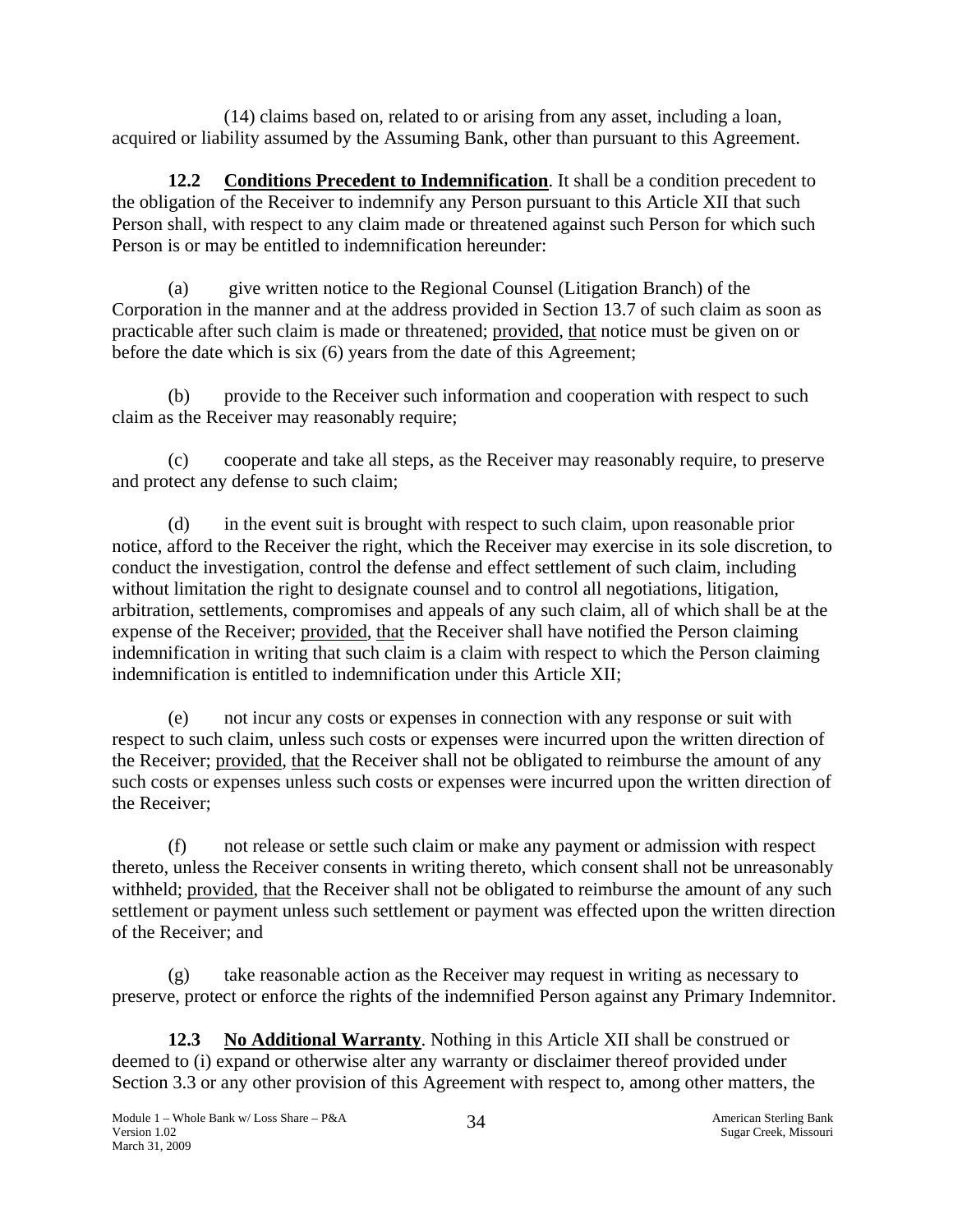title, value, collectibility, genuineness, enforceability or condition of any (x) Asset, or (y) asset of the Failed Bank purchased by the Assuming Bank subsequent to the execution of this Agreement by the Assuming Bank or any Subsidiary or Affiliate of the Assuming Bank, or (ii) create any warranty not expressly provided under this Agreement with respect thereto.

**12.4 Indemnification of Receiver and Corporation**. From and after Bank Closing, the Assuming Bank agrees to indemnify and hold harmless the Corporation and the Receiver and their respective directors, officers, employees and agents from and against any and all costs, losses, liabilities, expenses (including attorneys' fees), judgments, fines and amounts paid in settlement actually and reasonably incurred in connection with any of the following:

(a) claims based on any and all liabilities or obligations of the Failed Bank assumed by the Assuming Bank pursuant to this Agreement or subsequent to the execution hereof by the Assuming Bank or any Subsidiary or Affiliate of the Assuming Bank, whether or not any such liabilities subsequently are sold and/or transferred, other than any claim based upon any action or inaction of any Indemnitee as provided in paragraph (7) or (8) of Section 12.1(a); and

(b) claims based on any act or omission of any Indemnitee (including but not limited to claims of any Person claiming any right or title by or through the Assuming Bank with respect to Assets transferred to the Receiver pursuant to Section 3.4 or 3.6), other than any action or inaction of any Indemnitee as provided in paragraph (7) or (8) of Section 12.1(a).

**12.5 Obligations Supplemental**. The obligations of the Receiver, and the Corporation as guarantor in accordance with Section 12.7, to provide indemnification under this Article XII are to supplement any amount payable by any Primary Indemnitor to the Person indemnified under this Article XII. Consistent with that intent, the Receiver agrees only to make payments pursuant to such indemnification to the extent not payable by a Primary Indemnitor. If the aggregate amount of payments by the Receiver, or the Corporation as guarantor in accordance with Section 12.7, and all Primary Indemnitors with respect to any item of indemnification under this Article XII exceeds the amount payable with respect to such item, such Person being indemnified shall notify the Receiver thereof and, upon the request of the Receiver, shall promptly pay to the Receiver, or the Corporation as appropriate, the amount of the Receiver's (or Corporation's) payments to the extent of such excess.

**12.6 Criminal Claims**. Notwithstanding any provision of this Article XII to the contrary, in the event that any Person being indemnified under this Article XII shall become involved in any criminal action, suit or proceeding, whether judicial, administrative or investigative, the Receiver shall have no obligation hereunder to indemnify such Person for liability with respect to any criminal act or to the extent any costs or expenses are attributable to the defense against the allegation of any criminal act, unless (i) the Person is successful on the merits or otherwise in the defense against any such action, suit or proceeding, or (ii) such action, suit or proceeding is terminated without the imposition of liability on such Person.

**12.7 Limited Guaranty of the Corporation.** The Corporation hereby guarantees performance of the Receiver's obligation to indemnify the Assuming Bank as set forth in this Article XII. It is a condition to the Corporation's obligation hereunder that the Assuming Bank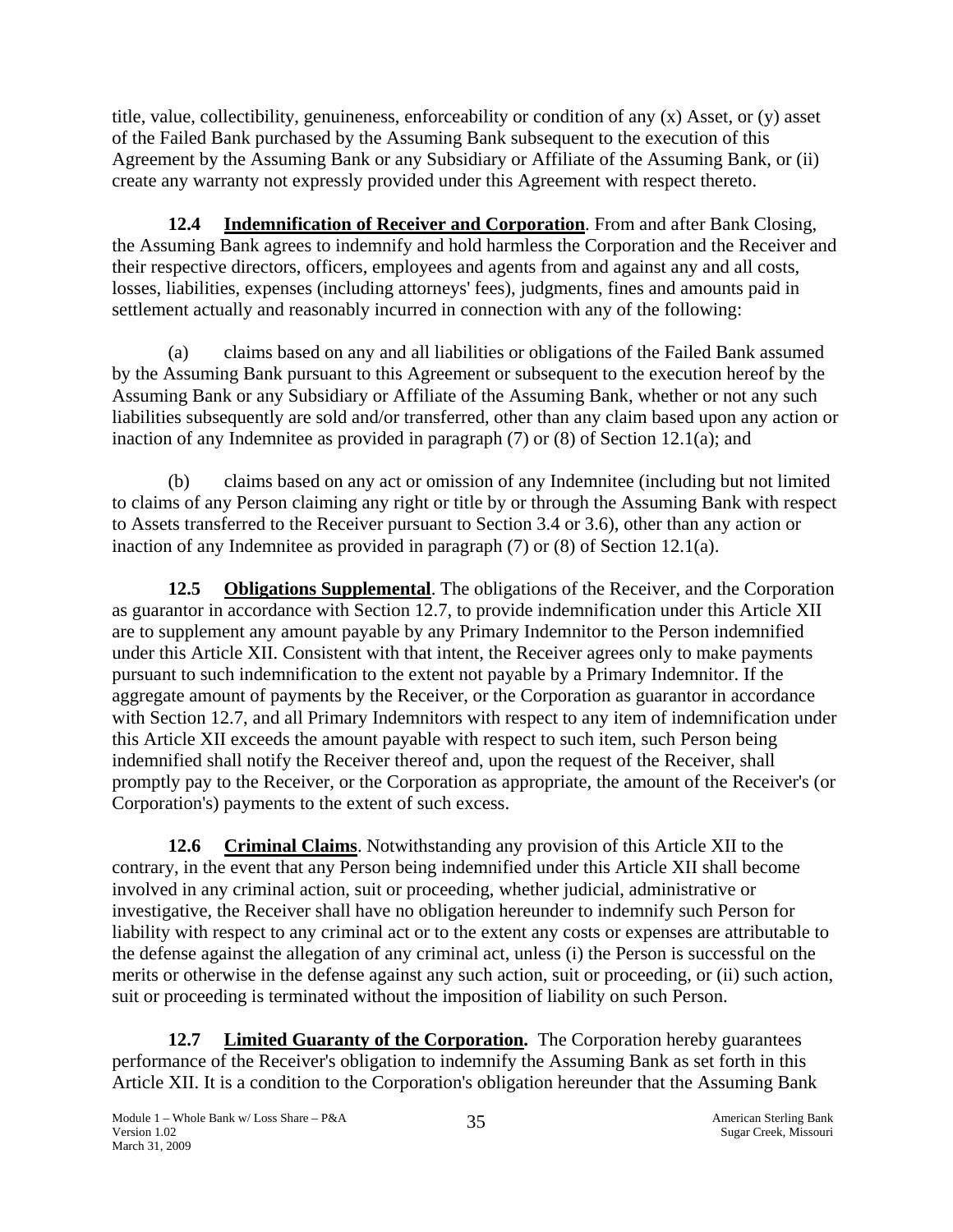shall comply in all respects with the applicable provisions of this Article XII. The Corporation shall be liable hereunder only for such amounts, if any, as the Receiver is obligated to pay under the terms of this Article XII but shall fail to pay. Except as otherwise provided above in this Section 12.7, nothing in this Article XII is intended or shall be construed to create any liability or obligation on the part of the Corporation, the United States of America or any department or agency thereof under or with respect to this Article XII, or any provision hereof, it being the intention of the parties hereto that the obligations undertaken by the Receiver under this Article XII are the sole and exclusive responsibility of the Receiver and no other Person or entity.

**12.8 Subrogation.** Upon payment by the Receiver, or the Corporation as guarantor in accordance with Section 12.7, to any Indemnitee for any claims indemnified by the Receiver under this Article XII, the Receiver, or the Corporation as appropriate, shall become subrogated to all rights of the Indemnitee against any other Person to the extent of such payment.

### **ARTICLE XIII MISCELLANEOUS**

**13.1 Entire Agreement**. This Agreement embodies the entire agreement of the parties hereto in relation to the subject matter herein and supersedes all prior understandings or agreements, oral or written, between the parties.

**13.2 Headings**. The headings and subheadings of the Table of Contents, Articles and Sections contained in this Agreement, except the terms identified for definition in Article I and elsewhere in this Agreement, are inserted for convenience only and shall not affect the meaning or interpretation of this Agreement or any provision hereof.

**13.3 Counterparts**. This Agreement may be executed in any number of counterparts and by the duly authorized representative of a different party hereto on separate counterparts, each of which when so executed shall be deemed to be an original and all of which when taken together shall constitute one and the same Agreement.

**13.4 GOVERNING LAW**. THIS AGREEMENT AND THE RIGHTS AND OBLIGATIONS HEREUNDER SHALL BE GOVERNED BY AND CONSTRUED IN ACCORDANCE WITH THE FEDERAL LAW OF THE UNITED STATES OF AMERICA, AND IN THE ABSENCE OF CONTROLLING FEDERAL LAW, IN ACCORDANCE WITH THE LAWS OF THE STATE IN WHICH THE MAIN OFFICE OF THE FAILED BANK IS LOCATED.

 **13.5 Successors**. All terms and conditions of this Agreement shall be binding on the successors and assigns of the Receiver, the Corporation and the Assuming Bank. Except as otherwise specifically provided in this Agreement, nothing expressed or referred to in this Agreement is intended or shall be construed to give any Person other than the Receiver, the Corporation and the Assuming Bank any legal or equitable right, remedy or claim under or with respect to this Agreement or any provisions contained herein, it being the intention of the parties hereto that this Agreement, the obligations and statements of responsibilities hereunder, and all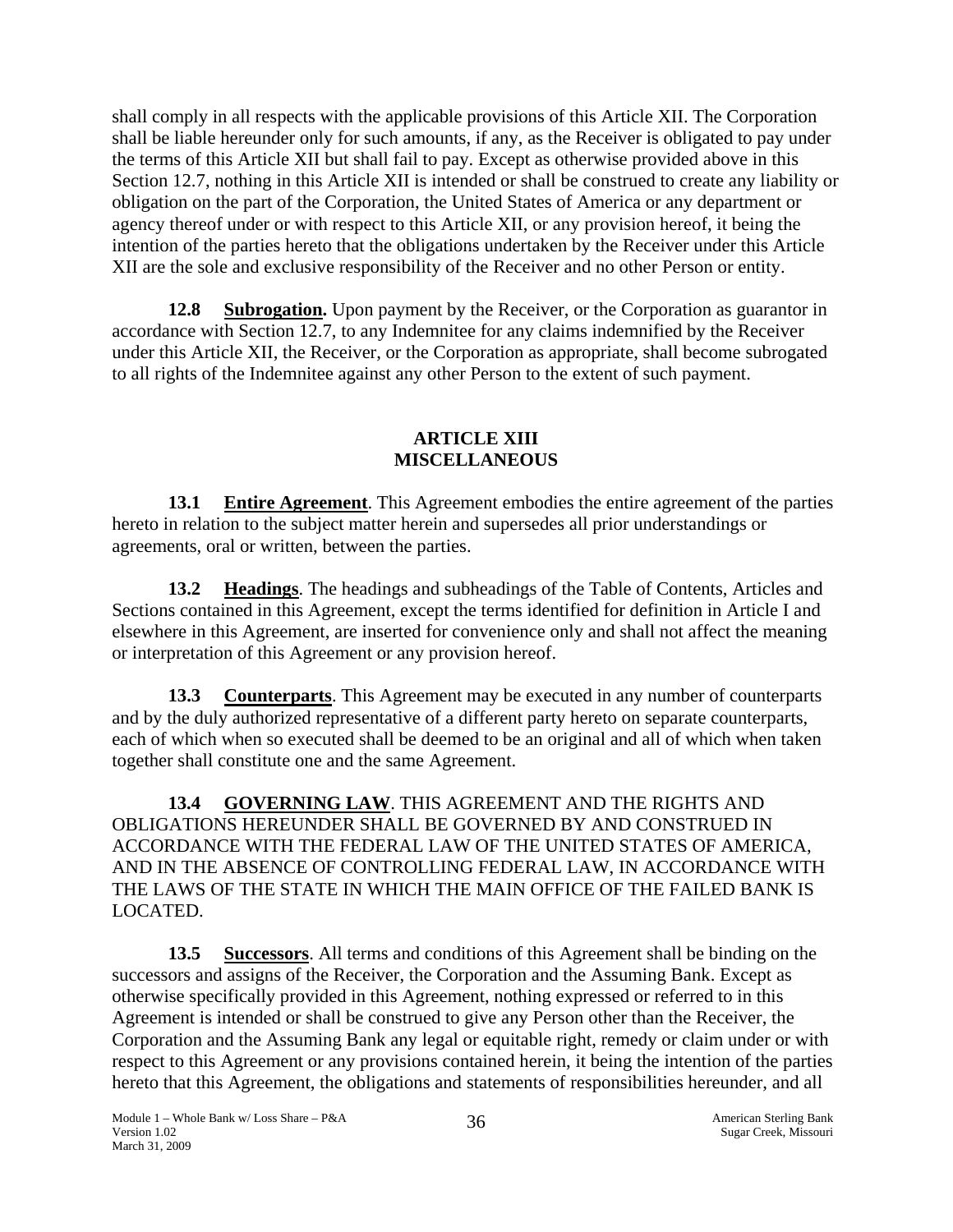other conditions and provisions hereof are for the sole and exclusive benefit of the Receiver, the Corporation and the Assuming Bank and for the benefit of no other Person.

13.6 Modification; Assignment. No amendment or other modification, rescission, any part of this Agreement shall be effective except pursuant to a tenease, or assignment of any part of any regressment share is been any parties hereto.

13.7 Notice. Any notice, request, demand, consent, approval or other communication to any party hereto shall be effective when received and shall be given in writing, and delivered in person against receipt therefore, or sent by certified mail, postage prepaid, courier service, telex, facsimile transmission or email to such party (with copies as indicated below) at its address set forth below or at such other address as it shall hereafter furnish in writing to the other parties. All such notices and other communications shall be deemed given on the date received by the addressee.

#### Assuming Bank

#### Metcalf Bank

609 North M-291 Highway Lee's Summit, Missouri 64086

| Attention:      | Thomas B. Fitzsimmons<br>Chairman & CEO<br>609 North M-291 Highway<br>Lee's Summit, Missouri 64086   | Cell: | <b>Bank</b><br>Facsimile:      | 816.224.7245<br>816.224.7249 |
|-----------------|------------------------------------------------------------------------------------------------------|-------|--------------------------------|------------------------------|
| with a copy to: | Attention: Robert M. Robuck<br>Vice Chairman<br>238 Madison Street<br>Jefferson City, Missouri 65101 |       | Office:<br>Cell:<br>Facsimile: | 573.634.1197<br>573.635.1434 |

#### Receiver and Corporation

Federal Deposit Insurance Corporation, Receiver of American Sterling Bank 1601 Bryan Street, Suite 1700 Dallas, Texas 75201

Attention: Settlement Manager

with copy to: Regional Counsel (Litigation Branch)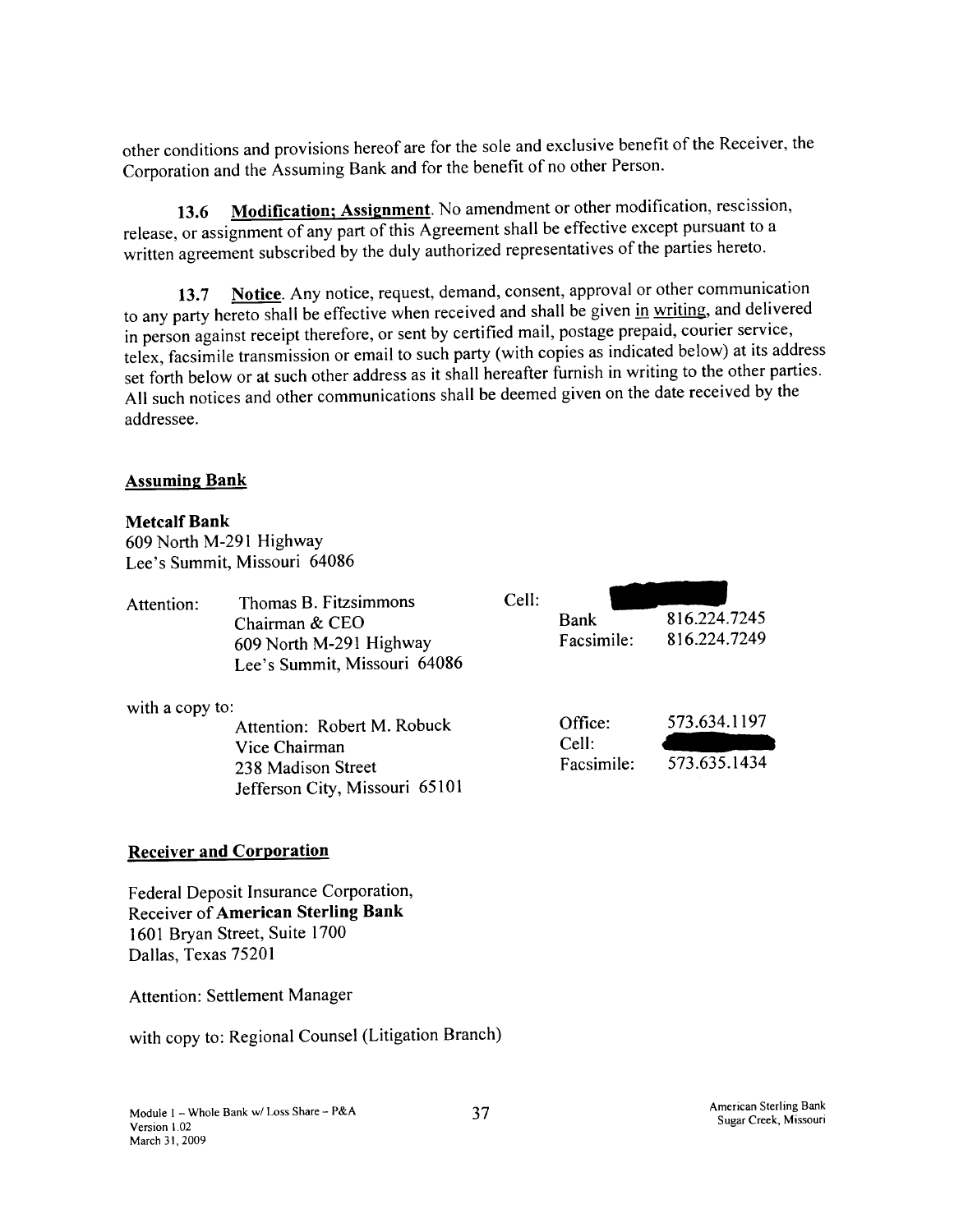### **and with respect to notice under Article XII:**

Federal Deposit Insurance Corporation Receiver of **American Sterling Bank**  1601 Bryan Street, Suite 1700 Dallas, Texas 75201 Attention: Regional Counsel (Litigation Branch)

 **13.8 Manner of Payment**. All payments due under this Agreement shall be in lawful money of the United States of America in immediately available funds as each party hereto may specify to the other parties; provided, that in the event the Receiver or the Corporation is obligated to make any payment hereunder in the amount of \$25,000.00 or less, such payment may be made by check.

**13.9 Costs, Fees and Expenses**. Except as otherwise specifically provided herein, each party hereto agrees to pay all costs, fees and expenses which it has incurred in connection with or incidental to the matters contained in this Agreement, including without limitation any fees and disbursements to its accountants and counsel; provided, that the Assuming Bank shall pay all fees, costs and expenses (other than attorneys' fees incurred by the Receiver) incurred in connection with the transfer to it of any Assets or Liabilities Assumed hereunder or in accordance herewith.

**13.10 Waiver**. Each of the Receiver, the Corporation and the Assuming Bank may waive its respective rights, powers or privileges under this Agreement; provided, that such waiver shall be in writing; and further provided, that no failure or delay on the part of the Receiver, the Corporation or the Assuming Bank to exercise any right, power or privilege under this Agreement shall operate as a waiver thereof, nor will any single or partial exercise of any right, power or privilege under this Agreement preclude any other or further exercise thereof or the exercise of any other right, power or privilege by the Receiver, the Corporation, or the Assuming Bank under this Agreement, nor will any such waiver operate or be construed as a future waiver of such right, power or privilege under this Agreement.

**13.11 Severability**. If any provision of this Agreement is declared invalid or unenforceable, then, to the extent possible, all of the remaining provisions of this Agreement shall remain in full force and effect and shall be binding upon the parties hereto.

**13.12 Term of Agreement**. This Agreement shall continue in full force and effect until the sixth (6th) anniversary of Bank Closing; provided, that the provisions of Section 6.3 and 6.4 shall survive the expiration of the term of this Agreement. Provided, however, the receivership of the Failed Bank may be terminated prior to the expiration of the term of this Agreement; in such event, the guaranty of the Corporation, as provided in and in accordance with the provisions of Section 12.7 shall be in effect for the remainder of the term. Expiration of the term of this Agreement shall not affect any claim or liability of any party with respect to any (i) amount which is owing at the time of such expiration, regardless of when such amount becomes payable, and (ii) breach of this Agreement occurring prior to such expiration, regardless of when such breach is discovered.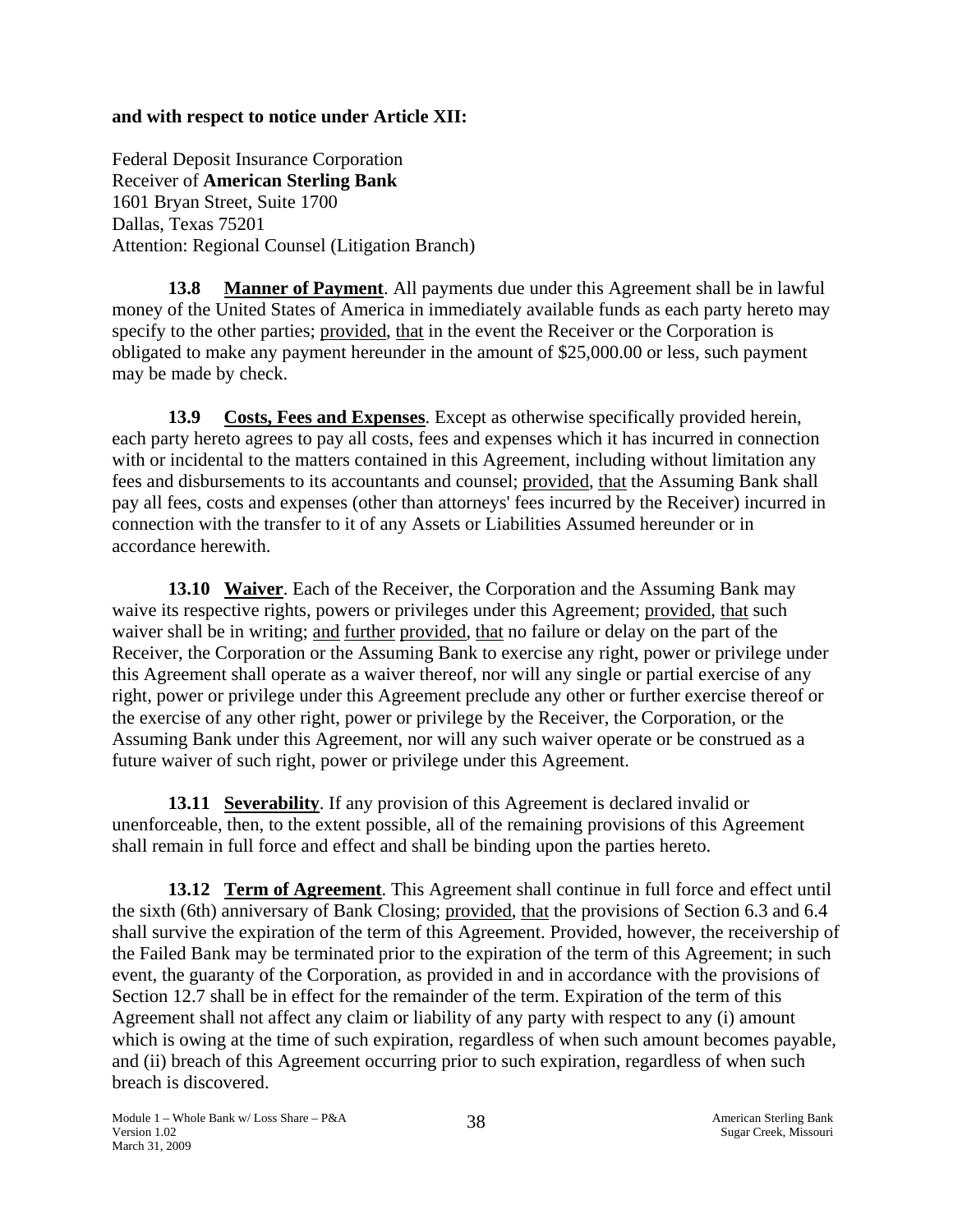**13.13 Survival of Covenants, Etc.** The covenants, representations, and warranties in this Agreement shall survive the execution of this Agreement and the consummation of the transactions contemplated hereunder.

## **[Signature Page Follows]**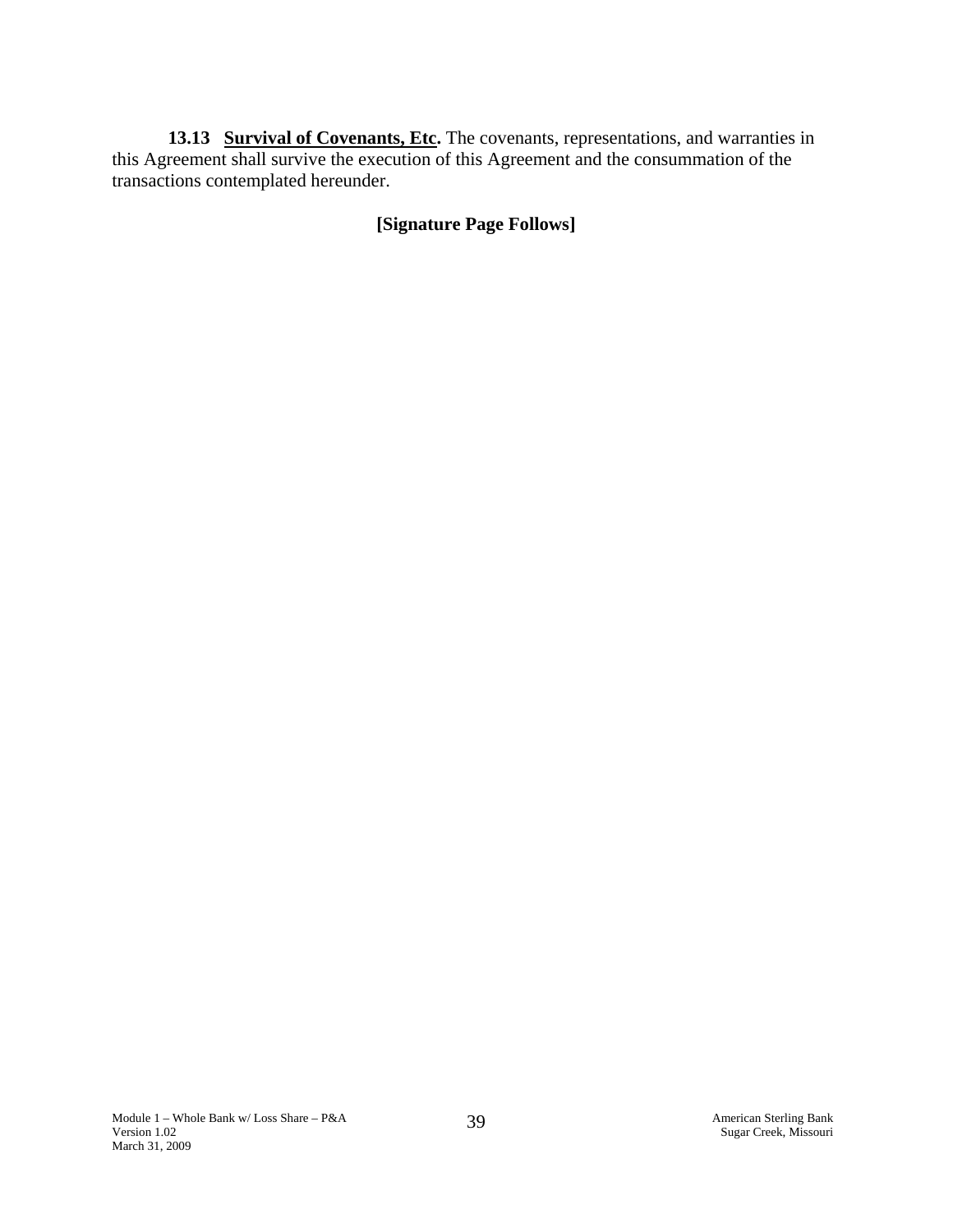IN WITNESS WHEREOF, the parties hereto have caused this Agreement to be executed by their duly authorized representatives as of the date first above written.

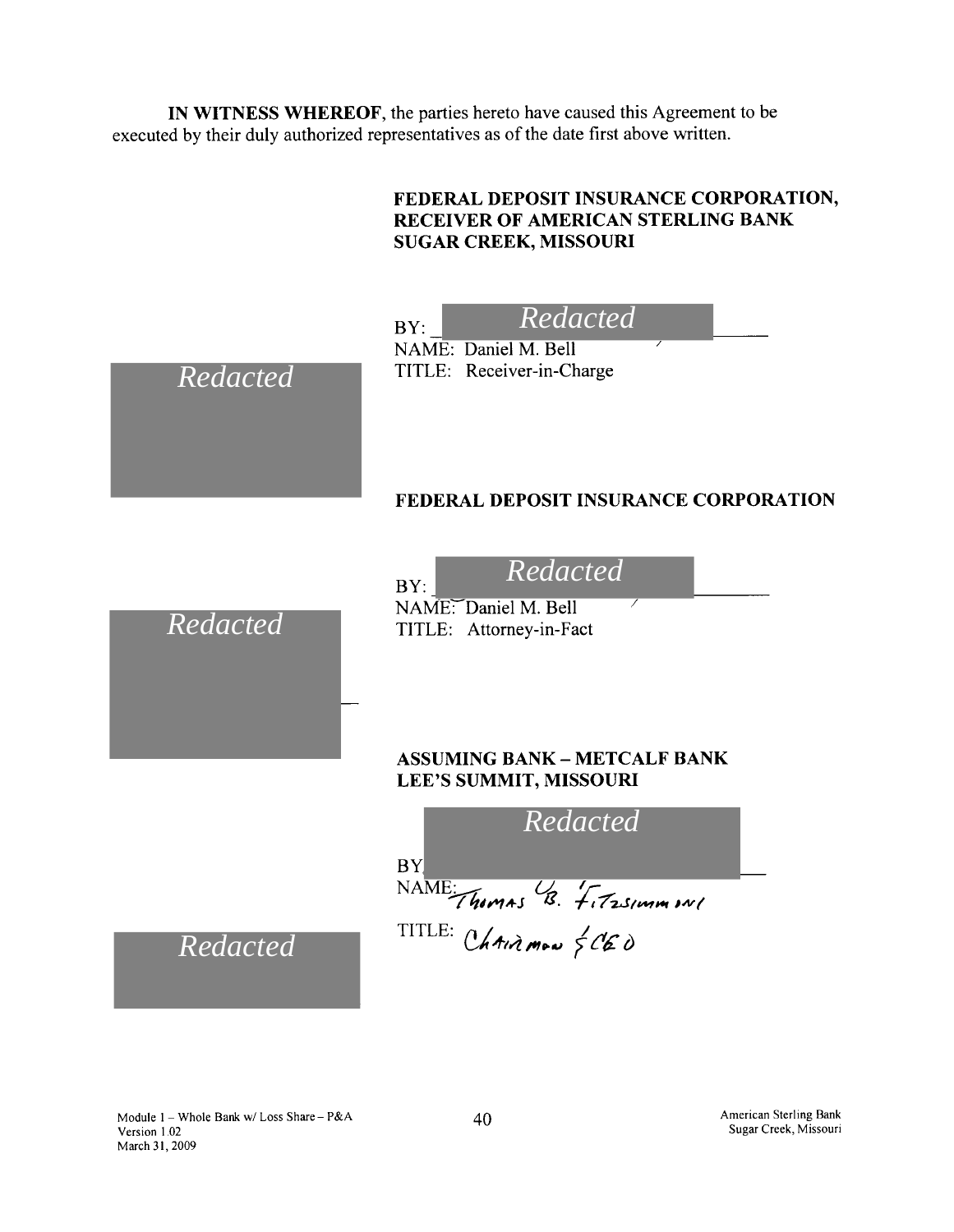**SCHEDULE 2.1 - Certain Liabilities Assumed by the Assuming Bank**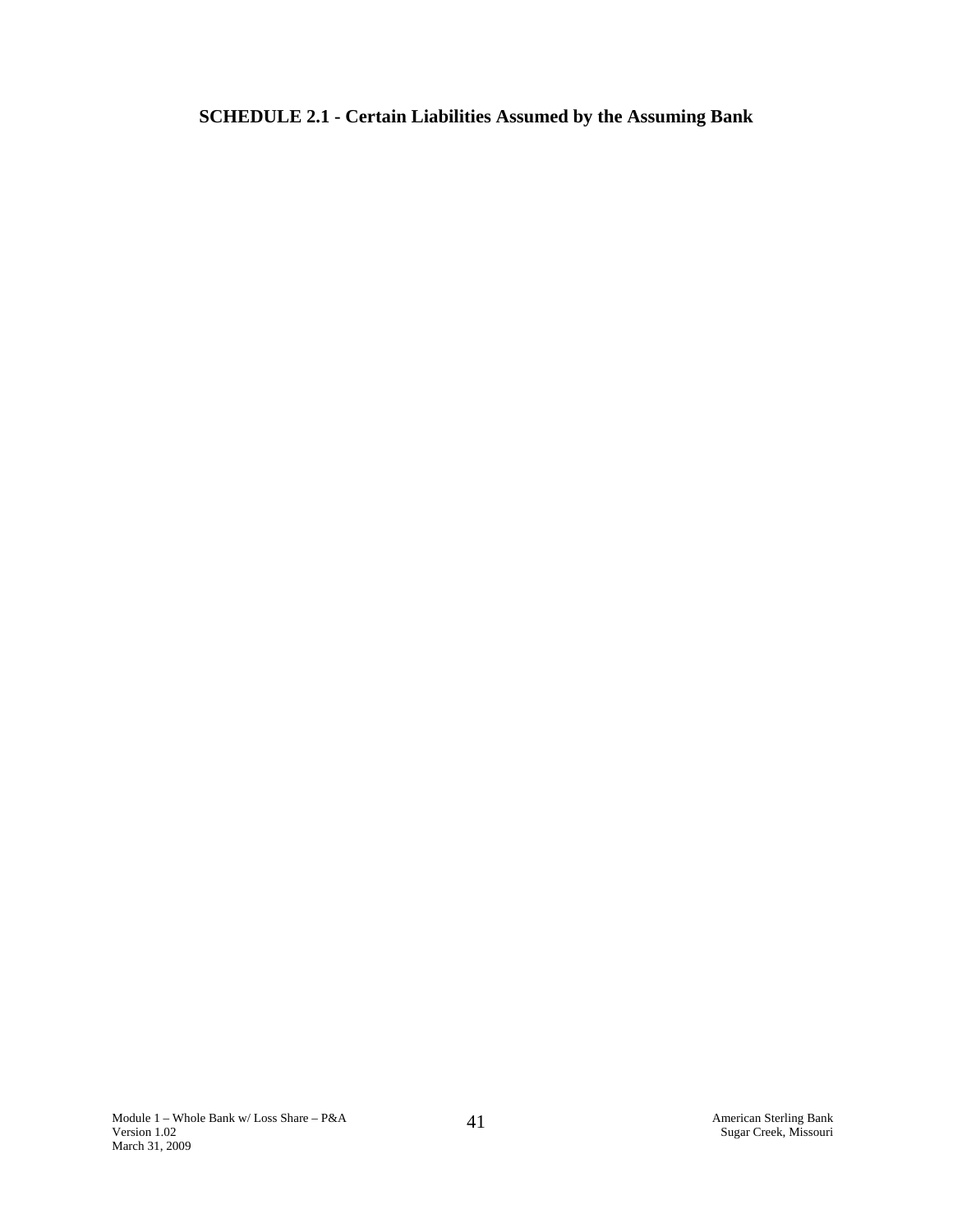## **SCHEDULE 2.1(a) – Excluded Deposit Liability Accounts**

To be provided.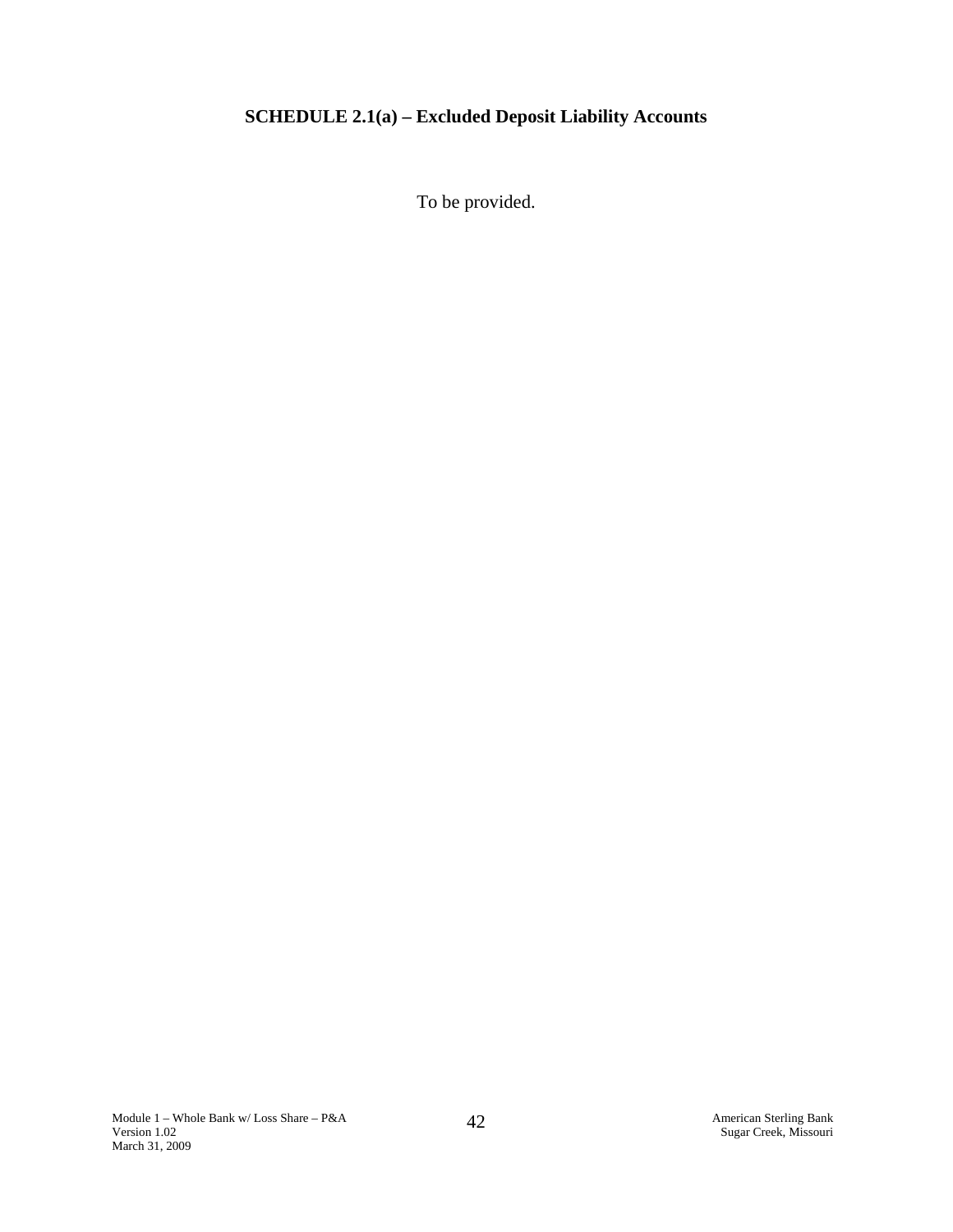#### **SCHEDULE 3.1 - Certain Assets Purchased**

#### **SEE ATTACHED LIST**

THE LIST(S) ATTACHED TO THIS SCHEDULE (OR SUBSCHEDULE(S)) AND THE **INFORMATION THEREIN, IS AS OF THE DATE OF THE MOST RECENT PERTINENT DATA MADE AVAILABLE TO THE ASSUMING BANK AS PART OF THE INFORMATION PACKAGE. IT WILL BE ADJUSTED TO REFLECT THE COMPOSITION AND BOOK VALUE OF THE LOANS AND ASSETS AS OF THE DATE OF BANK CLOSING. THE LIST(S) MAY NOT INCLUDE ALL LOANS AND ASSETS (E.G., CHARGED OFF LOANS). THE LIST(S) MAY BE REPLACED WITH A MORE ACCURATE LIST POST CLOSING.**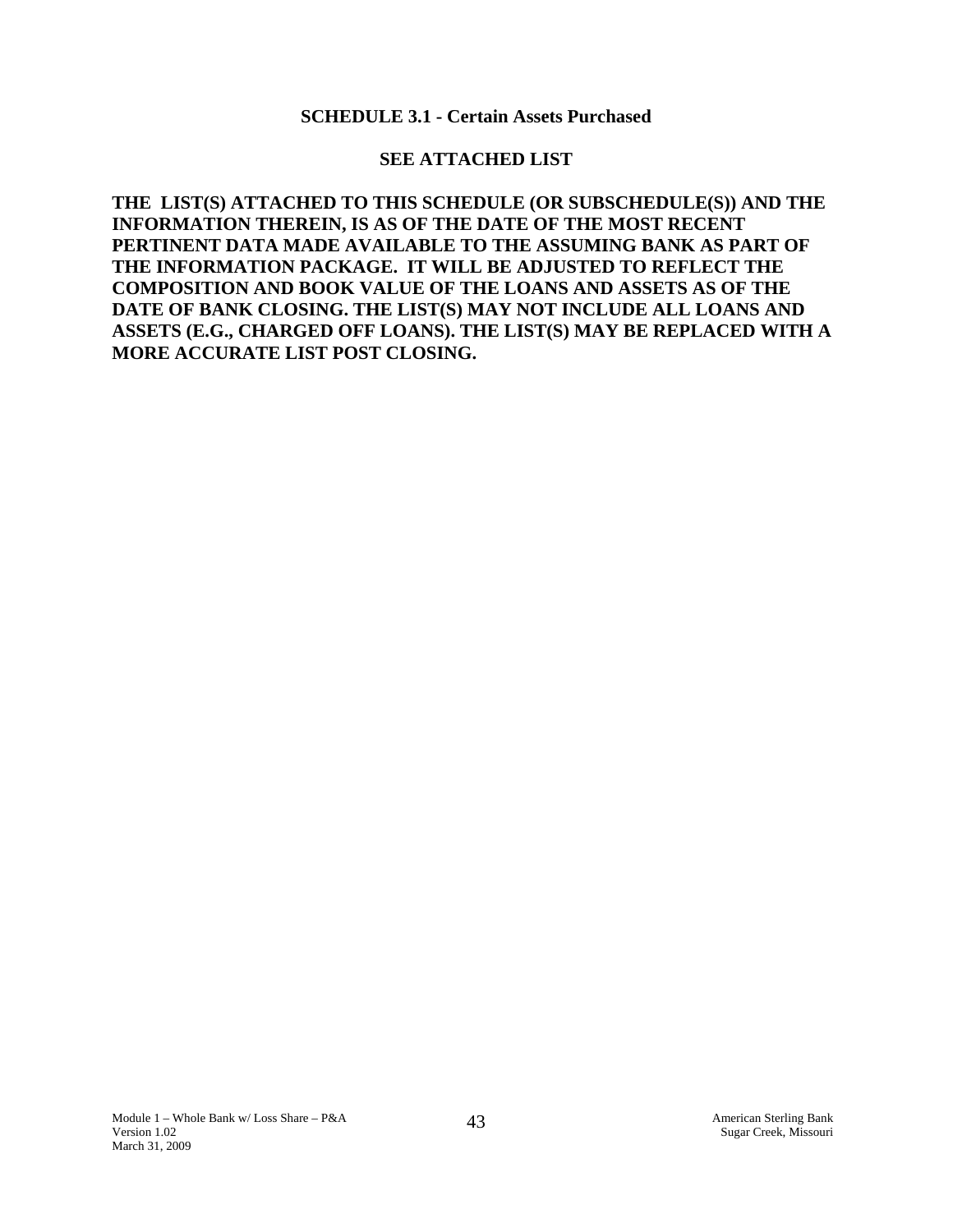#### **SCHEDULE 3.1a – Subsidiary and Other Business Combination Entities Acquired**

#### **SEE ATTACHED LIST**

### **THE LIST(S) ATTACHED TO THIS SCHEDULE (OR SUBSCHEDULE(S)) AND THE INFORMATION THEREIN, IS AS OF BANK CLOSING.**

**Name TIN Active/Inactive/Dissolved/Terminated** 

#### **[THIS SCHEDULE IS TO BE REMOVED IF SCHEDULE IS NOT COMPLETED]**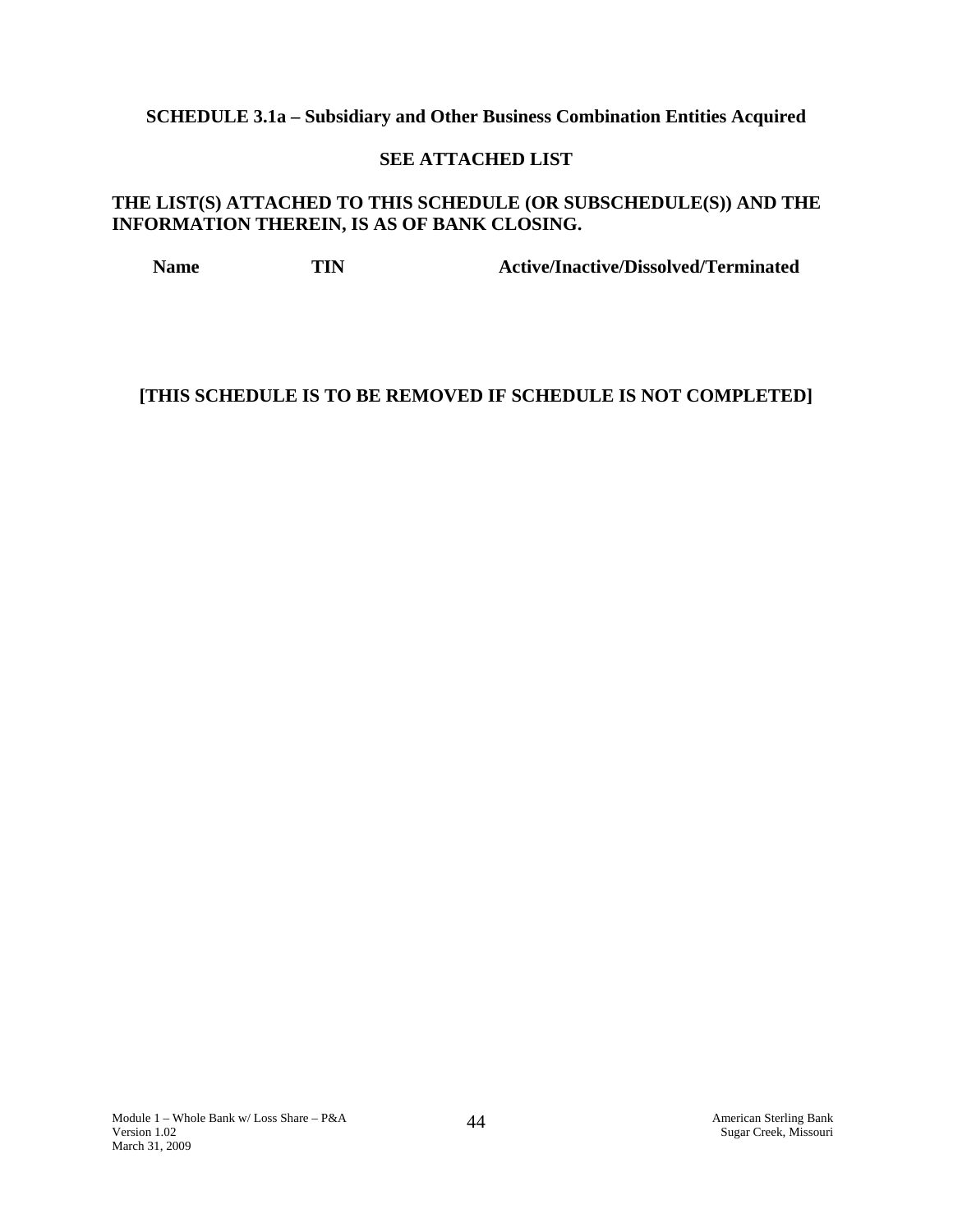## **SCHEDULE 3.2 - Purchase Price of Assets or assets**

## **[[\*\*\*NOTE TO ACQUIRER: The following will be modified to reflect the transaction consummated.]]**

| (a) | cash and receivables from depository<br>institutions, including cash items in the<br>process of collection, plus<br>interest thereon:                                                           | <b>Book Value</b> |
|-----|-------------------------------------------------------------------------------------------------------------------------------------------------------------------------------------------------|-------------------|
| (b) | securities (exclusive of the capital stock of<br>Acquired Subsidiaries), plus interest<br>thereon:                                                                                              | <b>Book Value</b> |
| (c) | federal funds sold and repurchase<br>agreements, if any, including interest<br>thereon:                                                                                                         | <b>Book Value</b> |
| (d) | Loans:                                                                                                                                                                                          | <b>Book Value</b> |
| (e) | credit card business, if any, including all<br>outstanding extensions of credit and<br>offensive litigation, but excluding any class<br>action lawsuits related to the credit card<br>business: | <b>Book Value</b> |
| (f) | Safe Deposit Boxes and related business,<br>safekeeping business and trust business, if<br>any:                                                                                                 | <b>Book Value</b> |
| (g) | Records and other documents:                                                                                                                                                                    | <b>Book Value</b> |
| (h) | capital stock of any Acquired Subsidiaries:                                                                                                                                                     | <b>Book Value</b> |
| (i) | amounts owed to the Failed Bank by any<br><b>Acquired Subsidiary:</b>                                                                                                                           | <b>Book Value</b> |
| (i) | assets securing Deposits of public money,<br>to the extent not otherwise purchased<br>hereunder:                                                                                                | <b>Book Value</b> |
| (k) | Overdrafts of customers:                                                                                                                                                                        | <b>Book Value</b> |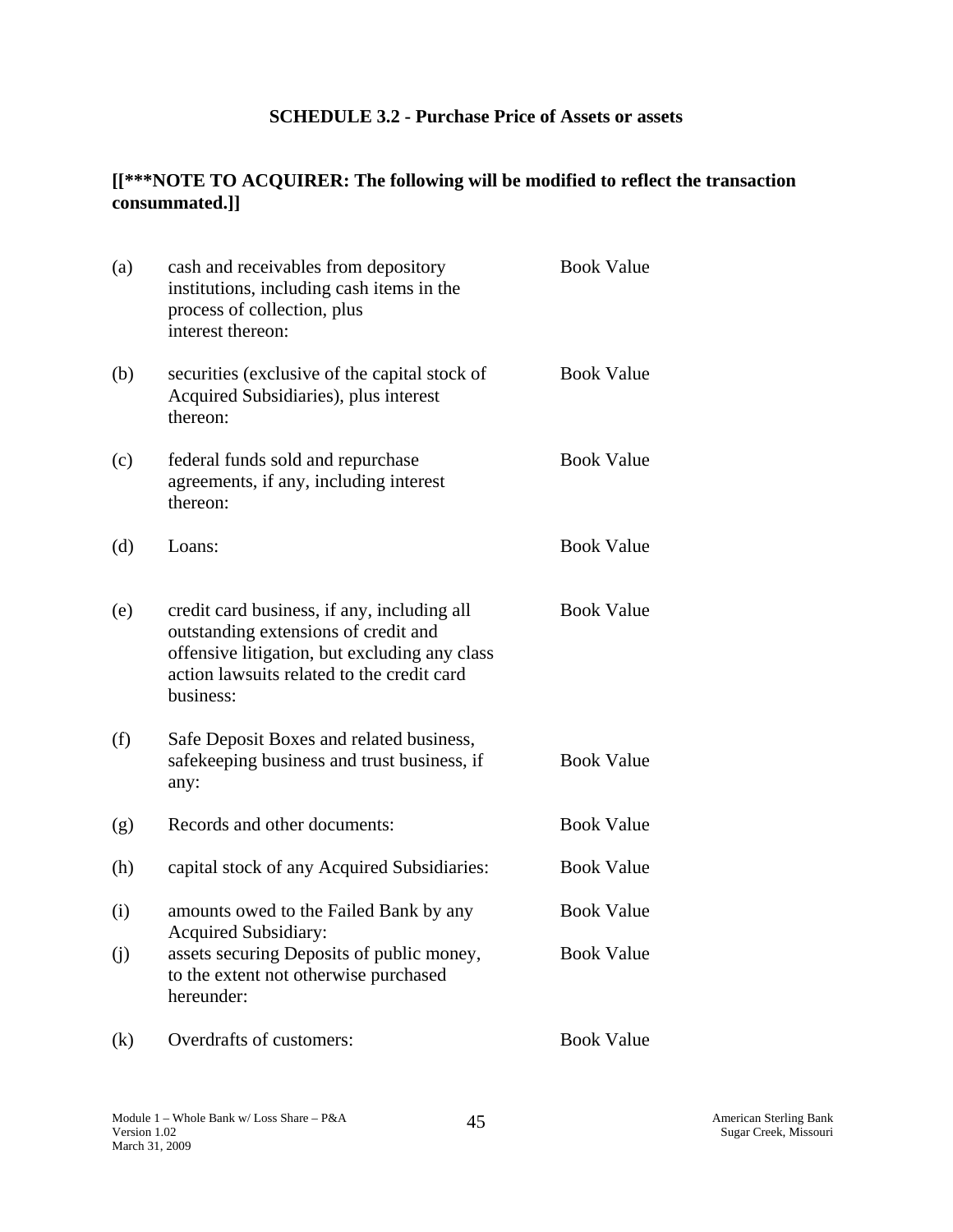- (1) rights, if any, with respect to Qualified Book Value Financial Contracts.
- (m) rights of the Failed Bank to provide Book Value mortgage servicing for others and to have mortgage servicing provided to the Failed Bank by others and related contracts.

### **assets subject to an option to purchase:**

| (a) | <b>Bank Premises:</b>    | Fair Market Value        |
|-----|--------------------------|--------------------------|
| (b) | Furniture and Equipment: | Fair Market Value        |
| (c) | Fixtures:                | Fair Market Value        |
| (d) | Other Equipment:         | <b>Fair Market Value</b> |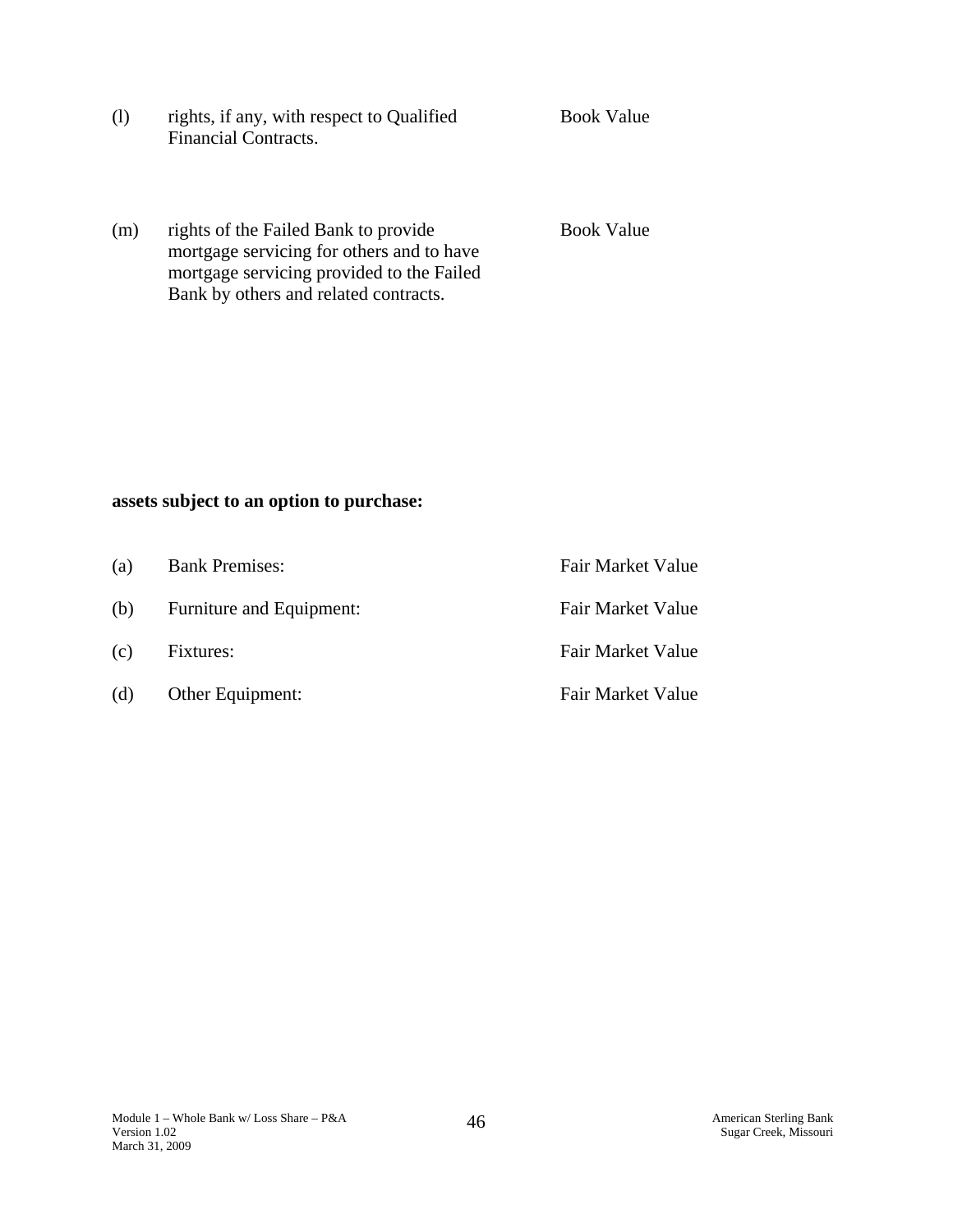## **SCHEDULE 7 Accounts Excluded from Calculation of Deposit Franchise Bid Premium**

The accounts identified below will pass to the Assuming Bank (unless otherwise noted). When calculating the premium to be paid on Assumed Deposits in a P&A transaction, the FDIC will exclude the following categories of deposit accounts:

| <b>Category</b> | <b>Description</b>                                  | Amount         |
|-----------------|-----------------------------------------------------|----------------|
|                 | <b>Non-DO Brokered Deposits</b>                     | \$2,041,557.09 |
|                 | <b>CDARS</b>                                        | \$0            |
| Ш               | <b>Market Place Deposits</b>                        | \$0            |
|                 | Total deposits excluded from Calculation of premium | .041.557.09    |
|                 |                                                     |                |

## **Category Description**

## **I Brokered Deposits**

Brokered deposit accounts are accounts for which the "depositor of record" is an agent, nominee, or custodian who deposits funds for a principal or principals to whom "pass-through" deposit insurance coverage may be extended. The FDIC separates brokered deposit accounts into 2 categories: 1) Depository Organization (DO) Brokered Deposits and 2) Non-Depository Organization (Non-DO) Brokered Deposits. This distinction is made by the FDIC to facilitate our role as Receiver and Insurer. These terms will not appear on other "brokered deposit" reports generated by the institution.

Non-DO Brokered Deposits pass to the Assuming Bank, but are excluded from Assumed Deposits when the deposit premium is calculated. Please see the attached "Schedule 7 Non-DO Broker Deposit Detail Report" for a listing of these accounts. This list will be updated post closing with balances as of Bank Closing date.

If this institution had any DO Brokered Deposits (Cede & Co as Nominee for DTC), they are excluded from Assumed Deposits in the P&A transaction. A list of these accounts is provided on "Schedule 2.1 DO Brokered Deposit Detail Report".

## **II CDARS**

CDARS deposits pass to the Assuming Bank, but are excluded from Assumed Deposits when the deposit premium is calculated.

American Sterling Bank did not participate in the CDARS program as of the date of the deposit download. If CDARS deposits are solicited between the date of the deposit download and the Bank Closing Date, they will be identified post closing and made part of Schedule 7 to the P&A Agreement.

### **III Market Place Deposits**

"Market Place Deposits" is a description given to deposits that may have been solicited via a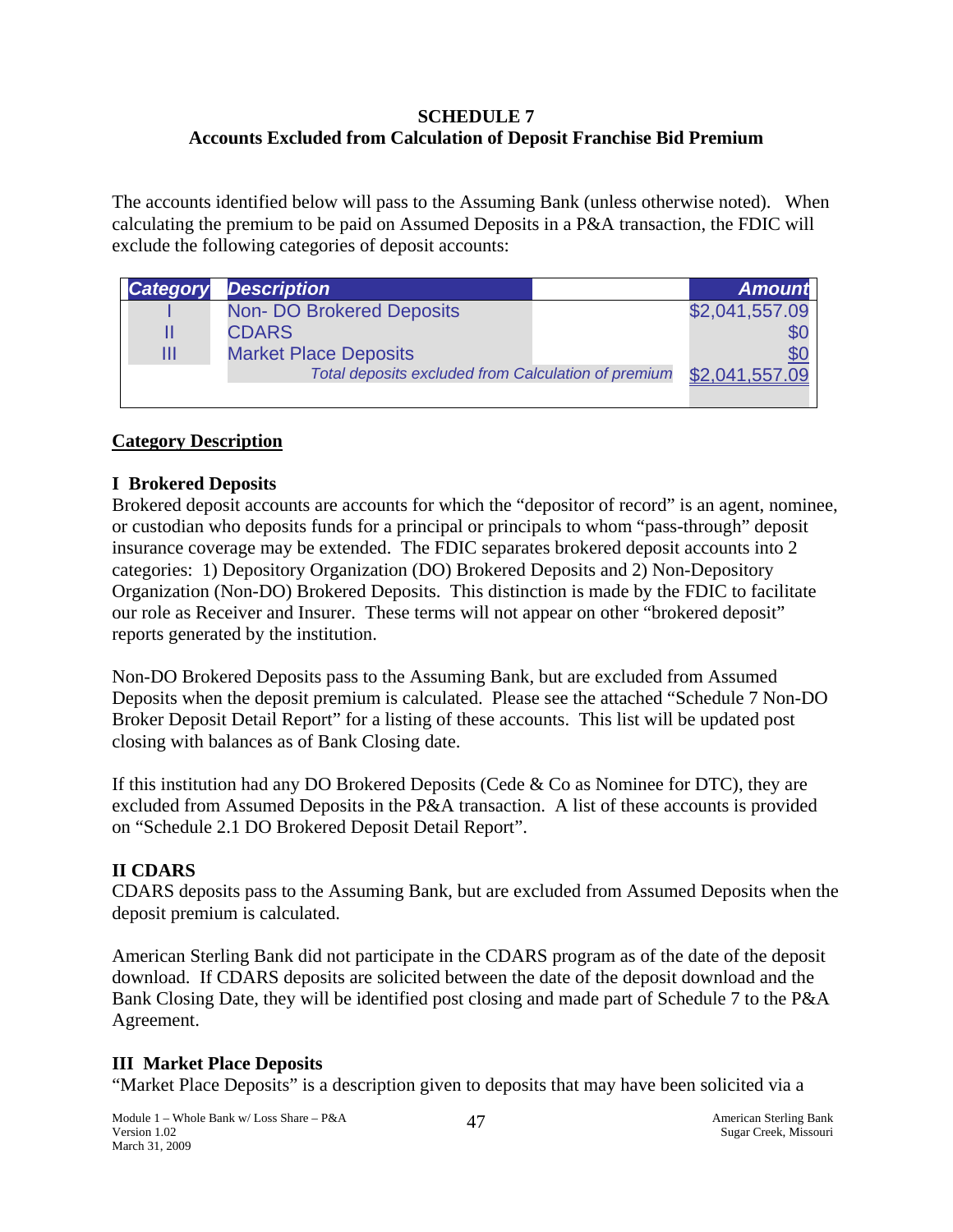money desk, internet subscription service (for example, Qwickrate), or similar programs.

American Sterling Bank did not have Market Place Deposits as of the last date of FDIC inquiry. If any such deposits are solicited between 3-18-09 and bank closing, this list will be updated with balances as of Bank Closing date.

This schedule provides account categories and balances as of the date of the deposit download, or as indicated. The deposit franchise bid premium will be calculated using account categories and balances as of Bank Closing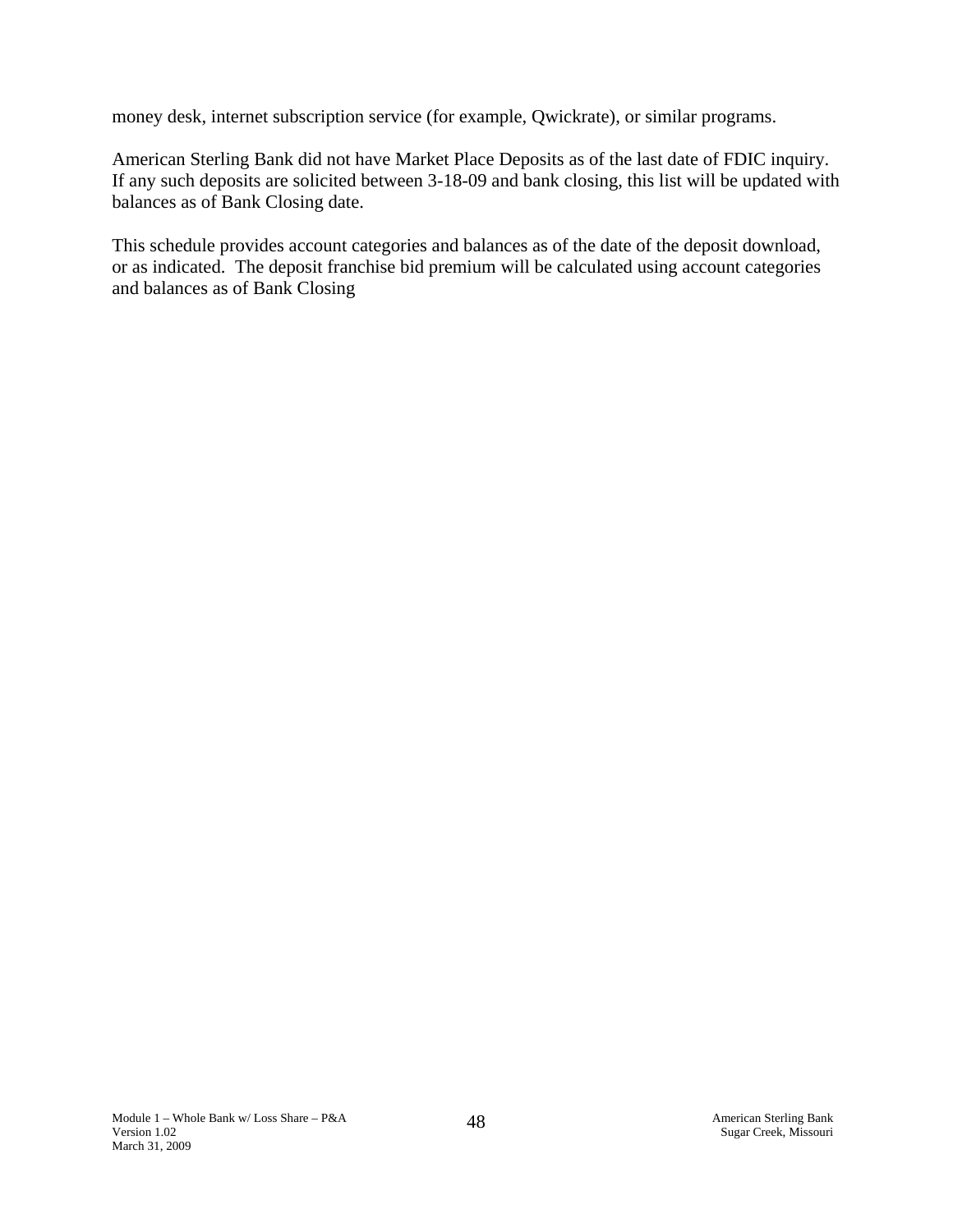#### EXHIBIT 3.2(c) -- VALUATION OF CERTAIN QUALIFIED FINANCIAL CONTRACTS

#### A. Scope

Interest Rate Contracts - All interest rate swaps, forward rate agreements, interest rate futures, caps, collars and floors, whether purchased or written.

Option Contracts - All put and call option contracts, whether purchased or written, on marketable securities, financial futures, foreign currencies, foreign exchange or foreign exchange futures contracts.

Foreign Exchange Contracts - All contracts for future purchase or sale of foreign currencies, foreign currency or cross currency swap contracts, or foreign exchange futures contracts.

#### B. Exclusions

All financial contracts used to hedge assets and liabilities that are acquired by the Assuming Bank but are not subject to adjustment from Book Value.

C. Adjustment

The difference between the Book Value and market value as of Bank Closing.

### D. Methodology

- 1. The price at which the Assuming Bank sells or disposes of Qualified Financial Contracts will be deemed to be the fair market value of such contracts, if such sale or disposition occurs at prevailing market rates within a predefined timetable as agreed upon by the Assuming Bank and the Receiver.
- 2. In valuing all other Qualified Financial Contracts, the following principles will apply:
	- (i) All known cash flows under swaps or forward exchange contracts shall be present valued to the swap zero coupon interest rate curve.
	- (ii) All valuations shall employ prices and interest rates based on the actual frequency of rate reset or payment.
	- (iii) Each tranche of amortizing contracts shall be separately valued. The total value of such amortizing contract shall be the sum of the values of its component tranches.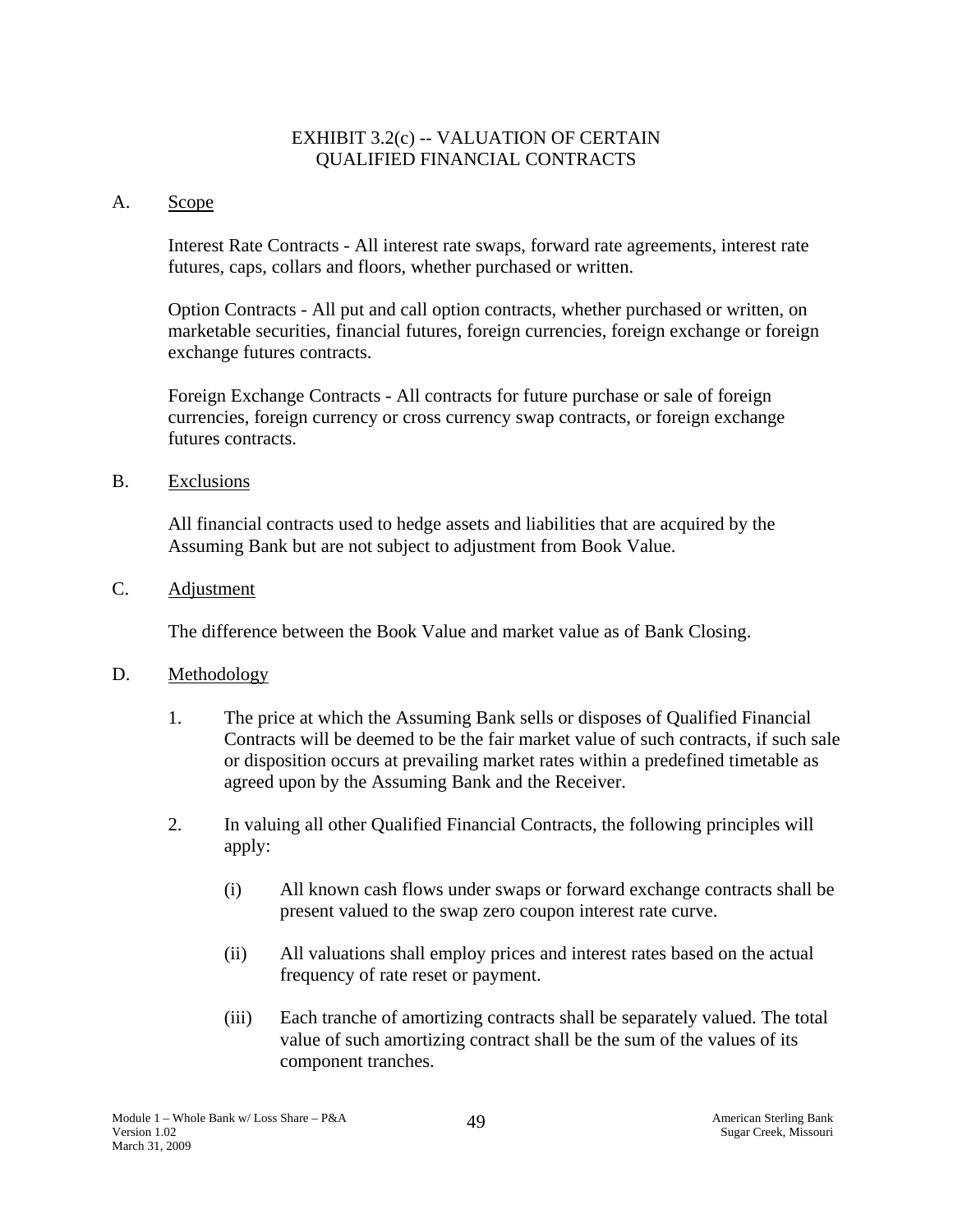- (iv) For regularly traded contracts, valuations shall be at the midpoint of the bid and ask prices quoted by customary sources (e.g., The Wall Street Journal, Telerate, Reuters or other similar source) or regularly traded exchanges.
- (v) For all other Qualified Financial Contracts where published market quotes are unavailable, the adjusted price shall be the average of the bid and ask price quotes from three (3) securities dealers acceptable to the Receiver and Assuming Bank as of Bank Closing. If quotes from securities dealers cannot be obtained, an appraiser acceptable to the Receiver and the Assuming Bank will perform a valuation based on modeling, correlation analysis, interpolation or other techniques, as appropriate.]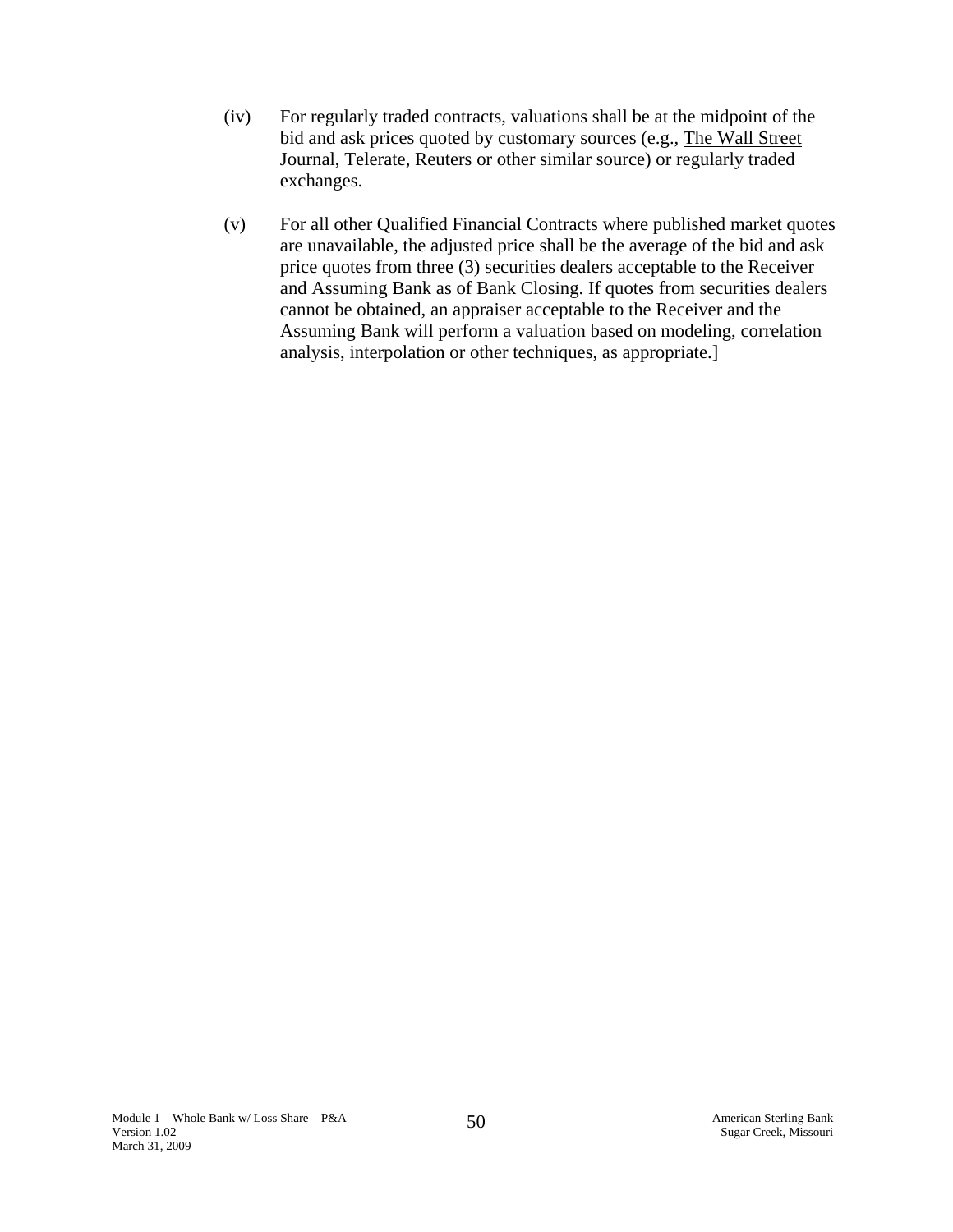### **EXHIBIT 4.13 INTERIM ASSET SERVICING ARRANGEMENT**

(a) With respect to each asset (or liability) designated from time to time by the Receiver to be serviced by the Assuming Bank pursuant to this Arrangement (such being designated as "Pool Assets"), during the term of this Arrangement, the Assuming Bank shall:

(i) Promptly apply payments received with respect to any Pool Assets;

(ii) Reverse and return insufficient funds checks;

(iii) Pay (A) participation payments to participants in Loans, as and when received; and (B) tax and insurance bills on Pool Assets as they come due, out of escrow funds maintained for purposes;

(iv) Maintain accurate records reflecting (A) the payment history of Pool Assets, with updated information received concerning changes in the address or identity of the obligors and (B) usage of data processing equipment and employee services with respect to servicing duties;

 (v) Send billing statements to obligors on Pool Assets to the extent that such statements were sent by the Failed Bank;

(vi) Send notices to obligors who are in default on Loans (in the same manner as the Failed Bank);

(vii) Send to the Receiver, Attn: Managing Liquidator, at the address provided in Section 13.7 of the Agreement, via overnight delivery: (A) on a weekly basis, weekly reports for the Pool Assets, including, without limitation, reports reflecting collections and the trial balances, transaction journals and loan histories for Pool Assets having activity, together with copies of (1) checks received, (2) insufficient funds checks returned, (3) checks for payment to participants or for taxes and insurance, (4) pay-off requests, (5) notices to defaulted obligors, and (6) data processing and employee logs and (B) any other reports, copies or information as may be periodically or from time to time requested;

(viii) Remit on a weekly basis to the Receiver, Attn: Division of Finance, Cashier Unit, Operations, at the address in (vii), via wire transfer to the account designated by the Receiver, all payments received on Pool Assets managed by the Assuming Bank or at such time and place and in such manner as may be directed by the Receiver;

(ix) prepare and timely file all information reports with appropriate tax authorities, and, if required by the Receiver, prepare and file tax returns and pay taxes due on or before the due date, relating to the Pool Assets; and

(x) provide and furnish such other services, operations or functions as may be required with regard to Pool Assets, including, without limitation, as may be required with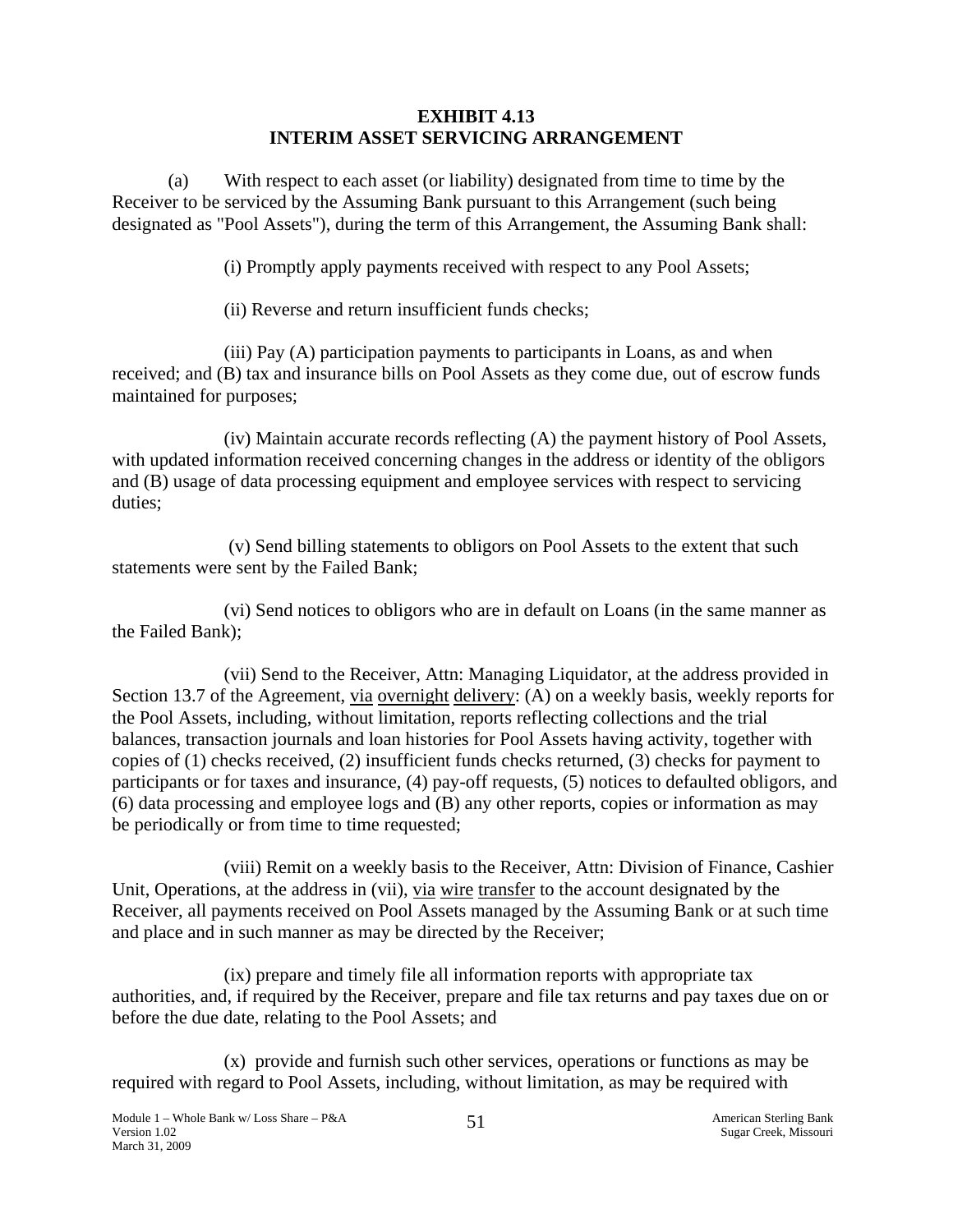regard to any business, enterprise or agreement which is a Pool Asset, all as may be required by the Receiver.

Notwithstanding anything to the contrary in this Section, the Assuming Bank shall not be required to initiate litigation or other collection proceedings against any obligor or any collateral with respect to any defaulted Loan. The Assuming Bank shall promptly notify the Receiver, at the address provided above in subparagraph (a)(vii), of any claims or legal actions regarding any Pool Asset.

(b) The Receiver agrees to reimburse the Assuming Bank for actual, reasonable and necessary expenses incurred in connection with the performance of duties pursuant to this Arrangement, including expenses of photocopying, postage and express mail, and data processing and employee services (based upon the number of hours spent performing servicing duties).

(c) The Assuming Bank shall provide the services described herein for an initial period of ninety (90) days after Bank Closing. At the option of the Receiver, exercisable by notice given not later than ten (10) days prior to the end of such initial period or a renewal period, the Assuming Bank shall continue to provide such services for such renewal period(s) as designated by the Receiver, up to the Settlement Date.

(d) At any time during the term of this Arrangement, the Receiver may, upon written notice to the Assuming Bank, remove one or more Pool Assets from the Pool, at which time the Assuming Bank's responsibility with respect thereto shall terminate.

(e) At the expiration of this Agreement or upon the termination of the Assuming Bank's responsibility with respect to any Pool Asset pursuant to paragraph (d) hereof, the Assuming Bank shall:

(i) deliver to the Receiver (or its designee) all of the Credit Documents and Pool Records relating to the Pool Assets; and

(ii) cooperate with the Receiver to facilitate the orderly transition of managing the Pool Assets to the Receiver (or its designee).

(f) At the request of the Receiver, the Assuming Bank shall perform such transitional services with regard to the Pool Assets as the Receiver may request. Transitional services may include, without limitation, assisting in any due diligence process deemed necessary by the Receiver and providing to the Receiver or its designee(s) (x) information and data regarding the Pool Assets, including, without limitation, system reports and data downloads sufficient to transfer the Pool Assets to another system or systems, and (y) access to employees of the Assuming Bank involved in the management of, or otherwise familiar with, the Pool Assets.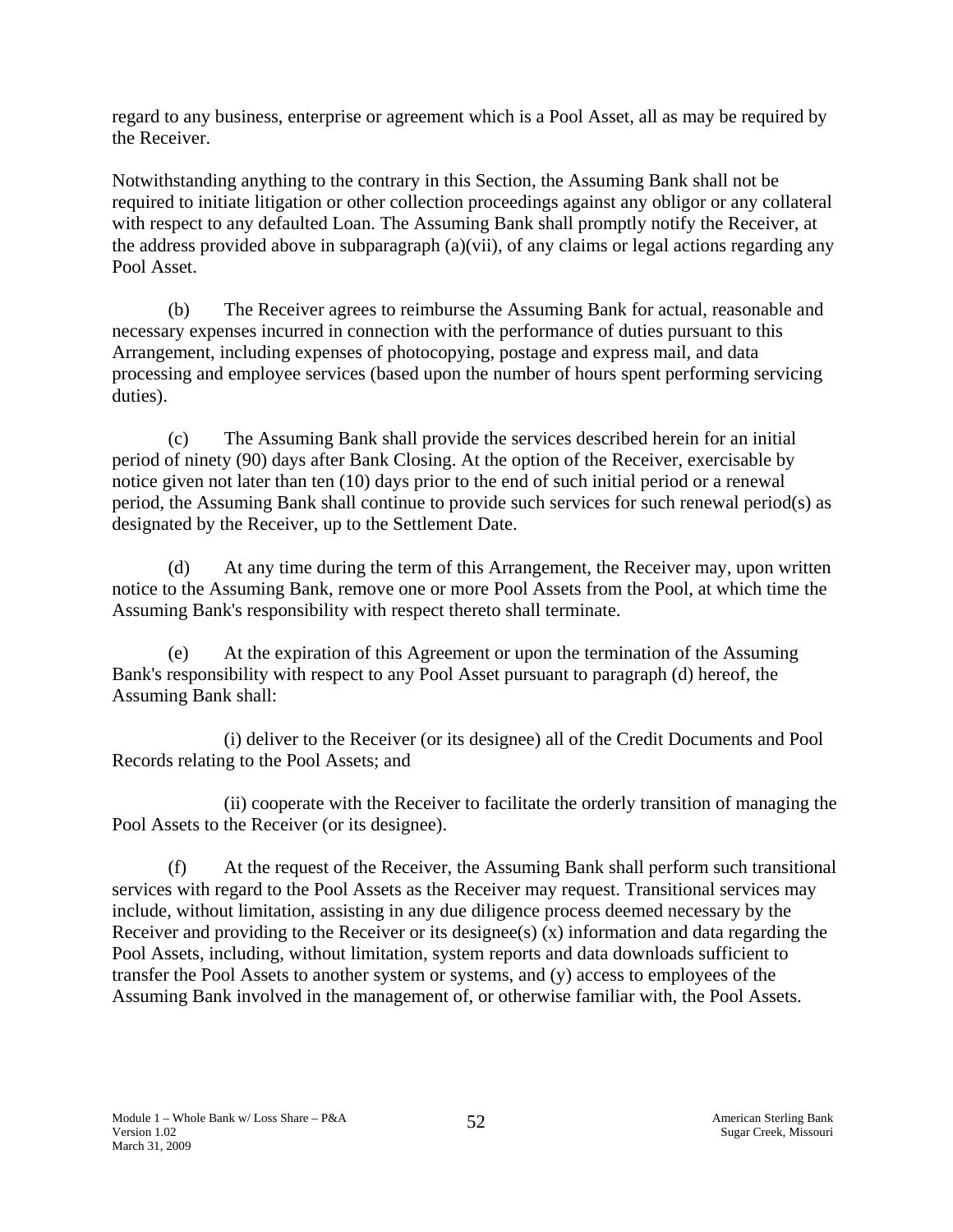#### **SCHEDULE 4.15A**

### **LOANS SUBJECT TO LOSS SHARING UNDER THE SINGLE FAMILY SHARED-LOSS AGREEMENT**

Including any existing single family one to four residential mortgage loans which may have been approved by the Failed Bank but are wholly unfunded at the time of Bank Closing (see  $2.1(i)$ ).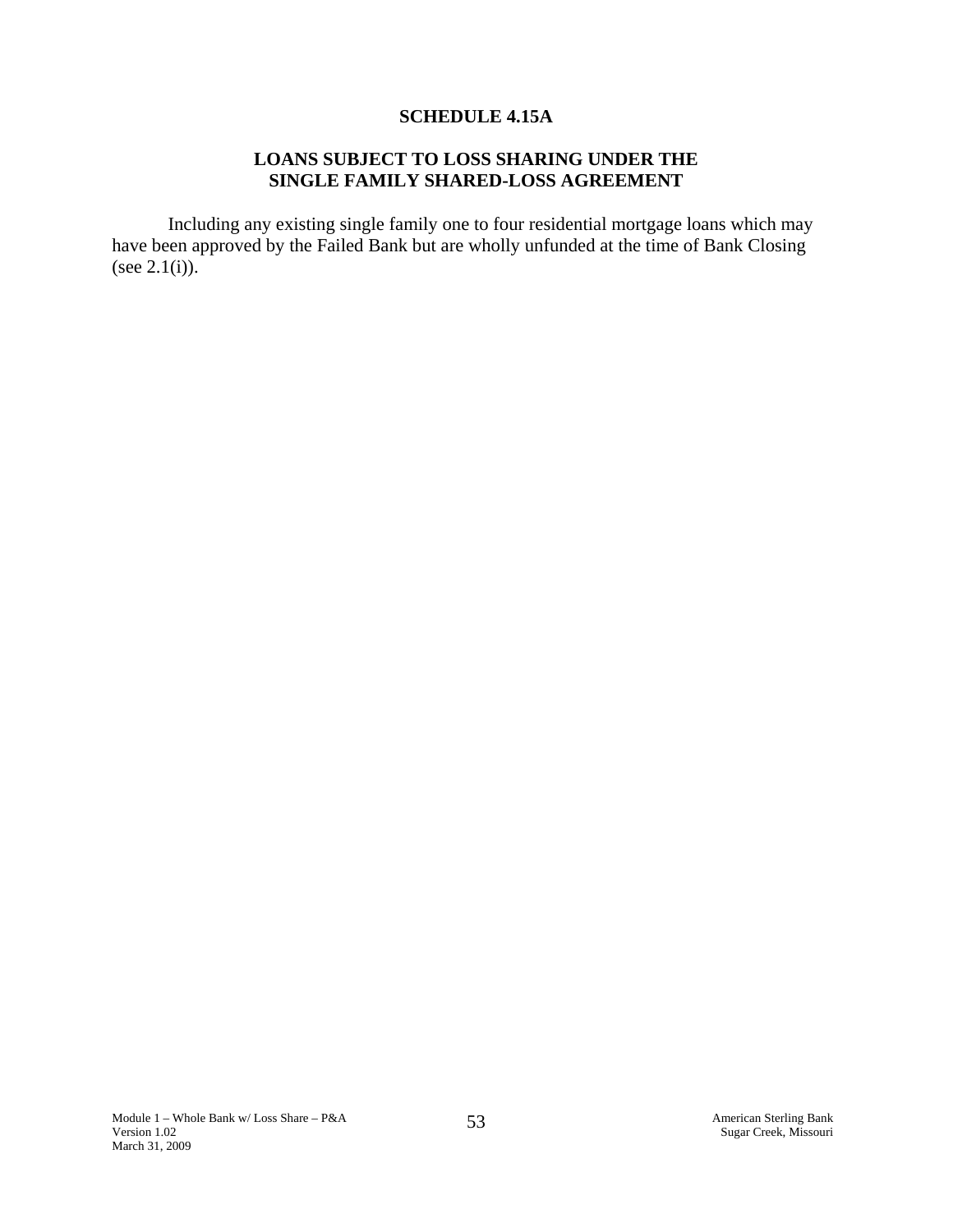#### **SCHEDULE 4.15B**

### **LOANS SUBJECT TO LOSS SHARING UNDER THE NON-SINGLE FAMILY SHARED-LOSS AGREEMENT**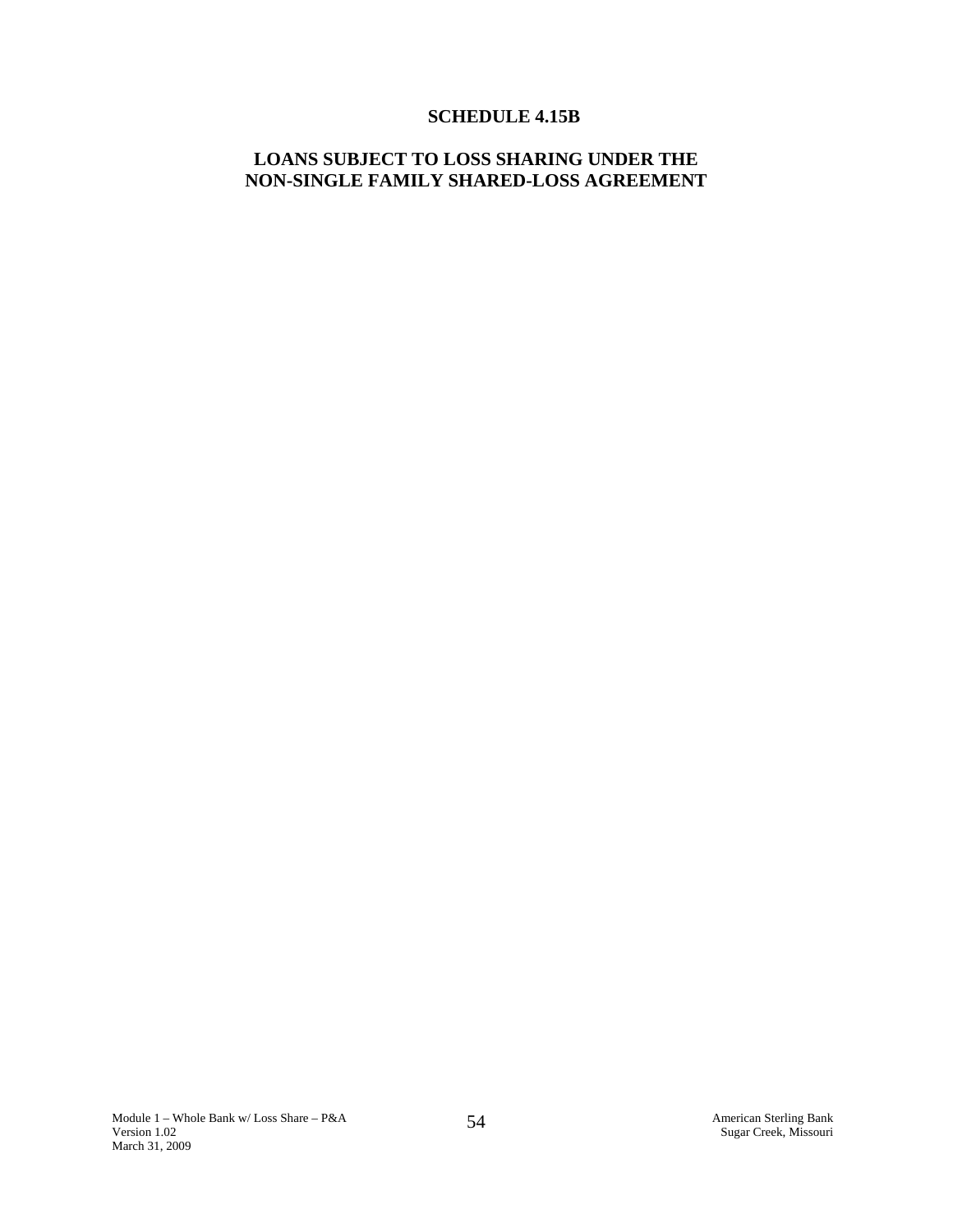#### **EXHIBIT 4.15A**

#### **SINGLE FAMILY SHARED-LOSS AGREEMENT**

This agreement for the reimbursement of loss sharing on certain single family residential mortgage loans (the "Single Family Shared-Loss Agreement") shall apply when the Assuming Bank purchases Single Family Shared-Loss Loans as that term is defined herein. The terms hereof shall modify and supplement, as necessary, the terms of the Purchase and Assumption Agreement to which this Single Family Shared-Loss Agreement is attached as Exhibit 4.15A and incorporated therein. To the extent any inconsistencies may arise between the terms of the Purchase and Assumption Agreement and this Single Family Shared-Loss Agreement with respect to the subject matter of this Single Family Shared-Loss Agreement, the terms of this Single Family Shared-Loss Agreement shall control. References in this Single Family Shared-Loss Agreement to a particular Section shall be deemed to refer to a Section in this Single Family Shared-Loss Agreement, unless the context indicates that it is intended to be a reference to a Section of the Purchase and Assumption Agreement.

#### **ARTICLE I -- DEFINITIONS**

The capitalized terms used in this Single Family Shared-Loss Agreement that are not defined in this Single Family Shared-Loss Agreement are defined in the Purchase and Assumption Agreement In addition to the terms defined above, defined below are certain additional terms relating to loss-sharing, as used in this Single Family Shared-Loss Agreement.

**"Accounting Records"** means the subsidiary system of record on which the loan history and balance of each Single Family Shared-Loss Loan is maintained; individual loan files containing either an original or copies of documents that are customary and reasonable with respect to loan servicing, including management and disposition of Other Real Estate; the records documenting alternatives considered with respect to loans in default or for which a default is reasonably foreseeable; records of loss calculations and supporting documentation with respect to line items on the loss calculations; and, monthly delinquency reports and other performance reports customarily utilized by the Assuming Bank in management of loan portfolios.

**"Accrued Interest"** means, with respect to Single Family Shared-Loss Loans, the amount of earned and unpaid interest at the note rate specified in the applicable loan documents, limited to 90 days.

**"Commencement Date "** means the first calendar day following the Bank Closing Date.

**"Cumulative Loss Amount"** means the sum of the Monthly Loss Amounts less the sum of all Recovery Amounts.

**"Cumulative Shared-Loss Amount"** means the excess, if any, of the Cumulative Loss Amount over the First Loss Tranche.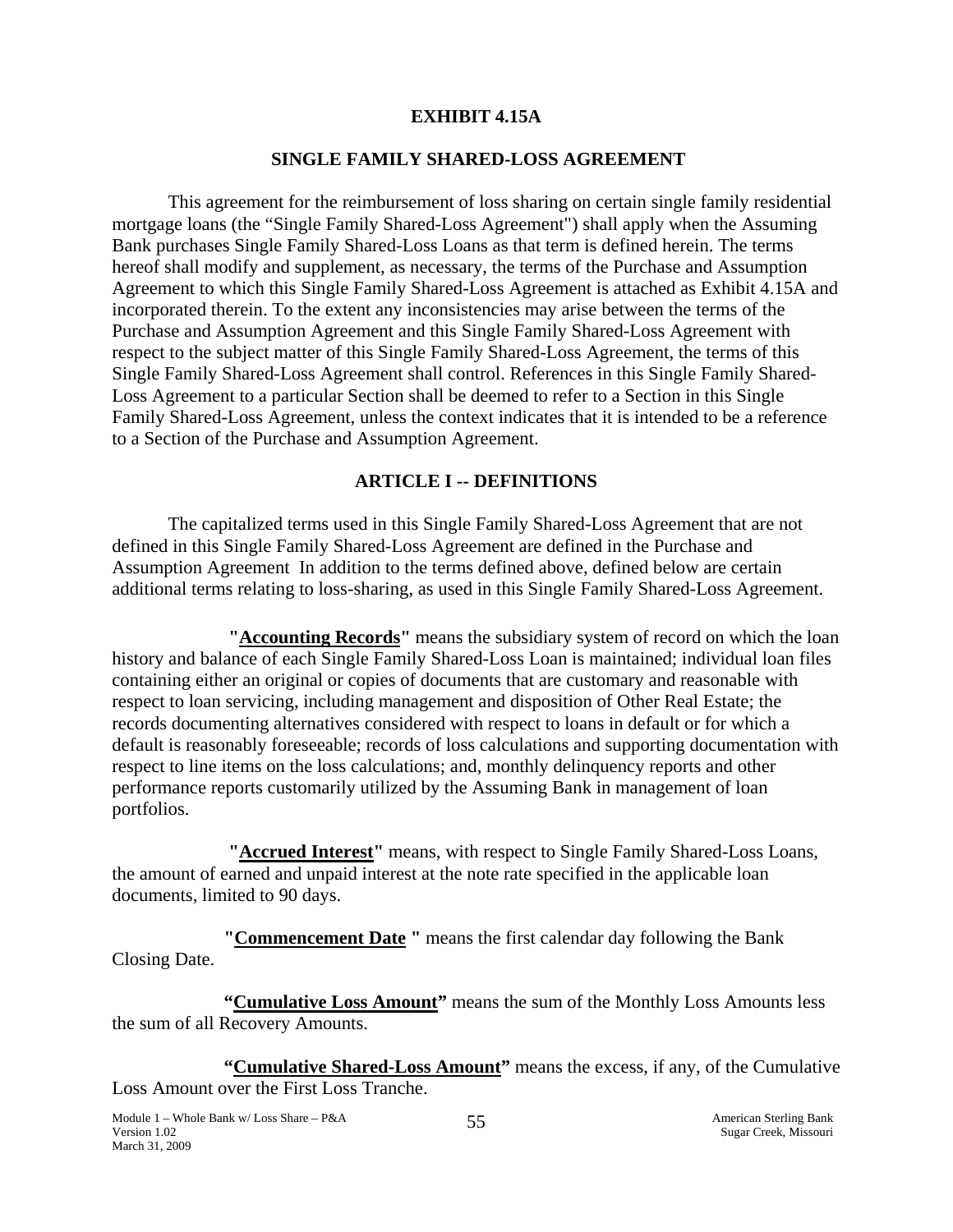**"Customary Servicing Procedures "** means procedures (including collection procedures) that the Assuming Bank customarily employs and exercises in servicing and administering mortgage loans for its own accounts and the servicing procedures established by FNMA or FHLMC, which are in accordance with accepted mortgage servicing practices of prudent lending institutions.

 anniversary of the Commencement Date occurs. **"Final Shared-Loss Month"** means the calendar month in which the tenth

**"Final Shared-Loss Recovery Month"** means the calendar month in which the tenth anniversary of the Commencement Date occurs.

**"Foreclosure Loss"** means the loss realized when the Assuming Bank has completed the foreclosure on a Single Family Shared-Loss Loan and realized final recovery on the collateral through liquidation and recovery of all insurance proceeds. Each Foreclosure Loss shall be calculated in accordance with the form and methodology specified in Exhibit 2a.

**"Loss"** means a Foreclosure Loss, Restructuring Loss, Short Sale Loss, or Portfolio Loss.

**"Loss Amount"** means the dollar amount of loss incurred and reported on the Monthly Certificate for a Single Family Shared-Loss Loan.

**"Monthly Certificate"** has the meaning provided in Section 2.1(b) of this Single Family Shared-Loss Agreement.

**"Monthly Loss Amount"** means the sum of all Foreclosure Losses, Restructuring Losses, Short Sale Losses and Portfolio Losses realized by the Assuming Bank for any Shared Loss Month.

**"Monthly Shared-Loss Amount"** means the change in the Cumulative Shared-Loss Amount from the beginning of each month to the end of each month.

**"Portfolio Loss"** means the loss realized on a portfolio sale of Single Family Shared-Loss Loans in accordance with the terms of Article IV.

**"Recovery Amount"** means, with respect to any period prior to the Termination Date, the amount of collected funds received by the Assuming Bank that (i) are applicable against a Foreclosure Loss which has previously been paid to the Assuming Bank by the Receiver or (ii) gains realized from a Section 4.1 sale of Single Family Shared-Loss Loans for which the Assuming Bank has previously received a Restructuring Loss payment from the Receiver.

"Restructuring Loss" means the loss on a modified or restructured loan measured by the difference between (a) the principal, Accrued Interest, tax and insurance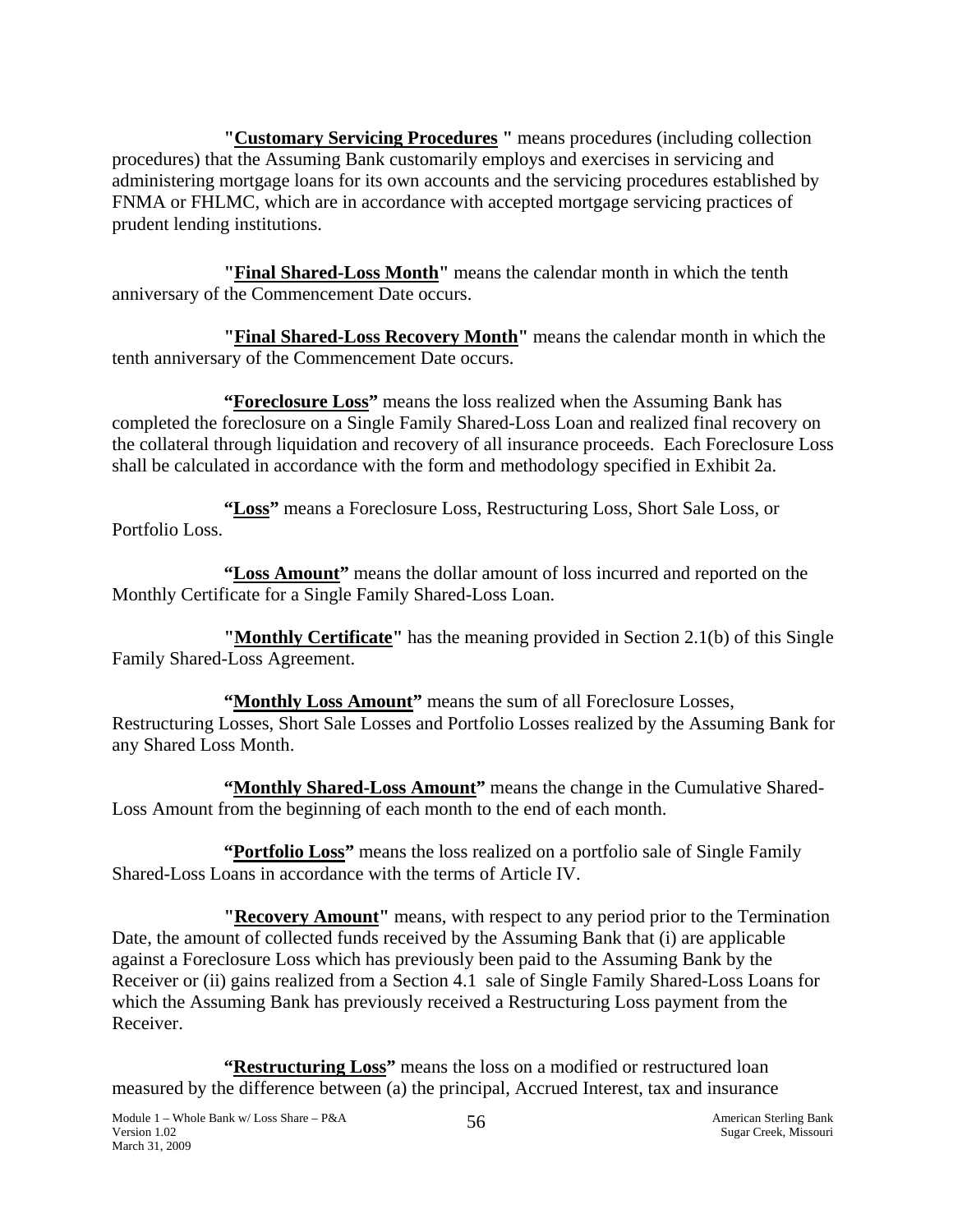advances and third party fees due on a loan prior to the modification or restructuring, and (b) the net present value of estimated cash flows on the modified or restructured loan, discounted at the Then-Current Interest Rate. Each Restructuring Loss shall be calculated in accordance with the form and methodology attached as Exhibit 2b and Exhibit 5.

"**Restructured Loan"** means a Single Family Shared-Loss Loan for which the Assuming Bank has received a Restructuring Loss payment from the Receiver.

**"Servicing Officer"** has the meaning provided in Section 2.1(b) of this Single Family Shared-Loss Agreement.

"Shared Loss Payment Trigger" means when the sum of the Cumulative Loss Amount under this Single Family Shared-Loss Agreement and the cumulative Net Charge-Offs under the Non-SF Shared-Loss Agreement, exceeds the First Loss Tranche.

**"Single Family Shared-Loss Loans"** means the single family one-to-four residential mortgage loans identified on Schedule 4.15A of the Purchase and Assumption Agreement.

**"Shared-Loss Month"** means each calendar month between the Commencement Date and the last day of the month in which the tenth anniversary of the Commencement Date occurs, provided that, the first Shared-Loss Month shall begin on the Commencement Date and end on the last day of that month.

**"Short-Sale Loss "** means the loss resulting from the Assuming Bank's agreement with the mortgagor to accept a payoff in an amount less than the balance due on the loan, further provided, that each Short-Sale Loss shall be calculated in accordance with the form and methodology specified in Exhibit 2c.

**"Stated Threshold"** means total losses under the shared loss agreements in the amount of \$42,000,000.

**"Termination Date"** means the last day of the Final Shared-Loss Recovery

Month.

**"Then-Current Interest Rate"** means the most recently published Freddie Mac survey rate for 30-year fixed-rate loans.

## **ARTICLE II** -- **SHARED-LOSS ARRANGEMENT**

## **2.1 Shared-Loss Arrangement.**

 (a) **Loss Mitigation and Consideration of Alternatives.** For each Single Family Shared-Loss Loan in default or for which a default is reasonably foreseeable, the Assuming Bank shall undertake reasonable and customary loss mitigation efforts, in accordance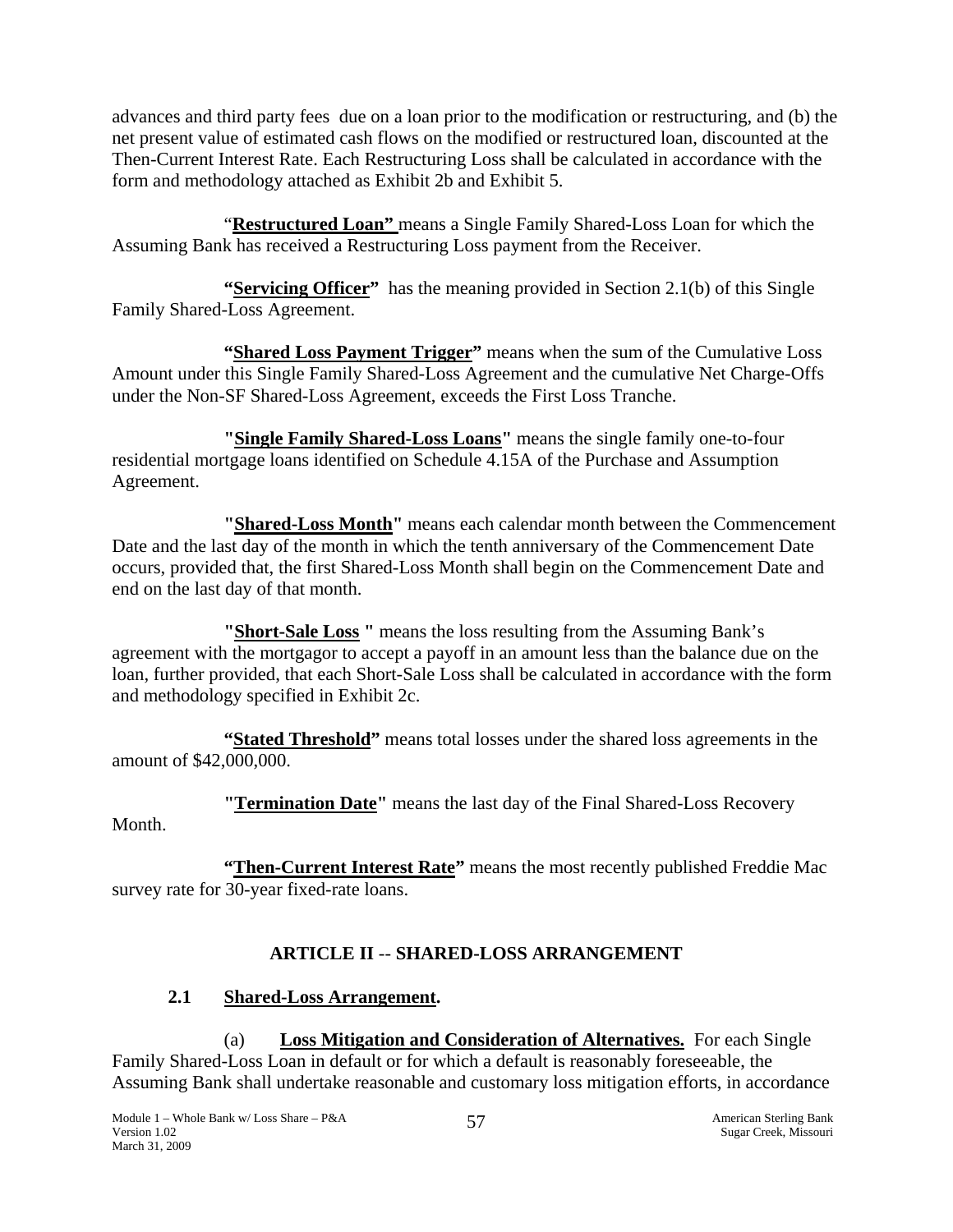with Exhibit 5, FDIC Mortgage Loan Modification Program. The Assuming Bank shall document its consideration of foreclosure, loan restructuring, and short-sale (if short-sale is a viable option) alternatives and shall select the alternative resulting in the least Loss. Assuming Bank shall retain its calculations of the estimated loss under each alternative, such calculations to be provided to the Receiver upon request.

## (b) **Monthly Certificates.**

Not later than fifteen (15) days after the end of each Shared-Loss Month, beginning with the month in which the Commencement Date occurs and ending in the month in which the tenth anniversary of the Commencement Date occurs, the Assuming Bank shall deliver to the Receiver a certificate, signed by an officer of the Assuming Bank involved in, or responsible for, the administration and servicing of the Single Family Shared-Loss Loans whose name appears on a list of servicing officers furnished by the Assuming Bank to the Receiver, (a "Servicing Officer") setting forth in such form and detail as the Receiver may reasonably specify (a "Monthly Certificate"):

(A) a schedule substantially in the form of Exhibit 1 listing:

(i) each Single Family Shared-Loss Loan for which a Loss Amount (calculated in accordance with the applicable Exhibit) is being claimed, the related Loss Amount for each Single Family Shared-Loss Loan, and the total Monthly Loss Amount for all Single Family Shared-Loss Loans;

(ii) each Single Family Shared-Loss Loan for which a Recovery Amount was received, the Recovery Amount for each Single Family Shared-Loss Loan, and the total Recovery Amount for all Single Family Shared-Loss Loans;

(iii) the total Monthly Loss Amount for all Single Family Shared-Loss Loans minus the total monthly Recovery Amount for all Single Family Shared-Loss Loans;

(iv) the Cumulative Shared-Loss Amount as of the beginning and end of the month;

(v) the Monthly Shared Loss Amount;

(vi) the result obtained in (v) times 80%, or times 95% if the Stated Threshold has been reached, which in either case is the amount to be paid under Section 2.1(d) of this Single Family Shared-Loss Agreement by the Receiver to the Assuming Bank if the amount is a positive number, or by the Assuming Bank to the Receiver if the amount is a negative number;

.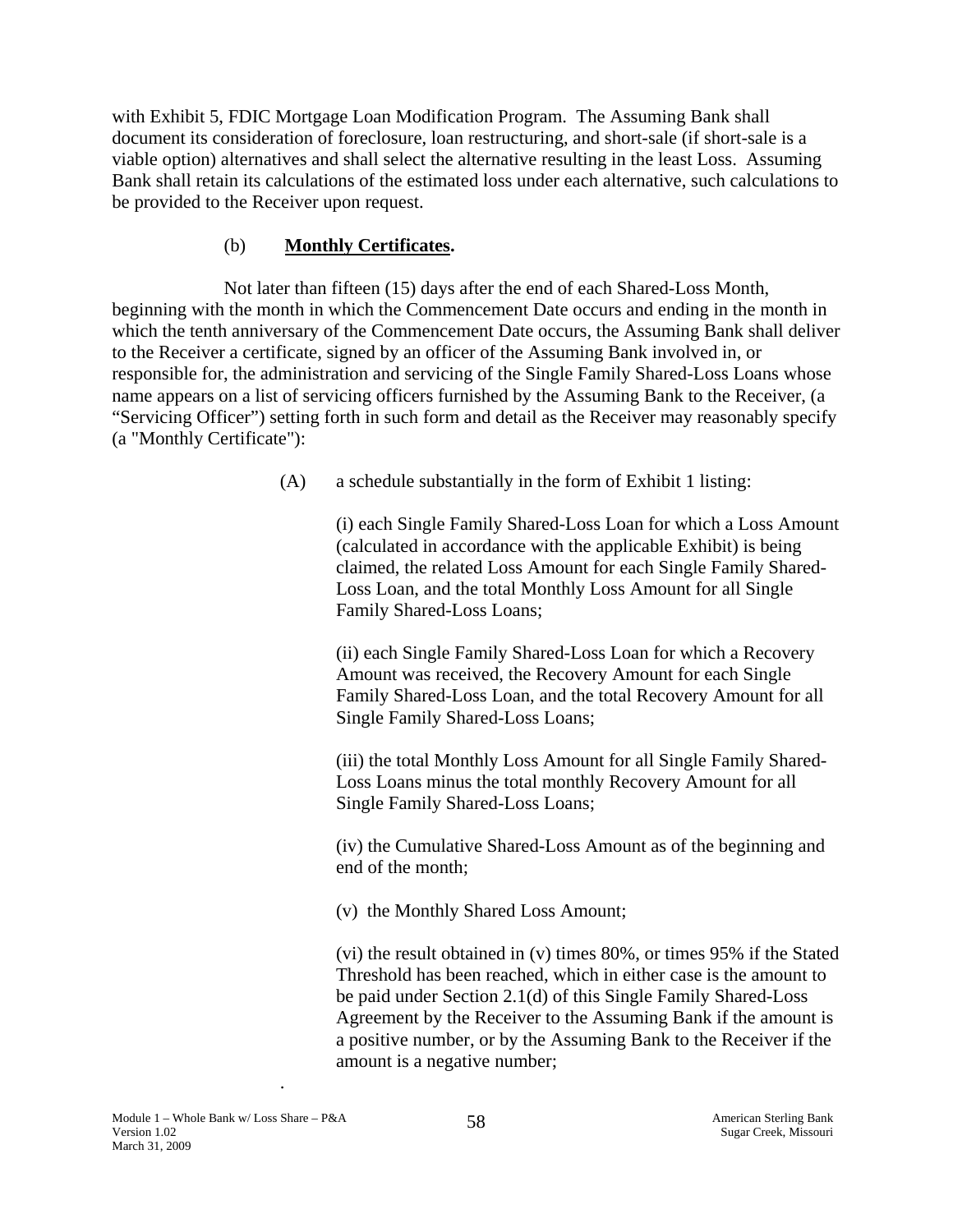- (B) for each of the Single Family Shared-Loss Loans for which a Loss is claimed for that Shared-Loss Month, a schedule showing the calculation of the Loss Amount using the form and methodology shown in Exhibit 2a, Exhibit 2b, or Exhibit 2c, as applicable.
- (C) For each of the Restructured Loans where a gain or loss is realized in a sale under Section 4.1 or 4.2, a schedule showing the calculation using the form and methodology shown in Exhibit 2d.
- (D) a portfolio performance and summary schedule substantially in the form shown in Exhibit 3.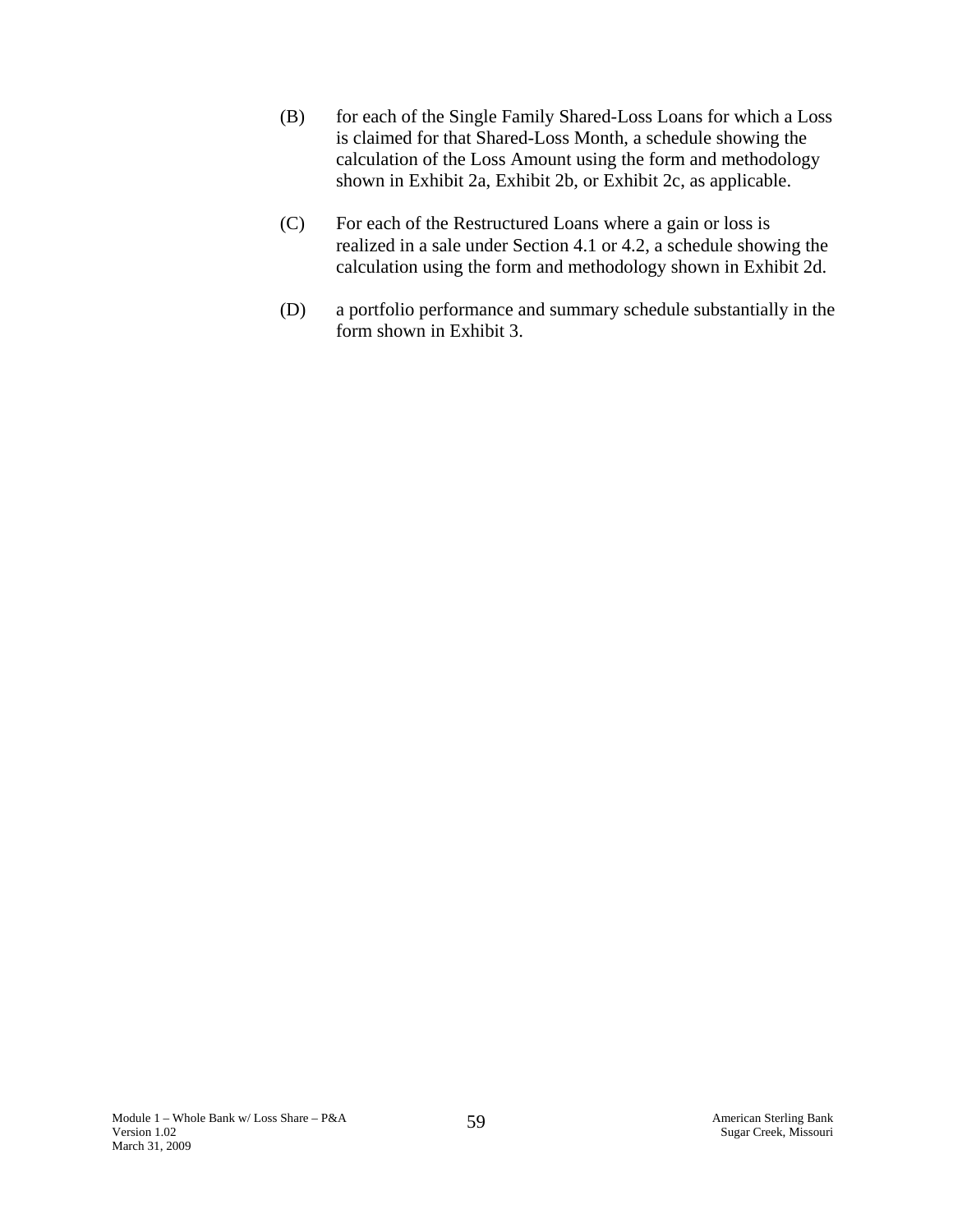(c) **Monthly Data Download.** Not later than fifteen (15) days after the end of each month, beginning with the month in which the Commencement Date occurs and ending with the Final Shared-Loss Recovery Month, Assuming Bank shall provide Receiver:

- (i) the servicing file in machine-readable format including but not limited to the following fields for each outstanding Single Family Shared-Loss Loan, as applicable:
	- (A) Loan number
	- (B) FICO score
	- (C) Origination date
	- (D) Original principal amount
	- (E) Maturity date
	- (F) Paid-to date
	- (G) Last payment date
	- (H) Loan status (bankruptcy, in foreclosure, etc.)
	- (I) Delinquency counters
	- (J) Current principal balance
	- (K) Current escrow account balance
	- (L) Current Appraisal/BPO value
	- (M) Current Appraisal/BPO date
	- (N) Interest rate
	- (O) Monthly principal and interest payment amount
	- (P) Monthly escrow payment for taxes and insurance
	- (Q) Interest rate type (fixed or adjustable)
	- (R) If adjustable: index, margin, next interest rate reset date
	- (S) Payment/Interest rate cap and/or floor
	- (T) Underwriting type (Full doc, Alt Doc, No Doc)
	- (U) Lien type  $(1<sup>st</sup>, 2<sup>nd</sup>)$
	- (V) Amortization type (amortizing or I/O)
	- (W) Property address, including city, state, zip code
	- (X) A code indicating whether the Mortgaged Property is owneroccupied
	- (Y) Property type (single-family detached, condominium, duplex, etc.)
- (ii) An Excel file for ORE held as a result of foreclosure on a Single Family Shared-Loss Loan listing:
	- (A) Foreclosure date
	- (B) Unpaid loan principal balance
	- (C) Appraised value or BPO value, as applicable
	- (D) Projected liquidation date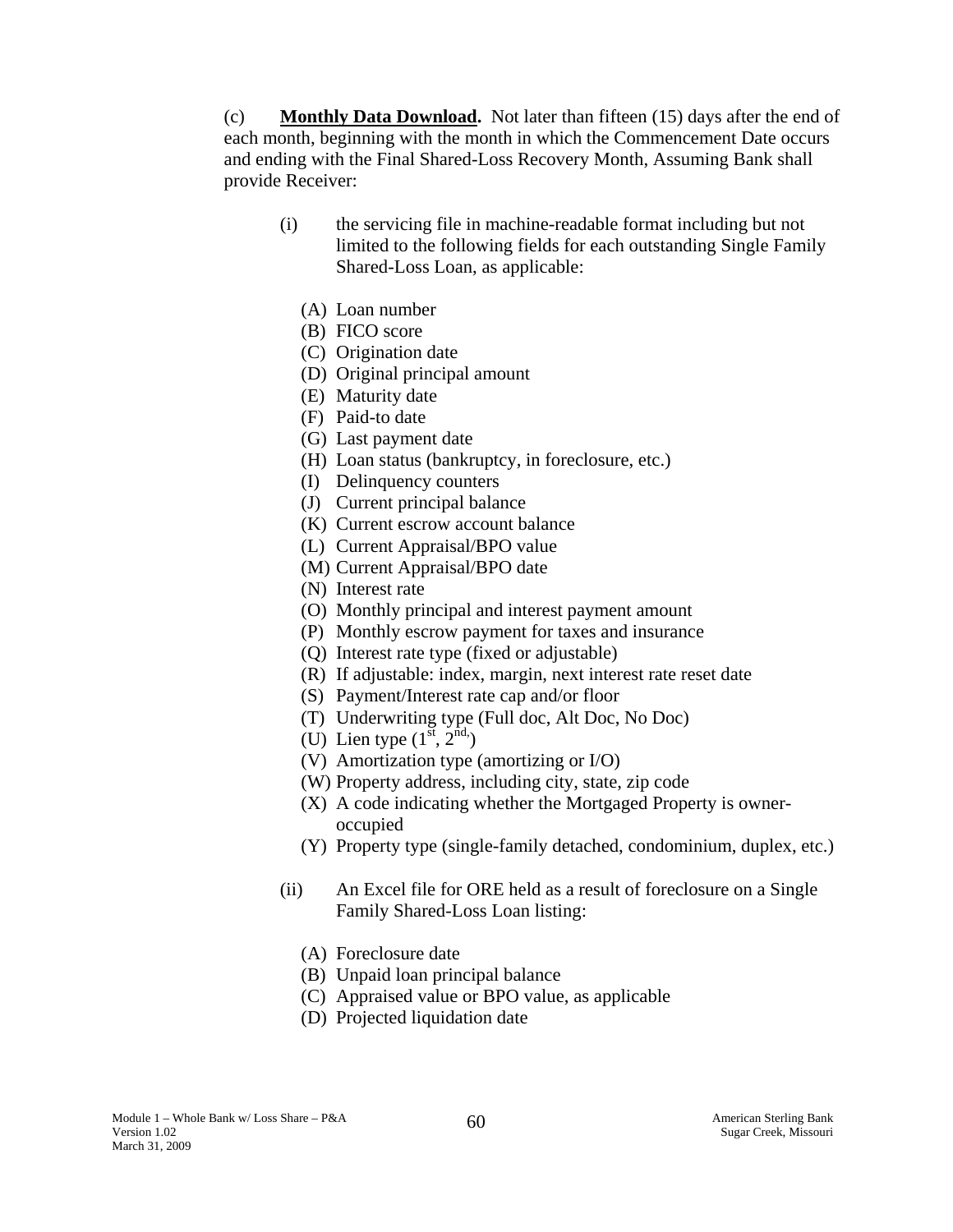## (d) **Payments With Respect to Shared-Loss Assets.**

**(i) Losses Under the Stated Threshold**. After the Shared Loss Payment Trigger is reached, not later than fifteen (15) days after the date on which the Receiver receives the Monthly Certificate, the Receiver shall pay to the Assuming Bank, in immediately available funds, an amount equal to eighty percent (80%) of the Monthly Shared-Loss Amount reported on the Monthly Certificate. If the total Monthly Shared-Loss Amount reported on the Monthly Certificate is a negative number, the Assuming Bank shall pay to the Receiver in immediately available funds eighty percent (80%) of that amount.

(ii) **Losses in Excess of the Stated Threshold.** In the event that the Stated Threshold has been met the loss/recovery sharing percentages shall change from 80/20 to 95/5 and thereafter the Receiver shall pay to the Assuming Bank, in immediately available funds, an amount equal to ninety-five percent (95%) of the Monthly Shared-Loss Amount reported on the Monthly Certificate. If the Monthly Shared-Loss Amount reported on the Monthly Certificate is a negative number, the Assuming Bank shall pay to the Receiver in immediately available funds ninety-five percent (95%) of that amount..

 accordingly. (e) **Limitations on Shared-Loss Payment.** The Receiver shall not be required to make any payments pursuant to Section 2.1 (d) with respect to any Foreclosure Loss, Restructuring Loss, Short Sale Loss or Portfolio Loss that the Receiver determines, based upon the criteria set forth in this Single Family Shared-Loss Agreement (including the analysis and documentation requirements of Section 2.1(a)) or Customary Servicing Procedures, should not have been effected by the Assuming Bank. In the event that the Receiver does not make any payment with respect to Losses claimed pursuant to Section 2.1(d), the Receiver and Assuming Bank shall make the necessary adjustments to the Monthly Shared-Loss Amount for that Monthly Certificate and the payment pursuant to Section 2.1(d) above shall be adjusted

 (f) **Payments by Wire-Transfer.** All payments under this Single Family Shared-Loss Agreement shall be made by wire-transfer in accordance with the wire-transfer instructions on Exhibit 4.

## **2.2 Auditor Report; Right to Audit**

(a) Within ninety (90) days after the end of each calendar year during which the Receiver makes any payment to the Assuming Bank under this Single Family Shared-Loss Agreement, the Assuming Bank shall deliver to the Receiver a report signed by its independent public accountants stating that they have reviewed the terms of this Single Family Shared-Loss Agreement and that, in the course of their annual audit of the Assuming Bank's books and records, nothing has come to their attention suggesting that any computations required to be made by the Assuming Bank during such calendar year pursuant to this Article II were not made by the Assuming Bank in accordance herewith. In the event that the Assuming Bank cannot comply with the preceding sentence, it shall promptly submit to the Receiver corrected computations together with a report signed by its independent public accountants stating that,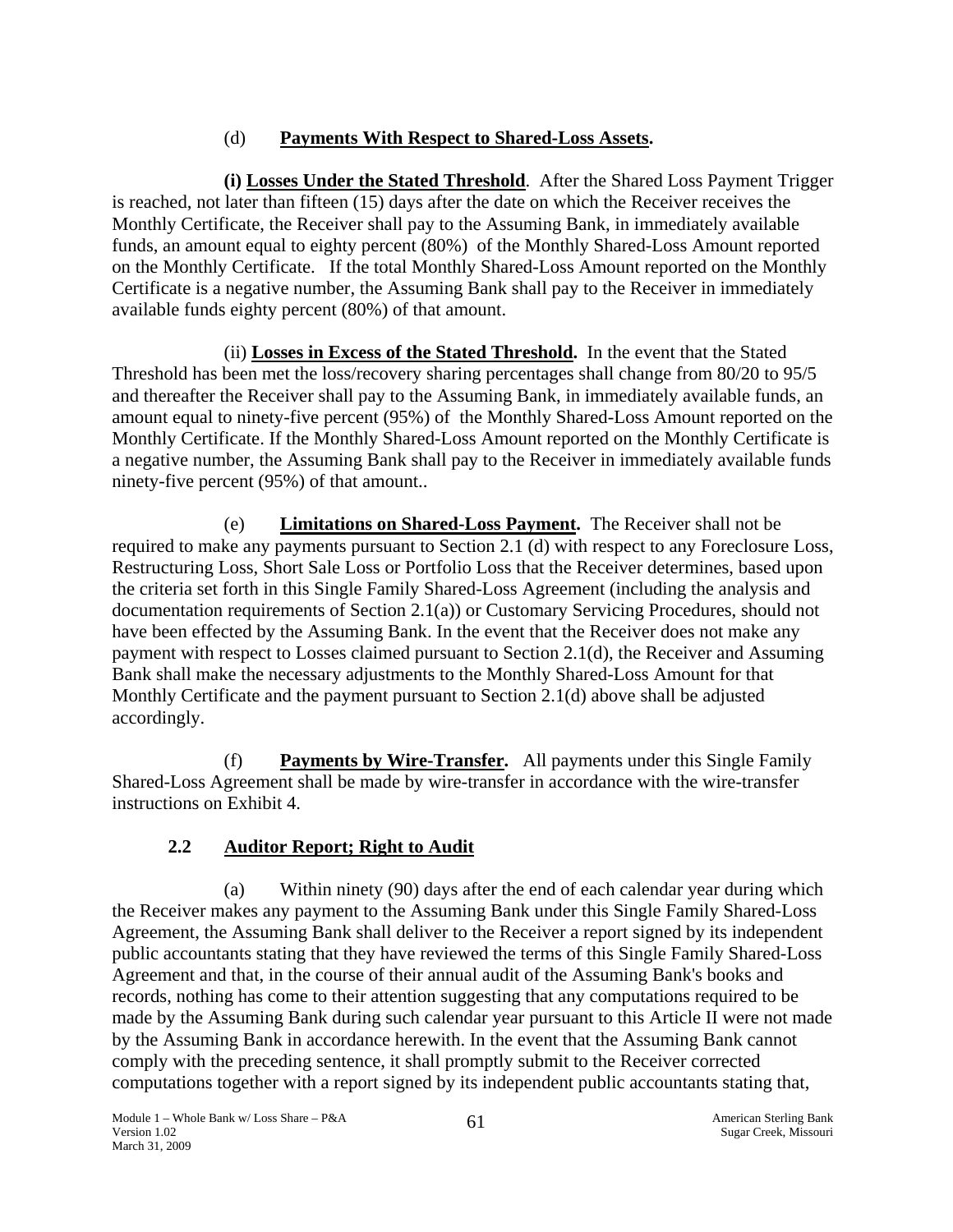after giving effect to such corrected computations, nothing has come to their attention suggesting that any computations required to be made by the Assuming Bank during such year pursuant to this Article II were not made by the Assuming Bank in accordance herewith. In such event, the Assuming Bank and the Receiver shall make all such accounting adjustments and payments as may be necessary to give effect to each correction reflected in such corrected computations, retroactive to the date on which the corresponding incorrect computation was made.

(b) The Receiver or the FDIC in its corporate capacity ("Corporation") may perform an audit or audits to determine the Assuming Bank's compliance with the provisions of this Single Family Shared-Loss Agreement, including this Article II, by providing not less than ten (10) Business Days' prior written notice. Assuming Bank shall provide access to pertinent records and proximate working space in Assuming Bank's facilities. The scope and duration of any such audit shall be within the sole discretion of the Receiver or the Corporation. The Receiver or the Corporation, as the case may be, shall bear the expense of any such audit. In the event that any corrections are necessary as a result of such an audit or audits, the Assuming Bank and the Receiver shall make such accounting adjustments and payments as may be necessary to give retroactive effect to such corrections.

**2.3 Withholdings.** Notwithstanding any other provision in this Article II, the Receiver, upon the direction of the Director (or designee) of the Federal Deposit Insurance Corporation's Division of Resolutions and Receiverships, may withhold payment for any amounts included in a Monthly Certificate delivered pursuant to Section 2.1, if there is a reasonable basis for denying the eligibility of an item for which reimbursement or payment is sought under such Section. In such event, the Receiver shall provide a written notice to the Assuming Bank detailing the grounds for withholding such payment. At such time as the Assuming Bank demonstrates to the satisfaction of the Receiver, in its reasonable judgment, that the grounds for such withholding of payment, or portion of payment, no longer exist or have been cured, then the Receiver shall pay the Assuming Bank the amount withheld which the Receiver determines is eligible for payment, within fifteen (15) Business Days.

**2.4 Books and Records**. The Assuming Bank shall at all times keep books and records sufficient to ensure and document compliance with the terms of this Single Family Shared-Loss Agreement, including but not limited to (a) documentation of alternatives considered with respect to defaulted loans or loans for which default is reasonably foreseeable, (b) documentation showing the calculation of loss for claims submitted to the Receiver, (c) retention of documents that support each line item on the loss claim forms, and (d) documentation with respect to the Recovery Amount on loans for which the Receiver has made a loss-share payment

**2.5 Information**. The Assuming Bank shall promptly provide to the Receiver such other information, including but not limited to, financial statements, computations, and bank policies and procedures, relating to the performance of the provisions of this Single Family Shared-Loss Agreement, as the Receiver may reasonably request from time to time.

**2.6 Tax Ruling.** The Assuming Bank shall not at any time, without the Receiver's prior written consent, seek a private letter ruling or other determination from the Internal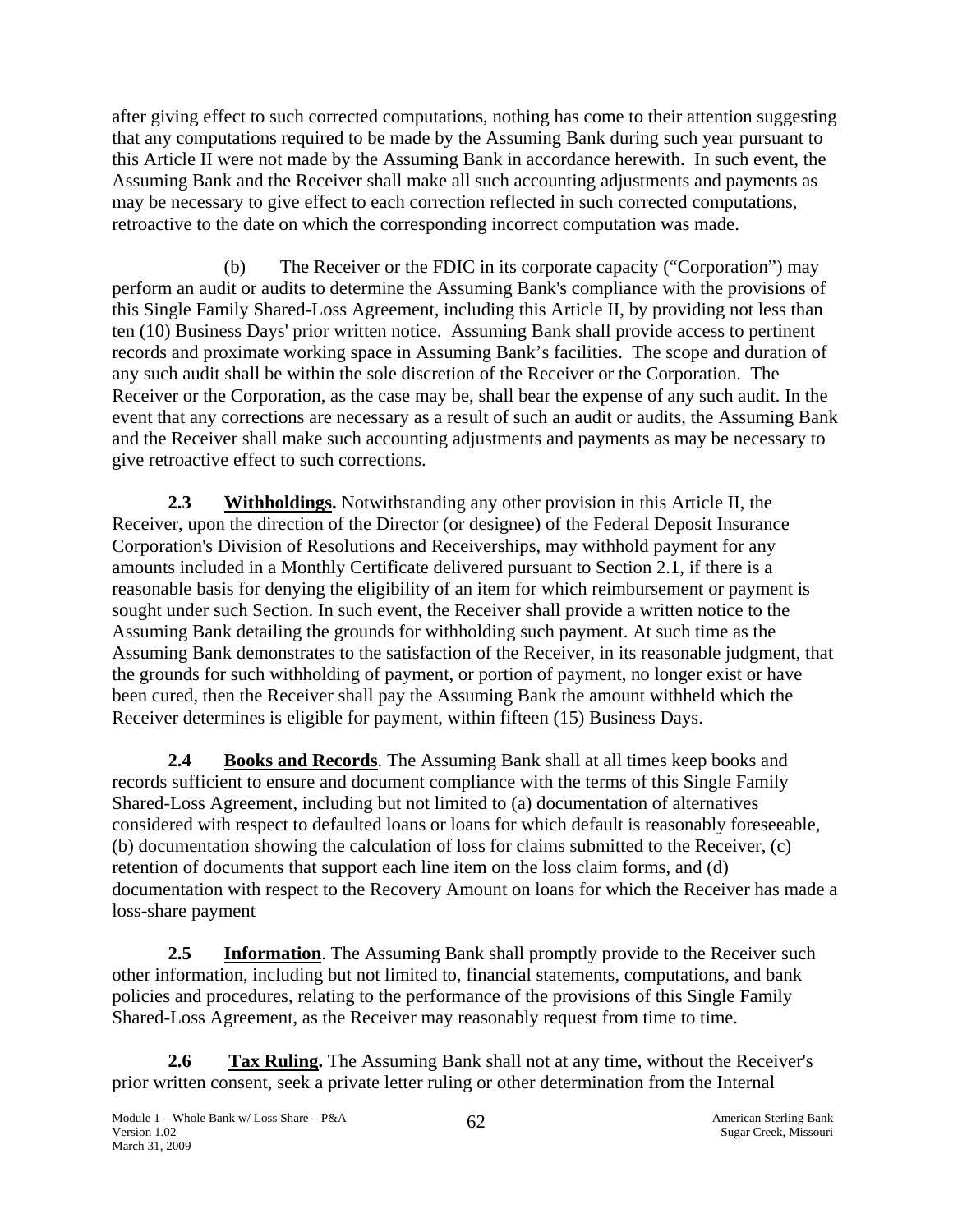Revenue Service or otherwise seek to qualify for any special tax treatment or benefits associated with any payments made by the Receiver pursuant to this Single Family Shared-Loss Agreement.

**2.7 Sale of Single Family Shared-Loss Loans.** The Receiver shall be relieved of its obligations with respect to a Single Family Shared-Loss Loan upon payment of a Foreclosure Loss amount or a Short Sale Loss amount with respect to such Single Family Shared-Loss Loan or upon the sale of a Single Family Shared-Loss Loan by Assuming Bank to an unaffiliated person or entity. The Assuming Bank shall provide the Receiver with timely notice of any such sale. Notwithstanding the foregoing, a sale of the Single Family Shared-Loss Loan, for purposes of this Section 2.7, shall not be deemed to have occurred as the result of (i) any change in the ownership or control of Assuming Bank, (ii) a merger by Assuming Bank with or into any other entity, or (iii) a sale by Assuming Bank of all or substantially all of its assets.

## **ARTICLE III - RULES REGARDING THE ADMINISTRATION OF SINGLE FAMILY SHARED-LOSS LOANS**

**3.1 Agreement with Respect to Administration.** The Assuming Bank shall (and shall cause any of its Affiliates to which the Assuming Bank transfers any Single Family Shared-Loss Loans to) manage, administer, and collect the Single Family Shared-Loss Loans while owned by the Assuming Bank or any Affiliate thereof during the term of this Single Family Shared-Loss Agreement in accordance with the rules set forth in this Article III. The Assuming Bank shall be responsible to the Receiver in the performance of its duties hereunder and shall provide to the Receiver such reports as the Receiver reasonably deems advisable, including but not limited to the reports required by Sections 2.1, 2.2 and 3.3 hereof, and shall permit the Receiver to monitor the Assuming Bank's performance of its duties hereunder.

**3.2 Duties of the Assuming Bank.** (a) In performance of its duties under this Article III , the Assuming Bank shall:

(i) manage and administer each Single Family Shared-Loss Loan in accordance with Assuming Bank's usual and prudent business and banking practices and Customary Servicing Procedures;

(ii) exercise its best business judgment in managing, administering and collecting amounts owed on the Single Family Shared-Loss Loans;

(iii) use commercially reasonable efforts to maximize Recoveries with respect to Losses on Single Family Shared-Loss Loans without regard to the effect of maximizing collections on assets held by the Assuming Bank or any of its Affiliates that are not Single Family Shared-Loss Loans;

(iv) retain sufficient staff to perform its duties hereunder; and

(v) comply with the terms of Exhibit 5 attached hereto, the FDIC Loan Modification Program, for any Single Family Shared-Loss Loans meeting the requirements set forth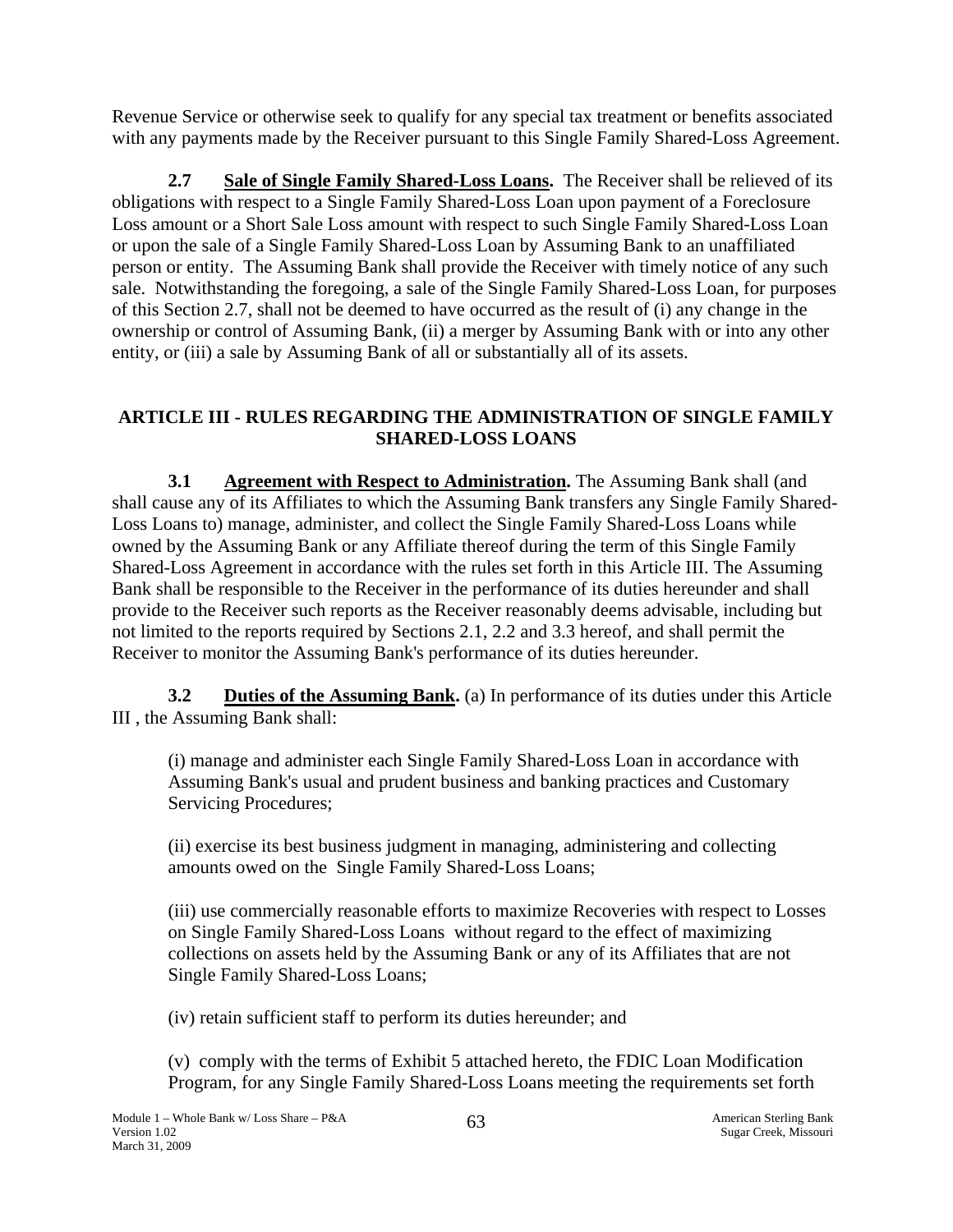therein. The Assuming Bank may propose exceptions to Exhibit 5 for a group of Loans with similar characteristics, with the objectives of (1) minimizing the loss to the Assuming Bank and the FDIC and (2) maximizing the opportunity for qualified homeowners to remain in their homes with affordable mortgage payments.

(b) Any transaction with or between any Affiliate of the Assuming Bank with respect to any Single Family Shared-Loss Loan including, without limitation, the execution of any contract pursuant to which any Affiliate of the Assuming Bank will manage, administer or collect any of the Single Family Shared-Loss Loans shall be subject to the prior written approval of the Receiver.

**3.3 Shared-Loss Asset Records and Reports**. The Assuming Bank shall establish and maintain such records as may be appropriate to account for the Single Family Shared-Loss Loans in such form and detail as the Receiver may reasonably require, and to enable the Assuming Bank to prepare and deliver to the Receiver such reports as the Receiver may from time to time request regarding the Single Family Shared-Loss Loans and the Monthly Certificates required by Section 2.1 of this Single Family Shared-Loss Agreement.

## **3.4 Related Loans**.

(a) Assuming Bank shall use its best efforts to determine which loans are "Related Loans", as hereinafter defined. The Assuming Bank shall not manage, administer or collect any "Related Loan" in any manner that would have the effect of increasing the amount of any collections with respect to the Related Loan to the detriment of the Single Family Shared-Loss Loan to which such loan is related. A "Related Loan" means any loan or extension of credit held by the Assuming Bank at any time on or prior to the end of the Final Shared-Loss Month that is made to an Obligor of a Single Family Shared-Loss Loan.

(b) The Assuming Bank shall prepare and deliver to the Receiver with the Monthly Certificates for the calendar months ending June 30 and December 31, a schedule of all Related Loans on the Accounting Records of the Assuming Bank as of the end of each such semi-annual period.

**3.5 Legal Action; Utilization of Special Receivership Powers**. The Assuming Bank shall notify the Receiver in writing (such notice to be given in accordance with Article V below and to include all relevant details) prior to utilizing in any legal action any special legal power or right which the Assuming Bank derives as a result of having acquired an asset from the Receiver, and the Assuming Bank shall not utilize any such power unless the Receiver shall have consented in writing to the proposed usage. The Receiver shall have the right to direct such proposed usage by the Assuming Bank and the Assuming Bank shall comply in all respects with such direction. Upon request of the Receiver, the Assuming Bank will advise the Receiver as to the status of any such legal action. The Assuming Bank shall immediately notify the Receiver of any judgment in litigation involving any of the aforesaid special powers or rights.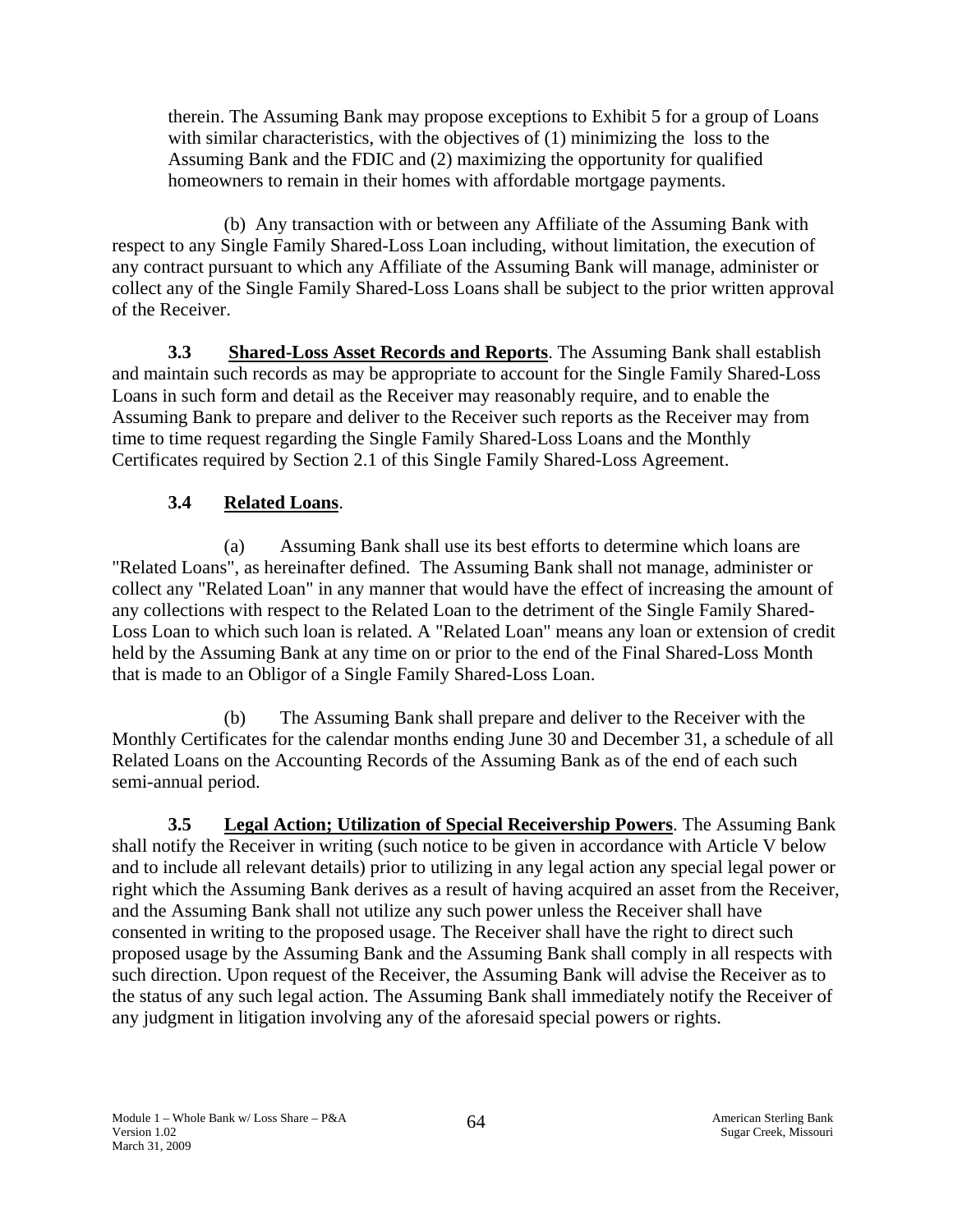## **ARTICLE IV – PORTFOLIO SALE**

**4.1 Assuming Bank Portfolio Sale of Remaining Single Family Shared-Loss Loans.** The Assuming Bank shall have the right with the concurrence of the Receiver to liquidate for cash consideration, all or a portion of Single Family Shared-Loss Loans held by the Assuming Bank at any time prior to the Termination Date ("Portfolio Sale"). If the Assuming Bank exercises its option under this Section 4.1, it must give thirty (30) days notice in writing to the Receiver setting forth the details and schedule for the Portfolio Sale which shall be conducted by means of sealed bid sales to third parties, not including any of the Assuming Bank's affiliates, contractors, or any affiliates of the Assuming Bank's contractors. Sales of Restructured Loans shall be sold in a separate pool from Single Family Shared-Loss Loans not restructured. The Receiver's review of the Assuming Bank's proposed Portfolio Sale will be considered in a timely fashion and approval will not be unreasonably withheld, delayed or conditioned.

#### **4.2 Assuming Bank's Liquidation of Remaining Single Family Shared-Loss**

**Loans.** In the event that the Assuming Bank does not conduct a Portfolio Sale pursuant to Section 4.1 the Receiver shall have the right, exercisable in its sole and absolute discretion, to require the Assuming Bank to liquidate for cash consideration, any Single Family Shared-Loss Loans held by the Assuming Bank at any time after the date that is six months prior to the Termination Date. If the Receiver exercises its option under this Section 4.2, it must give notice in writing to the Assuming Bank, setting forth the time period within which the Assuming Bank shall be required to liquidate the Single Family Shared-Loss Loans. The Assuming Bank will comply with the Receiver's notice and must liquidate the Single Family Shared-Loss Loans as soon as reasonably practicable by means of sealed bid sales to third parties, not including any of the Assuming Bank's affiliates, contractors, or any affiliates of the Assuming Bank's contractors. The selection of any financial advisor or other third party broker or sales agent retained for the liquidation of the remaining Single Family Shared-Loss Loans pursuant to this Section shall be subject to the prior approval of the Receiver, such approval not to be unreasonably withheld, delayed or conditioned.

**4.3 Calculation of Sale Gain or Loss.** For Single Family Shared-Loss Loans that are not Restructured Loans gain or loss on the sales under Section 4.1 or Section 4.2 will be calculated as the sale price received by the Assuming Bank less the unpaid principal balance of the remaining Single Family Shared-Loss Loans. For any Restructured Loan included in the sale gain or loss on sale will be calculated as (a) the sale price received by the Assuming Bank less (b) the net present value of estimated cash flows on the Restructured Loan that was used in the calculation of the related Restructuring Loss plus (c) Loan principal payments collected by the Assuming Bank from the date the Loan was restructured to the date of sale. (See Exhibit 2d for example calculation).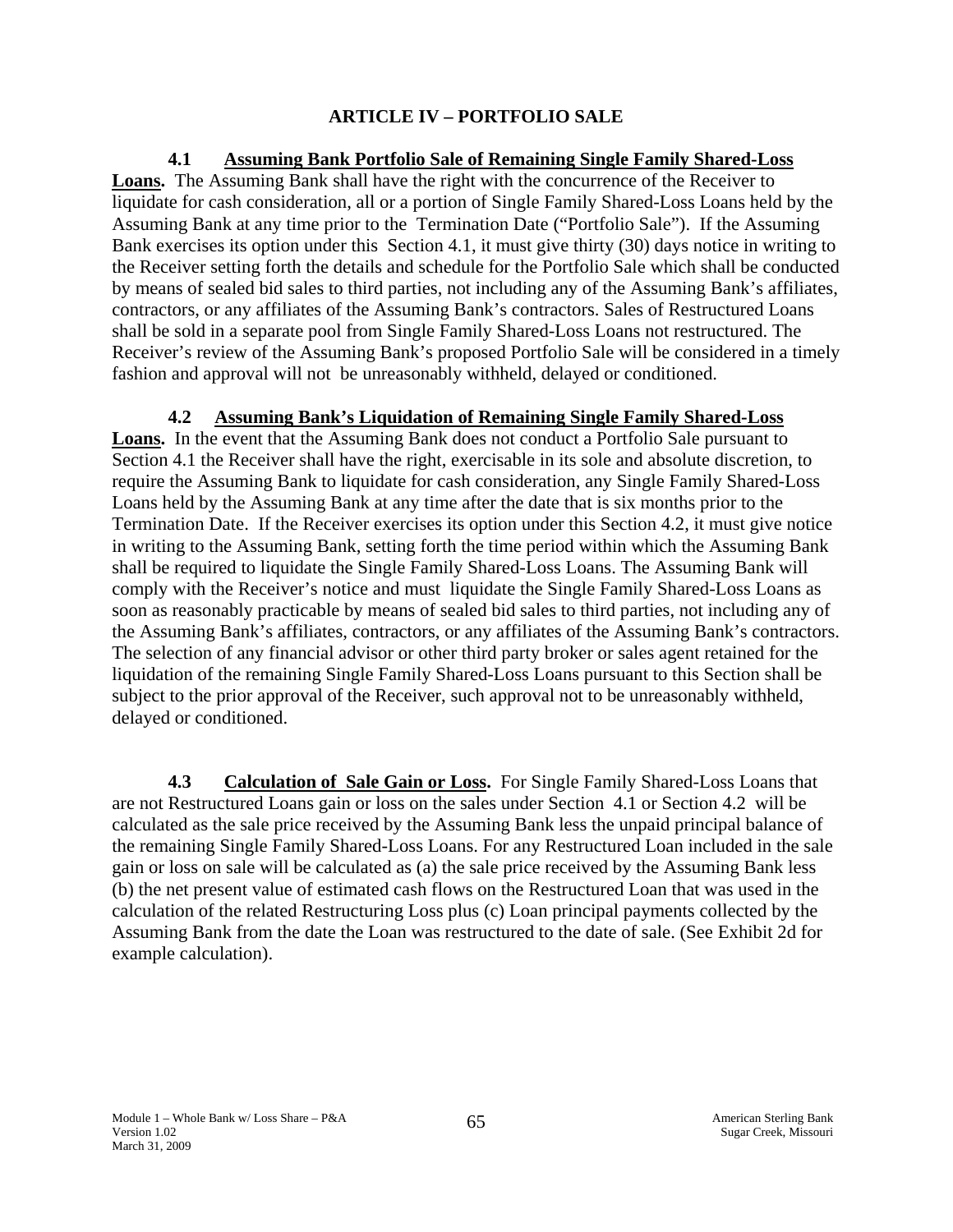# ARTICLE V -- LOSS-SHARING NOTICES GIVEN TO RECEIVER AND PURCHASER

All notices, demands and other communications hereunder shall be in writing and shall be delivered by hand, or overnight courier, receipt requested, addressed to the parties as follows:

| If to Receiver, to: | Federal Deposit Insurance Corporation<br>as Receiver for American Sterling Bank<br>Division of Resolutions and Receiverships<br>550 17th Street, N.W.<br>Washington, D.C. 20429<br>Attention: Ralph Malami, Manager, Capital Markets |
|---------------------|--------------------------------------------------------------------------------------------------------------------------------------------------------------------------------------------------------------------------------------|
| with a copy to:     | Federal Deposit Insurance Corporation<br>as Receiver for American Sterling Bank<br><b>Room E7056</b><br>3501 Fairfax Drive, Arlington, VA 2226<br>Attention: Special Issues Unit                                                     |

With respect to a notice under Section 3.5 of this Single Family Shared-Loss Agreement, copies of such notice shall be sent to:

> Federal Deposit Insurance Corporation Legal Division 1601 Bryan St. Dallas, Texas 75201 Attention: Regional Counsel

If to Assuming Bank, to: Metcalf Bank 609 North M-291 Highway Lee's Summit, Missouri 64086

| Attention: Thomas B. Fitzsimmons<br>Chairman & CEO<br>609 North M-291 Highway<br>Lee's Summit, Missouri 64086           | Cell:<br><b>Bank</b><br>Facsimile: | 816.224.7245<br>816.224.7249 |
|-------------------------------------------------------------------------------------------------------------------------|------------------------------------|------------------------------|
| with a copy to:<br>Attention: Robert M. Robuck<br>Vice Chairman<br>238 Madison Street<br>Jefferson City, Missouri 65101 | Office:<br>Cell:<br>Facsimile:     | 573.634.1197<br>573.635.1434 |

Such Persons and addresses may be changed from time to time by notice given pursuant to the provisions of this Article V. Any notice, demand or other communication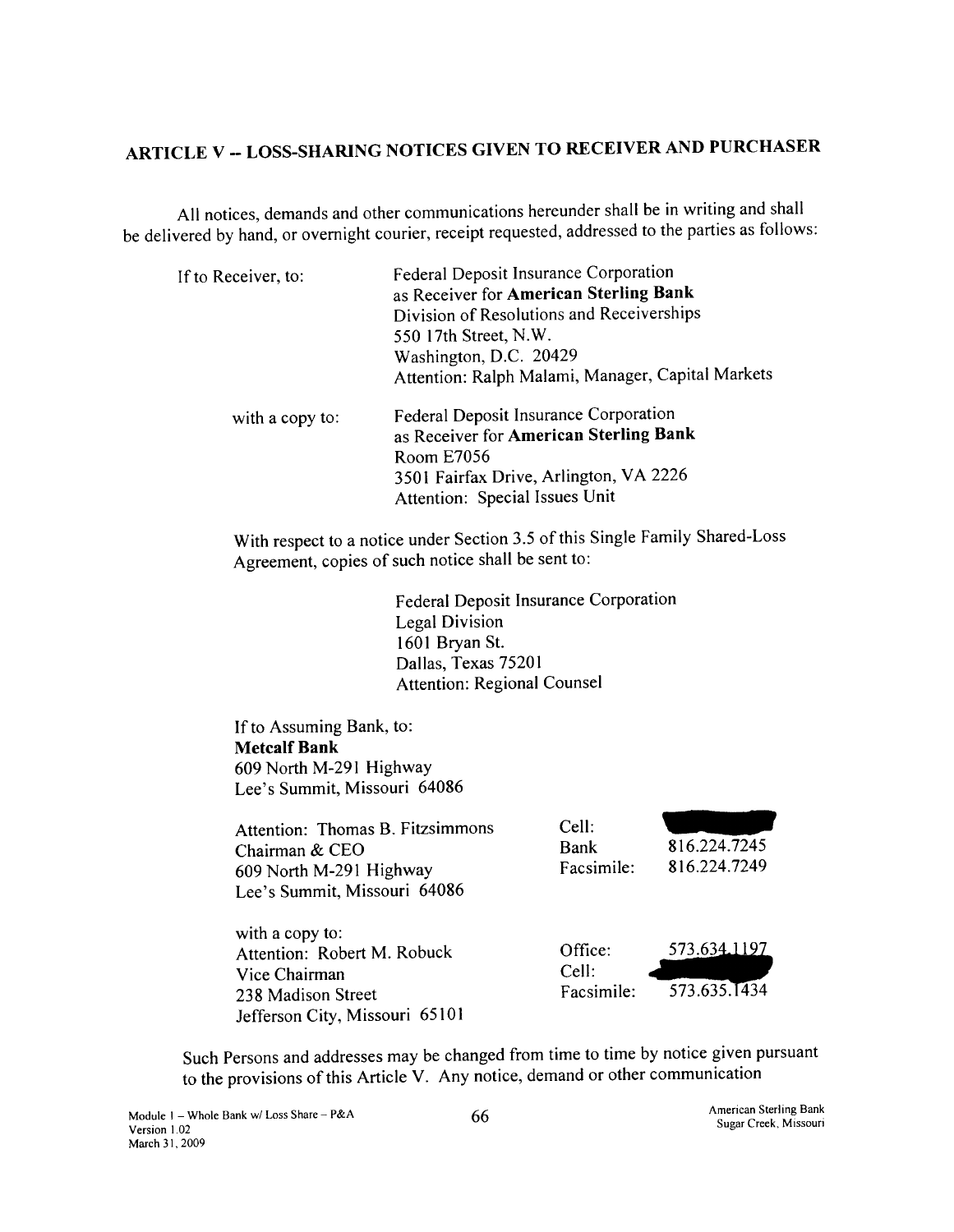delivered pursuant to the provisions of this Article IV shall be deemed to have been given on the date actually received.

## **ARTICLE VI -- MISCELLANEOUS**

**6.1 Expenses.** Except as otherwise expressly provided herein, all costs and expenses incurred by a party hereto in connection with this Single Family Shared-Loss Agreement shall be borne by such party whether or not the transactions contemplated herein shall be consummated.

**6.2 Successors and Assigns; Specific Performance.** All terms and provisions of this Single Family Shared-Loss Agreement shall be binding upon and shall inure to the benefit of the parties hereto only; provided, however, that, Receiver may assign or otherwise transfer this Single Family Shared-Loss Agreement (in whole or in part) to the Federal Deposit Insurance Corporation in its corporate capacity without the consent of Assuming Bank. Notwithstanding anything to the contrary contained in this Single Family Shared-Loss Agreement, except as is expressly permitted in this Section 6.2, Assuming Bank may not assign or otherwise transfer this Single Family Shared-Loss Agreement (in whole or in part) without the prior written consent of the Receiver, which consent may be granted or withheld by the Receiver in its sole discretion, and any attempted assignment or transfer in violation of this provision shall be void *ab initio*.

**6.3 Governing Law.** This Single Family Shared-Loss Agreement shall be construed in accordance with federal law, or, if there is no applicable federal law, the laws of the State of New York, without regard to any rule of conflict of law that would result in the application of the substantive law of any jurisdiction other than the State of New York.

**6.4 WAIVER OF JURY TRIAL.** EACH PARTY HERETO HEREBY IRREVOCABLY AND UNCONDITIONALLY WAIVES ALL RIGHT TO TRIAL BY JURY IN OR TO HAVE A JURY PARTICIPATE IN RESOLVING ANY DISPUTE, ACTION, PROCEEDING OR COUNTERCLAIM, WHETHER SOUNDING IN CONTRACT, TORT OR OTHERWISE, ARISING OUT OF OR RELATING TO OR IN CONNECTION WITH THIS SINGLE FAMILY SHARED-LOSS AGREEMENT OR ANY OF THE TRANSACTIONS CONTEMPLATED HEREBY.

**6.5 Captions**. All captions and headings contained in this Single Family Shared-Loss Agreement are for convenience of reference only and do not form a part of, and shall not affect the meaning or interpretation of, this Single Family Shared-Loss Agreement.

**6.6 Entire Agreement; Amendments.** This Single Family Shared-Loss Agreement, including the Exhibits and any other documents delivered pursuant hereto, embody the entire agreement of the parties with respect to the subject matter hereof, and supersede all prior representations, warranties, offers, acceptances, agreements and understandings, written or oral, relating to the subject matter herein. This Single Family Shared-Loss Agreement may be amended or modified or any provision thereof waived only by a written instrument signed by both parties or their respective duly authorized agents.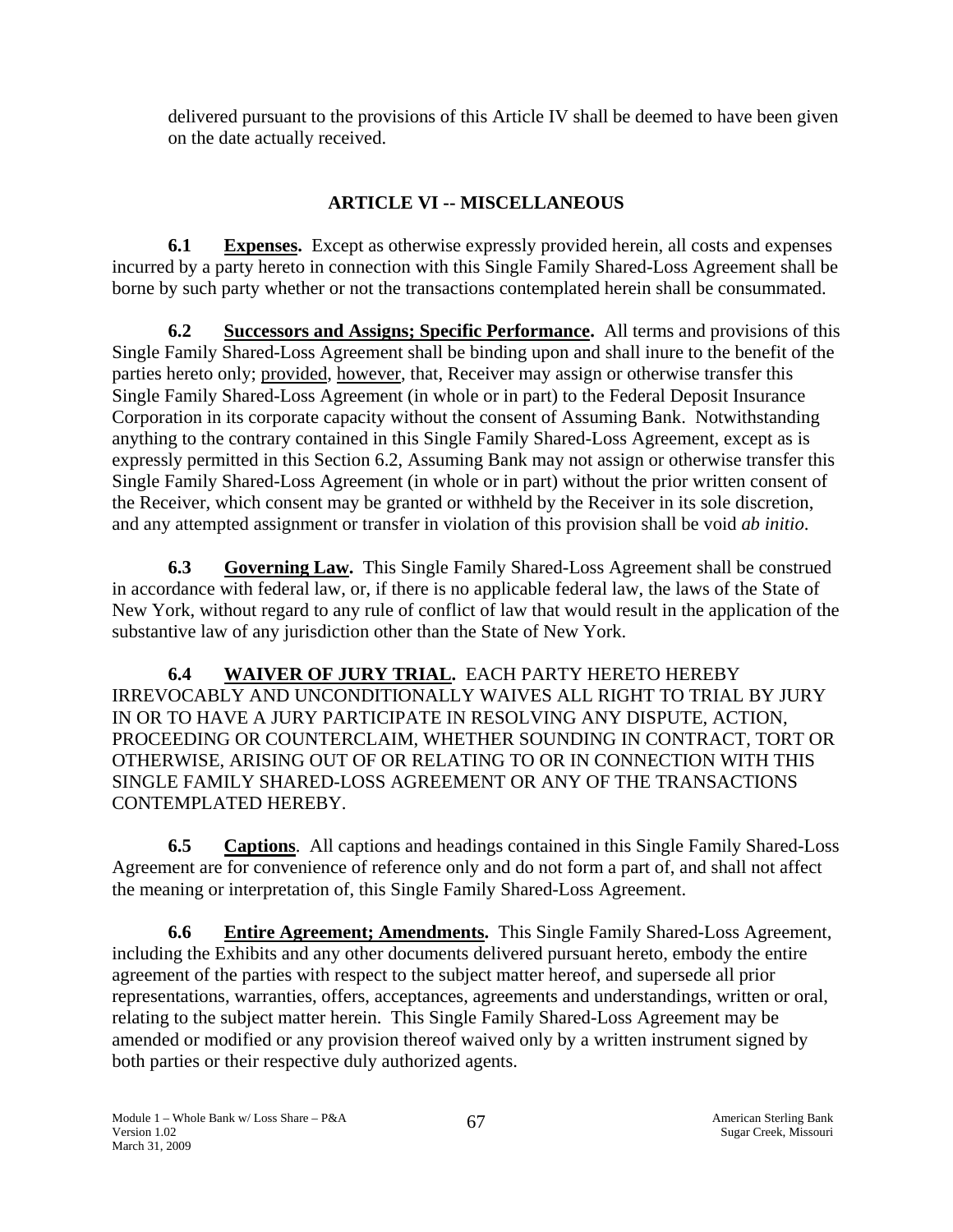**6.7 Severability**. Whenever possible, each provision of this Single Family Shared-Loss Agreement shall be interpreted in such manner as to be effective and valid under applicable law, but if any provision of this Single Family Shared-Loss Agreement is held to be prohibited by or invalid, illegal or unenforceable under applicable law, such provision shall be construed and enforced as if it had been more narrowly drawn so as not to be prohibited, invalid, illegal or unenforceable, and the validity, legality and enforceability of the remainder of such provision and the remaining provisions of this Single Family Shared-Loss Agreement shall not in any way be affected or impaired thereby.

6.8 No Third Party Beneficiary. This Single Family Shared-Loss Agreement and the Exhibits hereto are for the sole and exclusive benefit of the parties hereto and their respective permitted successors and permitted assigns and there shall be no other third party beneficiaries, and nothing in this Single Family Shared-Loss Agreement or the Exhibits shall be construed to grant to any other Person any right, remedy or Claim under or in respect of this Single Family Shared-Loss Agreement or any provision hereof.

**6.9 Counterparts.** This Single Family Shared-Loss Agreement may be executed separately by Receiver and Assuming Bank in any number of counterparts, each of which when executed and delivered shall be an original, but such counterparts shall together constitute one and the same instrument.

**6.10 Consent.** Except as otherwise provided herein, when the consent of a party is required herein, such consent shall not be unreasonably withheld or delayed.

**6.11 Rights Cumulative.** Except as otherwise expressly provided herein, the rights of each of the parties under this Single Family Shared-Loss Agreement are cumulative, may be exercised as often as any party considers appropriate and are in addition to each such party's rights under the Purchase and Sale Agreement and any of the related agreements or under law. Except as otherwise expressly provided herein, any failure to exercise or any delay in exercising any of such rights, or any partial or defective exercise of such rights, shall not operate as a waiver or variation of that or any other such right.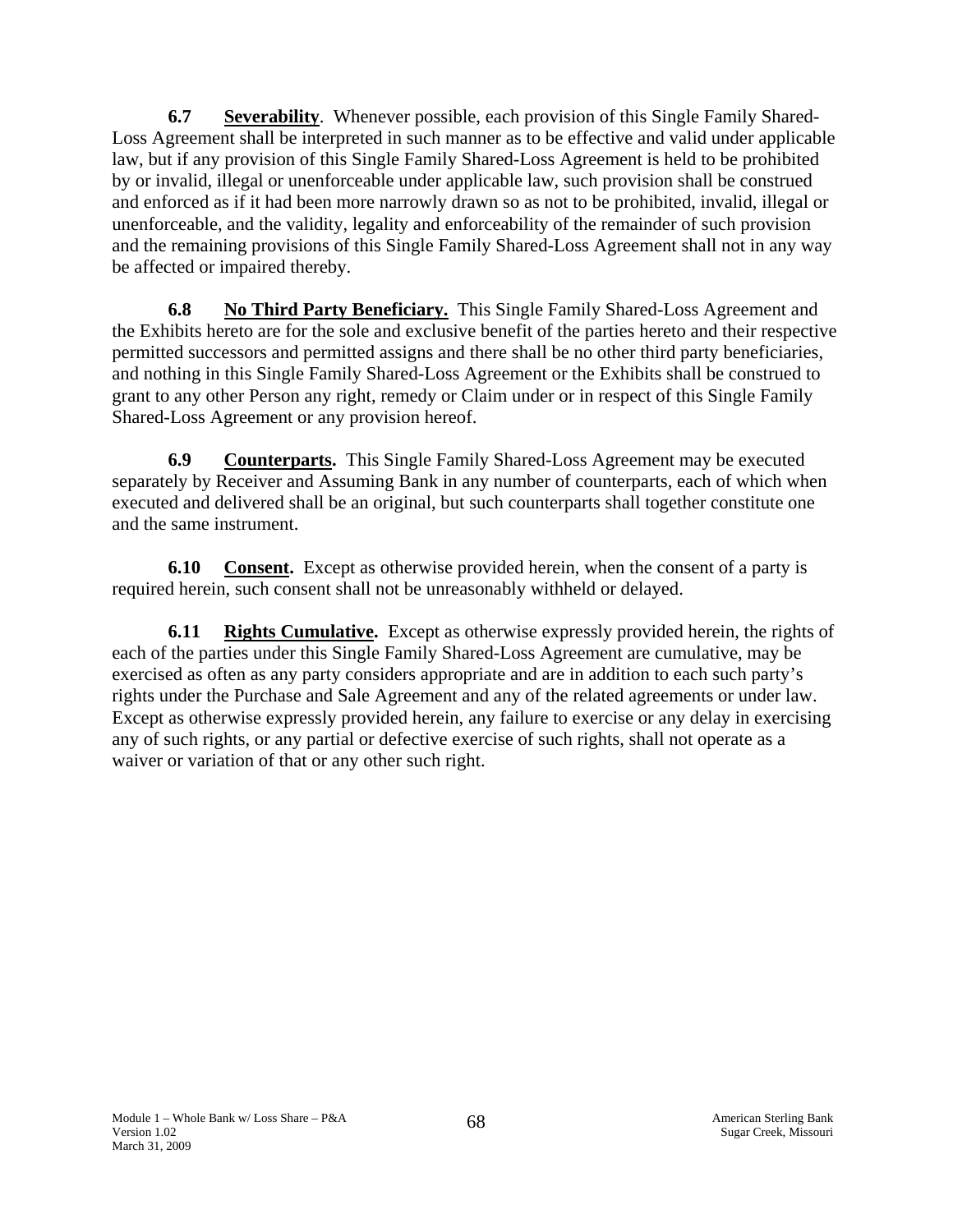# **Exhibit 1**

# **Monthly Certificate**

# **SEE FOLLOWING PAGE**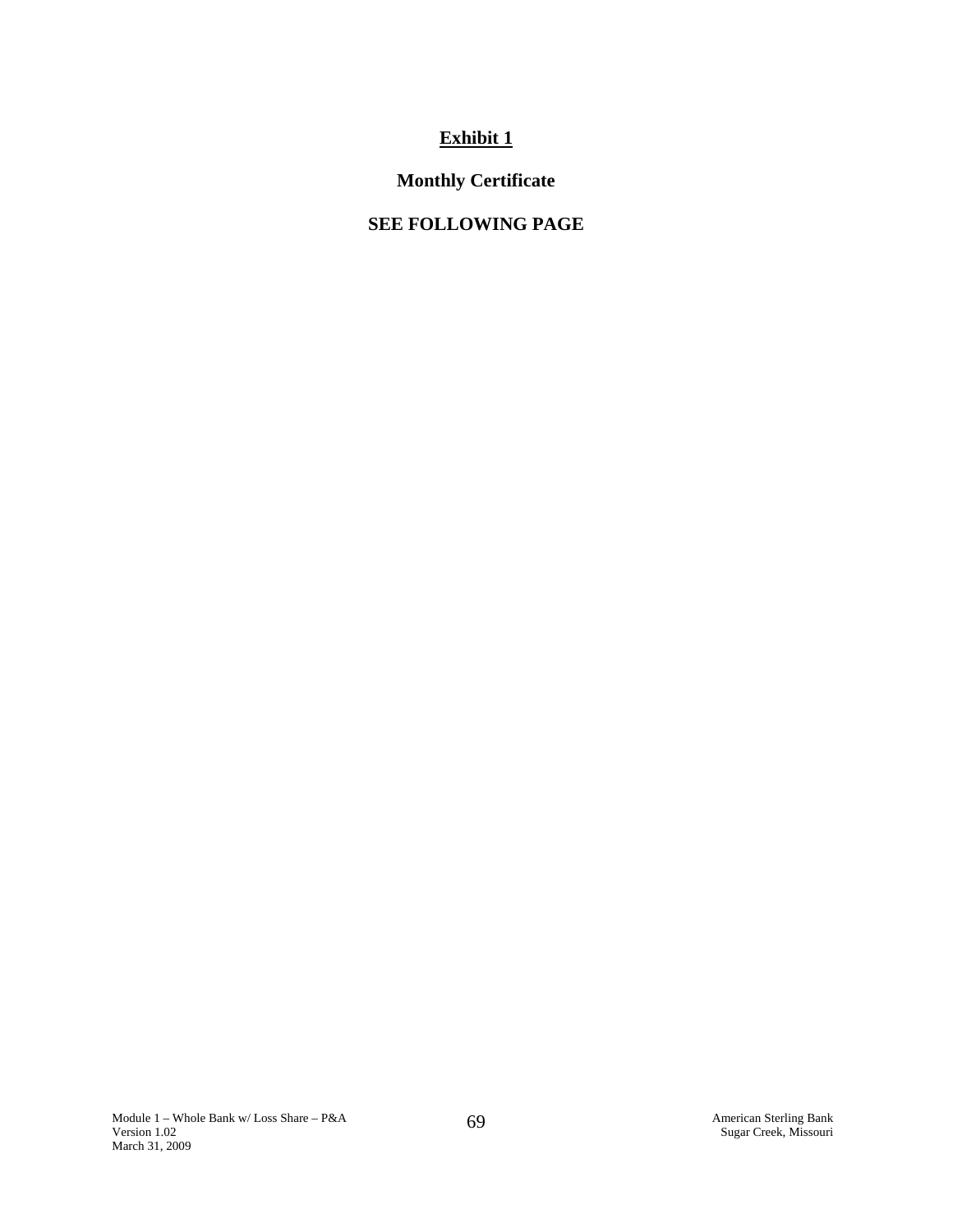| <b>PART 1 - CURRENT MONTH NET LOSS</b> |                      |            |   |                      |    |        |                                        |                                       |
|----------------------------------------|----------------------|------------|---|----------------------|----|--------|----------------------------------------|---------------------------------------|
|                                        |                      |            |   |                      |    |        |                                        |                                       |
|                                        |                      |            |   | Specify loss type as |    |        |                                        |                                       |
| <b>MONTH ENDED:</b>                    | [input report month] |            |   | Foreclosure,         |    |        |                                        |                                       |
|                                        |                      |            |   | Sale.                |    |        | <b>Restructuring, or Short-</b>        |                                       |
| <b>Losses</b>                          |                      |            |   |                      |    |        |                                        |                                       |
|                                        |                      | Loss       |   |                      |    |        |                                        |                                       |
| Loan No.                               | Loss Type            | Amount     |   |                      |    |        |                                        |                                       |
|                                        |                      |            |   |                      |    |        |                                        |                                       |
|                                        |                      |            |   |                      |    |        |                                        |                                       |
|                                        |                      |            |   |                      |    |        |                                        |                                       |
|                                        |                      |            |   |                      |    |        | <b>Loss Amount is</b><br>the amount of | <b>Loss Month is</b><br>the reporting |
|                                        |                      |            |   |                      |    |        | <b>Loss incurred and</b>               | month in which                        |
| <b>TOTAL</b>                           |                      | XX         | Α |                      |    |        | reported on the<br>loan in a previous  | the Loss was<br>reported.             |
|                                        |                      |            |   |                      |    | month. |                                        |                                       |
|                                        |                      |            |   |                      |    |        |                                        |                                       |
|                                        |                      |            |   |                      |    |        |                                        |                                       |
| <b>Recoveries</b>                      |                      |            |   |                      | А  |        |                                        |                                       |
|                                        |                      | Recovery   |   | Loss                 |    |        | Loss                                   |                                       |
| Loan No.                               |                      | Amount     |   | Amount               |    |        | Month                                  |                                       |
|                                        |                      |            |   |                      |    |        |                                        |                                       |
|                                        |                      |            |   |                      |    |        |                                        |                                       |
|                                        |                      |            |   |                      |    |        |                                        |                                       |
|                                        |                      |            |   |                      |    |        |                                        |                                       |
|                                        |                      |            |   |                      |    |        |                                        |                                       |
|                                        |                      |            |   |                      |    |        |                                        |                                       |
| <b>TOTAL</b>                           |                      | XX         | B |                      |    |        |                                        |                                       |
|                                        |                      |            |   |                      |    |        |                                        |                                       |
| Net Losses (Recoveries)                |                      | <u>XX</u>  |   | $C = A - B$          |    |        |                                        |                                       |
|                                        |                      |            |   |                      |    |        |                                        |                                       |
|                                        |                      |            |   |                      |    |        |                                        |                                       |
|                                        |                      |            |   |                      |    |        |                                        |                                       |
|                                        |                      |            |   |                      |    |        |                                        | If Col. D minus Col. E is less        |
|                                        |                      |            |   |                      |    |        | than zero, enter zero.                 |                                       |
| <b>PART 2 - FIRST LOSS TEST</b>        |                      |            |   |                      |    |        |                                        |                                       |
|                                        |                      | Col. D     |   | Col. E               |    |        | Col.D - Col.<br>E                      |                                       |
|                                        |                      | Cumulative |   |                      |    |        | Cumulative                             |                                       |
|                                        |                      | Loss       |   | <b>First Loss</b>    |    |        | Shared-Loss                            |                                       |
|                                        |                      | Amount     |   | Tranche              |    |        | Amount                                 |                                       |
|                                        |                      |            |   |                      |    |        |                                        | F                                     |
| Balance, beginning of month            |                      | XX         |   |                      | XX |        | XX                                     |                                       |
| Current month Net Losses (from Part 1) |                      | XX         |   |                      |    |        |                                        |                                       |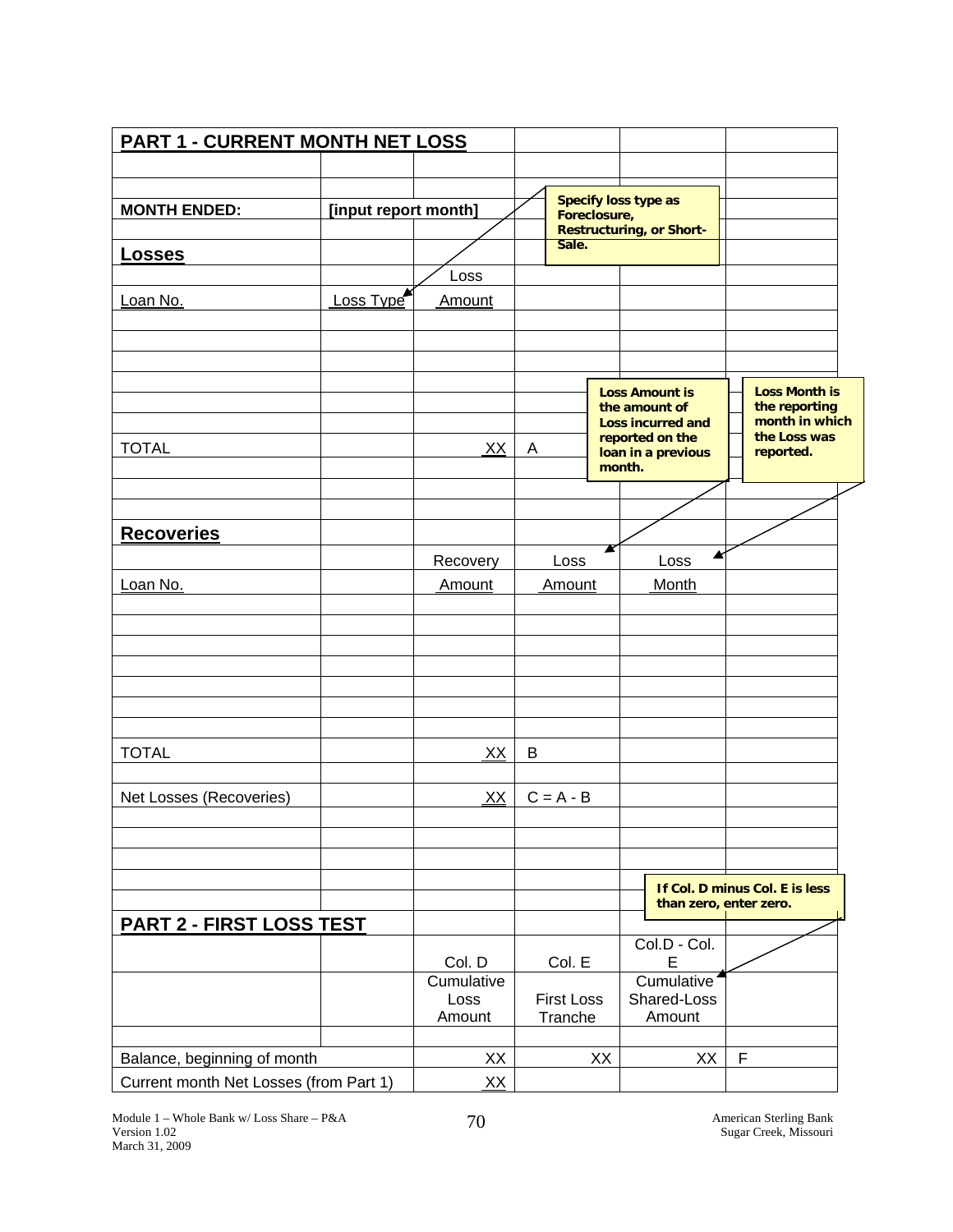| Balance, end of month                                                                                                                                                      |  | XX | XХ |     | G       |  |
|----------------------------------------------------------------------------------------------------------------------------------------------------------------------------|--|----|----|-----|---------|--|
|                                                                                                                                                                            |  |    |    |     |         |  |
|                                                                                                                                                                            |  |    |    |     |         |  |
| <b>Shared Loss Amount</b>                                                                                                                                                  |  |    |    | xх  | $G - F$ |  |
| Times Loss Share percentage                                                                                                                                                |  |    |    | 80% |         |  |
|                                                                                                                                                                            |  |    |    |     |         |  |
| XX<br>Amount due from (to) FDIC as Receiver                                                                                                                                |  |    |    |     |         |  |
| Pursuant to Section 2.1 of the Single Family Shared-Loss Agreement, the undersigned hereby certifies<br>the information on this Certificate is true, complete and correct. |  |    |    |     |         |  |
| <b>OFFICER SIGNATURE</b>                                                                                                                                                   |  |    |    |     |         |  |
| <b>OFFICER NAME:</b><br><b>TITLE</b>                                                                                                                                       |  |    |    |     |         |  |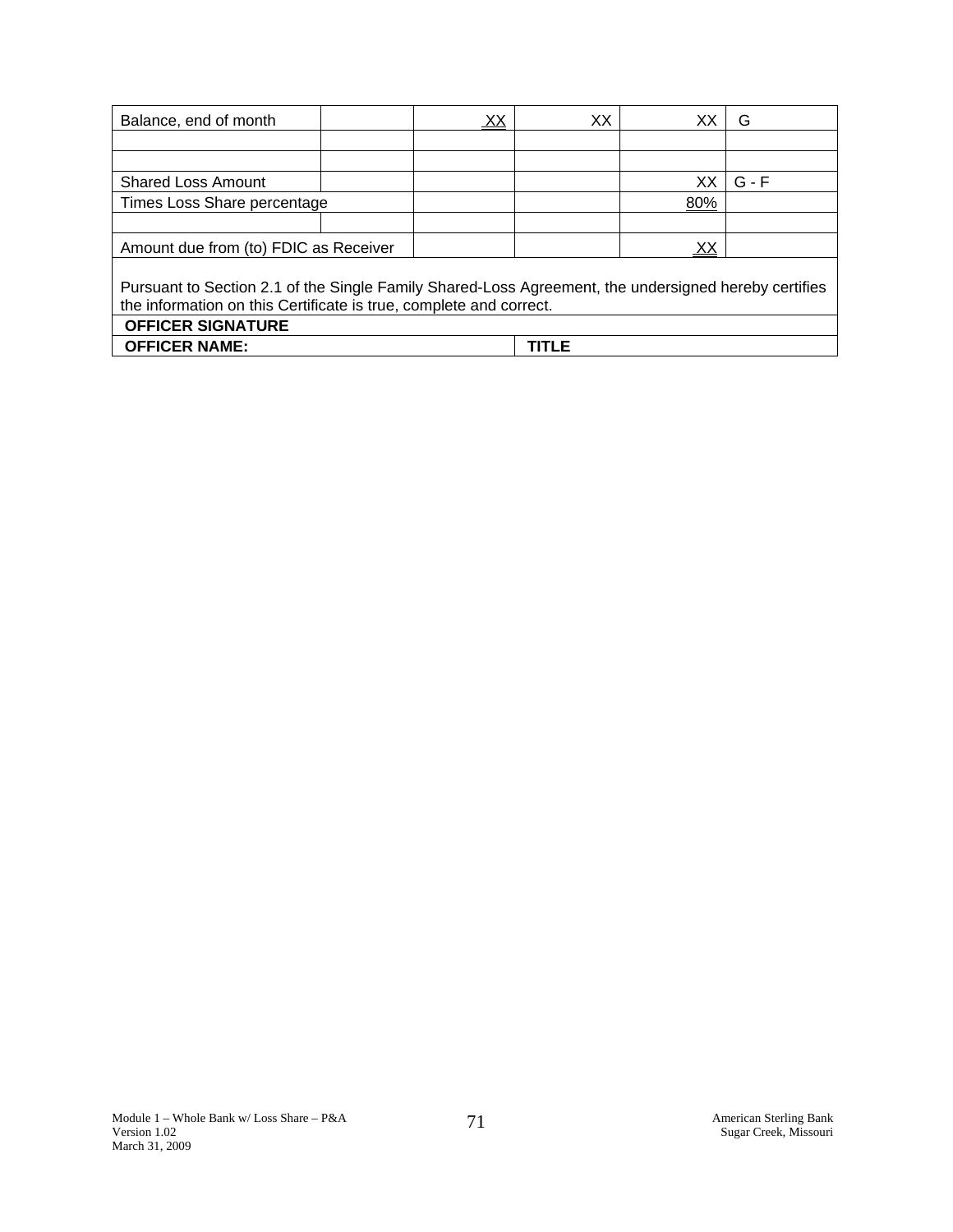# **Exhibit 2a Calculation of Foreclosure Loss**

| <b>Shared-Loss Month:</b>                                                                                  | [input month]    |     |           |                |
|------------------------------------------------------------------------------------------------------------|------------------|-----|-----------|----------------|
| Loan no.:                                                                                                  | [input loan no.) |     |           |                |
|                                                                                                            |                  |     |           |                |
|                                                                                                            |                  |     |           |                |
| Interest paid-to date                                                                                      |                  |     |           |                |
| Foreclosure date                                                                                           |                  |     |           |                |
| Liquidation date                                                                                           |                  |     |           |                |
| Note Interest rate                                                                                         |                  |     |           |                |
|                                                                                                            |                  |     |           |                |
| <b>Foreclosure Loss calculation</b>                                                                        |                  |     |           |                |
| Loan Principal balance after last paid installment                                                         | ХX               |     |           |                |
|                                                                                                            |                  |     |           |                |
| Accrued interest, limited to 90 days                                                                       | XХ               | (1) |           |                |
| Attorney's fees                                                                                            | XX               | (2) |           |                |
|                                                                                                            |                  |     |           |                |
|                                                                                                            |                  |     |           |                |
| Foreclosure costs, including title search, filing fees,                                                    |                  |     |           |                |
| advertising, etc.                                                                                          | XХ               |     |           |                |
| Property protection costs, maint. and repairs                                                              | XX               |     |           |                |
| Tax and insurance advances                                                                                 | XX               |     |           |                |
| <b>Other Advances</b>                                                                                      |                  |     | (3)       |                |
| Appraisal/Broker's Price Opinion fees                                                                      | XX               |     |           |                |
| Inspections                                                                                                | XX               |     |           |                |
| Other                                                                                                      | ХX               |     |           |                |
|                                                                                                            |                  |     |           |                |
| Gross balance recoverable by Assuming Bank                                                                 | <u>xx</u>        |     | ХX        | (A)            |
|                                                                                                            |                  |     |           |                |
| Cash Recoveries:                                                                                           |                  |     |           |                |
| Net liquidation proceeds (from HUD-1 settl stmt)                                                           | XX               |     |           |                |
| Insurance proceeds                                                                                         | XX               |     |           |                |
| T & I escrow account balance, if positive                                                                  | ХX               |     |           |                |
| Other credits, if any (itemize)                                                                            |                  |     |           |                |
|                                                                                                            | xх               |     |           |                |
| <b>Total Cash Recovery</b>                                                                                 | <u>XX</u>        |     | <u>XX</u> | (B)            |
|                                                                                                            |                  |     |           |                |
| <b>Loss Amount</b>                                                                                         |                  |     | XX        | $(A)$ -<br>(B) |
| Times 80% (Receiver Loss Share percentage)                                                                 |                  |     | 80%       |                |
| Amount due Assuming Bank for Receiver Loss Share                                                           |                  | x   |           |                |
| Amount                                                                                                     |                  |     | <u>XX</u> |                |
|                                                                                                            |                  |     |           |                |
|                                                                                                            |                  |     |           |                |
|                                                                                                            |                  |     |           |                |
| (1) Accrued interest is limited to 90 days and is calculated (a) at the note interest rate that would have |                  |     |           |                |
| been in effect if the loan was performing, (b) on the principal balance after application of the last      |                  |     |           |                |

 been in effect if the loan was performing, (b) on the principal balance after application of the last Module 1 – Whole Bank w/Loss Share – P&A  $\overline{72}$  American Sterling Bank Sugar Creek, Missouri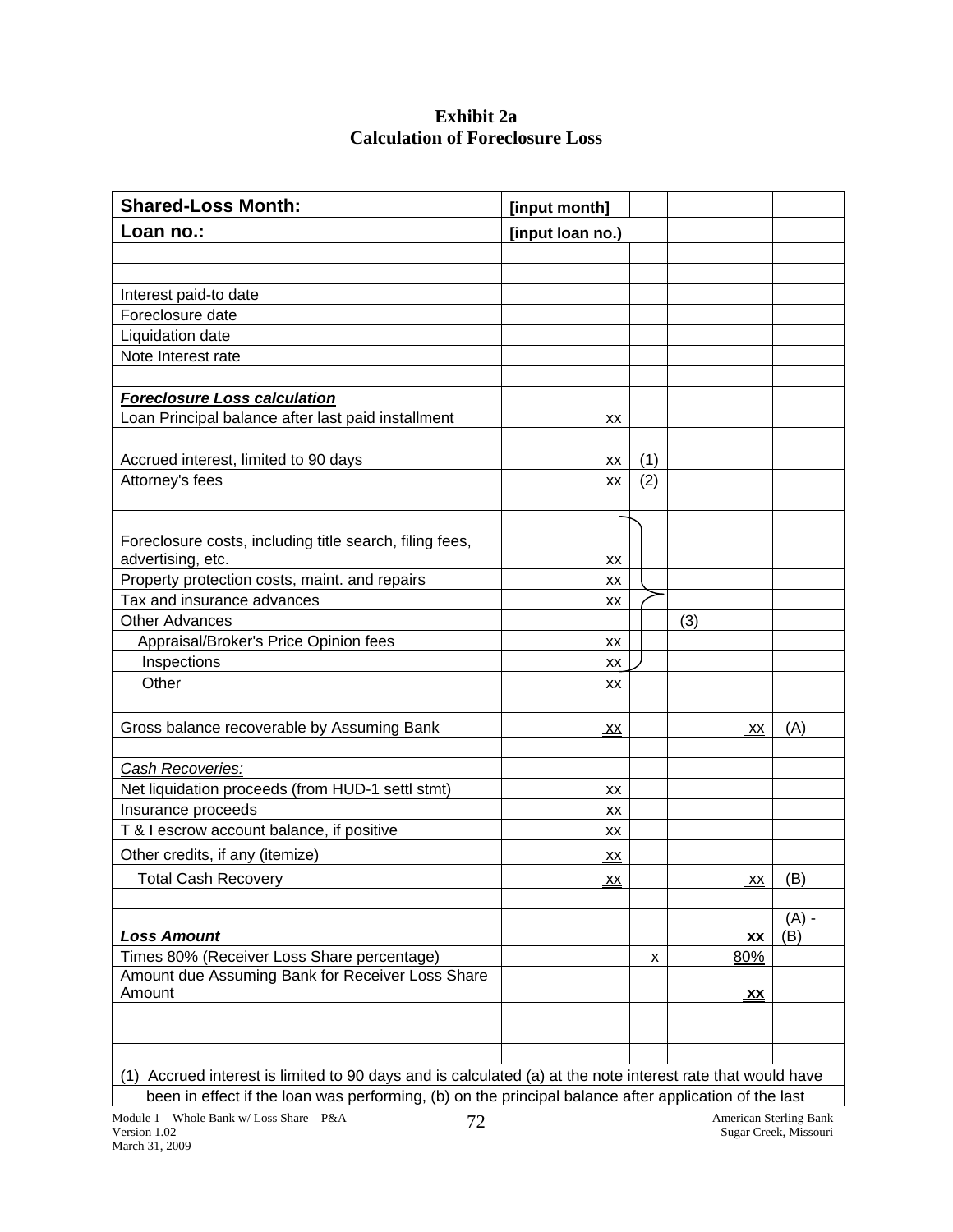| payment made by the borrower.                                                                                |  |  |  |  |  |  |
|--------------------------------------------------------------------------------------------------------------|--|--|--|--|--|--|
| (2) Reasonable and customary third-party attorney's fees and expenses incurred by Assuming Bank in           |  |  |  |  |  |  |
| connection with any enforcement procedures or otherwise with respect to such Mortgage Loan.                  |  |  |  |  |  |  |
| (3) Assuming Bank's reasonable and customary out-of-pocket costs paid to either a third-party or an          |  |  |  |  |  |  |
| affiliate (if affiliate is pre-approved by the FDIC) for foreclosure, property protection and<br>maintenance |  |  |  |  |  |  |
| costs, repairs, assessments, taxes, insurance and similar items, to the extent not paid from                 |  |  |  |  |  |  |
| funds in borrower escrow account. Allowable costs are limited to amounts per Freddie Mac or                  |  |  |  |  |  |  |
| Fannie Mae guidelines, where applicable.                                                                     |  |  |  |  |  |  |
|                                                                                                              |  |  |  |  |  |  |
| DO NOT INCLUDE late fees, prepayment penalties, or any similar lender fees or charges by the                 |  |  |  |  |  |  |
| Assuming Bank to the loan account, any allocation of Assuming Bank's servicing costs, or any                 |  |  |  |  |  |  |
| allocations of                                                                                               |  |  |  |  |  |  |
| Assuming Bank's G&A or other operating costs.                                                                |  |  |  |  |  |  |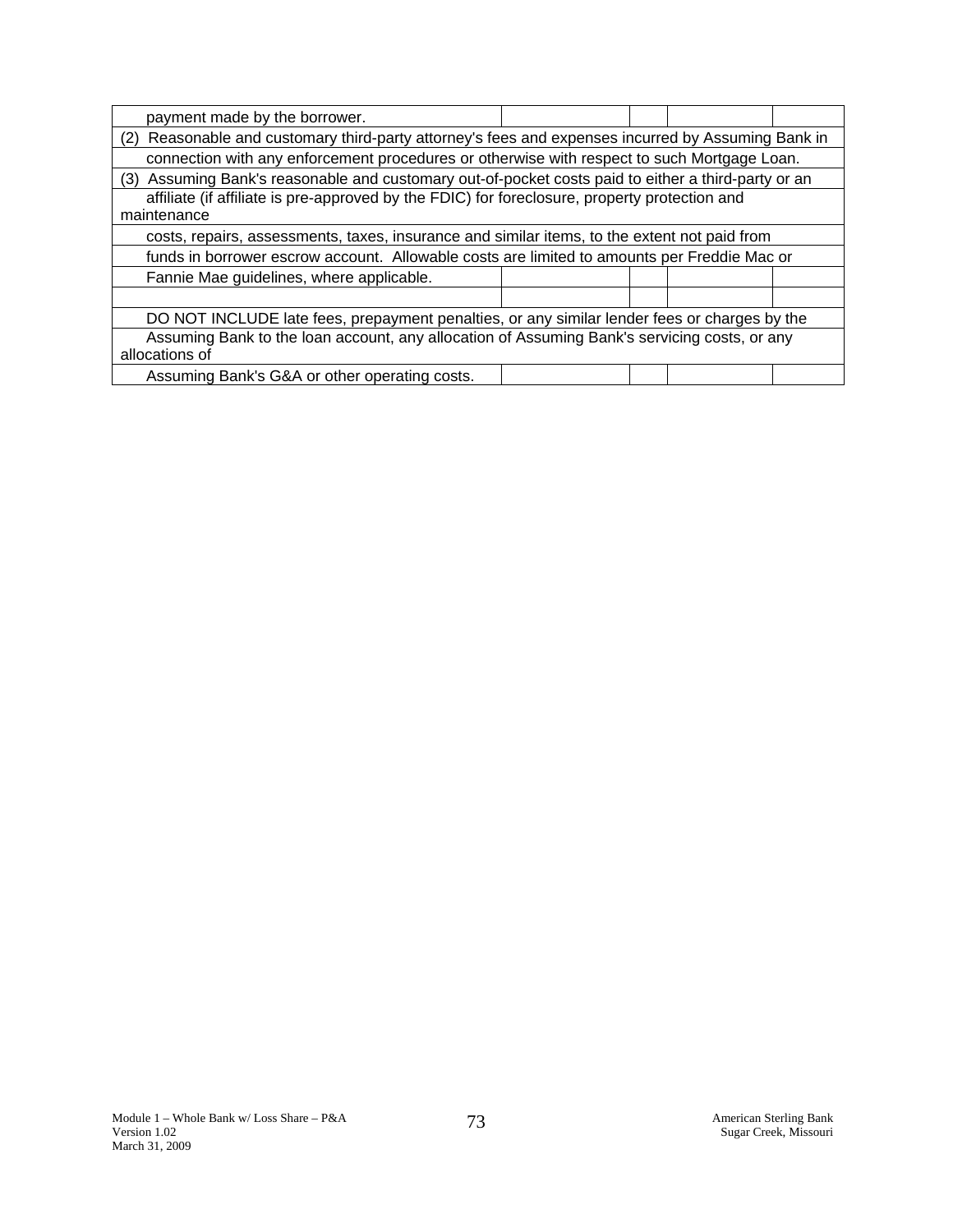# **Calculation of Loss For Restructured Loans**

| <b>Concept and Definition - Restructuring Loss</b>                                                       |                  |  |  |
|----------------------------------------------------------------------------------------------------------|------------------|--|--|
| For purposes of loss sharing, losses on restructured loans are calculated as the difference between      |                  |  |  |
| (a) the principal, accrued interest and advances due on the loan prior to restructuring, and             |                  |  |  |
| (b) the Net Present Value (NPV) of estimated cash flows on the restructured loan, discounted at          |                  |  |  |
| the most recently published Freddie Mac survey rate on 30-year fixed-rate loans at the restructure date. |                  |  |  |
|                                                                                                          |                  |  |  |
| The NPV calculations must assume loan prepayment in full at the end of ten years (120 months).           |                  |  |  |
|                                                                                                          |                  |  |  |
|                                                                                                          |                  |  |  |
| <b>Form for Calculation - Restructuring Loss</b>                                                         |                  |  |  |
|                                                                                                          |                  |  |  |
| <b>Shared-Loss Month:</b>                                                                                | [input month]    |  |  |
| Loan no.:                                                                                                | [input loan no.) |  |  |
|                                                                                                          |                  |  |  |
| <b>Loan before Restructuring</b>                                                                         |                  |  |  |
| Original loan amount                                                                                     |                  |  |  |
| Current unpaid principal balance                                                                         |                  |  |  |
| Remaining term                                                                                           |                  |  |  |
| Interest rate                                                                                            |                  |  |  |
| Interest Paid-To Date                                                                                    |                  |  |  |
| Monthly payment - P&I                                                                                    |                  |  |  |
| Monthly payment - T&I                                                                                    |                  |  |  |
| Total monthly payment                                                                                    |                  |  |  |
| Loan type (fixed-rate, ARM, I/O, Option ARM, etc.)                                                       |                  |  |  |
|                                                                                                          |                  |  |  |
|                                                                                                          |                  |  |  |
| <b>Terms of Modified/Restructured Loan</b>                                                               |                  |  |  |
| Closing date on modified/restructured loan                                                               |                  |  |  |
| New Principal balance                                                                                    |                  |  |  |
| Remaining term                                                                                           |                  |  |  |
| Interest rate                                                                                            |                  |  |  |
| Monthly payment - P&I                                                                                    |                  |  |  |
| Monthly payment - T&I                                                                                    |                  |  |  |
| Total monthly payment                                                                                    |                  |  |  |
| Loan type (Fixed-rate, ARM, I/O, Option ARM, negative                                                    |                  |  |  |
| amortization features, etc.)                                                                             |                  |  |  |
| Lien type (1st, 2nd)                                                                                     |                  |  |  |
| If adjustable:                                                                                           |                  |  |  |
| Initial interest rate                                                                                    |                  |  |  |
| Term - initial interest rate                                                                             |                  |  |  |
| Initial payment amount                                                                                   |                  |  |  |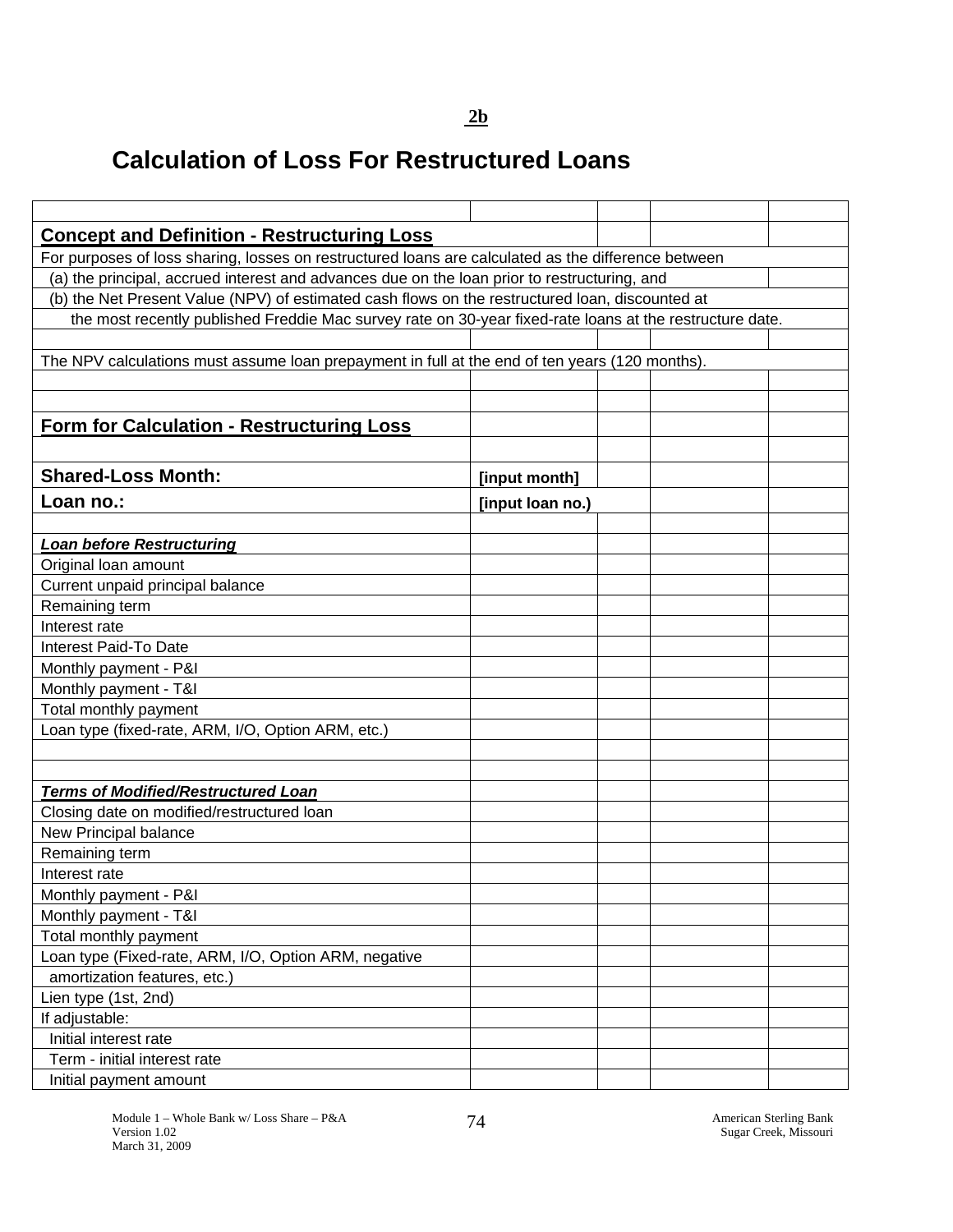| Term - initial payment amount                                                                                                                                                                                         |            |     |     |             |  |  |
|-----------------------------------------------------------------------------------------------------------------------------------------------------------------------------------------------------------------------|------------|-----|-----|-------------|--|--|
| Negative amortization?                                                                                                                                                                                                | [Yes/No]   |     |     |             |  |  |
| Rate reset frequency after first adjustment                                                                                                                                                                           |            |     |     |             |  |  |
| Next reset date                                                                                                                                                                                                       |            |     |     |             |  |  |
| Index                                                                                                                                                                                                                 |            |     |     |             |  |  |
| Margin                                                                                                                                                                                                                |            |     |     |             |  |  |
| Cap per adjustment                                                                                                                                                                                                    |            |     |     |             |  |  |
| Lifetime Cap                                                                                                                                                                                                          |            |     |     |             |  |  |
| Floor                                                                                                                                                                                                                 |            |     |     |             |  |  |
|                                                                                                                                                                                                                       |            |     |     |             |  |  |
|                                                                                                                                                                                                                       |            |     |     |             |  |  |
| <b>Restructuring Loss Calculation</b>                                                                                                                                                                                 |            |     |     |             |  |  |
| Loan Principal balance before restructuring                                                                                                                                                                           | XX         |     |     |             |  |  |
| Accrued interest, limited to 90 days                                                                                                                                                                                  | XX         | (1) |     |             |  |  |
| Tax and insurance advances                                                                                                                                                                                            | XX         |     |     |             |  |  |
|                                                                                                                                                                                                                       |            |     |     |             |  |  |
| 3rd party fees due                                                                                                                                                                                                    | XX         |     |     |             |  |  |
|                                                                                                                                                                                                                       |            |     |     |             |  |  |
| Total loan balance due before restructuring                                                                                                                                                                           | XX         |     | XX  | (A)         |  |  |
|                                                                                                                                                                                                                       |            |     |     |             |  |  |
| Assumptions for NPV Calculation, Restructured Loan:                                                                                                                                                                   |            |     |     |             |  |  |
| Discount rate for projected cash flows                                                                                                                                                                                | xx%        | (2) |     |             |  |  |
| Loan prepayment in full                                                                                                                                                                                               | 120 months |     |     |             |  |  |
|                                                                                                                                                                                                                       |            |     |     |             |  |  |
|                                                                                                                                                                                                                       |            |     |     |             |  |  |
| NPV of projected cash flows<br>(3)                                                                                                                                                                                    | XX         |     | XX  | (B)         |  |  |
|                                                                                                                                                                                                                       |            |     |     |             |  |  |
| <b>Loss Amount</b>                                                                                                                                                                                                    |            |     | XX  | $(A) - (B)$ |  |  |
| Times 80% (Receiver Loss Share percentage)                                                                                                                                                                            |            |     | 80% |             |  |  |
| Amount due Assuming Bank for Receiver Loss Share<br>Amount                                                                                                                                                            |            |     |     |             |  |  |
|                                                                                                                                                                                                                       |            |     | XX  |             |  |  |
|                                                                                                                                                                                                                       |            |     |     |             |  |  |
|                                                                                                                                                                                                                       |            |     |     |             |  |  |
| <b>Footnotes</b>                                                                                                                                                                                                      |            |     |     |             |  |  |
|                                                                                                                                                                                                                       |            |     |     |             |  |  |
| (1) Accrued interest is limited to 90 days and is calculated (a) at the note interest rate that would have                                                                                                            |            |     |     |             |  |  |
| been in effect if the loan was performing, (b) on the principal balance after application of the last                                                                                                                 |            |     |     |             |  |  |
| payment made by the borrower.<br>(2) The discount rate to be used is the most recently published Freddie Mac Survey Rate on 30-year fixed-rate                                                                        |            |     |     |             |  |  |
| loans                                                                                                                                                                                                                 |            |     |     |             |  |  |
| at the loan restructuring date.                                                                                                                                                                                       |            |     |     |             |  |  |
| (3) If the new loan is an adjustable-rate loan, interest rate resets and related cash flows should be projected                                                                                                       |            |     |     |             |  |  |
|                                                                                                                                                                                                                       |            |     |     |             |  |  |
| based on the index rate in effect at the date of the loan restructuring. If the restructured loan otherwise<br>provides for specified changes in monthly P&I payments over the term of the loan, those changes should |            |     |     |             |  |  |
| be reflected in projected cash flows. Assuming Bank must retain supporting schedule of projected cash flows                                                                                                           |            |     |     |             |  |  |
| by month as required by Section 2.1 of the Single Family Shared-Loss Agreement and provide to the FDIC if                                                                                                             |            |     |     |             |  |  |
| requested                                                                                                                                                                                                             |            |     |     |             |  |  |
| for sample audit.                                                                                                                                                                                                     |            |     |     |             |  |  |
|                                                                                                                                                                                                                       |            |     |     |             |  |  |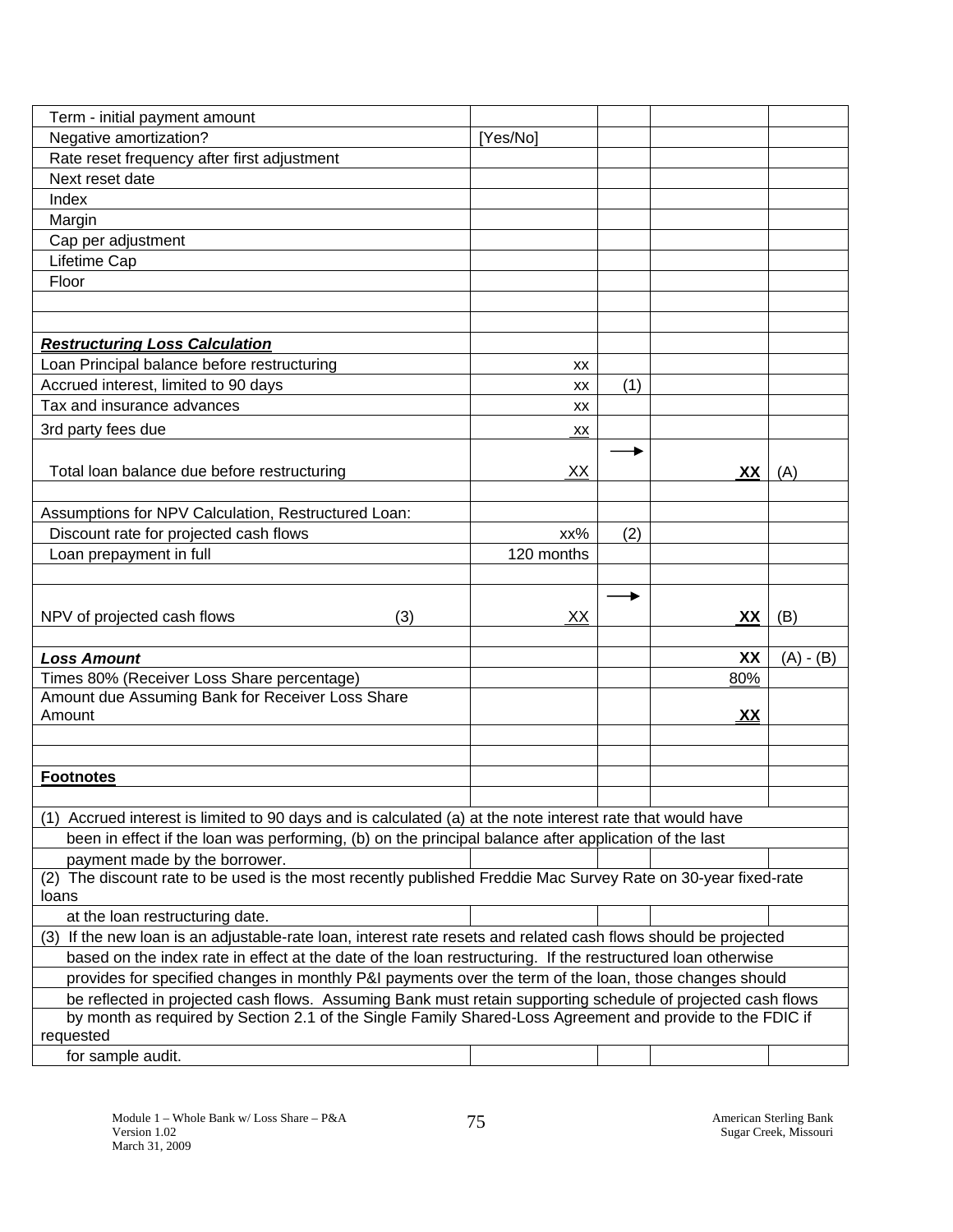| <b>Shared-Loss Month:</b>                                                                                        | [input month]    |     |     |             |
|------------------------------------------------------------------------------------------------------------------|------------------|-----|-----|-------------|
| Loan no.:                                                                                                        | [input loan no.) |     |     |             |
|                                                                                                                  |                  |     |     |             |
|                                                                                                                  |                  |     |     |             |
| Interest paid-to date                                                                                            |                  |     |     |             |
| Short Payoff Date                                                                                                |                  |     |     |             |
| Note Interest rate                                                                                               |                  |     |     |             |
| <b>Short-Sale Loss calculation</b>                                                                               |                  |     |     |             |
| Loan Principal balance                                                                                           | XX               |     |     |             |
| Accrued interest, limited to 90 days                                                                             | XX               | (1) |     |             |
| Attorney's fees                                                                                                  | <b>XX</b>        | (2) |     |             |
| Tax and insurance advances                                                                                       | XX               |     |     |             |
| 3rd party fees due                                                                                               | XX               |     |     |             |
| Gross balance recoverable by Assuming Bank                                                                       | XX               |     | XX  | (A)         |
| Amount accepted in Short-Sale                                                                                    | XX               |     | XX  | (B)         |
| <b>Loss Amount</b>                                                                                               |                  |     | XX  | $(A) - (B)$ |
| Times 80% (Receiver Loss Share percentage)                                                                       |                  | X   | 80% |             |
| Amount due Assuming Bank for Receiver Loss Share<br>Amount                                                       |                  |     | XХ  |             |
|                                                                                                                  |                  |     |     |             |
|                                                                                                                  |                  |     |     |             |
| (1) Accrued interest is limited to 90 days and is calculated (a) at the note interest rate that would have       |                  |     |     |             |
| been in effect if the loan was performing, (b) on the principal balance after application of the last            |                  |     |     |             |
| payment made by the borrower.                                                                                    |                  |     |     |             |
| (2) Reasonable and customary third-party attorney's fees and expenses incurred by Assuming Bank in<br>connection |                  |     |     |             |
| with any enforcement procedures or otherwise with respect to negotiation and acceptance of Short-Sale<br>payoff. |                  |     |     |             |
|                                                                                                                  |                  |     |     |             |
| DO NOT INCLUDE late fees, prepayment penalties, or any similar lender fees or charges by the                     |                  |     |     |             |
| Assuming Bank to the loan account, any allocation of Assuming Bank's servicing costs, or any allocations of      |                  |     |     |             |
| Assuming Bank's G&A or other operating costs.                                                                    |                  |     |     |             |

**Exhibit 2c** 

# **Calculation of Loss For Short Sale Loans**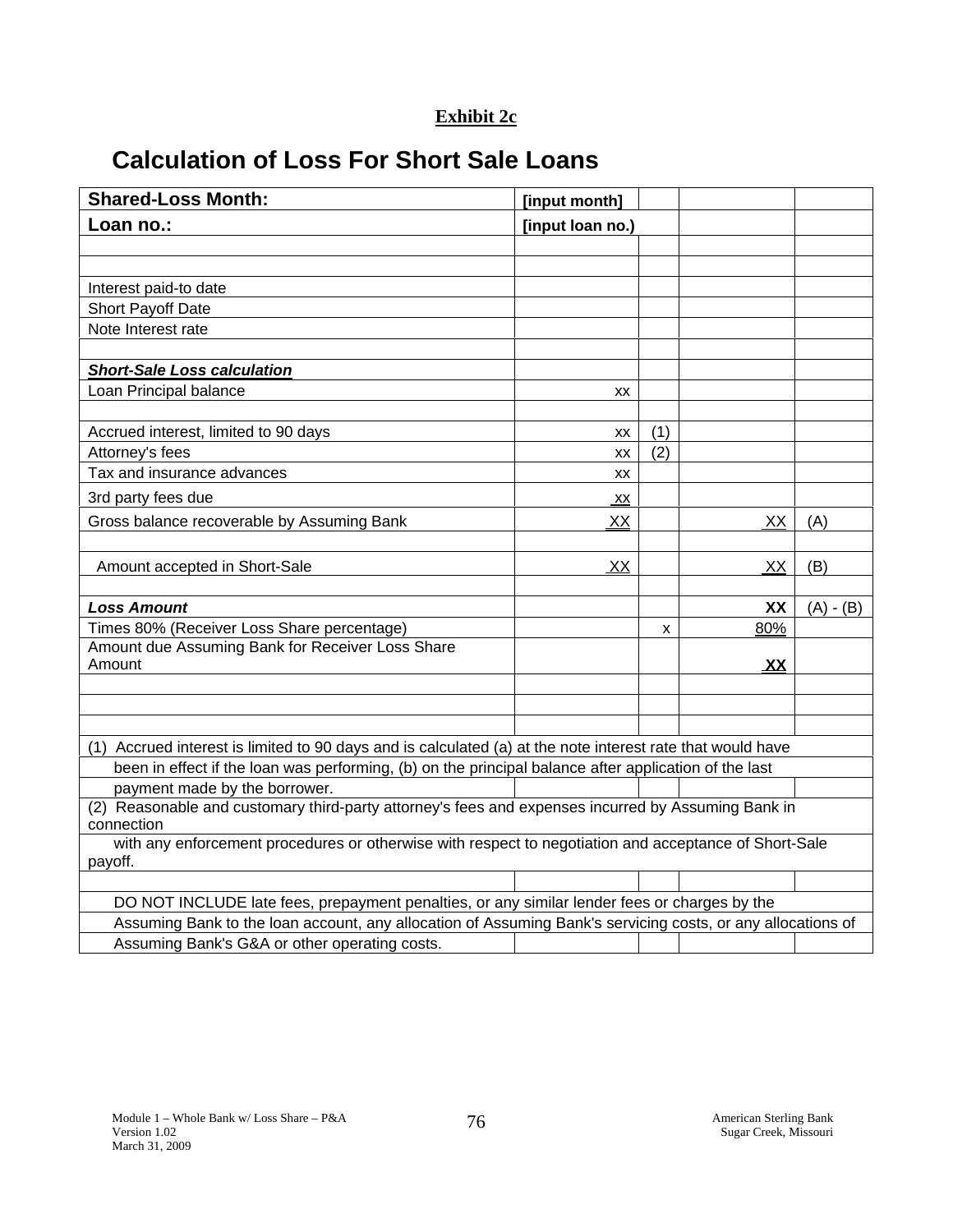# **Exhibit 2d**

| <b>Shared-Loss Month:</b>                                                                    | [input month] |                         |                  |         |
|----------------------------------------------------------------------------------------------|---------------|-------------------------|------------------|---------|
| Loan no.:                                                                                    |               |                         | [input loan no.) |         |
|                                                                                              |               |                         |                  |         |
|                                                                                              |               |                         |                  |         |
| <b>NOTE</b>                                                                                  |               |                         |                  |         |
| The calculation of recovery on a loan for which a Restructuring Loss has been paid will only |               |                         |                  |         |
| apply if the loan is sold.                                                                   |               |                         |                  |         |
|                                                                                              |               |                         |                  |         |
| <b>EXAMPLE CALCULATION</b>                                                                   |               |                         |                  |         |
| Restructuring Loss Information                                                               |               |                         |                  |         |
| Loan principal balance before restructuring                                                  |               | \$                      | 200,000          | A       |
| NPV, restructured loan                                                                       |               |                         | 165,000          | B       |
| Loss on restructured loan                                                                    |               | \$                      | 35,000           | $A - B$ |
| Times FDIC loss share %                                                                      |               |                         | 80%              |         |
| Loss share payment to purchaser                                                              |               | <u>\$</u>               | 28,000           | C       |
|                                                                                              |               |                         |                  |         |
| Calculation - Recovery amount due to Receiver                                                |               |                         |                  |         |
| Loan sales price                                                                             |               | \$                      | 190,000          |         |
| NPV of restructured loan at mod date                                                         |               |                         | 165,000          |         |
| Gain - step 1                                                                                |               |                         | 25,000           | D       |
| <b>PLUS</b>                                                                                  |               |                         |                  |         |
| Loan UPB after restructuring                                                                 | (1)           |                         | 200,000          |         |
| Loan UPB at liquidation date                                                                 |               |                         | 192,000          |         |
| Gain - step 2 (principal collections after restructuring)                                    |               |                         | 8,000            | Е       |
| Recovery amount                                                                              |               |                         | 33,000           | $D + E$ |
| Times FDIC loss share %                                                                      |               |                         | 80%              |         |
| <b>Recovery due to FDIC</b>                                                                  |               | \$                      | 26,400           | F       |
|                                                                                              |               |                         |                  |         |
| Net loss share paid to purchaser (C - F)                                                     |               | $\mathbf{s}$            | 1,600            |         |
| <b>Proof Calculation</b>                                                                     | (2)           |                         |                  |         |
| Loan principal balance                                                                       |               | \$                      | 200,000          | G       |
|                                                                                              |               |                         |                  |         |
| Principal collections on loan                                                                |               |                         | 8,000            |         |
| Sales price for loan                                                                         |               |                         | 190,000          |         |
| Total collections on loan                                                                    |               |                         | 198,000          | н       |
| Net loss on loan                                                                             |               | \$                      | 2,000            | $G - H$ |
| Times FDIC loss share %                                                                      |               |                         | 80%              |         |
| Loss share payment to purchaser                                                              |               | $\mathbf{\mathfrak{p}}$ | 1,600            |         |
|                                                                                              |               |                         |                  |         |
|                                                                                              |               |                         |                  |         |
|                                                                                              |               |                         |                  |         |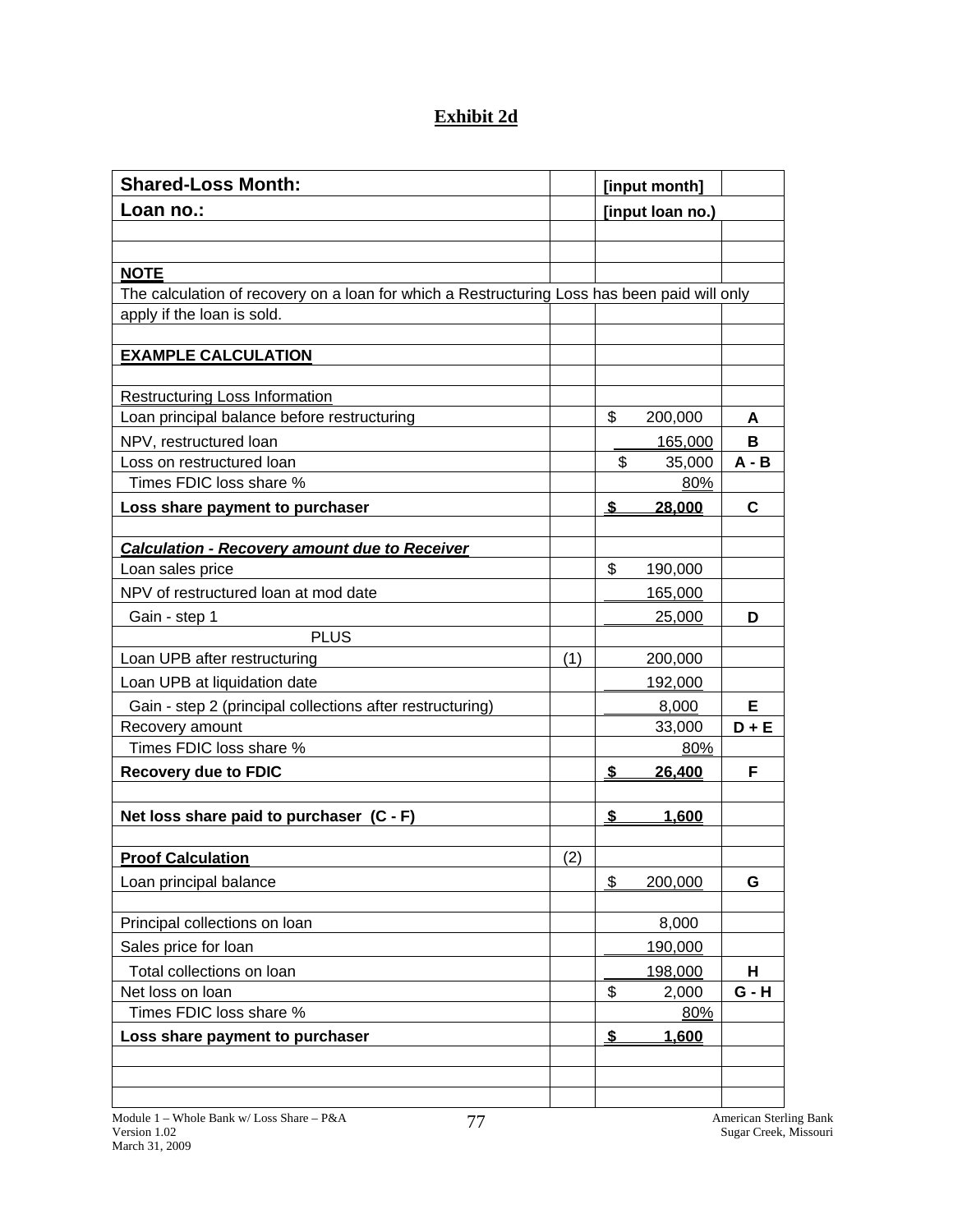| (1) This example assumes that the FDIC loan modification program as shown in Exhibit 5 is<br>applied         |  |  |  |  |  |
|--------------------------------------------------------------------------------------------------------------|--|--|--|--|--|
| and the loan restructuring does not result in a reduction in the loan principal balance due                  |  |  |  |  |  |
| from the                                                                                                     |  |  |  |  |  |
| borrower.                                                                                                    |  |  |  |  |  |
|                                                                                                              |  |  |  |  |  |
| (2) This proof calculation is provided to illustrate the concept and the Assuming Bank is not<br>required to |  |  |  |  |  |
| provide this with its Recovery calculations.                                                                 |  |  |  |  |  |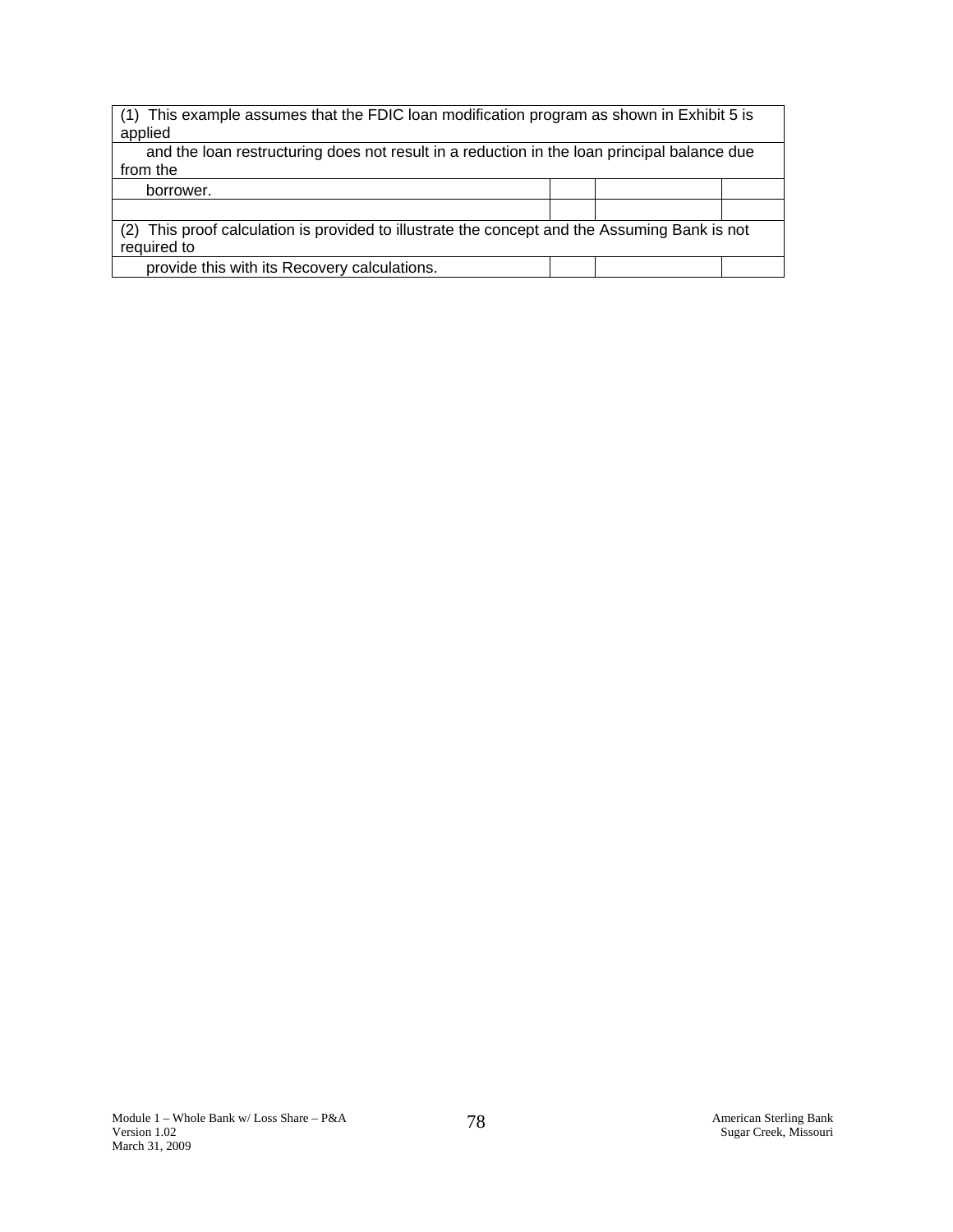| <b>Exhibit 3</b>                                  |
|---------------------------------------------------|
| <b>Portfolio Performance and Summary Schedule</b> |

| <b>SHARED-LOSS LOANS</b>                   |           |                      |                  |
|--------------------------------------------|-----------|----------------------|------------------|
| PORTFOLIO PERFORMANCE AND SUMMARY SCHEDULE |           |                      |                  |
| <b>MONTH ENDED:</b>                        |           |                      |                  |
|                                            |           | [input report month] |                  |
|                                            |           |                      |                  |
| <b>POOL SUMMARY</b>                        |           |                      |                  |
|                                            | #         | $\frac{1}{2}$        |                  |
|                                            |           |                      |                  |
| Loans at Sale Date                         | <u>XX</u> | XX                   |                  |
|                                            |           |                      |                  |
| Loans as of this month-end                 | XX        | xх                   |                  |
|                                            |           |                      |                  |
|                                            |           |                      |                  |
| STATED THRESHOLD TRACKING                  | #         | \$                   |                  |
| <b>Stated Threshold amount</b>             |           |                      | A                |
|                                            |           |                      |                  |
| Cumulative loss payments, prior month      |           |                      |                  |
| Loss payment for current month             |           |                      |                  |
| Cumulative loss payment, this month        |           |                      |                  |
| <b>Cumulative Non-SF Net Charge-Offs</b>   |           |                      |                  |
|                                            |           |                      | B                |
| Remaining to Stated Threshold              |           |                      | $A - B$          |
|                                            |           |                      |                  |
|                                            |           |                      | Percent of Total |
| PORTFOLIO PERFORMANCE                      |           |                      |                  |
| <b>STATUS</b>                              | #         | \$                   | #                |
| Current                                    |           |                      |                  |
| 30 - 59 days past due                      |           |                      |                  |
| 60 - 89 days past due                      |           |                      |                  |
| 90 - 119 days past due                     |           |                      |                  |
| 120 and over days past due                 |           |                      |                  |
| In foreclosure                             |           |                      |                  |
| <b>ORE</b>                                 |           |                      |                  |
| Total                                      |           |                      |                  |
|                                            |           |                      |                  |
| Memo Item:                                 |           |                      |                  |
| Loans in process of restructuring - total  |           |                      |                  |
| Loans in bankruptcy                        |           |                      |                  |
| Loans in process of restructuring by       |           |                      |                  |
| delinquency status                         |           |                      |                  |
| Current                                    |           |                      |                  |
| 30 - 59 days past due                      |           |                      |                  |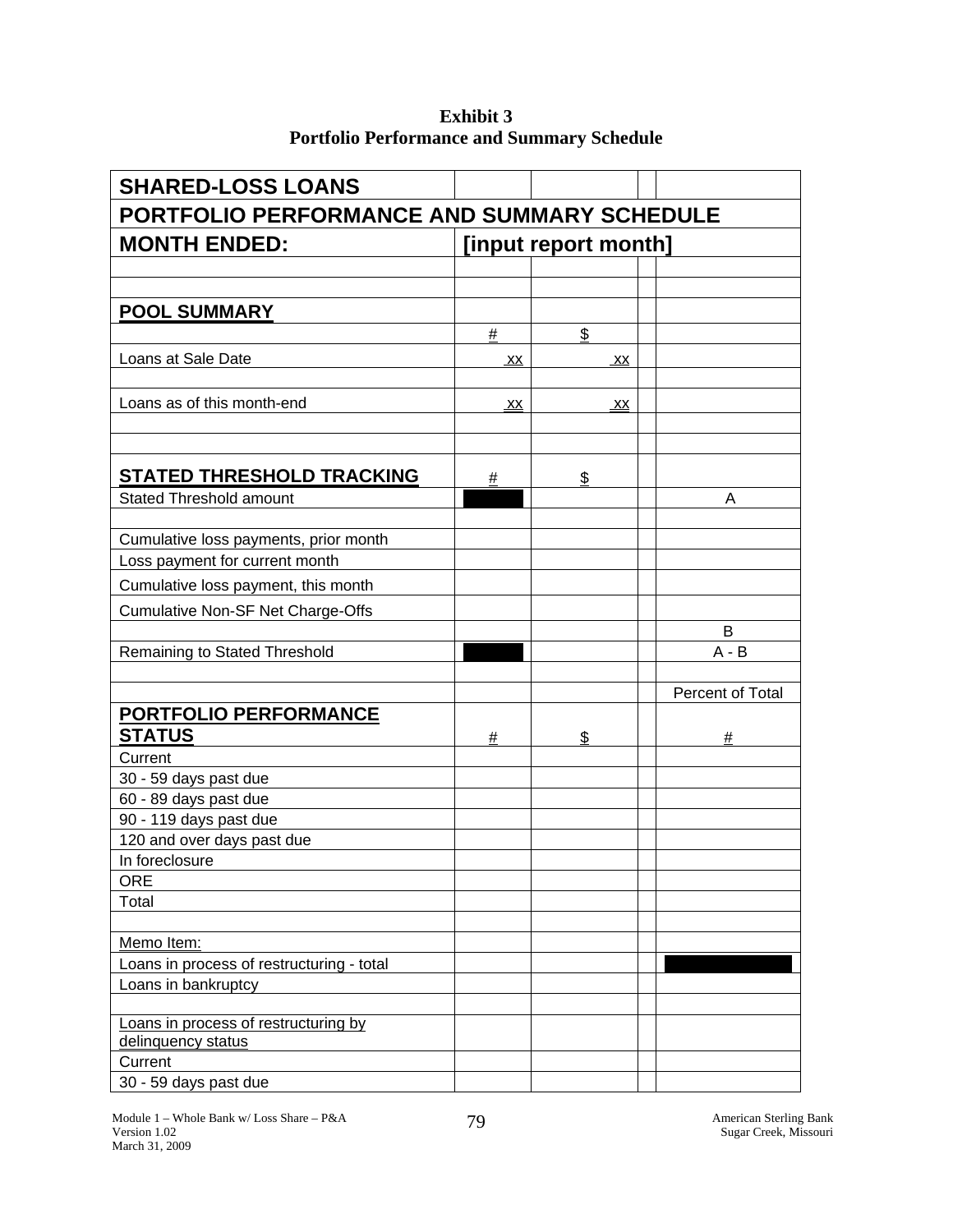| 60 - 89 days past due                      |           |              |  |
|--------------------------------------------|-----------|--------------|--|
| 90 - 119 days past due                     |           |              |  |
| 120 and over days past due                 |           |              |  |
| In foreclosure                             |           |              |  |
| Total                                      |           |              |  |
|                                            |           |              |  |
|                                            |           |              |  |
|                                            |           |              |  |
| <b>List of Loans Paid Off During Month</b> |           |              |  |
|                                            | Principal |              |  |
| Loan $#$                                   | Balance   |              |  |
|                                            |           |              |  |
|                                            |           |              |  |
|                                            |           |              |  |
|                                            |           |              |  |
| <b>List of Loans Sold During Month</b>     |           |              |  |
|                                            |           |              |  |
|                                            | Principal | <b>Sales</b> |  |
| Loan $#$                                   | Balance   | Price        |  |
|                                            |           |              |  |
|                                            |           |              |  |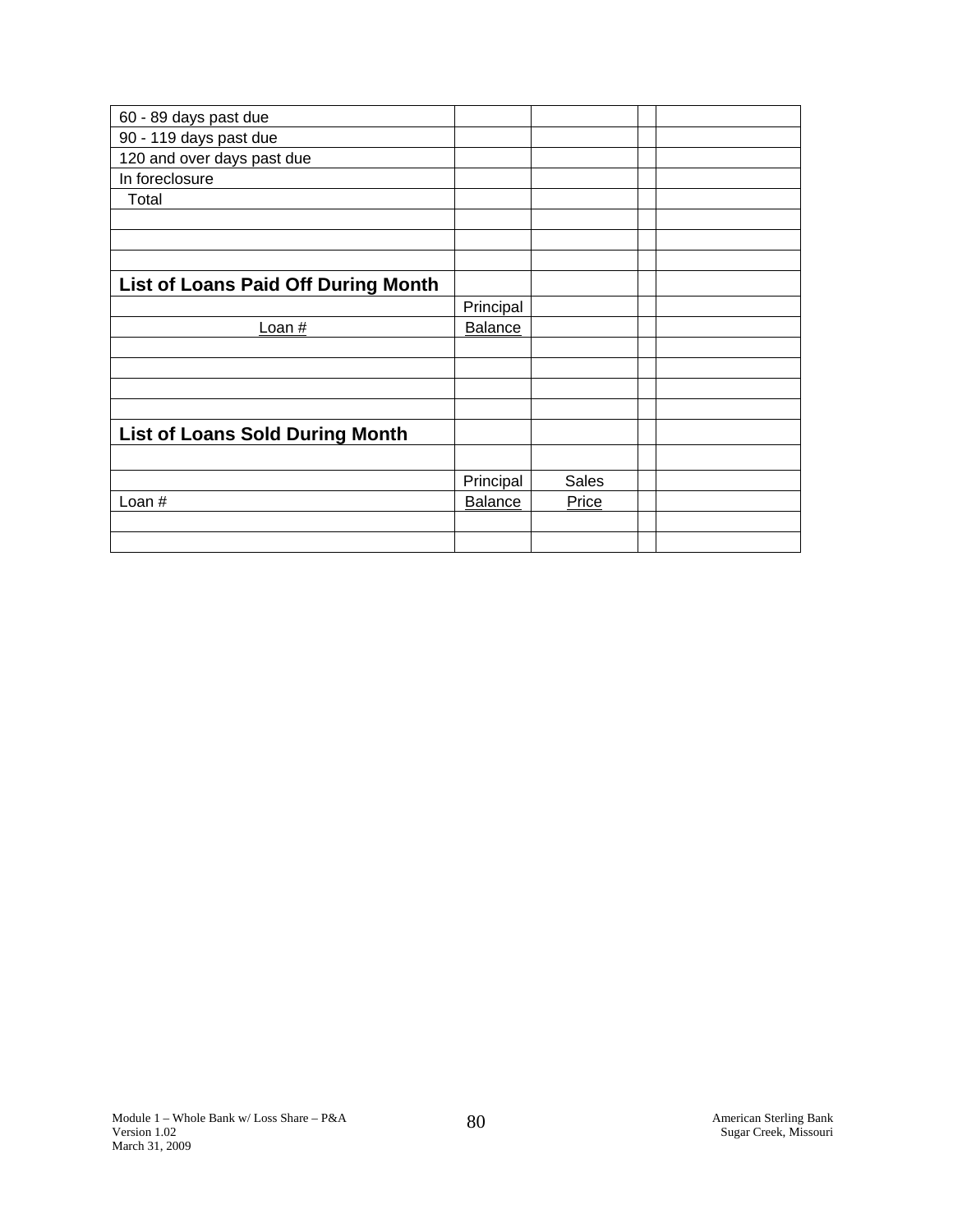#### **Exhibit 4 Wire Transfer Instructions**

#### **PURCHASER WIRING INSTRUCTIONS BANK RECEIVING WIRE**

**9 DIGIT ABA ROUTING NUMBER ACCOUNT NUMBER NAME OF ACCOUNT** 

**ATTENTION TO WHOM** 

**PURPOSE OF WIRE** 

#### **FDIC RECEIVER WIRING INSTRUCTIONS BANK RECEIVING WIRE**

**SHORT NAME** 

**ADDRESS OF BANK RECEIVING WIRE** 

**9 DIGIT ABA ROUTING NUMBER** 

**ACCOUNT NUMBER** 

**NAME OF ACCOUNT** 

**ATTENTION TO WHOM** 

**PURPOSE OF WIRE**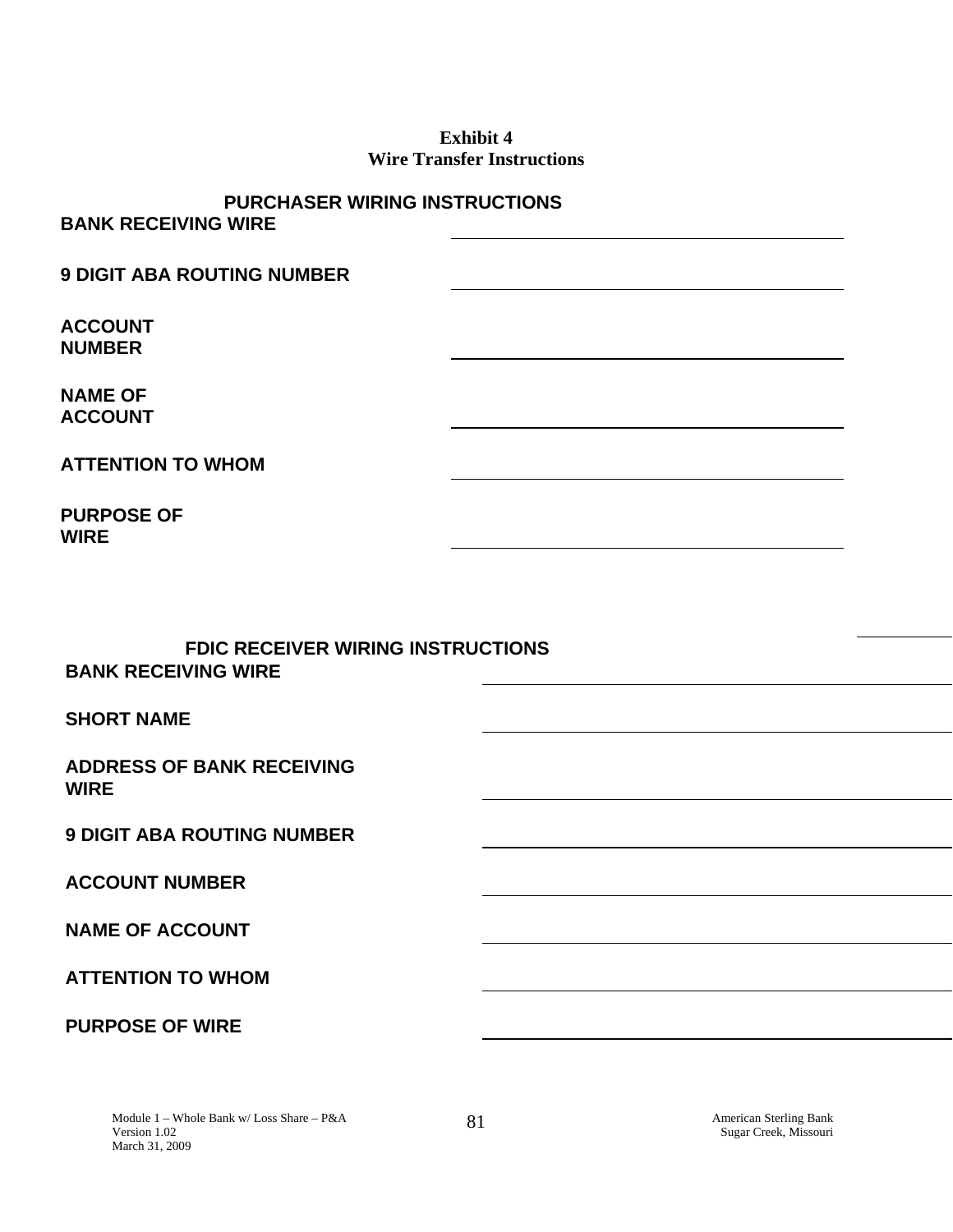# EXHIBIT 5

# FDIC MORTGAGE LOAN MODIFICATION PROGRAM

# **Objective**

The objective of this FDIC Mortgage Loan Modification Program ("Program") is to modify the terms of certain residential mortgage loans so as to improve affordability, increase the probability of performance, allow borrowers to remain in their homes and increase the value of the loans to the FDIC and assignees. The Program provides for the modification of Qualifying Loans (as defined below) by reducing the borrower's monthly housing debt to income ratio ("DTI Ratio") to no more than 31% at the time of the modification and eliminating adjustable interest rate and negative amortization features.

# Qualifying Mortgage Loans

In order for a mortgage loan to be a Qualifying Loan it must meet all of the following criteria, which must be confirmed by the lender:

- The collateral securing the mortgage loan is owner-occupied; and
- The mortgagor has a first priority lien on the collateral; and
- Either the borrower is at least 60 days delinquent or a default is reasonably foreseeable. Modification Process

The lender shall undertake a review of its mortgage loan portfolio to identify Qualifying Loans. For each Qualifying Loan, the lender shall determine the net present value of the modified loan and, if it will exceed the net present value of the foreclosed collateral upon disposition, then the Qualifying Loan shall be modified so as to reduce the borrower's monthly DTI Ratio to no more than 31% at the time of the modification. To achieve this, the lender shall use a combination of interest rate reduction, term extension and principal forbearance, as necessary.

The borrower's monthly DTI Ratio shall be a percentage calculated by dividing the borrower's monthly income by the borrower's monthly housing payment (including principal, interest, taxes and insurance). For these purposes, (1) the borrower's monthly income shall be the amount of the borrower's (along with any co-borrowers') documented and verified gross monthly income, and (2) the borrower's monthly housing payment shall be the amount required to pay monthly principal and interest plus one-twelfth of the then current annual amount required to pay real property taxes and homeowner's insurance with respect to the collateral.

In order to calculate the monthly principal payment, the lender shall capitalize to the outstanding principal balance of the Qualifying Loan the amount of all delinquent interest, delinquent taxes,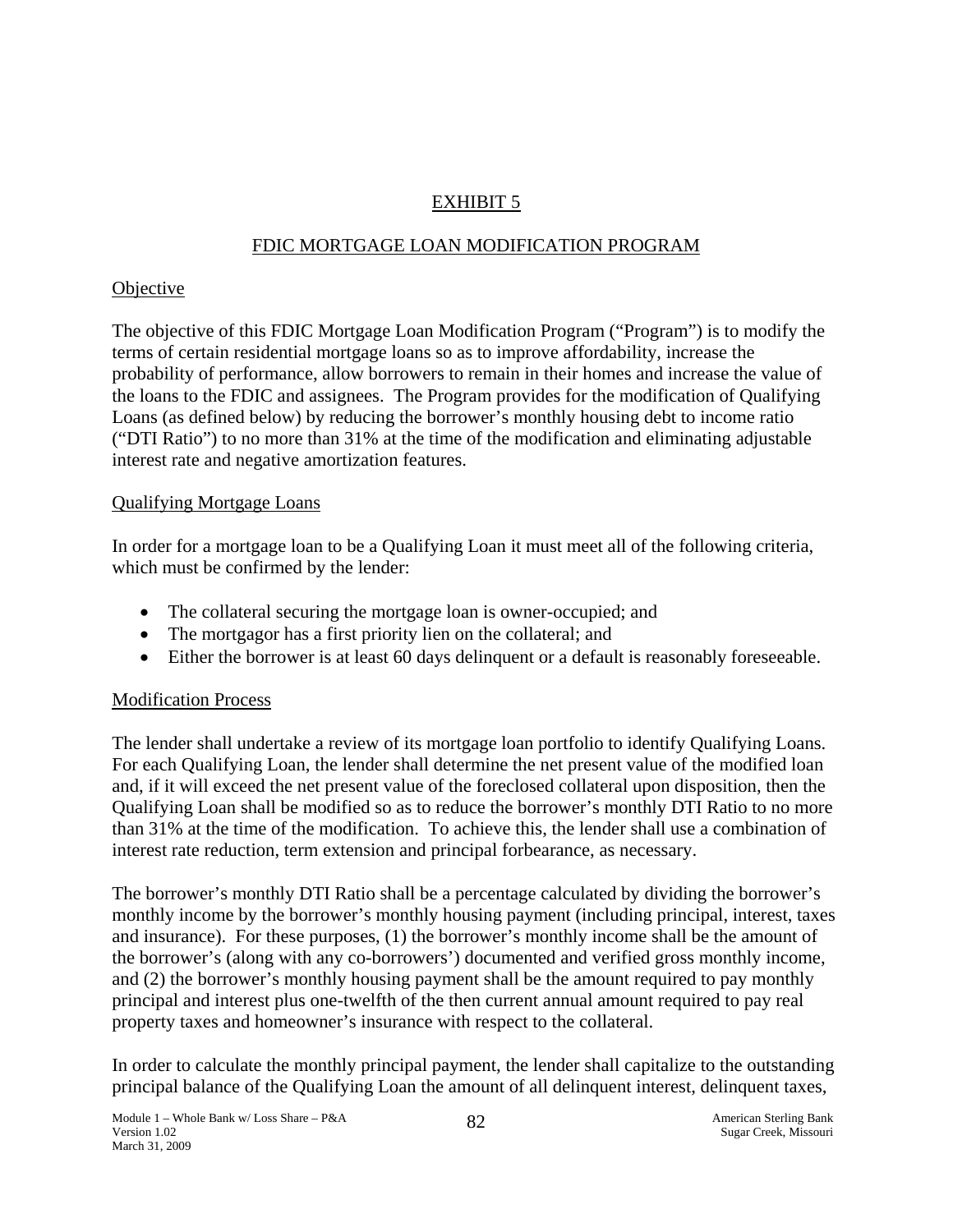past due insurance premiums, third party fees and (without duplication) escrow advances (such amount, the "Capitalized Balance").

In order to achieve the goal of reducing the DTI Ratio to 31%, the lender shall take the following steps in the following order of priority with respect to each Qualifying Loan:

- 1. Reduce the interest rate to the then current Freddie Mac Survey Rate for 30-year fixed rate mortgage loans, and adjust the term to 30 years.
- 2. If the DTI Ratio is still in excess of 31%, reduce the interest rate further, but no lower than 3%, until the DTI ratio of 31% is achieved.
- 3. If the DTI Ratio is still in excess of 31% after adjusting the interest rate to 3%, extend the remaining term of the loan by 10 years.
- 4. If the DTI Ratio is still in excess of 31%, calculate a new monthly payment (the "Adjusted Payment Amount") that will result in the borrower's monthly DTI Ratio not exceeding 31%. After calculating the Adjusted Payment Amount, the lender shall bifurcate the Capitalized Balance into two portions – the amortizing portion and the nonamortizing portion. The amortizing portion of the Capitalized Balance shall be the mortgage amount that will fully amortize over a 40-year term at an annual interest rate of 3% and monthly payments equal to the Adjusted Payment Amount. The non-amortizing portion of the Capitalized Balance shall be the difference between the Capitalized Balance and the amortizing portion of the Capitalized Balance. The lender shall forbear on collecting the non-amortizing portion of the Capitalized Balance, and such amount shall be due and payable only upon the earlier of (i) maturity of the modified loan, (ii) a sale of the property or (iii) a pay-off or refinancing of the loan. No interest shall be charged on the non-amortizing portion of the Capitalized Balance, but repayment shall be secured by a first lien on the collateral.

At the end of the five (5) year period, the interest rate on the modified loan shall adjust to the Freddie Mac Survey Rate as of the date of the loan modification, but subject to an annual adjustment cap of one percent (1%) per year. At that time, the monthly amount due by the borrower will also adjust to amortize fully the remaining Capitalized Balance (or, in any case in which the Capitalized Balance was bifurcated, the amortizing portion thereof) over the remaining term of the modified loan.

### Additional Modification Terms

In connection with the modification of any Qualifying Loan, the following additional requirements shall apply.

1. The lender shall not charge (and no borrower shall be required to pay) any modification, refinance or other similar fees or points in connection with the modification, nor shall any such fees, costs or charges be capitalized.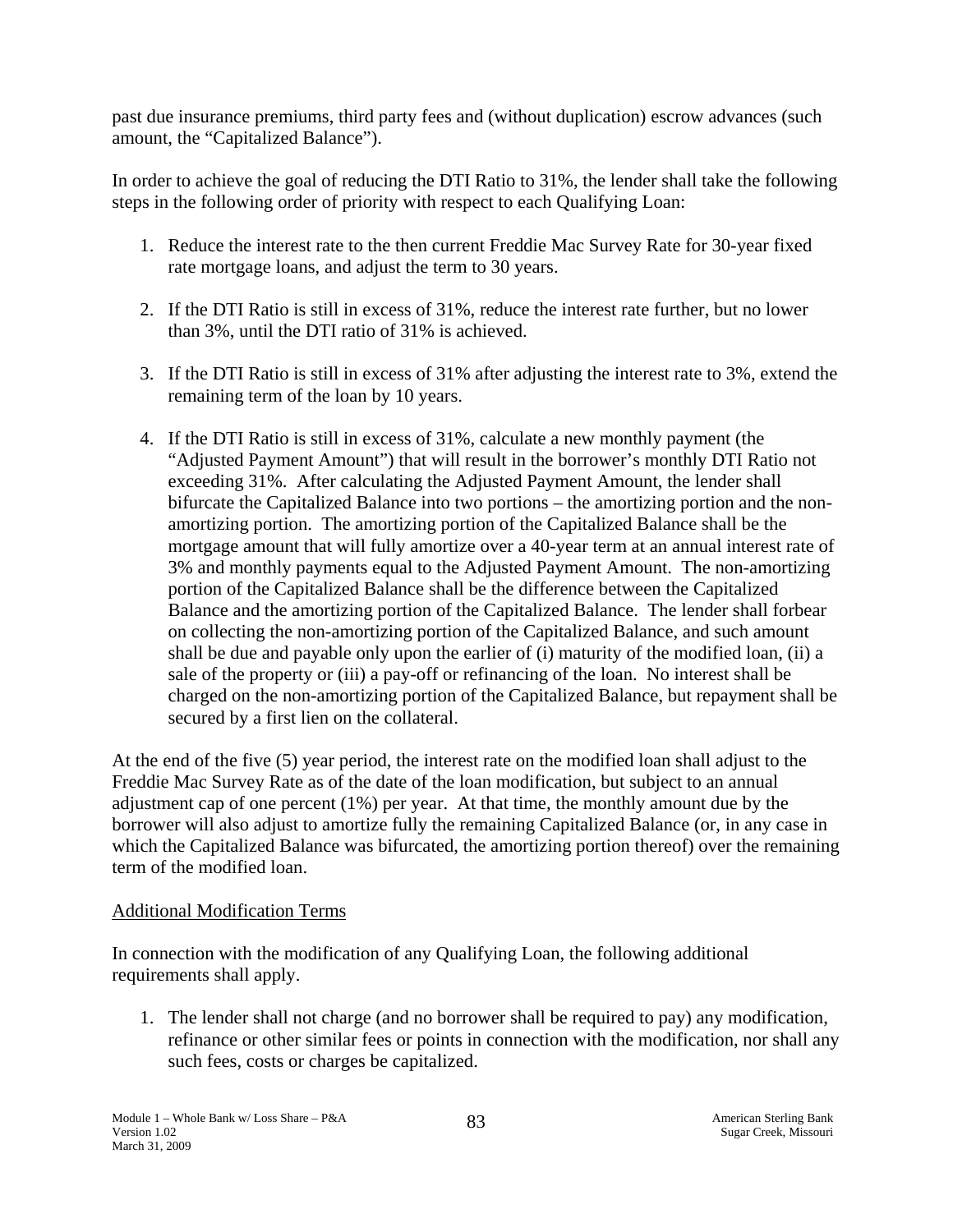- 2. Unpaid late fees and prepayment penalties otherwise chargeable to the borrower shall be waived.
- 3. Modified loans shall not include any prepayment penalties.
- 4. The lender shall establish an escrow account for the payment of future taxes and insurance premiums.

#### Related Junior Lien Mortgage Loans

In cases where the lender holds a junior lien mortgage loan that is collateralized by the same property that collateralizes a Qualifying Loan that is modified as described above, the junior lien mortgage loan shall also be modified to enhance overall affordability to the borrower. At a minimum, the lender shall reduce the interest rate on the junior lien mortgage loan to no more than 2% per annum. Further modifications may be made at the lender's discretion as needed to support affordability and performance of the modified first lien Qualifying Loan.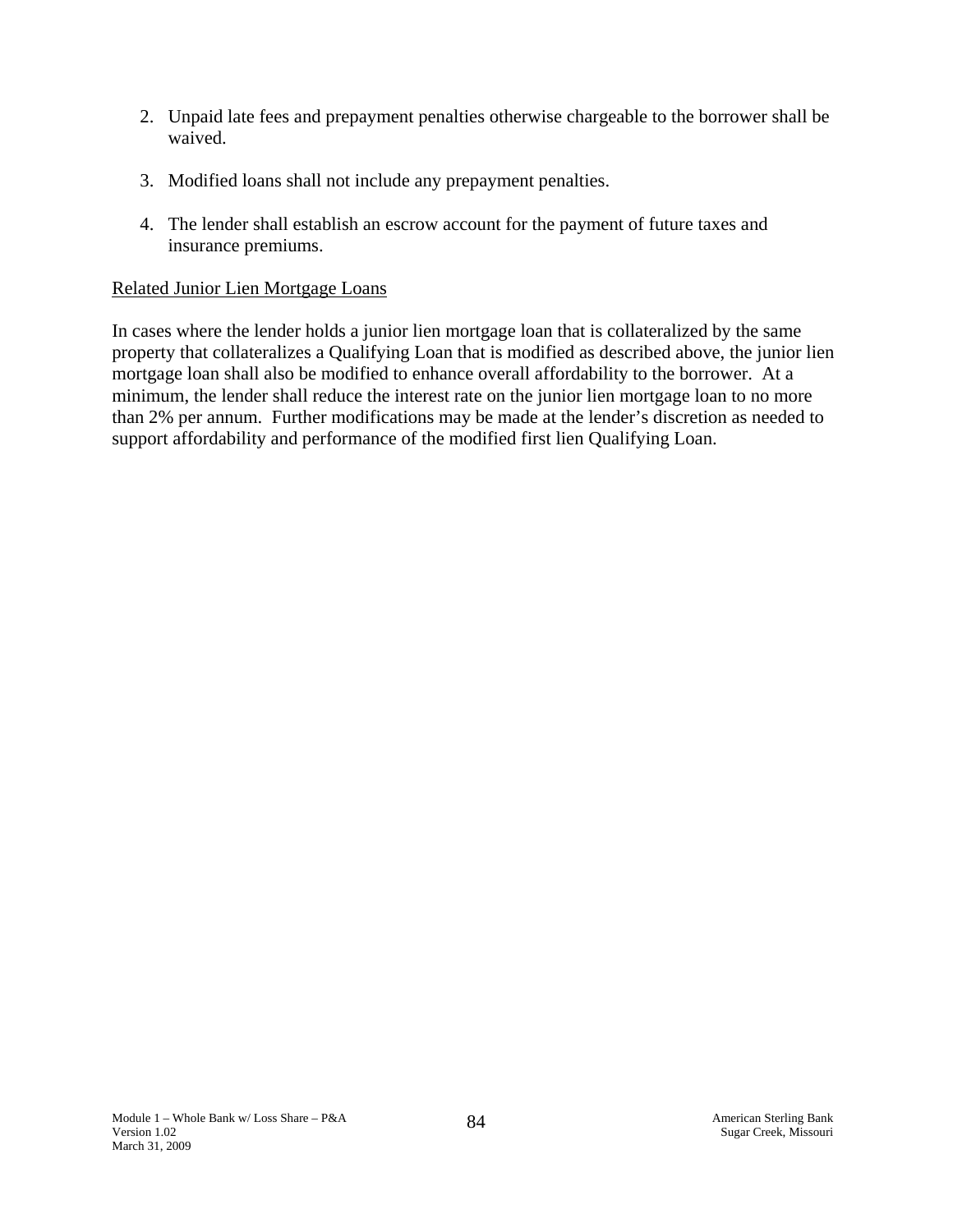#### **EXHIBIT 4.15B**

#### **NON-SINGLE FAMILY SHARED-LOSS AGREEMENT**

This agreement for reimbursement of loss sharing expenses on certain loans (the "Non-SF Shared-Loss Agreement") shall apply when the Assuming Bank purchases Shared-Loss Assets as that term is defined herein. The terms hereof shall modify and supplement, as necessary, the terms of the Purchase and Assumption Agreement to which this Non-SF Shared-Loss Agreement is attached as Exhibit 4.15B and incorporated therein. To the extent any inconsistencies may arise between the terms of the Purchase and Assumption Agreement and this Non-SF Shared-Loss Agreement with respect to the subject matter of this Non-SF Shared-Loss Agreement, the terms of this Non-SF Shared-Loss Agreement shall control. References in this Non-SF Shared-Loss Agreement to a particular Section shall be deemed to refer to a Section in this Non-SF Shared-Loss Agreement unless the context indicates that a Section of the Purchase and Assumption Agreement is intended.

### **ARTICLE I -- DEFINITIONS**

Capitalized terms used in this Non-SF Shared-Loss Agreement that are not defined in this Non-SF Shared-Loss Agreement are defined in the Agreement In addition to the terms defined above, defined below are certain additional terms relating to loss-sharing, as used in this Non-SF Shared-Loss Agreement.

**"AAA"** means the American Arbitration Association as provided in Section 2.1(f)(iii) of this Non-SF Shared-Loss Agreement.

**"Accrued Interest"** means, with respect to any Shared-Loss Loan, Permitted Advance or Shared-Loss Loan Commitment Advance at any time, the amount of earned and unpaid interest, taxes, credit life and/or disability insurance premiums (if any) payable by the Obligor accrued on or with respect to such Shared-Loss Loan, Permitted Advance or Shared-Loss Loan Commitment Advance, all as reflected on the Accounting Records of the Failed Bank or the Assuming Bank (as applicable); provided, that Accrued Interest shall not include any amount that accrues on or with respect to any Shared-Loss Loan, Permitted Advance or Shared-Loss Loan Commitment Advance after that Asset has been placed on non-accrual or nonperforming status by either the Failed Bank or the Assuming Bank (as applicable).

**"Additional ORE"** means Shared-Loss Loans that become Other Real Estate after Bank Closing Date.

**Examplicable Anniversary of the Commencement Date**" means the fifth (5th) anniversary of the Commencement Date.

**"Calendar Quarter"** means a quarterly period (a) for the first such period, beginning on the Commencement Date and ending on the last calendar day of either March, June, September or December, whichever is the first to occur after the Commencement Date, and (b) for quarterly periods thereafter, beginning on the first calendar day of the calendar month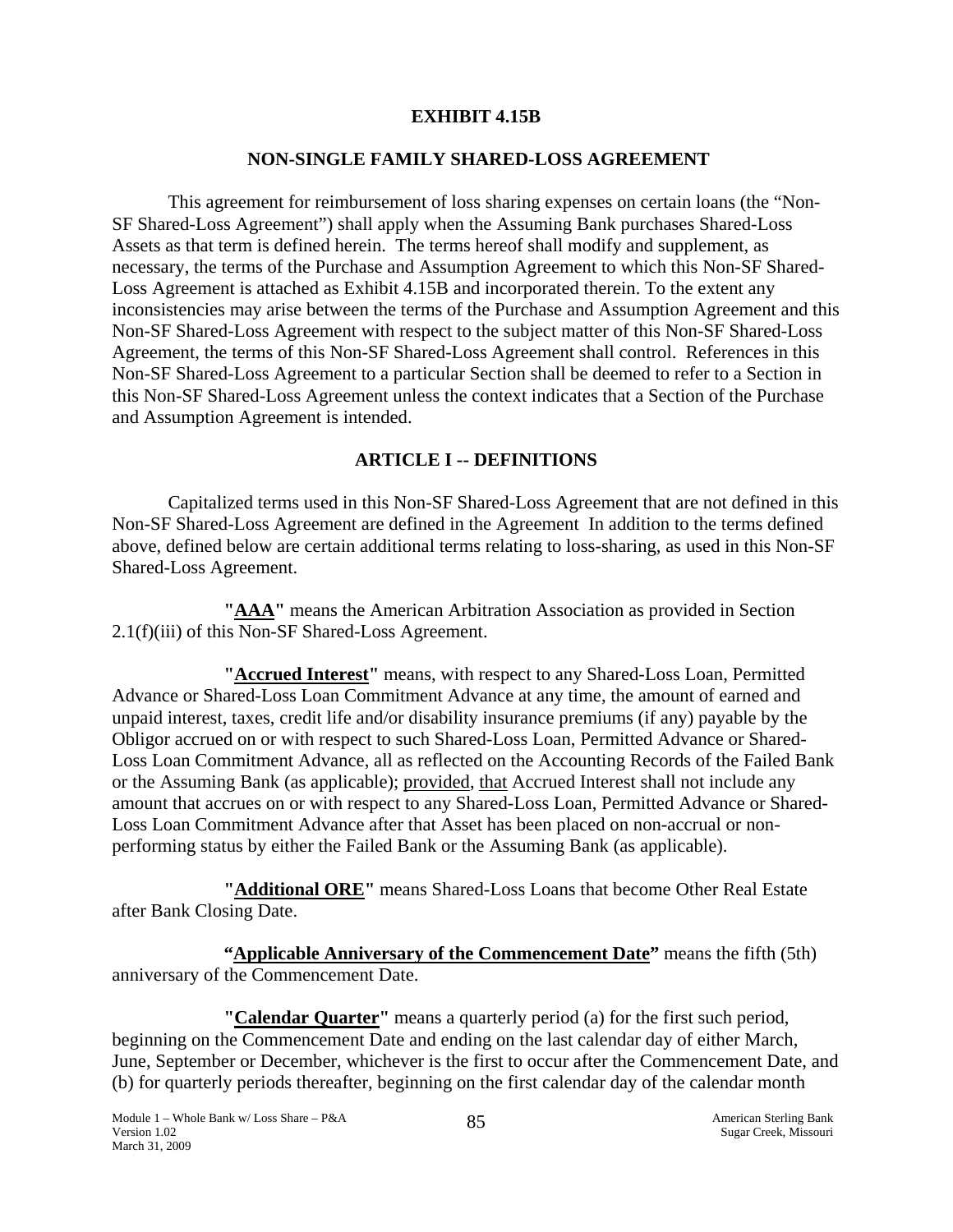immediately after the month that ended the prior period and ending on the last calendar day of each successive three-calendar-month period thereafter (i.e., each March, June, September and December, starting in the applicable order depending on the ending date of first such period) of any year.

**"Capitalized Expenditures"** means those expenditures that (i) would be capitalized under generally accepted accounting principles, and (ii) are incurred with respect to Other Real Estate, Additional ORE or Subsidiary ORE. Capitalized Expenditures shall not include expenses related to environmental conditions including, but not limited to, remediation, storage or disposal of any hazardous or toxic substances or any pollutant or contaminant.

**"Charge-Offs"** means, with respect to any Shared-Loss Assets for any period, an amount equal to the aggregate amount of loans or portions of loans classified as "Loss" under the Examination Criteria, including reversals or charge-offs of Accrued Interest and charge-offs of the principal amount of such assets net of unearned interest (including write-downs associated with Other Real Estate, Additional ORE, Subsidiary ORE or loan modification(s)) effected by the Assuming Bank during such period in accordance with the Examination Criteria and reflected on the Accounting Records of the Assuming Bank; provided, that: (i) the aggregate amount of Accrued Interest (including any reversals thereof) for the period after Bank Closing that shall be included in determining the amount of Charge-Offs for any Shared-Loss Loan shall not exceed ninety (90) days' Accrued Interest; (ii) no Charge-Off shall be taken with respect to any anticipated expenditure by the Assuming Bank until such expenditure is actually incurred; (iii) any financial statement adjustments made in connection with the purchase of any Assets pursuant to this Purchase and Assumption Agreement or any future purchase, merger, consolidation or other acquisition of the Assuming Bank shall not constitute "Charge-Offs"; and (iv) losses incurred on the sale or other disposition of Shared-Loss Assets to any Person (other than the sale or other disposition of Other Real Estate, Additional ORE or Subsidiary ORE to a Person other than an Affiliate of the Assuming Bank which is conducted in a commercially reasonable and prudent manner) shall not constitute Charge-Offs.

**"Commencement Date"** means the first calendar day following Bank Closing.

**"Consumer Loans"** means Loans to individuals for household, family and other personal expenditures (including United States and/or State-guaranteed student loans and extensions of credit pursuant to a credit card plan or debit card plan).

**"Environmental Assessment"** means an assessment of the presence, storage or release of any hazardous or toxic substance, pollutant or contaminant with respect to the collateral securing a Shared-Loss Loan that has been fully or partially charged off.

**"Examination Criteria"** means the loan classification criteria customarily employed by, or any applicable regulations of, the Assuming Bank's Chartering Authority.

**"Failed Bank Charge-Offs/Write-Downs"** means, with respect to any Asset, an amount equal to the aggregate amount of reversals or charge-offs of Accrued Interest and charge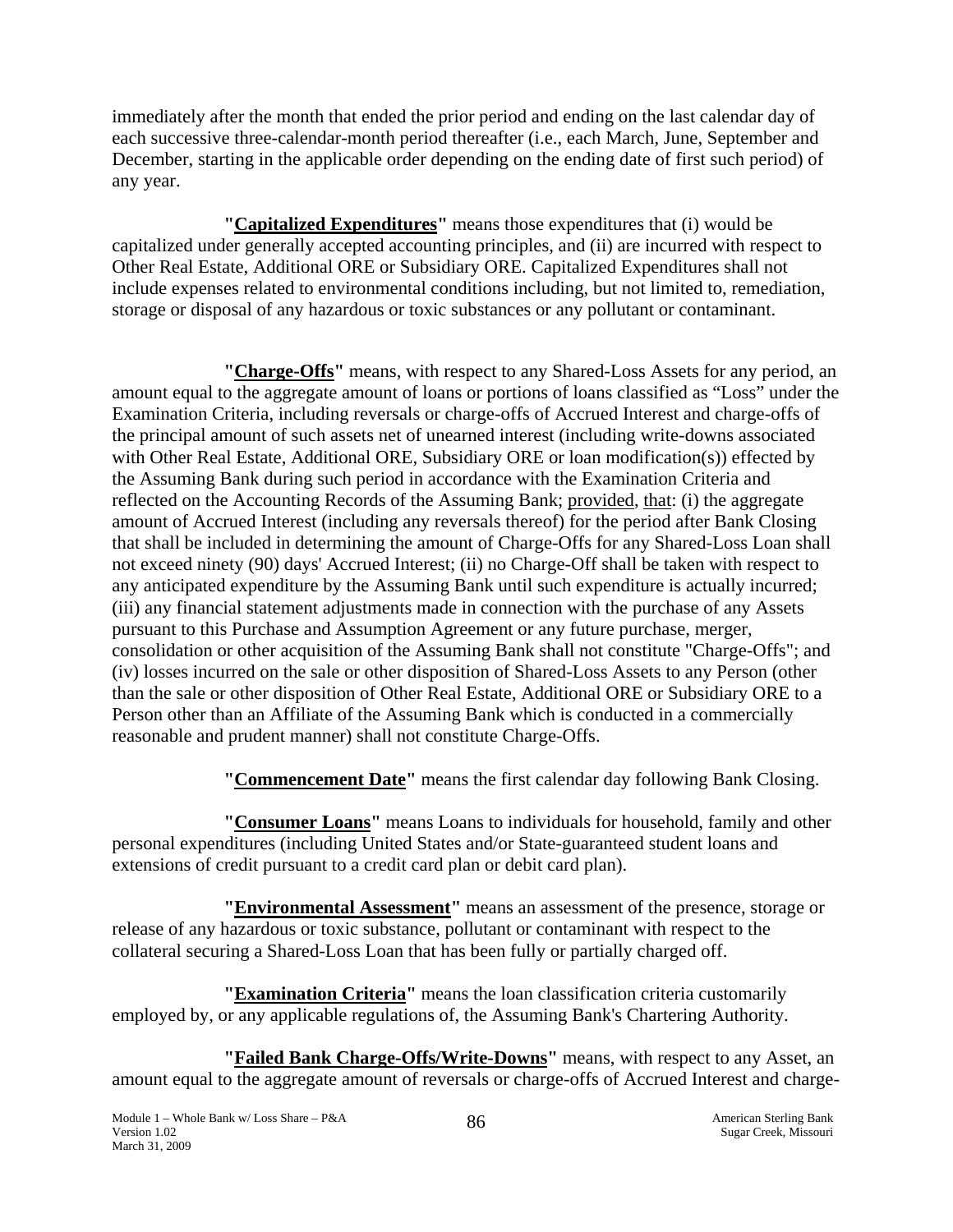offs and write-downs of principal effected by the Failed Bank with respect to that Asset as reflected on the Accounting Records of the Failed Bank.

**"FDIC Party"** has the meaning provided in Section 2.1(f)(ii) of this Non-SF Shared-Loss Agreement.

**"Home Equity Loans"** means Loans that constitute the funded portions of lines of credit secured by mortgages on one- to four-family residences or stock of cooperative housing associations.

**"Net Charge-Offs"** means, with respect to any period, an amount equal to the aggregate amount of Charge-Offs for such period less the amount of Recoveries for such period.

 SF Shared-Loss Agreement. **"Neutral Member"** has the meaning provided in Section 2.1(f)(ii) of this Non-

**"Non-Shared-Loss Loan Commitment"** means any Commitment other than a Shared-Loss Loan Commitment.

**"Notice of Dispute"** has the meaning provided in Section 2.1(f)(iii) of this Non-SF Shared-Loss Agreement.

**"ORE Subsidiary"** means any Subsidiary of the Assuming Bank that engages solely in holding, servicing, managing or liquidating interests of a type described in clause (A) of the definition of "Other Real Estate," which interests have arisen from the collection or settlement of a Shared-Loss Loan.

**"Other Real Estate"** means all of the following (including any of the following fully or partially charged off the books and records of the Failed Bank or the Assuming Bank) that (i) are owned by the Failed Bank as of Bank Closing and are purchased pursuant to the Agreement or (ii) have arisen subsequent to Bank Closing from the collection or settlement by the Assuming Bank of a Shared-Loss Loan:

(A) all interests in real estate (other than Bank Premises and Fixtures), including but not limited to mineral rights, leasehold rights, condominium and cooperative interests, air rights and development rights; and

(B) all other assets (whether real or personal property) acquired by foreclosure or in full or partial satisfaction of judgments or indebtedness.

**"Permitted Advance"** means an advance of funds by the Assuming Bank with respect to a Shared-Loss Loan, or the making of a legally binding commitment by the Assuming Bank to advance funds with respect to a Shared-Loss Loan, that (i) in the case of such an advance, is actually made, and, in the case of such a commitment, is made and all of the proceeds thereof actually advanced, within one (1) year after the Commencement Date, (ii) does not cause the sum of (A) the book value of such Shared-Loss Loan as reflected on the Accounting Records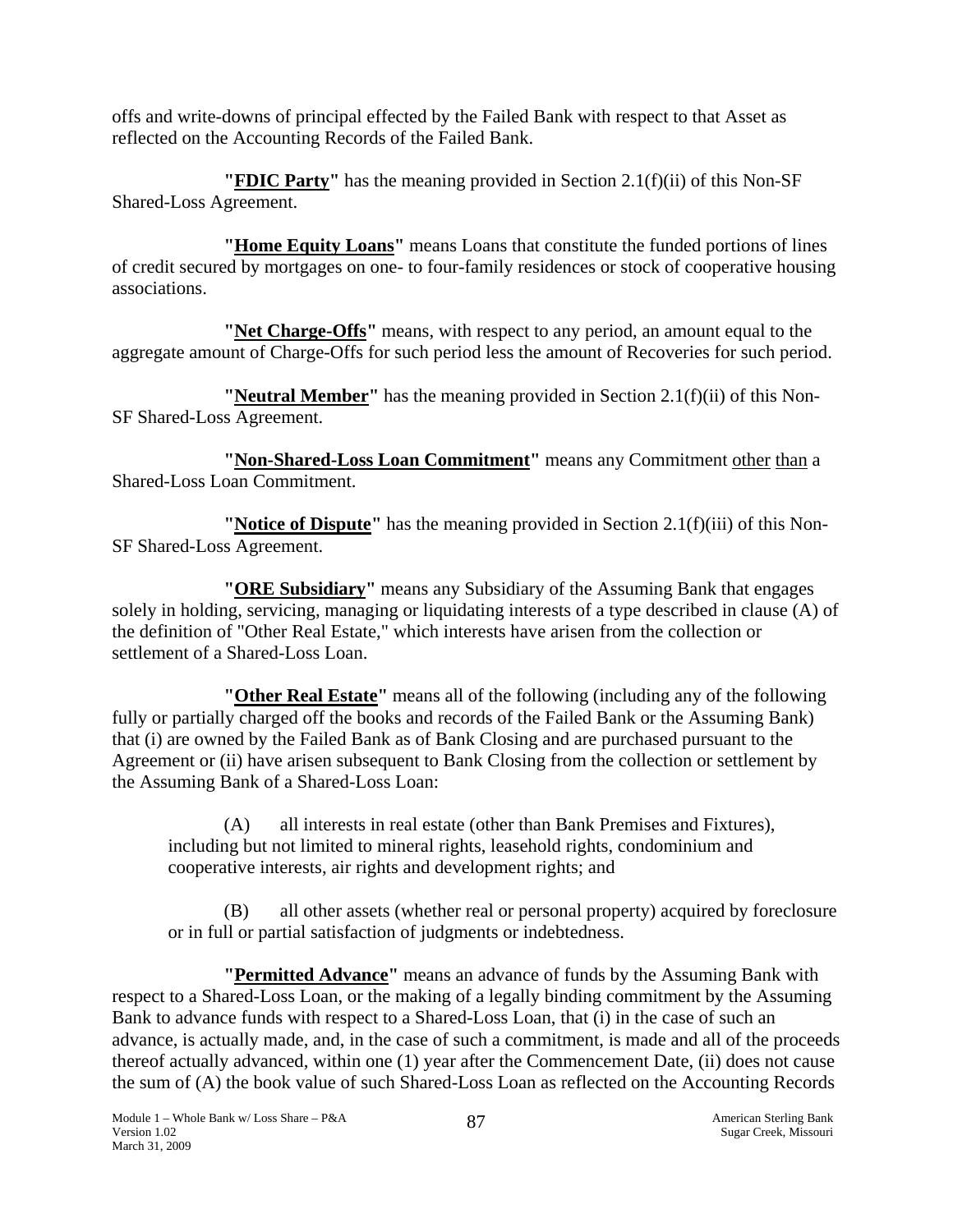of the Assuming Bank after any such advance has been made by the Assuming Bank plus (B) the unfunded amount of any such commitment made by the Assuming Bank related thereto, to exceed 110% of the Book Value of such Shared-Loss Loan, (iii) is not made with respect to a Shared-Loss Loan with respect to which (A) there exists a related Shared-Loss Loan Commitment or (B) the Assuming Bank has taken a Charge-Off and (iv) is made in good faith, is supported at the time it is made by documentation in the Credit Files and conforms to and is in accordance with the applicable requirements set forth in Article III of this Non-SF Shared-Loss Agreement and with the then effective written internal credit policy guidelines of the Assuming Bank; provided, that the limitations in subparagraphs (i), (ii) and (iii) of this definition shall not apply to any such action (other than to an advance or commitment related to the remediation, storage or final disposal of any hazardous or toxic substance, pollutant or contaminant) that is taken to preserve or secure the value of the collateral for such Shared-Loss Loan.

**"Permitted Amendment"** means, with respect to any Shared-Loss Loan Commitment or Shared-Loss Loan, any amendment, modification, renewal or extension thereof, or any waiver of any term, right, or remedy thereunder, made by the Assuming Bank in good faith and otherwise in accordance with the applicable requirements set forth in Article III of this Non-SF Shared-Loss Agreement and the then effective written internal credit policy guidelines of the Assuming Bank; provided, that:

(i) with respect to a Shared-Loss Loan Commitment or a Shared-Loss Loan that is not a revolving line of credit, no such amendment, modification, renewal, extension, or waiver, except as allowed under the definition of Permitted Advance, shall operate to increase the amount of principal (A) then remaining available to be advanced by the Assuming Bank under the Shared-Loss Loan Commitment or (B) then outstanding under the Shared-Loss Loan;

(ii) with respect to a Shared-Loss Loan Commitment or a Shared-Loss Loan that is a revolving line of credit, no such amendment, modification, renewal, extension, or waiver, except as allowed under the definition of Permitted Advance, shall operate to increase the maximum amount of principal authorized as of Bank Closing to be outstanding at any one time under the underlying revolving line of credit relationship with the debtor (regardless of the extent to which such revolving line of credit may have been funded as of Bank Closing or may subsequently have been funded and/or repaid); and

(iii) no such amendment, modification, renewal, extension or waiver shall extend the term of such Shared-Loss Loan Commitment or Shared-Loss Loan beyond the end of the final Shared-Loss Quarter unless the term of such Shared-Loss Loan Commitment or Shared-Loss Loan as existed on Bank Closing was beyond the end of the final Shared-Loss Quarter, in which event no such amendment, modification, renewal, extension or waiver shall extend such term beyond the term as existed as of Bank Closing.

**"Quarterly Certificate"** has the meaning provided in Section 2.1(a)(i) of this Non-SF Shared-Loss Agreement.

**"Recoveries"** (I)(A) In addition to any sums to be applied as Recoveries pursuant to subparagraph (II) below, "Recoveries" means, with respect to any period, the sum of (without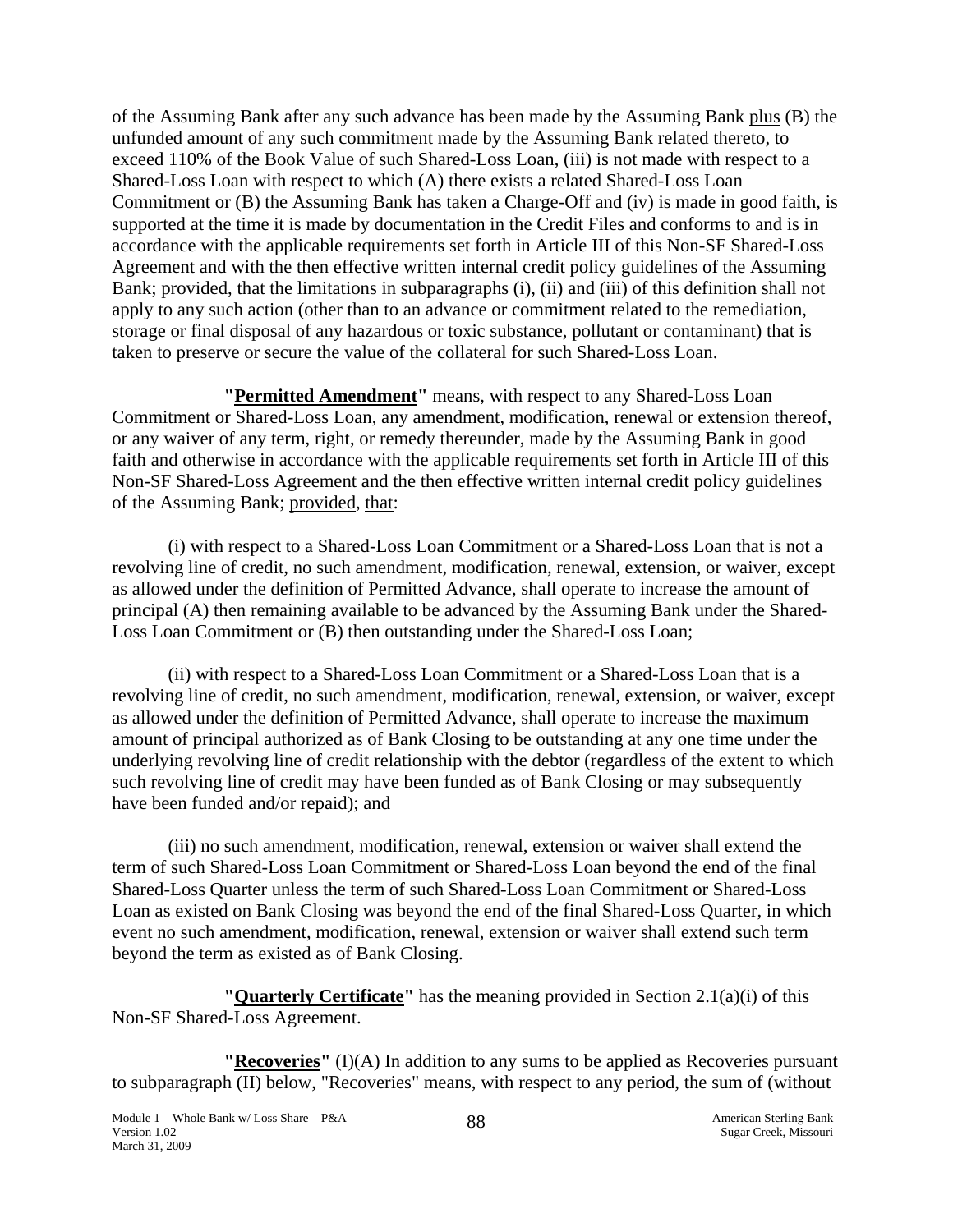duplication):

Shared-Loss Quarter; plus (i) the amount of collections during such period by the Assuming Bank on Charge-Offs of Shared-Loss Assets effected by the Assuming Bank prior to the end of the final

(ii) the amount of collections during such period by the Assuming Bank on Failed Bank Charge-Offs/Write-Downs; plus

(iii) the amount of gain on any sale or other disposition during such period by the Assuming Bank of Shared Loss Loans, Other Real Estate, Additional ORE or Subsidiary ORE (provided, that the amount of any such gain included in Recoveries shall not exceed the aggregate amount of the related Failed Bank Charge-Offs/Write-Downs and Charge-Offs taken and any related Reimbursable Expenses and Recovery Expenses); plus

(iv) the amount of collections during such period by the Assuming Bank of any Reimbursable Expenses or Recovery Expenses; plus

(v) the amount of any fee or other consideration received by the Assuming Bank during or prior to such period in connection with any amendment, modification, renewal, extension, refinance, restructure, commitment or other similar action taken by the Assuming Bank with respect to an Asset with respect to which there exists a Failed Bank Charge-Off/Write-Down or a Shared-Loss Loan as to which a Charge-Off has been effected by the Assuming Bank during or prior to such period (provided, that the amount of any such fee or other consideration included in Recoveries shall not exceed the aggregate amount of the related Failed Bank Charge-Offs/Write-Downs and Charge-Offs taken and any related Reimbursable Expenses and Recovery Expenses).

(I)(B) For the purpose of determining the amounts to be applied as Recoveries pursuant to subparagraph (I)(A) above, the Assuming Bank shall apply amounts received on the Assets that are not otherwise applied to reduce the book value of principal of a Shared-Loss Loan (or, in the case of Other Real Estate, Additional ORE, Subsidiary ORE and Capitalized Expenditures, that are not otherwise applied to reduce the book value thereof) in the following order: first to Charge-Offs and Failed Bank Charge-Offs/Write Downs; then to Reimbursable Expenses and Recovery Expenses; then to interest income; and then to other expenses incurred by the Assuming Bank.

(II) If there occurs an amendment, modification, renewal, extension, refinance, restructure, commitment, sale or other similar action with respect to a Shared-Loss Loan as to which there exists a Failed Bank Charge-Off/Write Down or as to which a Charge-Off has been effected by the Assuming Bank during or prior to such period, and if, as a result of such occurrence, the Assuming Bank recognizes any interest income for financial accounting purposes on that Shared-Loss Loan, then "Recoveries" shall also include the portion of the total amount of any such interest income recognized by the Assuming Bank which is derived by multiplying: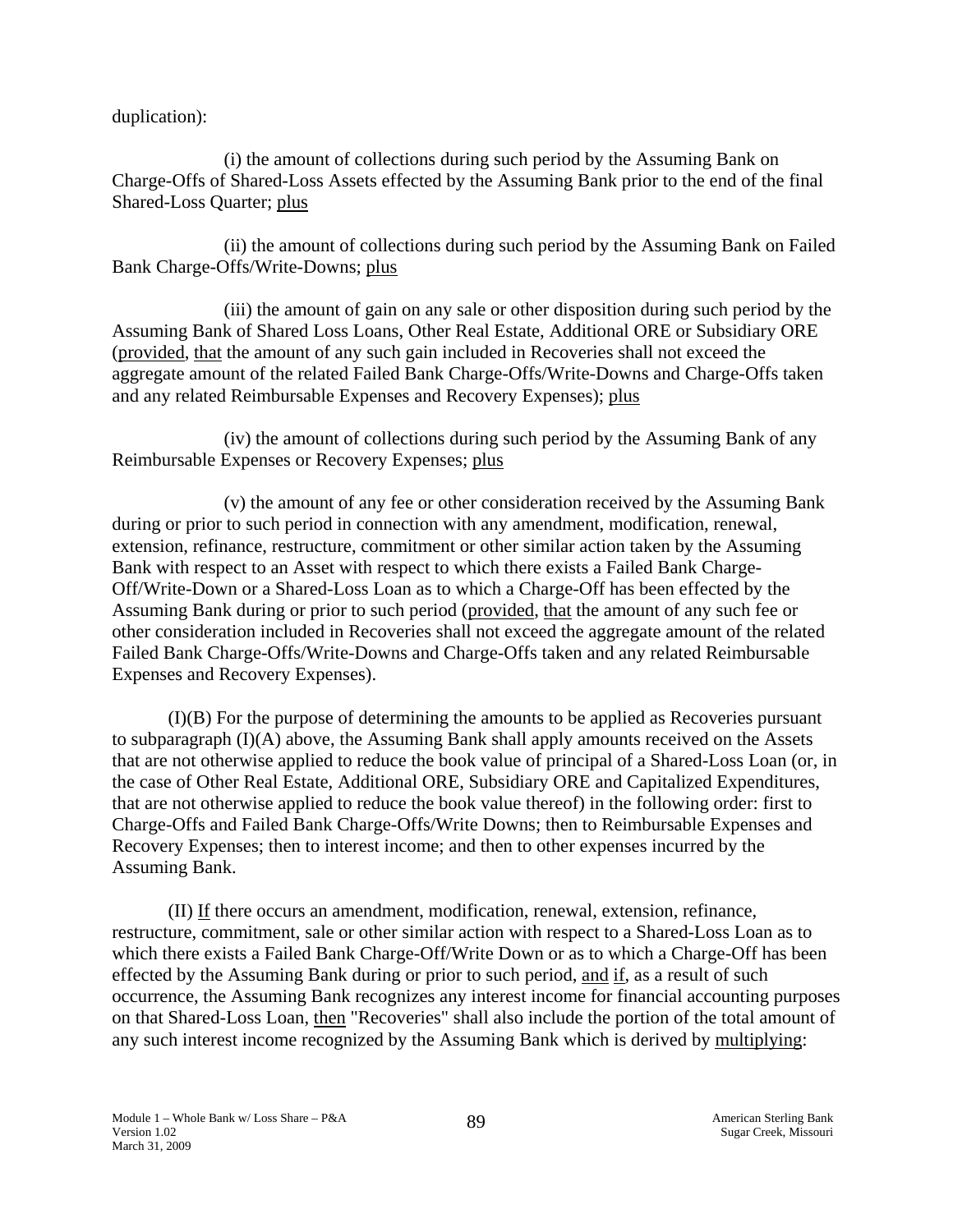(A) the total amount of any such interest income recognized by the Assuming Bank during such period with respect to that Shared-Loss Loan as described above, by

(B) a fraction, the numerator of which is the aggregate principal amount (excluding reversals or charge-offs of Accrued Interest) of all such Failed Bank Charge-Offs/Write-Downs and Charge-Offs effected by the Assuming Bank with respect to that Shared-Loss Loan plus the principal amount of that Shared-Loss Loan that has not yet been chargedoff but has been placed on nonaccrual status, all of which occurred at any time prior to or during the period in which the interest income referred to in subparagraph  $(II)(A)$ immediately above was recognized, and the denominator of which is the total amount of principal indebtedness (including all such prior Failed Bank Charge-Offs/Write-Downs and Charge-Offs as described above) due from the Obligor on that Shared-Loss Loan as of the end of such period;

provided, however, that the amount of any interest income included as Recoveries for a particular Shared-Loss Loan shall not exceed the aggregate amount of (a) Failed Bank Charge-Offs/Write-Downs, (b) Charge-Offs effected by the Assuming Bank during or prior to the period in which the amount of Recoveries is being determined, plus (c) any Reimbursable Expenses and Recovery Expenses paid to the Assuming Bank pursuant to this Non-SF Shared-Loss Agreement during or prior to the period in which the amount of Recoveries is being determined, all with respect to that particular Shared-Loss Loan; and, provided, further, that any collections on any such Shared-Loss Loan that are not applied to reduce book value of principal or recognized as interest income shall be applied pursuant to subparagraph (I) above.

(III) Notwithstanding subparagraphs (I) and (II) above, the term "Recoveries" shall not include: (a) any amounts paid to the Assuming Bank by the Receiver pursuant to Section 2.1 of this Non-SF Shared-Loss Agreement, (b) amounts received with respect to Charge-Offs effected by the Assuming Bank after the final Shared-Loss Quarter, (c) after the final Shared-Loss Quarter, income received by the Assuming Bank from the operation of, and any gains recognized by the Assuming Bank on the disposition of, Other Real Estate, Additional ORE or Subsidiary ORE (such income and gains being hereinafter together referred to as "ORE Income"), except to the extent that aggregate ORE Income exceeds the aggregate expenses paid to third parties by the Assuming Bank after the final Shared-Loss Quarter to manage, operate and maintain Other Real Estate, Additional ORE or Subsidiary ORE (such expenses being hereinafter referred to as "ORE Expenses"). In determining the extent aggregate ORE Income exceeds aggregate ORE Expenses for any Recovery Quarter as set forth immediately above in subparagraph (c), the Assuming Bank will subtract (i) ORE Expenses paid to third parties during such Recovery Quarter (provided, that, in the case of the final Recovery Quarter only, the Assuming Bank will subtract ORE Expenses paid to third parties from the beginning of the final Recovery Quarter up to the date the Assuming Bank is required to deliver the final Quarterly Certificate pursuant to this Non-SF Shared-Loss Agreement) from (ii) ORE Income received during such Recovery Quarter, to calculate net ORE income ("Net ORE Income") for that Recovery Quarter. If the amount of Net ORE Income so calculated for a Recovery Quarter is positive, such amount shall be reported as Recoveries on the Quarterly Certificate for such Recovery Quarter. If the amount of Net ORE Income so calculated for a Recovery Quarter is negative ("Net ORE Loss Carryforward"), such amount shall be added to any ORE Expenses paid to third parties in the next succeeding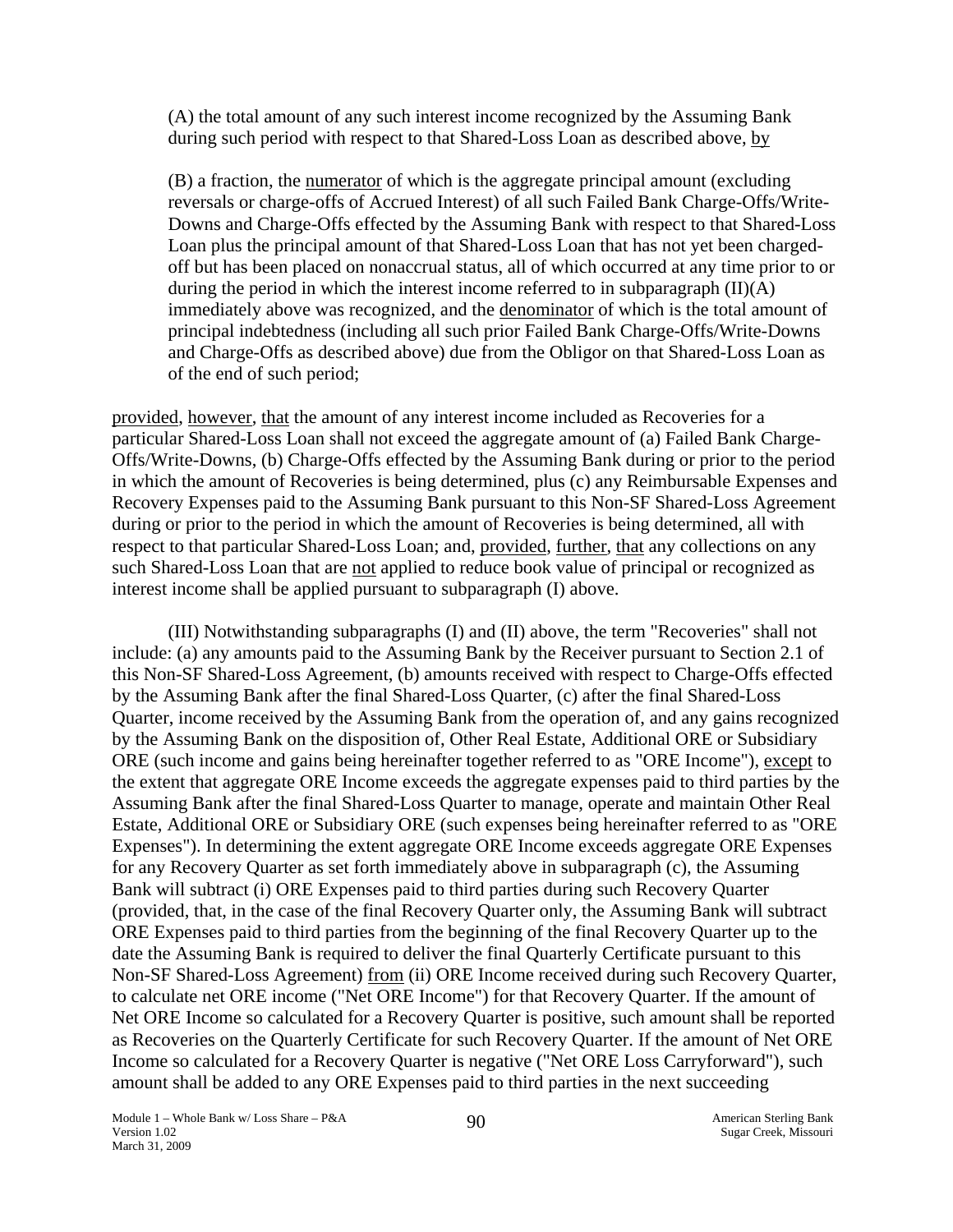Recovery Quarter, which sum shall then be subtracted from ORE Income for that next succeeding Recovery Quarter, for the purpose of determining the amount of Net ORE Income (or, if applicable, Net ORE Loss Carryforward) for that next succeeding Recovery Quarter. If, as of the end of the final Recovery Quarter, a Net ORE Loss Carryforward exists, then the amount of the Net ORE Loss Carryforward that does not exceed the aggregate amount of Net ORE Income reported as Recoveries on Quarterly Certificates for all Recovery Quarters may be included as a Recovery Expense on the Quarterly Certificate for the final Recovery Quarter.

**"Recovery Amount"** has the meaning provided in Section 2.1(b)(ii) of this Non-SF Shared-Loss Agreement.

**"Recovery Expenses"** means, for any Recovery Quarter, the amount of actual, reasonable and necessary out-of-pocket expenses (other than Capitalized Expenditures) paid to third parties (other than Affiliates of the Assuming Bank) by the Assuming Bank, as limited by Sections 3.2(c) and (d) of Article III to this Non-SF Shared-Loss Agreement, to recover amounts owed with respect to (i) any Shared-Loss Asset as to which a Charge-Off was effected prior to the end of the final Shared-Loss Quarter (provided that such amounts were incurred no earlier than the date the first Charge-Off on such Shared-Loss Asset was reflected on the Accounting Records of the Assuming Bank), and (ii) Failed Bank Charge-Offs/Write-Downs (including, in each case, expenses related to an Environmental Assessment but excluding (A) any other expenses related to such environmental conditions including, but not limited to, the remediation, storage or final disposal of any such hazardous or toxic substance, or any such pollutant or contaminant and (B) expenses related to any lender liability claims or actions, including but not limited to, such claims or actions arising from environmental conditions); provided, that, so long as income with respect to a Shared-Loss Loan is being pro-rated pursuant to the arithmetical formula in subsection (II) of the definition of "Recoveries", the term "Recovery Expenses" shall not include that portion of any such expenses paid during such Recovery Quarter to recover any amounts owed on that Shared-Loss Loan that is derived by:

subtracting (1) the product derived by multiplying:

(A) the total amount of any such expenses paid by the Assuming Bank during such Recovery Quarter with respect to that Shared-Loss Loan, by

(B) a fraction, the numerator of which is the aggregate principal amount (excluding reversals or charge-offs of Accrued Interest) of all such Failed Bank Charge-Offs/Write-Downs and Charge-Offs effected by the Assuming Bank with respect to that Shared-Loss Loan plus the principal amount of that Shared-Loss Loan that has not yet been charged-off but has been placed on nonaccrual status, all of which occurred at any time prior to or during the period in which the interest income referred to in subparagraph (II)(A) of the definition of "Recoveries" was recognized, and the denominator of which is the total amount of principal indebtedness (including all such prior Failed Bank Charge-Offs/Write-Downs and Charge-Offs as described above) due from the Obligor on that Shared-Loss Loan as of the end of such period;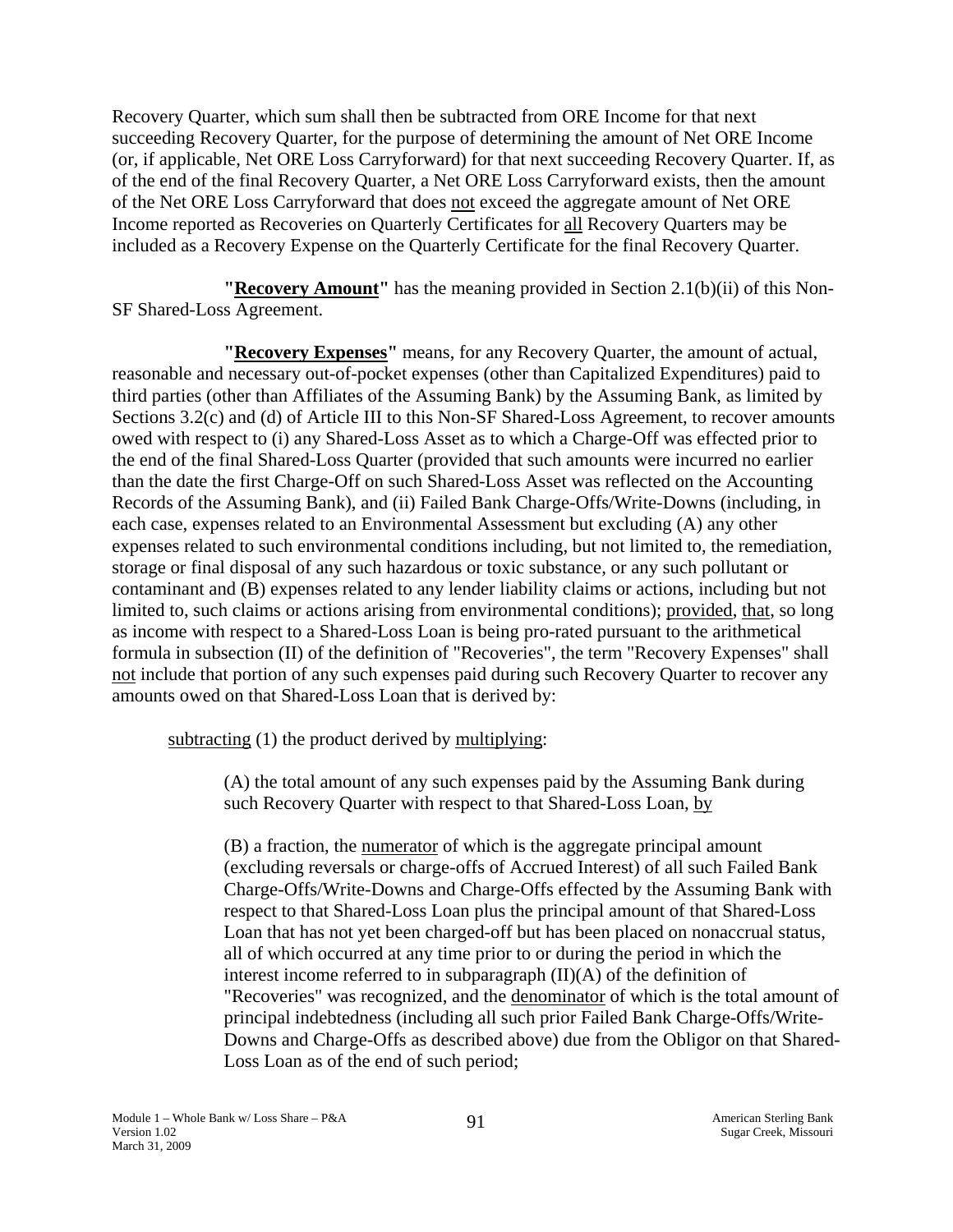from (2) the total amount of any such expenses paid during that Recovery Quarter with respect to that Shared-Loss Loan.

**"Recovery Quarter"** has the meaning provided in Section 2.1(a)(ii) of this Non-SF Shared-Loss Agreement.

**"Reimbursable Expenses"** means, for any Shared-Loss Quarter, the amount of actual, reasonable and necessary out-of-pocket expenses (other than Capitalized Expenditures) paid to third parties (other than Affiliates of the Assuming Bank) by the Assuming Bank, as limited by Sections 3.2(c) and (d) of Article III of this Non-SF Shared-Loss Agreement, to:

(i) recover amounts owed with respect to any Shared-Loss Asset as to which a Charge-Off has been effected prior to the end of the final Shared-Loss Quarter (provided that such amounts were incurred no earlier than the date the first Charge-Off on such Shared-Loss Asset was reflected on the Accounting Records of the Assuming Bank) and recover amounts owed with respect to Failed Bank Charge-Offs/Write-Downs (including, in each case, expenses related to an Environmental Assessment but excluding (A) any other expenses related to such environmental conditions including, but not limited to, the remediation, storage or final disposal of any such hazardous or toxic substance, or any such pollutant or contaminant and (B) expenses related to any lender liability claims or actions, including but not limited to, such claims or actions arising from environmental conditions); provided, that, so long as income with respect to a Shared-Loss Loan is being pro-rated pursuant to the arithmetical formula in subsection (II) of the definition of "Recoveries", the term "Reimbursable Expenses" shall not include that portion of any such expenses paid during such Shared-Loss Quarter to recover any amounts owed on that Shared-Loss Loan that is derived by:

subtracting (1) the product derived by multiplying:

(A) the total amount of any such expenses paid by the Assuming Bank during such Shared-Loss Quarter with respect to that Shared-Loss Loan, by

(B) a fraction, the numerator of which is the aggregate principal amount (excluding reversals or charge-offs of Accrued Interest) of all such Failed Bank Charge-Offs/Write-Downs and Charge-Offs effected by the Assuming Bank with respect to that Shared-Loss Loan plus the principal amount of that Shared-Loss Loan that has not yet been charged-off but has been placed on nonaccrual status, all of which occurred at any time prior to or during the period in which the interest income referred to in subparagraph  $(II)(A)$  of the definition of "Recoveries" was recognized, and the denominator of which is the total amount of principal indebtedness (including all such prior Failed Bank Charge-Offs/Write-Downs and Charge-Offs as described above) due from the Obligor on that Shared-Loss Loan as of the end of such period;

from (2) the total amount of any such expenses paid during that Shared-Loss Quarter with respect to that Shared-Loss Loan; and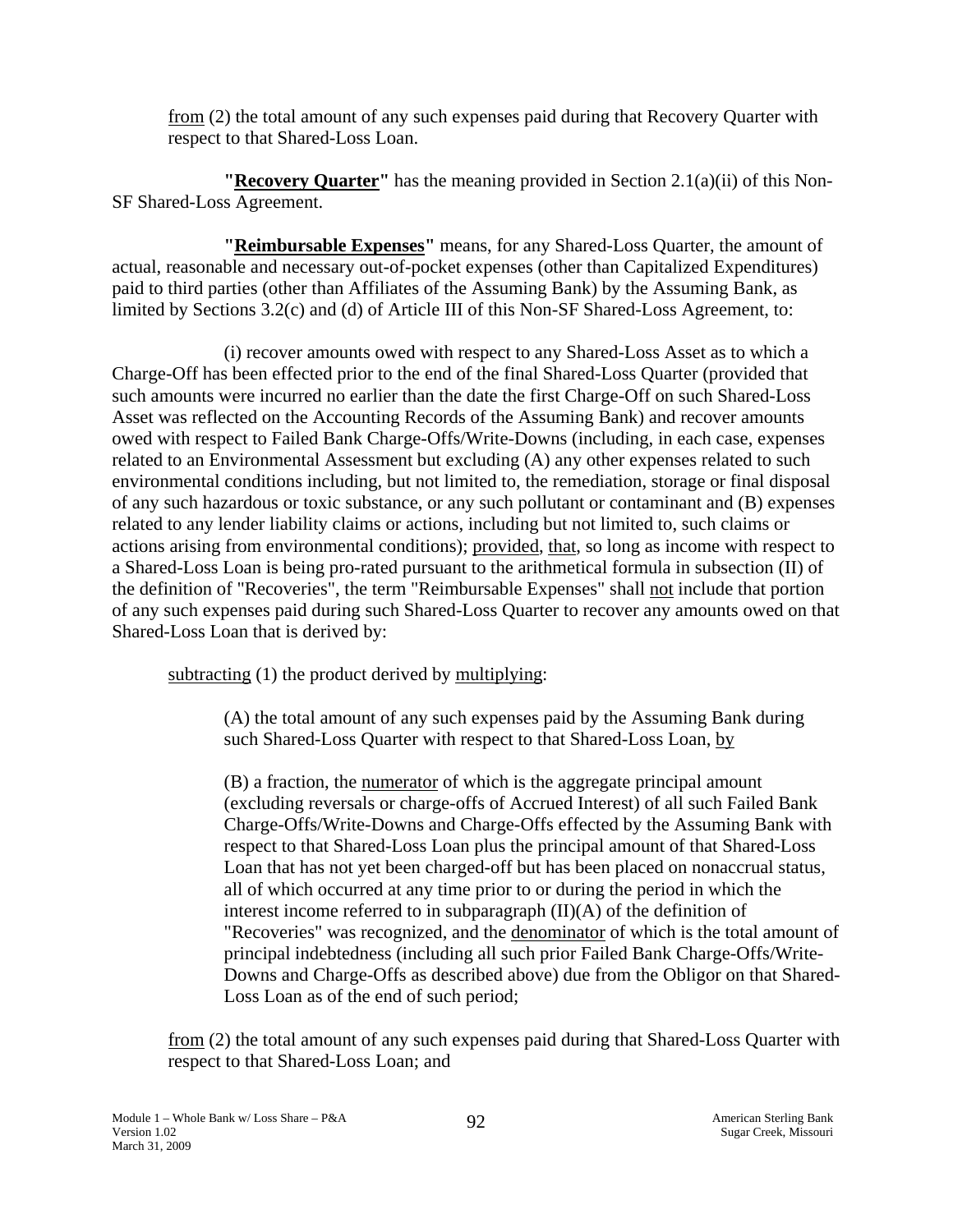(ii) manage, operate or maintain Other Real Estate, Additional ORE or Subsidiary ORE less the amount of any income received by the Assuming Bank during such Shared-Loss Quarter with respect to such Other Real Estate, Additional ORE or Subsidiary ORE (which resulting amount under this clause (ii) may be negative).

**"Residential Mortgage Loans"** means Loans, excluding advances made pursuant to Home Equity Loans, that are secured by mortgages on one- to four-family residences or stock of cooperative housing associations.

**"Review Board"** has the meaning provided in Section 2.1(f)(i) of this Non-SF Shared-Loss Agreement.

**"Shared-Loss Amount"** has the meaning provided in Section 2.1(b)(i) of this Non-SF Shared-Loss Agreement.

 in which such interest accrued. **"Shared-Loss Asset Repurchase Price"** means, with respect to any Shared-Loss Asset, which shall be determined by the Receiver, the principal amount thereof due from an Obligor (including, subject to the limitations discussed below, the amount of any Accrued Interest) stated on the Accounting Records of the Assuming Bank, as of the date as of which the Shared-Loss Asset Repurchase Price is being determined (regardless, in the case of a Shared-Loss Loan, of the Legal Balance thereof); provided, that (i) in the case of a Shared-Loss Loan there shall be excluded from such amount the amount of any Accrued Interest accrued on or with respect to such Shared-Loss Loan prior to the ninety (90)-day period ending on the day prior to the purchase date determined pursuant to Sections  $2.1(e)(i)$  or  $2.1(e)(iii)$  of this Non-SF Shared-Loss Agreement, except to the extent such Accrued Interest was included in the Book Value of such Shared-Loss Loan, and (ii) any collections on a Shared-Loss Loan received by the Assuming Bank after the purchase date applicable to such Shared-Loss Loan shall be applied (without duplication) to reduce the Shared-Loss Asset Repurchase Price of such Shared-Loss Loan on a dollar-for-dollar basis. For purposes of determining the amount of unpaid interest which accrued during a given period with respect to a variable-rate Shared-Loss Loan, all collections of interest shall be deemed to be applied to unpaid interest in the chronological order

**"Shared-Loss Assets"** means Shared-Loss Loans, Other Real Estate purchased by the Assuming Bank, Additional ORE, Subsidiary ORE and Capitalized Expenditures.

# **"Shared-Loss Loan Commitment"** means:

(i) any Commitment to make a further extension of credit or to make a further advance with respect to an existing Shared-Loss Loan; and

(ii) any Shared-Loss Loan Commitment (described in subparagraph (i) immediately preceding) with respect to which the Assuming Bank has made a Permitted Amendment.

**"Shared-Loss Loan Commitment Advance"** means an advance pursuant to a Shared-Loss Loan Commitment with respect to which the Assuming Bank has not made a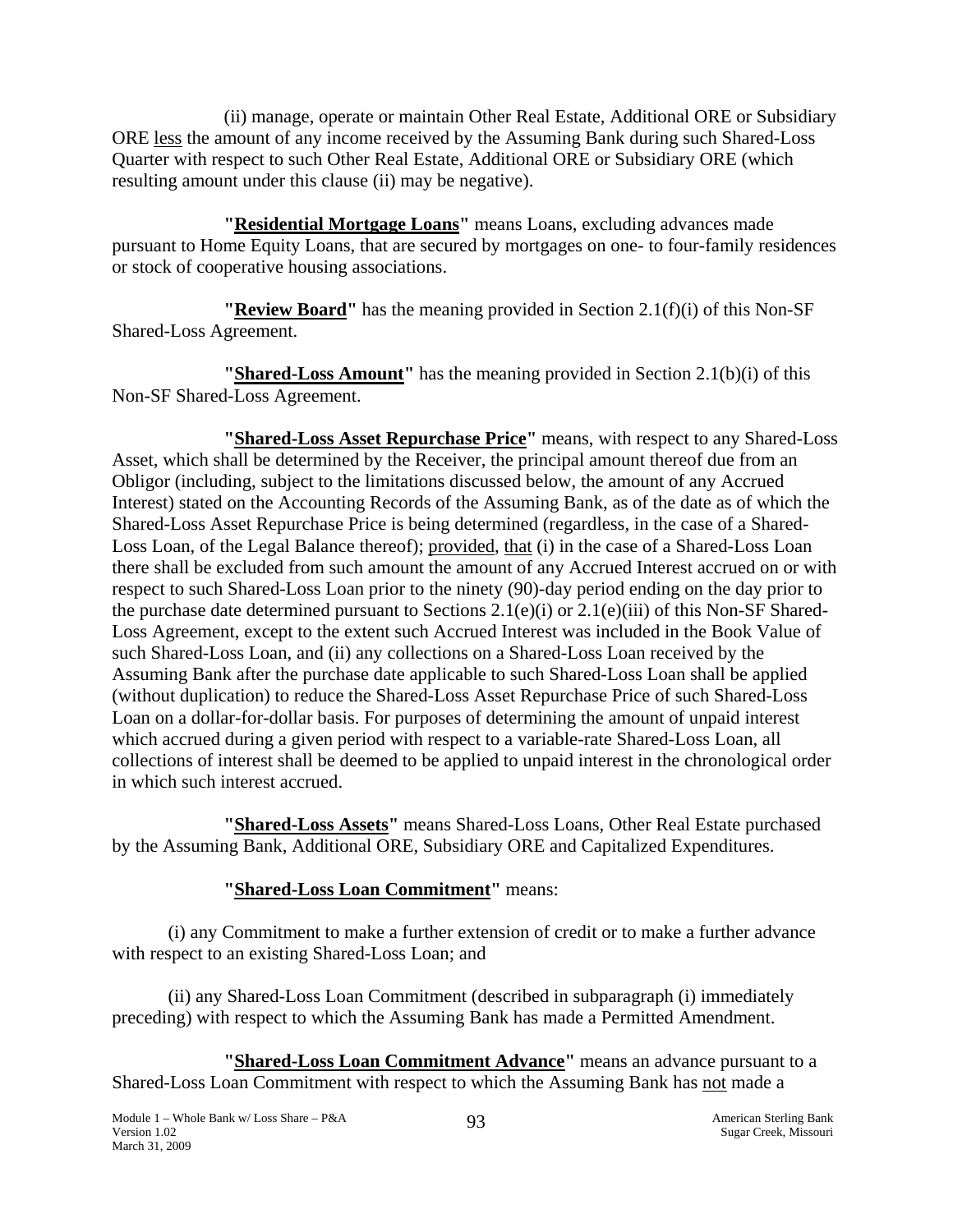Permitted Advance.

# **"Shared-Loss Loans"** means:

(i)(A) Loans purchased by the Assuming Bank pursuant to the Agreement set forth on Exhibit 4.15(b) (B) New Shared-Loss Loans purchased by the Assuming Bank pursuant to the Agreement, (C) Permitted Advances and (D) Shared-Loss Loan Commitment Advances, if any; provided, that Shared-Loss Loans shall not include Loans, New Shared-Loss Loans, Permitted Advances and Shared-Loss Loan Commitment Advances with respect to which an Acquired Subsidiary, or a constituent Subsidiary thereof, is an Obligor; and

(ii) any Shared-Loss Loans (described in subparagraph (i) immediately preceding) with respect to which the Assuming Bank has made a Permitted Amendment.

**"Shared-Loss Payment Trigger"** means when the sum of the Cumulative Loss Amount under the Single Family Shared-Loss Agreement and the cumulative Net Charge-Offs under this Non-SF Shared-Loss Agreement, exceeds the First Loss Tranche.

**"Shared-Loss Quarter"** has the meaning provided in Section 2.1(a)(i) of this Non-SF Shared-Loss Agreement.

**"Stated Threshold"** means total losses under the shared loss agreements in the amount of \$42,000,000.

**"Subsidiary ORE"** means all assets owned by ORE Subsidiaries that would constitute Additional ORE if such assets were on the books of the Assuming Bank.

**"Termination Date"** means the eighth (8th) anniversary of the Commencement Date.

# **ARTICLE II** -- **SHARED-LOSS ARRANGEMENT**

# **2.1 Shared-Loss Arrangement.**

**(a) Quarterly Certificates.** (i) Not later than thirty (30) days after the end of each Calendar Quarter from and including the initial Calendar Quarter to and including the Calendar Quarter in which the Applicable Anniversary of the Commencement Date falls (each of such Calendar Quarters being referred to herein as a "Shared-Loss Quarter"), the Assuming Bank shall deliver to the Receiver a certificate, signed by the Assuming Bank's chief executive officer and its chief financial officer, setting forth in such form and detail as the Receiver may specify (a "Quarterly Certificate"):

> (A) the amount of Charge-Offs, the amount of Recoveries and the amount of Net Charge-Offs (which amount may be negative) during such Shared-Loss Quarter with respect to the Shared-Loss Assets (and for Recoveries, with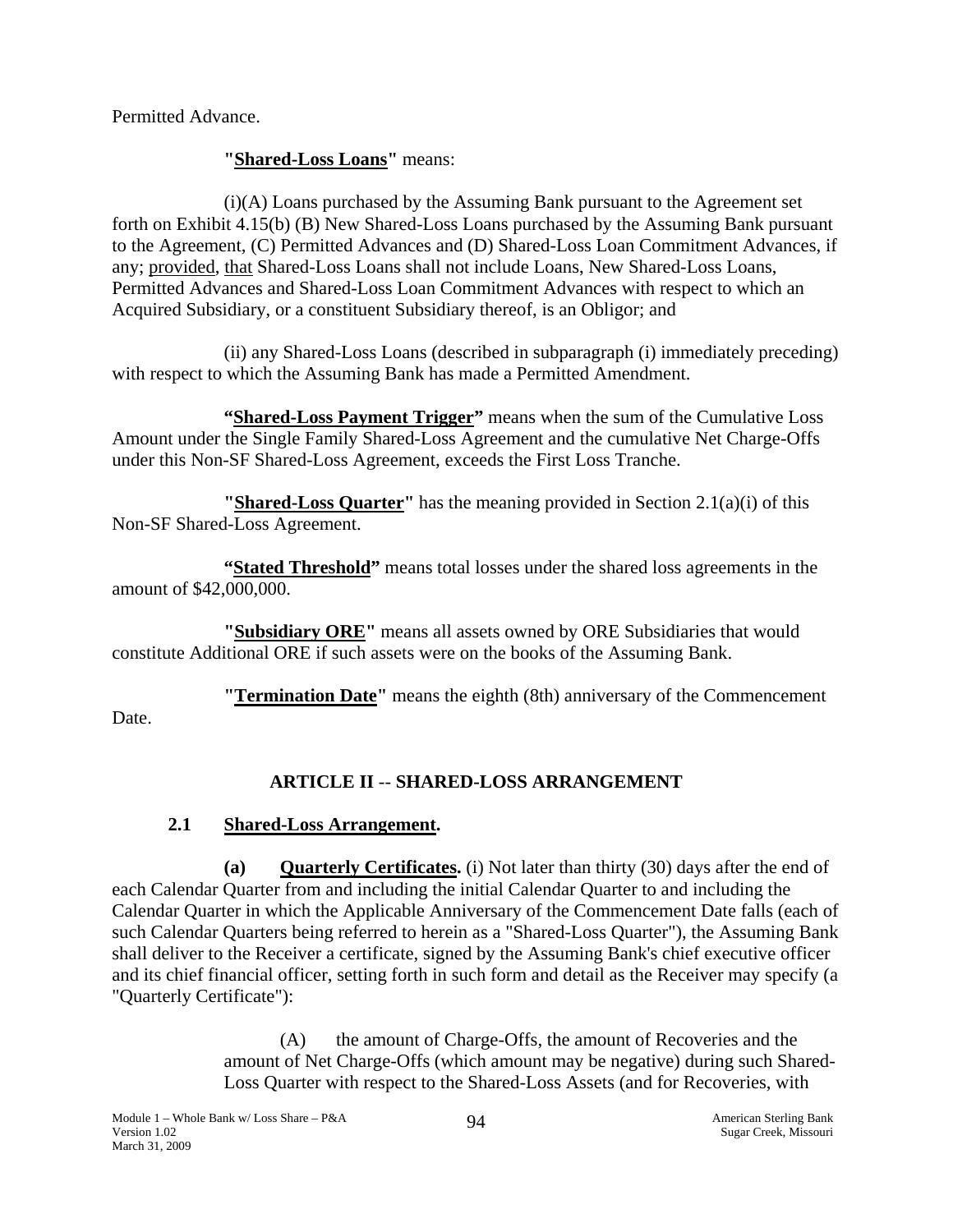respect to the Assets for which a charge-off was effected by the Failed Bank prior to Bank Closing); and

(B) the aggregate amount of Reimbursable Expenses (which amount may be negative) during such Shared-Loss Quarter.

(ii) Not later than thirty (30) days after the end of each Calendar Quarter from and including the first Calendar Quarter following the final Shared-Loss Quarter to and including the Calendar Quarter in which the Termination Date falls (each of such Calendar Quarters being referred to herein as a "Recovery Quarter"), the Assuming Bank shall deliver to the Receiver a Quarterly Certificate setting forth, in such form and detail as the Receiver may specify, the amount of Recoveries and Recovery Expenses during such Recovery Quarter. On the Quarterly Certificate for the first Recovery Quarter only, the Assuming Bank may report as a separate item, in such form and detail as the Receiver may specify, the aggregate amount of any Reimbursable Expenses that: (a) were incurred prior to or during the final Shared-Loss Quarter, and (b) had not been included in any Quarterly Certificate for any Shared-Loss Quarter because they had not been actually paid by the Assuming Bank (in accordance with the terms of this Non-SF Shared-Loss Agreement) during any Shared-Loss Quarter and (c) were actually paid by the Assuming Bank (in accordance with the terms of this Non-SF Shared-Loss Agreement) during the first Recovery Quarter.

## **(b) Payments With Respect to Shared-Loss Assets.**

 $(i)$  For purposes of this Section 2.1(b), the Assuming Bank shall record the Shared-Loss Assets on its Accounting Records at Book Value. If the amount of all Net Charge-Offs during any Shared-Loss Quarter plus Reimbursable Expenses during such Shared-Loss Quarter (the "Shared-Loss Amount") is positive, then, except as provided in Sections 2.1(c) and (e) below, and subject to the provisions of Section 2.1(b)(vi) below, not later than fifteen (15) days after the date on which the Receiver receives the Quarterly Certificate with respect to such Shared-Loss Quarter, the Receiver shall pay to the Assuming Bank an amount equal to eighty percent (80%) of the Shared-Loss Amount for such Shared-Loss Quarter. If the Shared-Loss Amount during any Shared-Loss Quarter is negative, the Assuming Bank shall pay to the Receiver an amount equal to eighty percent (80%) of the Shared-Loss Amount for such Shared-Loss Quarter, which payment shall be delivered to the Receiver together with the Quarterly Certificate for such Shared-Loss Quarter.

(ii) If the amount of gross Recoveries during any Recovery Quarter less Recovery Expenses during such Recovery Quarter (the "Recovery Amount") is positive, then, simultaneously with its delivery of the Quarterly Certificate with respect to such Recovery Quarter, the Assuming Bank shall pay to the Receiver an amount equal to eighty percent (80%) of the Recovery Amount for such Recovery Quarter. If the Recovery Amount is negative, then such negative amount shall be subtracted from the amount of gross Recoveries during the next succeeding Recovery Quarter in determining the Recovery Amount in such next succeeding Recovery Quarter; provided, that this Section 2.1(b)(ii) shall operate successively in the event that the Recovery Amount (after giving effect to this Section 2.1(b)(ii)) in such next succeeding Recovery Quarter is negative. The Assuming Bank shall specify, in the Quarterly Certificate for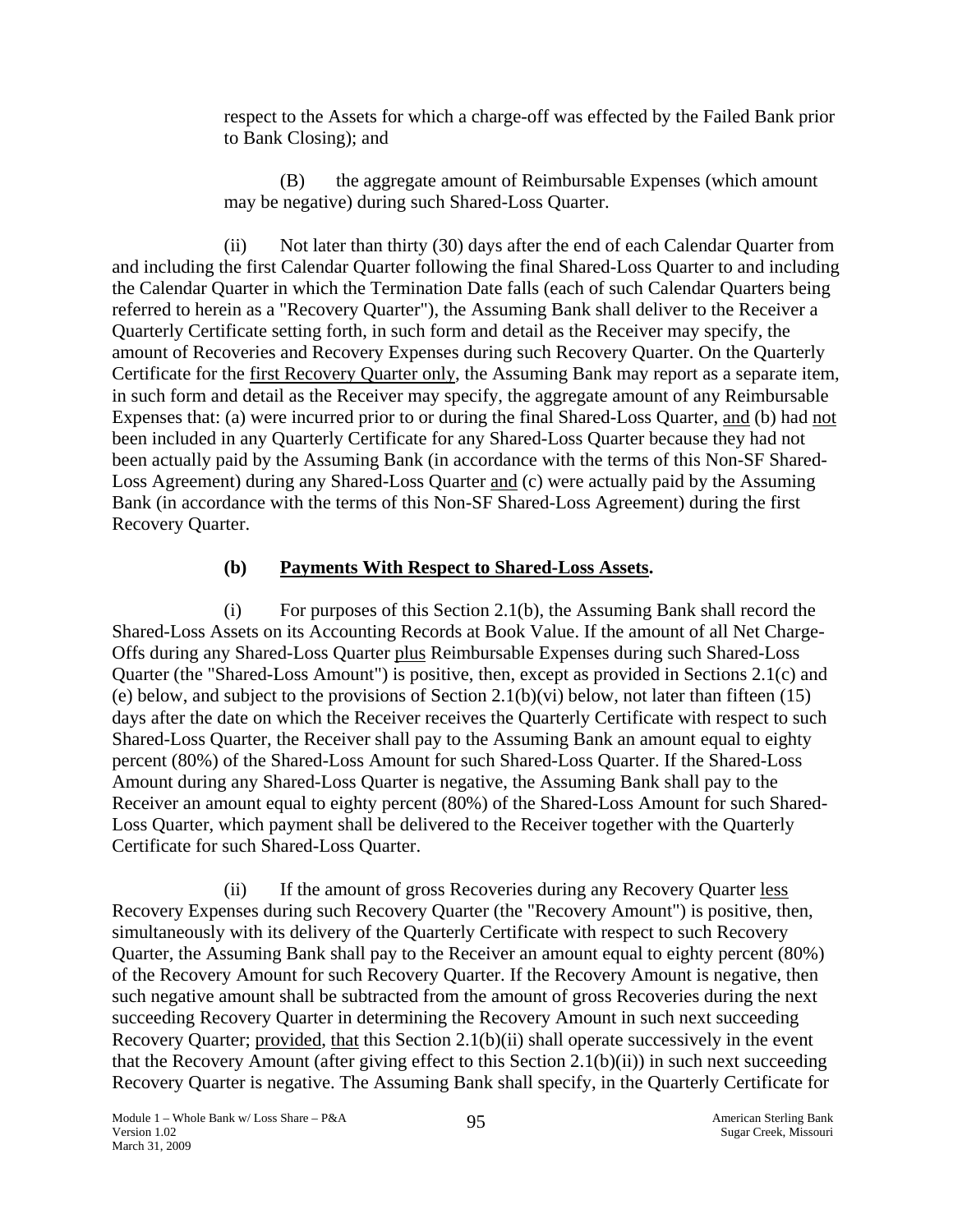the final Recovery Quarter, the aggregate amount for all Recovery Quarters only, as of the end of, and including, the final Recovery Quarter of (A) Recoveries ("Aggregate Recovery Period Recoveries"), (B) Recovery Expenses ("Aggregate Recovery Expenses"), and (C) only those Recovery Expenses that have been actually "offset" against Aggregate Recovery Period Recoveries (including those so "offset" in that final Recovery Quarter) ("Aggregate Offset Recovery Expenses"); as used in this sentence, the term "offset" means the amount that has been applied to reduce gross Recoveries in any Recovery Quarter pursuant to the methodology set forth in this Section 2.1(b)(ii). If, at the end of the final Recovery Quarter the amount of Aggregate Recovery Expenses exceeds the amount of Aggregate Recovery Period Recoveries, the Receiver shall have no obligation to pay to the Assuming Bank all or any portion of such excess. Subsequent to the Assuming Bank's calculation of the Recovery Amount (if any) for the final Recovery Quarter, the Assuming Bank shall also show on the Quarterly Certificate for the final Recovery Quarter the results of the following three mathematical calculations: (i) Aggregate Recovery Period Recoveries minus Aggregate Offset Recovery Expenses; (ii) Aggregate Recovery Expenses minus Aggregate Offset Recovery Expenses; and (iii) the lesser of the two amounts calculated in (i) and (ii) immediately above ("Additional Recovery Expenses") multiplied by 80% (the amount so calculated in (iii) being defined as the "Additional Recovery Expense Amount"). If the Additional Recovery Expense Amount is greater than zero, then the Assuming Bank may request in the Quarterly Certificate for the final Recovery Quarter that the Receiver reimburse the Assuming Bank the amount of the Additional Recovery Expense Amount and the Receiver shall pay to the Assuming Bank the Additional Recovery Expense Amount within fifteen (15) days after the date on which the Receiver receives that Quarterly Certificate. On the Quarterly Certificate for the final Recovery Quarter only, the Assuming Bank may include, in addition to any Recovery Expenses for that Recovery Quarter that were paid by the Assuming Bank in that Recovery Quarter, those Recovery Expenses that: (a) were incurred prior to or during the final Recovery Quarter, and (b) had not been included in any Quarterly Certificate for any Recovery Quarter because they had not been actually paid by the Assuming Bank (in accordance with the terms of this Non-SF Shared-Loss Agreement) during any Recovery Quarter, and (c) were actually paid by the Assuming Bank (in accordance with the terms of this Non-SF Shared-Loss Agreement) prior to the date the Assuming Bank is required to deliver that final Quarterly Certificate to the Receiver under the terms of Section 2.1(a)(ii).

(iii) Concurrently with the delivery date of the Quarterly Certificate for the final Recovery Quarter as provided in Section 2.1(a)(ii), the Assuming Bank shall deliver to the Receiver a certificate, signed by the Assuming Bank's chief executive officer and its chief financial officer, setting forth in such form and detail (including supporting schedules) as the Receiver may specify, the amount of any excess of (A) the aggregate amount of Net Charge-Offs for all Shared-Loss Quarters plus all Reimbursable Expenses and Aggregate Offset Recovery Expenses plus Additional Recovery Expenses minus the aggregate amount of gross Recoveries for all Recovery Quarters, over (B) the Stated Threshold. Not later than forty-five (45) days after the date on which the Receiver receives such certificate, the Receiver shall pay to the Assuming Bank an amount equal to fifteen percent (15%) of such excess.

(iv) With respect to each Shared-Loss Quarter and Recovery Quarter, collections by the Assuming Bank on any charge-off effected by the Failed Bank prior to Bank Closing on an Asset other than a Shared-Loss Asset shall be reported as Recoveries under this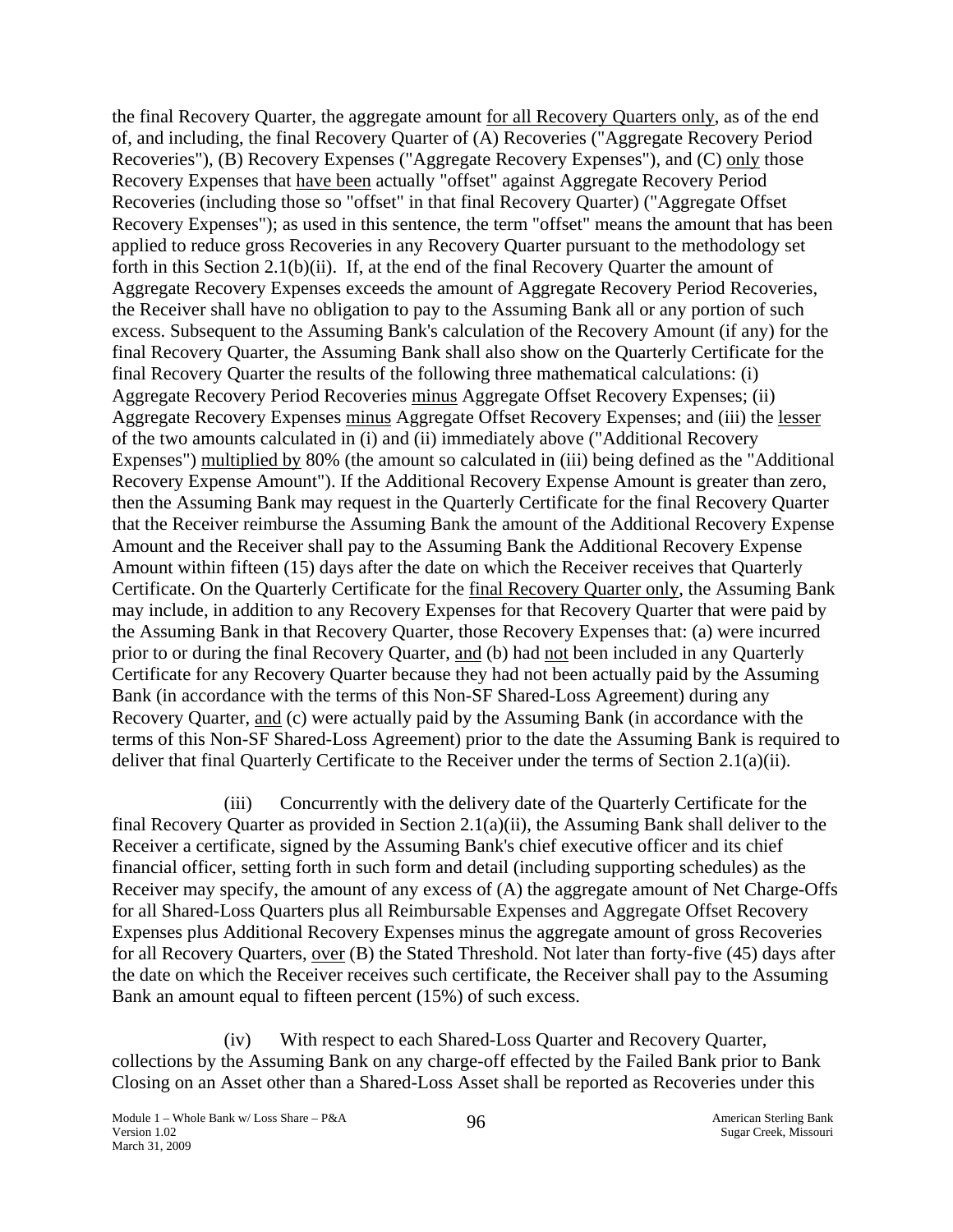Section 2.1 only to the extent such collections exceed the Book Value of such Asset, if any. For any Shared-Loss Quarter or Recovery Quarter in which collections by the Assuming Bank on such Asset are applied to both Book Value and to a charge-off effected by the Failed Bank prior to Bank Closing, the amount of expenditures incurred by the Assuming Bank attributable to the collection of any such Asset, that shall be considered a Reimbursable Expense or a Recovery Expense under this Section 2.1 will be limited to a proportion of such expenditures which is equal to the proportion derived by dividing (A) the amount of collections on such Asset applied to a charge-off effected by the Failed Bank prior to Bank Closing, by (B) the total collections on such Assets.

(v) If the Assuming Bank has duly specified an amount of Reimbursable Expenses on the Quarterly Certificate for the first Recovery Quarter as described above in the last sentence of Section 2.1(a)(ii), then, not later than fifteen (15) days after the date on which the Receiver receives that Quarterly Certificate, the Receiver shall pay to the Assuming Bank an amount equal to eighty percent (80%) of the amount of such Reimbursable Expenses.

(vi) Receiver has no obligation to make payment for any Shared Loss Quarters until the Shared-Loss Payment Trigger is reached.

**(c) Limitation on Shared-Loss Payment.** The Receiver shall not be required to make any payments pursuant to this Section 2.1 with respect to any Charge-Off of a Shared-Loss Asset that the Receiver or the Corporation determines, based upon the Examination Criteria, should not have been effected by the Assuming Bank. In the event that the Receiver does not make any payments with respect to any Charge-Off of a Shared-Loss Asset pursuant to this Section 2.1 or determines that a payment was improperly made, the Assuming Bank and the Receiver shall make such accounting adjustments and payments as may be necessary to give retroactive effect to such corrections.

### **(d) Sale of, or Additional Advances or Amendments with Respect to,**

**Shared-Loss Loans.** No Shared-Loss Loan shall be treated as a Shared-Loss Asset pursuant to this Section 2.1 (i) after the Assuming Bank makes any additional advance, commitment or increase in the amount of a commitment with respect to such Shared-Loss Loan that does not constitute a Permitted Advance or a Shared-Loss Loan Commitment Advance, (iii) after the Assuming Bank makes any amendment, modification, renewal or extension to such Shared-Loss Loan that does not constitute a Permitted Amendment, or (iv) after the Assuming Bank has managed, administered or collected any "Related Loan" (as such term is defined in Section 3.4 of Article III of this Exhibit) in any manner which would have the effect of increasing the amount of any collections with respect to the Related Loan to the detriment of such Shared-Loss Asset to which such loan is related; provided, that any such Shared-Loss Loan that has been the subject of Charge-Offs prior to the taking of any action described in clause (i), (ii), or (iii) of this Section 2.1(d) by the Assuming Bank shall be treated as a Shared-Loss Asset pursuant to this Section 2.1 solely for the purpose of treatment of Recoveries on such Charge-Offs until such time as the amount of Recoveries with respect to such Shared-Loss Asset equals such Charge-Offs.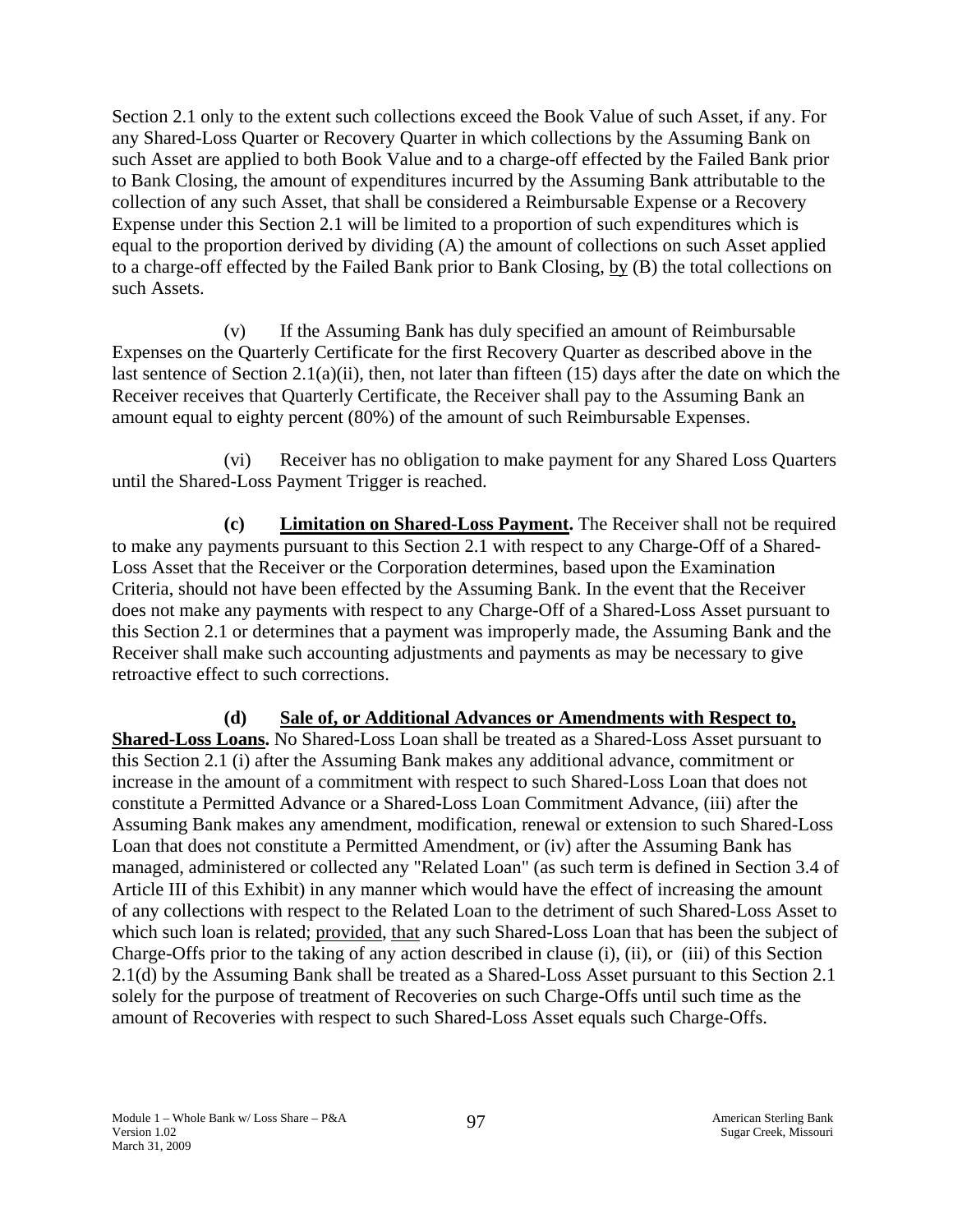### **(e) Option to Purchase.**

(i) In the event that the Assuming Bank determines that there is a substantial likelihood that continued efforts to collect a Shared-Loss Asset or an Asset for which a chargeoff was effected by the Failed Bank with, in either case, a Legal Balance of \$500,000 or more on the Accounting Records of the Assuming Bank will result in an expenditure of funds by the Assuming Bank to a third party for a specified purpose (the expenditure of which, in its best judgment, will maximize collections), which do not constitute Reimbursable Expenses or Recovery Expenses, and such expenses will exceed ten percent (10%) of the then book value thereof as reflected on the Accounting Records of the Assuming Bank, the Assuming Bank shall (i) promptly so notify the Receiver and (ii) request that such expenditure be treated as a Reimbursable Expense or Recovery Expense for purposes of this Section 2.1. (Where the Assuming Bank determines that there is a substantial likelihood that the previously mentioned situation exists with respect to continued efforts to collect a Shared-Loss Asset or an Asset for which a charge-off was effected by the Failed Bank with, in either case, a Legal Balance of less than \$500,000 on the Accounting Records of the Assuming Bank, the Assuming Bank may so notify the Receiver and request that such expenditure be treated as a Reimbursable Expense or Recovery Expense.) Within thirty (30) days after its receipt of such a notice, the Receiver will advise the Assuming Bank of its consent or denial that such expenditures shall be treated as a Reimbursable Expense or Recovery Expense, as the case may be. Notwithstanding the failure of the Receiver to give its consent with respect to such expenditures, the Assuming Bank shall continue to administer such Shared-Loss Asset in accordance with Section 2.2, except that the Assuming Bank shall not be required to make such expenditures. At any time after its receipt of such a notice and on or prior to the Termination Date the Receiver shall have the right to purchase such Shared-Loss Asset or Asset as provided in Section 2.1(e)(iii), notwithstanding any consent by the Receiver with respect to such expenditure.

(ii) During the period prior to the Termination Date, the Assuming Bank shall notify the Receiver within fifteen (15) days after any of the following becomes fully or partially charged-off:

> (A) a Shared-Loss Loan having a Legal Balance (or, in the case of more than one (1) Shared-Loss Loan made to the same Obligor, a combined Legal Balance) of \$500,000 or more in circumstances in which the legal claim against the relevant Obligor survives; or

(B) a Shared-Loss Loan to a director, an "executive officer" as defined in 12 C.F.R. 215.2(d), a "principal shareholder" as defined in 12 C.F.R. 215.2(l), or an Affiliate of the Assuming Bank.

(iii) If the Receiver determines in its sole discretion that the Assuming Bank is not diligently pursuing collection efforts with respect to any Shared-Loss Asset which has been fully or partially charged-off or written-down (including any Shared-Loss Asset which is identified or required to be identified in a notice pursuant to Section 2.1(e)(ii)) or any Asset for which there exists a Failed Bank Charge-Off/Write-Down, the Receiver may at its option, exercisable at any time on or prior to the Termination Date, require the Assuming Bank to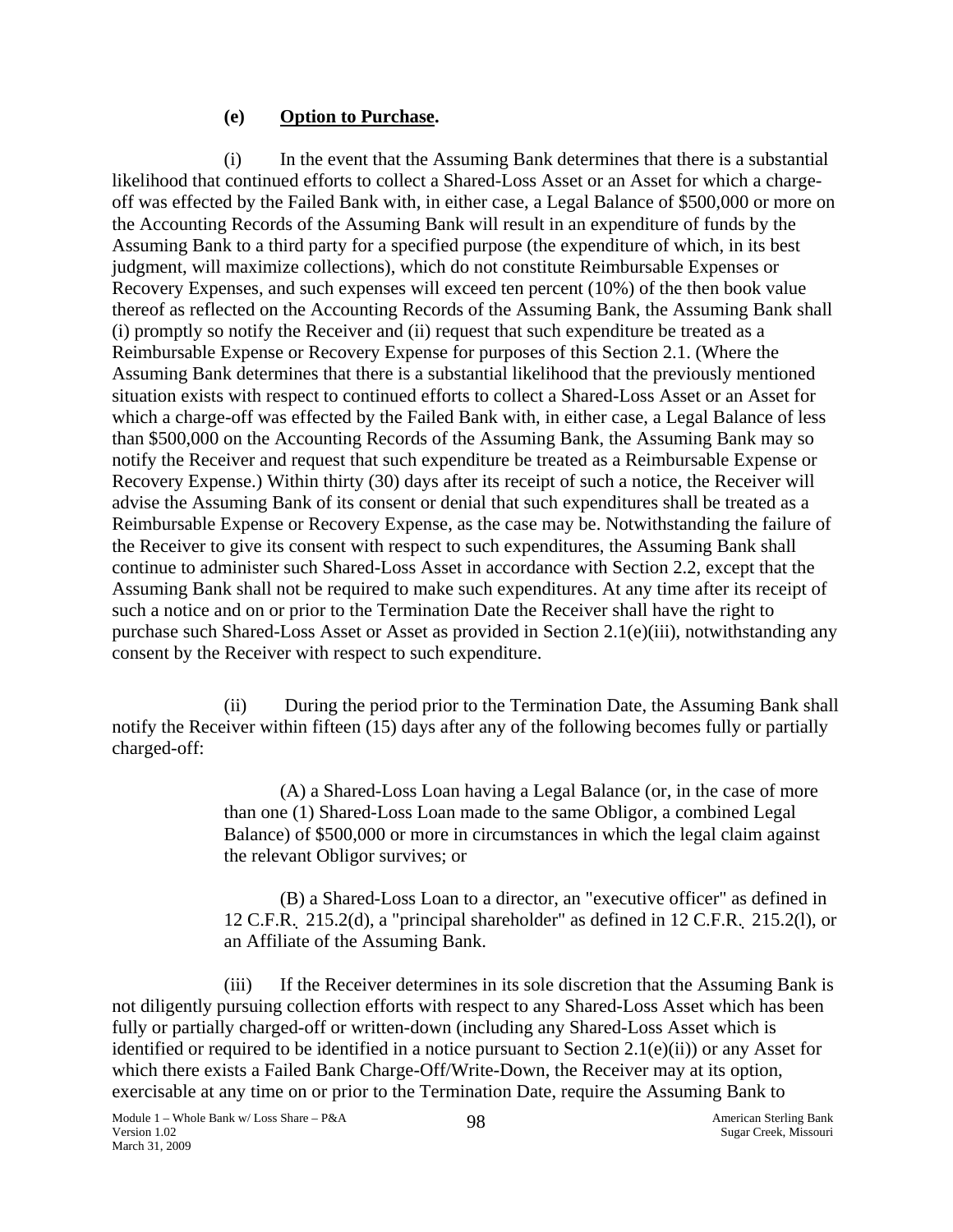assign, transfer and convey such Shared-Loss Asset or Asset to and for the sole benefit of the Receiver for a price equal to the Repurchase Price thereof less the Related Liability Amount with respect to any Related Liabilities related to such Shared-Loss Asset or Asset.

(iv) Not later than ten (10) days after the date upon which the Assuming Bank receives notice of the Receiver's intention to purchase or require the assignment of any Shared-Loss Asset or Asset pursuant to Section 2.1(e)(i) or (iii), the Assuming Bank shall transfer to the Receiver such Shared-Loss Asset or Asset and any Credit Files relating thereto and shall take all such other actions as may be necessary and appropriate to adequately effect the transfer of such Shared-Loss Asset or Asset from the Assuming Bank to the Receiver. Not later than fifteen (15) days after the date upon which the Receiver receives such Shared-Loss Asset or Asset and any Credit Files relating thereto, the Receiver shall pay to the Assuming Bank an amount equal to the Repurchase Price of such Shared-Loss Asset or Asset less the Related Liability Amount.

(v) The Receiver shall assume all Related Liabilities with respect to any Shared-Loss Asset or Asset set forth in the notice described in Section 2.1(e)(iv).

# **(f) Dispute Resolution.**

(i) (A) Any dispute as to whether a Charge-Off of a Shared-Loss Asset was made in accordance with Examination Criteria shall be resolved by the Assuming Bank's Chartering Authority. (B) With respect to any other dispute arising under the terms of this this Non-SF Shared-Loss Agreement, at the discretion of the Corporation, to be exercised in each instance of such other dispute, and with the subsequent written consent of the Assuming Bank, such other dispute shall be resolved by determination of a review board (a "Review Board") established pursuant to Section 2.1(f). Any Review Board under this Section 2.1(f) shall follow the provisions of the Federal Arbitration Act and shall follow the provisions of the Administrative Dispute Resolution Act of 1996 ("ADRA"), as amended. (C) Any determination by the Assuming Bank's Chartering Authority or by a Review Board shall be conclusive and binding on the parties hereto and not subject to further dispute, and judgment may be entered on said determination in accordance with applicable arbitration law in any court having jurisdiction thereof.

(ii) A Review Board shall consist of three (3) members, each of whom shall have such expertise as the Corporation and the Assuming Bank agree is relevant. As appropriate, the receiver or the Corporation (the "FDIC Party") will select one member, one member will be selected by the Assuming Bank and the third member (the "Neutral Member") will be selected by the other two members. The member of the Review Board selected by a party may be removed at any time by such party upon two (2) days' written notice to the other party of the selection of a replacement member. The Neutral Member may be removed by unanimous action of the members appointed by the FDIC Party and the Assuming Bank after two (2) days' prior written notice to the FDIC Party and the Assuming Bank of the selection of a replacement Neutral Member. In addition, if a Neutral Member fails for any reason to serve or continue to serve on the Review Board, the other remaining members shall so notify the parties to the dispute and the Neutral Member in writing that such Neutral Member will be replaced, and the Neutral Member shall thereafter be replaced by the unanimous action of the other remaining members within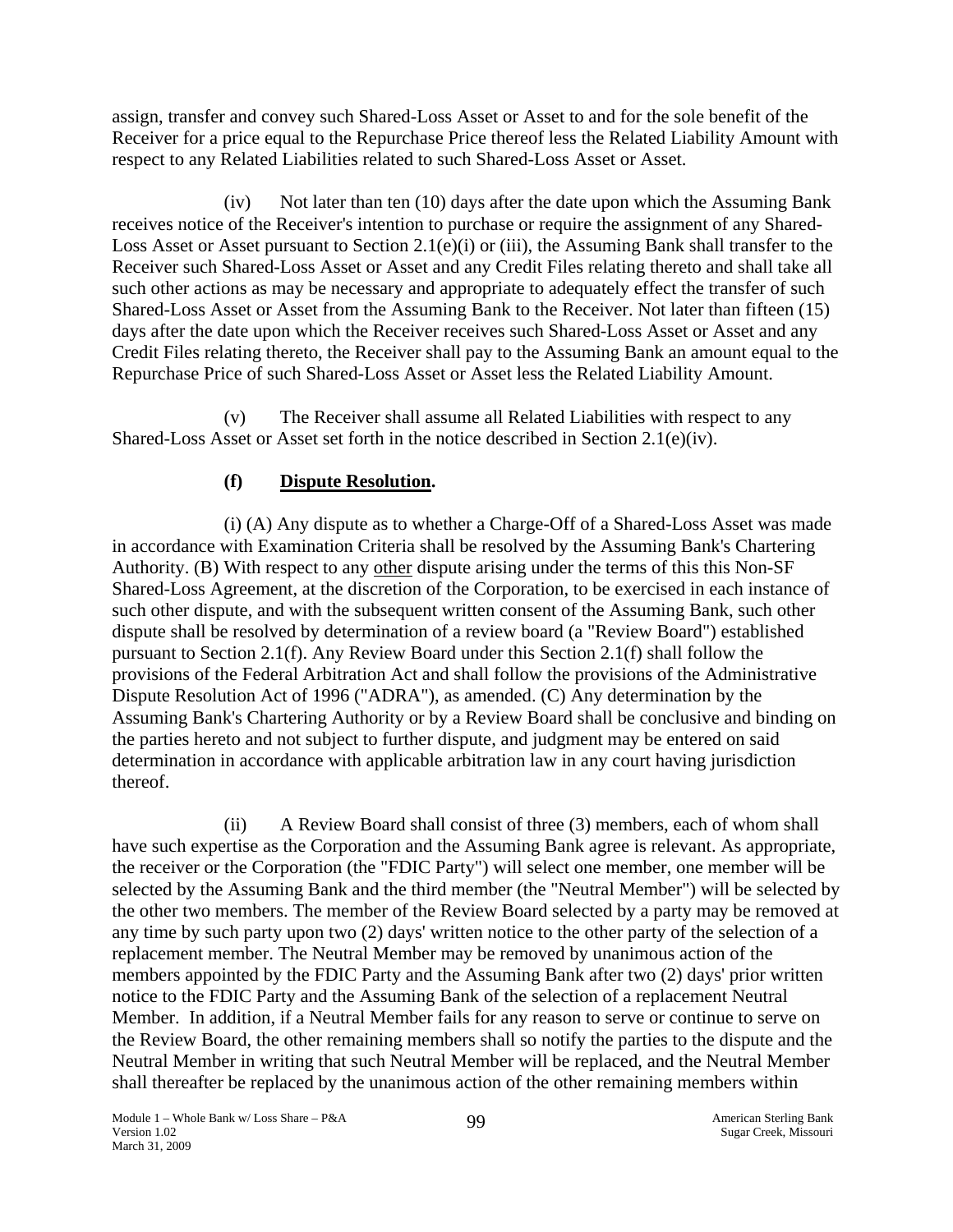twenty (20) business days of that notification.

(iii) No dispute may be submitted to a Review Board by any of the parties to this Non-SF Shared-Loss Agreement unless such party has provided to the other party a written notice of dispute ("Notice of Dispute"). During the forty-five (45)-day period following the providing of a Notice of Dispute, the parties to the dispute will make every effort in good faith to resolve the dispute by mutual agreement. As part of these good faith efforts, the parties should consider the use of less formal dispute resolution techniques, as judged appropriate by each party in its sole discretion. Such techniques may include, but are not limited to, mediation, settlement conference, and early neutral evaluation. If the parties have not agreed to a resolution of the dispute by the end of such forty-five (45)-day period, then, subject to the discretion of the Corporation and the written consent of the Assuming Bank as set forth in Section 2.1(f)(i)(B) above, on the first day following the end of such period, the FDIC Party and the Assuming Bank shall notify each other of its selection of its member of the Review Board and such members shall be instructed to promptly select the Neutral Member of the Review Board. If the members appointed by the FDIC Party and the Assuming Bank are unable to promptly agree upon the initial selection of the Neutral Member, or a timely replacement Neutral Member as set forth in Section 2.1(f)(ii) above, the two appointed members shall apply to the American Arbitration Association ("AAA"), and such Neutral Member shall be appointed in accordance with the Commercial Arbitration Rules of the AAA.

(iv) The resolution of a dispute pursuant to this Section 2.1(f) shall be governed by the Commercial Arbitration Rules of the AAA to the extent that such rules are not inconsistent with this Section 2.1(f). The Review Board may modify the procedures set forth in such rules from time to time with the prior approval of the FDIC Party and the Assuming Bank.

(v) Within fifteen (15) days after the last to occur of the final written submissions of both parties, the presentation of witnesses, if any, and oral presentations, if any, the Review Board shall adopt the position of one of the parties and shall present to the parties a written award regarding the dispute. The determination of any two (2) members of a Review Board will constitute the determination of such Review Board.

(vi) The FDIC Party and the Assuming Bank will each pay the fees and expenses of the member of the Review Board selected by it. The FDIC Party and Assuming Bank will share equally the fees and expenses of the Neutral Member. No such fees or expenses incurred by the Assuming Bank shall be subject to reimbursement by the FDIC Party under this Non-SF Shared-Loss Agreement or otherwise.

(vii) Each party will bear all costs and expenses incurred by it in connection with the submission of any dispute to a Review Board. No such costs or expenses incurred by the Assuming Bank shall be subject to reimbursement by the FDIC Party under this Non-SF Shared-Loss Agreement or otherwise. The Review Board shall have no authority to award costs or expenses incurred by either party to these proceedings.

(viii) Any dispute resolution proceeding held pursuant to this Section 2.1(f) shall not be public. In addition, each party and each member of any Review Board shall strictly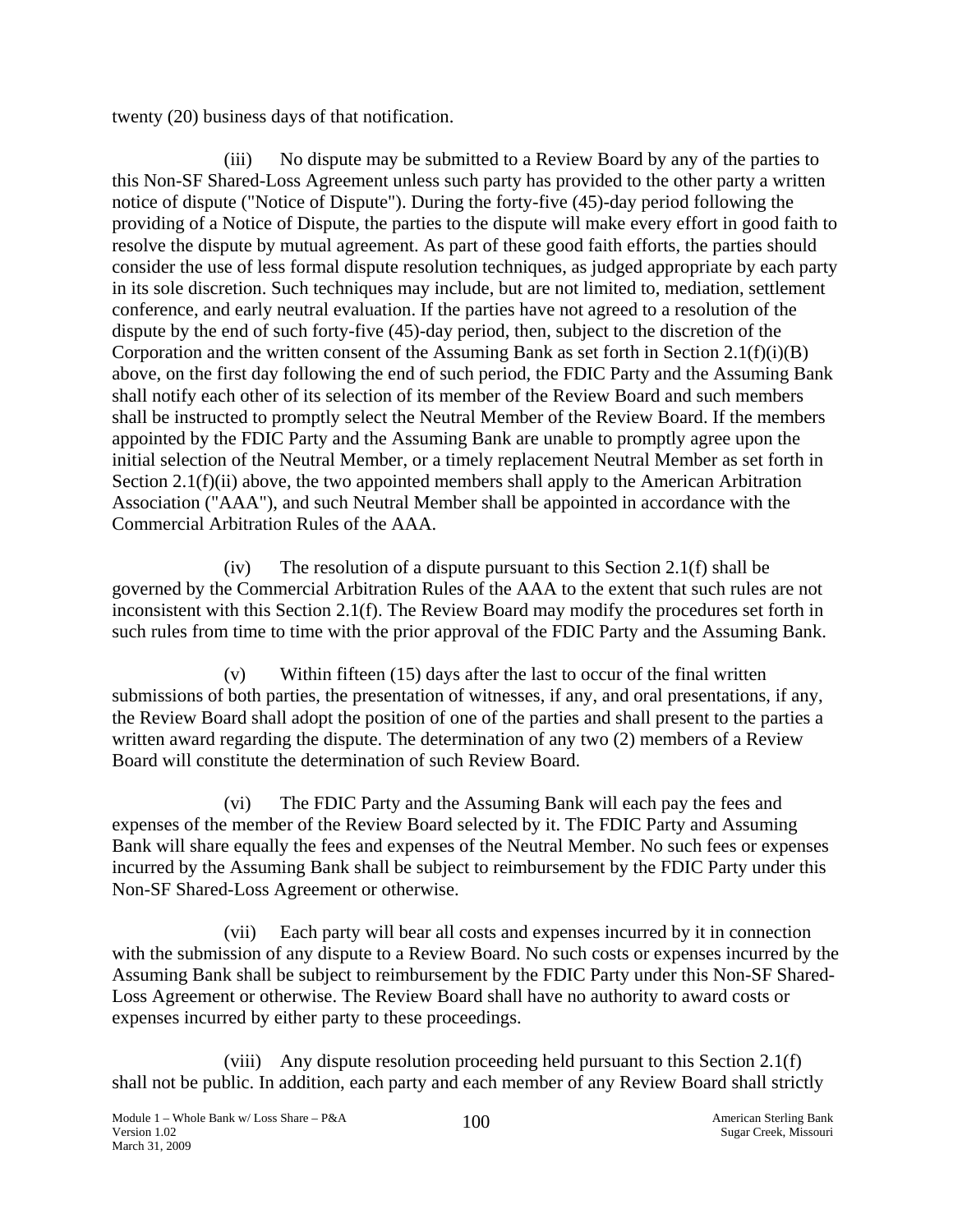maintain the confidentiality of all issues, disputes, arguments, positions and interpretations of any such proceeding, as well as all information, attachments, enclosures, exhibits, summaries, compilations, studies, analyses, notes, documents, statements, schedules and other similar items associated therewith. Pursuant to ADRA, dispute resolution communications may not be disclosed either by the parties or by any member of the Review board unless:

(1) all parties to the dispute resolution proceeding agree in writing;

(2) the communication has already been made public;

(3) the communication is required by statute to be made public; or (4) a court determines that such testimony or disclosure is necessary to prevent a manifest injustice, help establish a violation of the law or prevent harm to the public health or safety, or of sufficient magnitude in the particular case to outweigh the integrity of dispute resolution proceedings in general by reducing the confidence of parties in future cases that their communications will remain confidential.

(ix) Any dispute resolution proceeding pursuant to this Section 2.1(f) (whether as a matter of good faith negotiations, by resort to a Review Board, or otherwise) is a compromise negotiation for purposes of the Federal Rules of Evidence and state rules of evidence. The parties agree that all proceedings, including any statement made or document prepared by any party, attorney or other participants are privileged and shall not be disclosed in any subsequent proceeding or document or construed for any purpose as an admission against interest. Any document submitted and any statements made during any dispute resolution proceeding are for settlement purposes only. The parties further agree not to subpoena any of the members of the Review Board or any documents submitted to the Review Board. In no event will the Neutral Member voluntarily testify on behalf of any party.

(x) No decision, interpretation, determination, analysis, statement, award or other pronouncement of any Review Board shall constitute precedent as regards any subsequent proceeding (whether or not such proceeding involves dispute resolution under this Non-SF Shared-Loss Agreement) nor shall any Review Board be bound to follow any decision, interpretation, determination, analysis, statement, award or other pronouncement rendered by any previous Review Board or any other previous dispute resolution panel which may have convened in connection with a transaction involving other failed financial institutions or Federal assistance transactions.

(xi) The parties may extend any period of time in this Section 2.1(f) by mutual agreement. Notwithstanding anything above to the contrary, no dispute shall be submitted to a Review Board until each member of the Review Board, and any substitute member, if applicable, agrees to be bound by the provisions of this Section 2.1(f) as applicable to members of a Review Board. Prior to the commencement of the Review Board proceedings, or, in the case of a substitute Neutral Member, prior to the re-commencement of such proceedings subsequent to that substitution, the Neutral Member shall provide a written oath of impartiality.

**2.2 Administration of Shared-Loss Assets.** The Assuming Bank shall at all times prior to the Termination Date comply with the Rules Regarding the Administration of Shared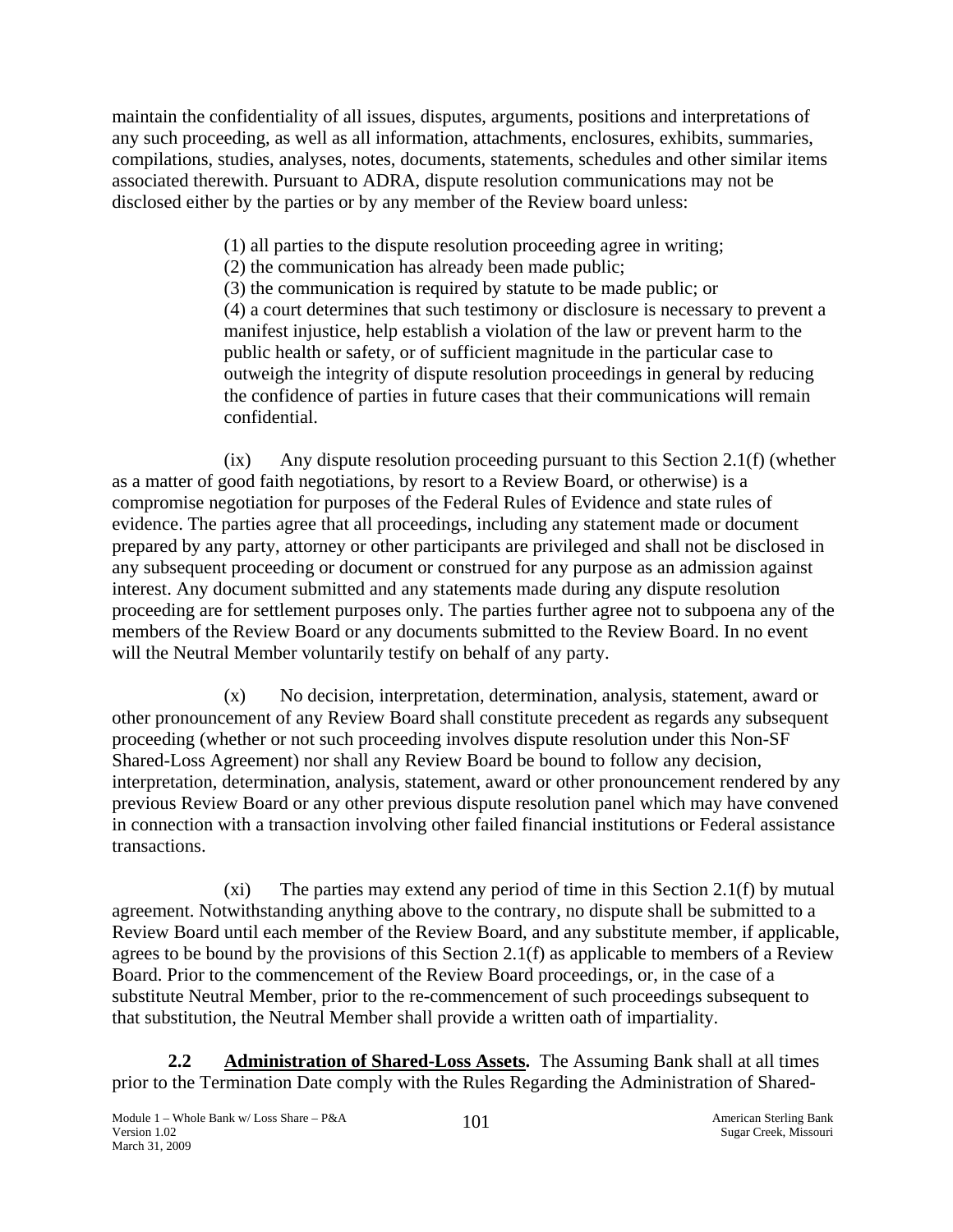Loss Assets as set forth in Article III of this Exhibit.

# **2.3 Auditor Report; Right to Audit.**

(a) Within ninety (90) days after the end of each calendar year from and including the calendar year during which Bank Closing falls to and including the calendar year during which the Termination Date falls, the Assuming Bank shall deliver to the Corporation and to the Receiver a report signed by its independent public accountants stating that they have reviewed the terms of this Non-SF Shared-Loss Agreement and that, in the course of their annual audit of the Assuming Bank's books and records, nothing has come to their attention suggesting that any computations required to be made by the Assuming Bank during such calendar year by this Article II were not made by the Assuming Bank in accordance herewith. In the event that the Assuming Bank cannot comply with the preceding sentence, it shall promptly submit to the Receiver corrected computations together with a report signed by its independent public accountants stating that, after giving effect to such corrected computations, nothing has come to their attention suggesting that any computations required to be made by the Assuming Bank during such year by this Article II were not made by the Assuming Bank in accordance herewith. In such event, the Assuming Bank and the Receiver shall make all such accounting adjustments and payments as may be necessary to give effect to each correction reflected in such corrected computations, retroactive to the date on which the corresponding incorrect computation was made.

(b) The Assuming Bank shall perform on a semi-annual basis an internal audit of its compliance with the provisions of this Article II and shall provide the Receiver and the Corporation with copies of the internal audit reports and access to internal audit workpapers related to such internal audit.

(c) The Receiver or the Corporation may perform an audit to determine the Assuming Bank's compliance with the provisions of this Non-SF Shared-Loss Agreement, including this Article II, at any time. The scope and duration of any such audit shall be within the sole discretion of the Receiver or the Corporation, as the case may be. The Receiver or the Corporation, as the case may be, shall bear the expense of any such audit. In the event that any corrections are necessary as a result of such an audit, the Assuming Bank and the Receiver shall make such accounting adjustments and payments as may be necessary to give retroactive effect to such corrections.

**2.4 Withholdings.** Notwithstanding any other provision in this Article II, the Receiver, upon the direction of the Director (or designee) of the Corporation's Division of Resolutions and Receiverships, may withhold payment for any amounts included in a Quarterly Certificate delivered pursuant to Section 2.1, if, in its sole judgment, there is a reasonable basis for denying the eligibility of an item for which reimbursement or payment is sought under such Section. In such event, the Receiver shall provide a written notice to the Assuming Bank detailing the grounds for withholding such payment. At such time as the Assuming Bank demonstrates to the satisfaction of the Receiver that the grounds for such withholding of payment, or portion of payment, no longer exist or have been cured, then the Receiver shall pay the Assuming Bank the amount withheld which the Receiver determines is eligible for payment,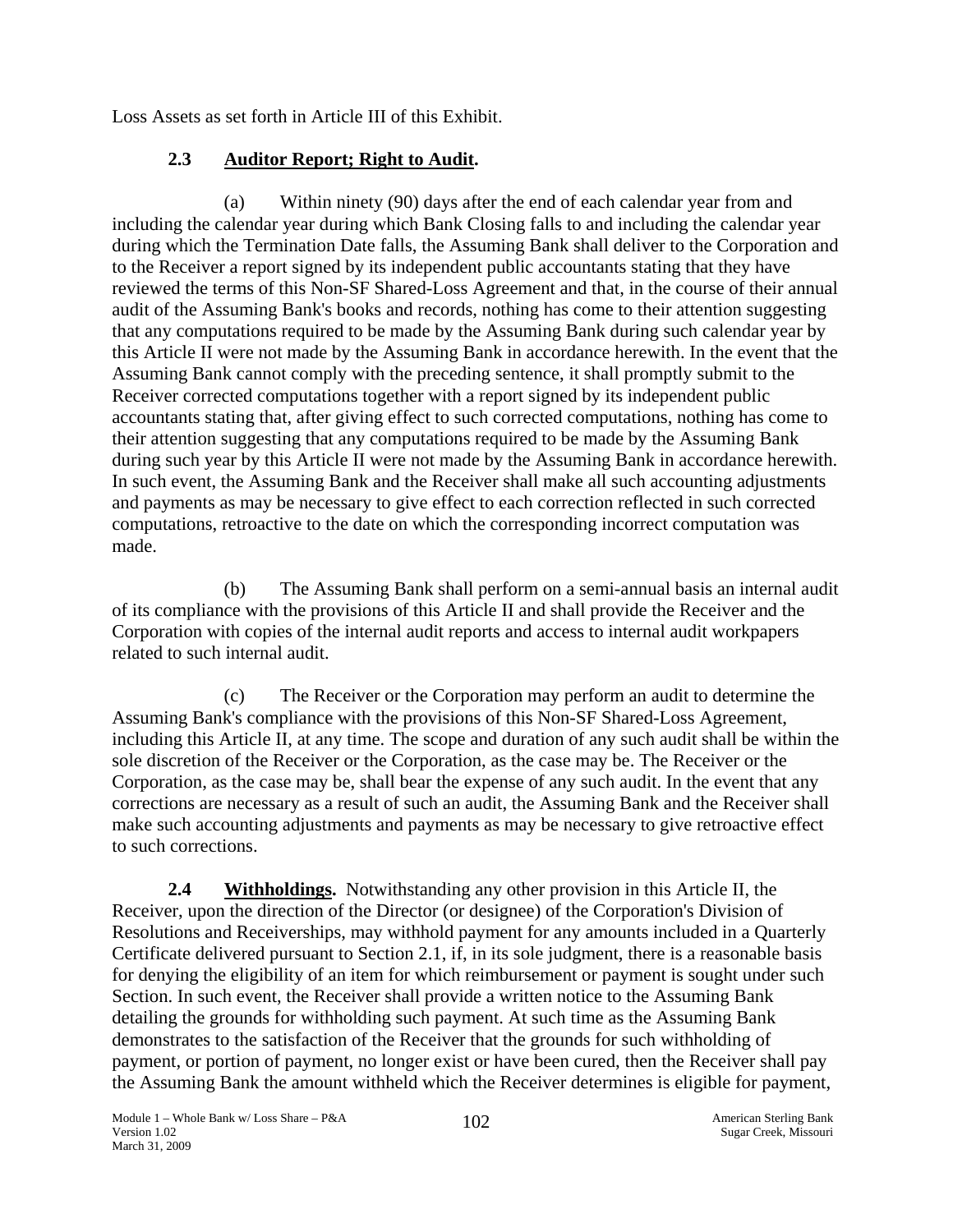within fifteen (15) Business Days. In the event the Receiver or the Assuming Bank elects to submit the issue of the eligibility of the item for reimbursement or payment for determination under the dispute resolution procedures of Section 2.1(f), then (i) if the dispute is settled by the mutual agreement of the parties in accordance with Section 2.1(f)(iii), the Receiver shall pay the amount withheld (to the extent so agreed) within fifteen (15) Business Days from the date upon which the dispute is determined by the parties to be resolved by mutual agreement, and (ii) if the dispute is resolved by the determination of a Review Board, the Receiver shall pay the amount withheld (to the extent so determined) within fifteen (15) Business Days from the date upon which the Receiver is notified of the determination by the Review Board of its obligation to make such payment. Any payment by the Receiver pursuant to this Section 2.4 shall be made together with interest on the amount thereof from the date the payment was agreed or determined otherwise to be due, at the interest rate per annum determined by the Receiver to be equal to the coupon equivalent of the three (3)-month U.S. Treasury Bill Rate in effect as of the first Business Day of each Calendar Quarter during which such interest accrues as reported in the Federal Reserve Board's Statistical Release for Selected Interest Rates H.15 opposite the caption "Auction Average - 3-Month" or, if not so reported for such day, for the next preceding Business Day for which such rate was so reported.

**2.5 Books and Records**. The Assuming Bank shall at all times keep books and records which fairly present all dealings and transactions carried out in connection with its business and affairs. Except as otherwise provided for in the Purchase and Assumption Agreement or this Non-SF Shared-Loss Agreement, all financial books and records shall be kept in accordance with generally accepted accounting principles, consistently applied for the periods involved and in a manner such that information necessary to determine compliance with any requirement of the Purchase and Assumption Agreement or this Non-SF Shared-Loss Agreement will be readily obtainable, and in a manner such that the purposes of the Purchase and Assumption Agreement or this Non-SF Shared-Loss Agreement may be effectively accomplished. Without the prior written approval of the Corporation, the Assuming Bank shall not make any change in its accounting principles affecting the Shared-Loss Assets except as required by a change in generally accepted accounting principles. The Assuming Bank shall notify the Corporation of any change in its accounting principles affecting the Shared-Loss Assets which it believes are required by a change in generally accepted accounting principles.

**2.6 Information**. The Assuming Bank shall promptly provide to the Corporation such other information, including financial statements and computations, relating to the performance of the provisions of the Agreement or otherwise relating to its business and affairs or this Exhibit, as the Corporation or the Receiver may request from time to time.

**2.7 Tax Ruling.** The Assuming Bank shall not at any time, without the Corporation's prior written consent, seek a private letter ruling or other determination from the Internal Revenue Service or otherwise seek to qualify for any special tax treatment or benefits associated with any payments made by the Corporation pursuant to the Agreement or this Exhibit.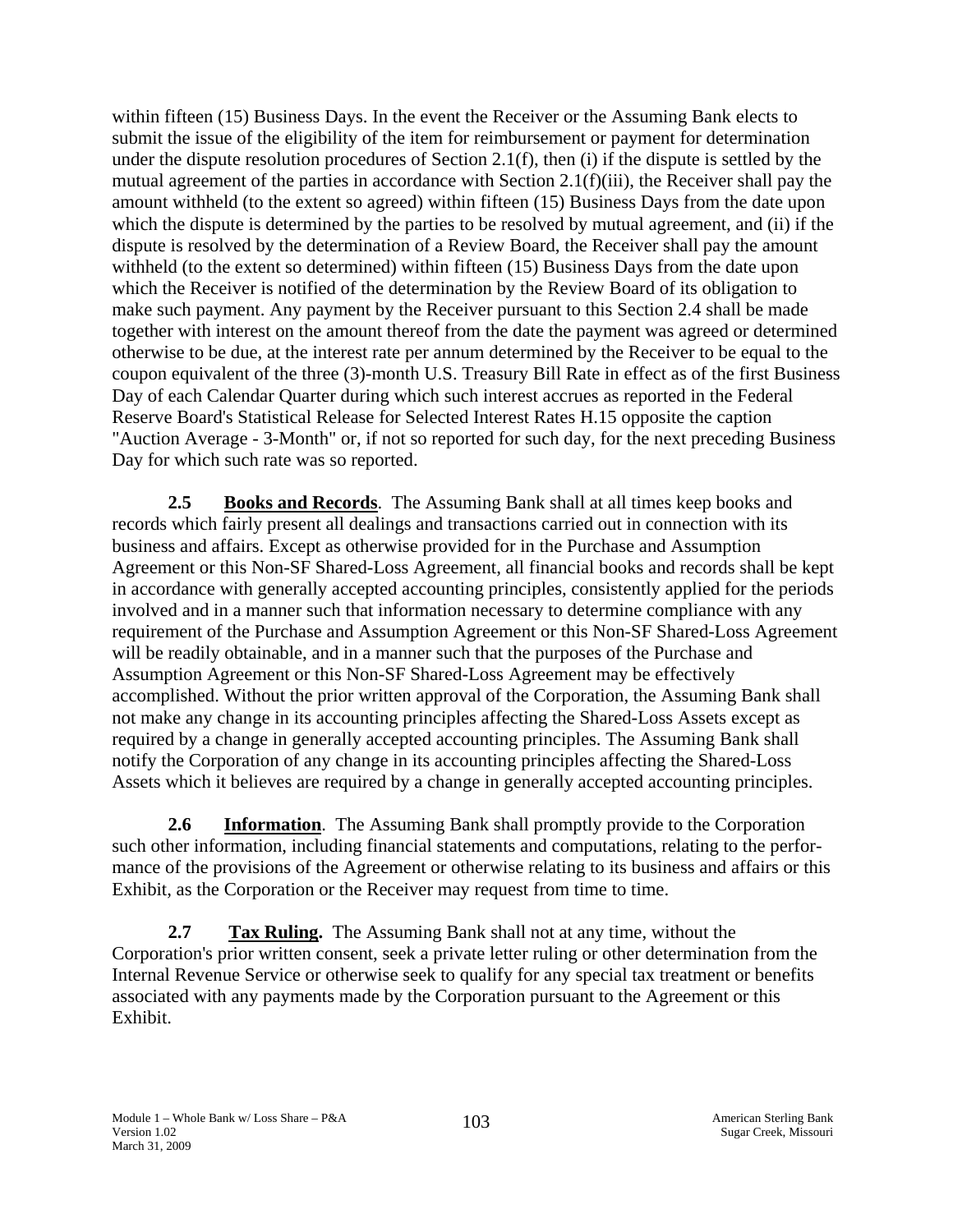# **ARTICLE III - RULES REGARDING THE ADMINISTRATION OF SHARED-LOSS ASSETS**

**3.1 Agreement with Respect to Administration.** The Assuming Bank shall (and shall cause any of its Affiliates to which the Assuming Bank transfers any Shared-Loss Assets to) manage, administer, and collect the Shared-Loss Assets while owned by the Assuming Bank or any Affiliate thereof during the term of the Agreement in accordance with the rules set forth in this Article III ("Rules"). The Assuming Bank shall be responsible to the Receiver and the Corporation in the performance of its duties hereunder and shall provide to the Receiver and the Corporation such reports as the Receiver or the Corporation deems advisable, including but not limited to the reports required by Section 3.3 hereof, and shall permit the Receiver and the Corporation at all times to monitor the Assuming Bank's performance of its duties hereunder.

**3.2 Duties of the Assuming Bank.** (a) In performance of its duties under these Rules, the Assuming Bank shall:

(i) manage, administer, collect and effect Charge-Offs and Recoveries with respect to each Shared-Loss Asset in a manner consistent with (A) usual and prudent business and banking practices; (B) the Assuming Bank's practices and procedures including, without limitation, the then-effective written internal credit policy guidelines of the Assuming Bank, with respect to the management, administration and collection of and taking of charge-offs and write-downs with respect to loans, other real estate and repossessed collateral that do not constitute Shared-Loss Assets;

(ii) exercise its best business judgment in managing, administering, collecting and effecting Charge-Offs with respect to Shared-Loss Assets;

(iii) use its best efforts to maximize collections with respect to Shared-Loss Assets and, if applicable for a particular Shared-Loss Asset, without regard to the effect of maximizing collections on assets held by the Assuming Bank or any of its Affiliates that are not Shared-Loss Assets;

(iv) adopt and implement accounting, reporting, record-keeping and similar systems with respect to the Shared-Loss Assets, as provided in Section 3.3 hereof;

(v) retain sufficient staff to perform its duties hereunder;

(vi) provide written notification in accordance with Article IV of this Exhibit immediately after the execution of any contract pursuant to which any third party (other than an Affiliate of the Assuming Bank) will manage, administer or collect any of the Shared-Loss Assets, together with a copy of that contract.

(b) Any transaction with or between any Affiliate of the Assuming Bank with respect to any Shared-Loss Asset including, without limitation, the execution of any contract pursuant to which any Affiliate of the Assuming Bank will manage, administer or collect any of the Shared-Loss Assets, or any other action involving self-dealing, shall be subject to the prior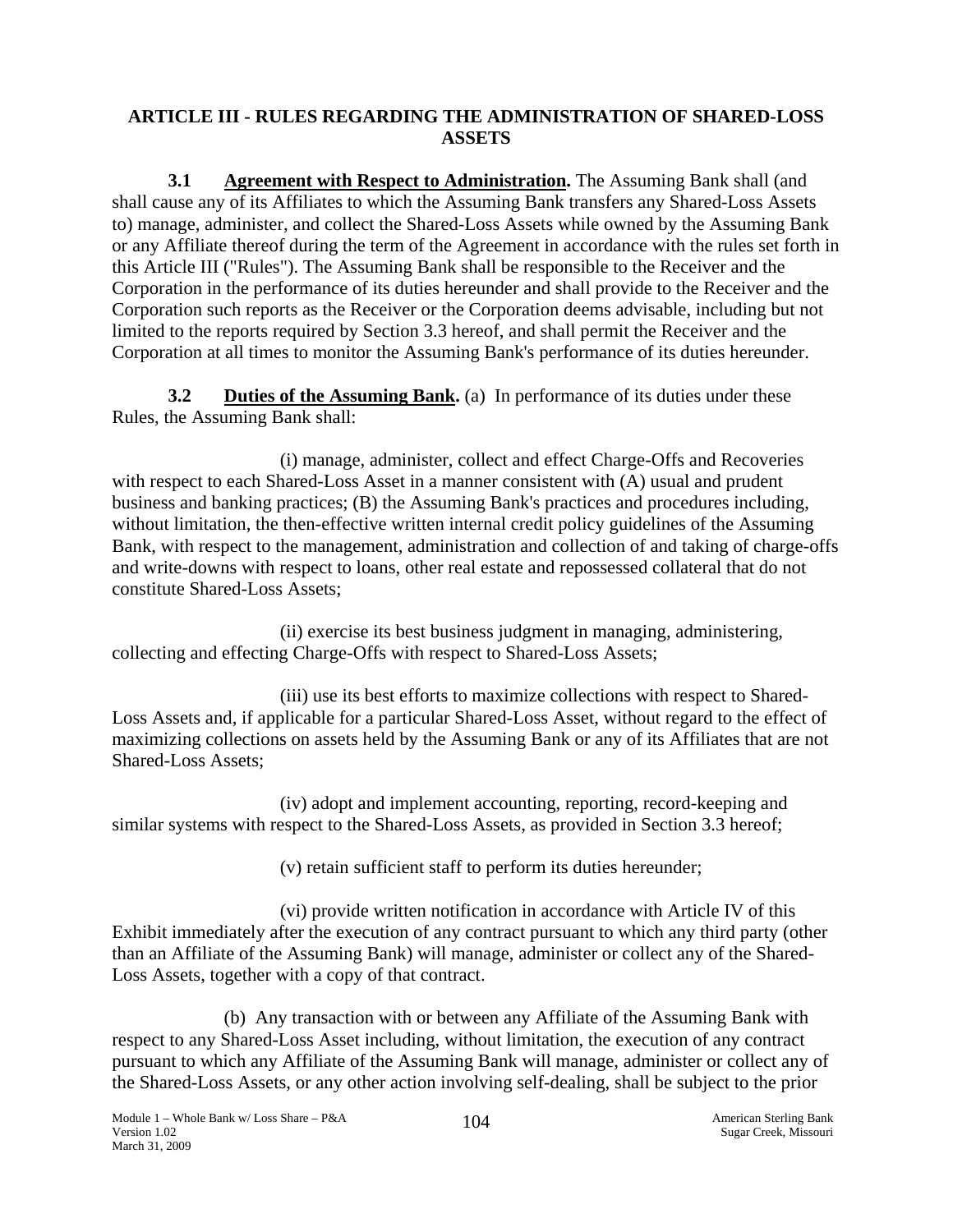written approval of the Receiver or the Corporation.

(c) The following categories of expenses shall not be deemed to be Reimbursable Expenses or Recovery Expenses:

(i) Federal, State, or local income taxes and expenses related thereto;

(ii) salaries or other compensation and related benefits of Assuming Bank employees and the employees of its Affiliates including, without limitation, any bonus, commission or severance arrangements, training, payroll taxes, dues, or travel- or relocationrelated expenses;

(iii) the cost of space occupied by the Assuming Bank, any Affiliate thereof and their staff, the rental of and maintenance of furniture and equipment, and expenses for data processing including the purchase or enhancement of data processing systems;

(iv) except as otherwise provided herein, fees for accounting and other independent professional consultants (other than consultants retained to assess the presence, storage or release of any hazardous or toxic substance, or any pollutant or contaminant with respect to the collateral securing a Shared-Loss Loan that has been fully or partially charged-off); provided, that for purposes of this Section 3.2(c)(iv), fees of attorneys and appraisers engaged as necessary to assist in collections with respect to Shared-Loss Assets shall not be deemed to be fees of other independent consultants;

(v) allocated portions of any other overhead or general and administrative expense other than any fees relating to specific assets, such as appraisal fees or environmental audit fees, for services of a type the Assuming Bank does not normally perform internally;

(vi) any expense not incurred in good faith and with the same degree of care that the Assuming Bank normally would exercise in the collection of troubled assets in which it alone had an interest; and

(vii) any expense incurred for a product, service or activity that is of an extravagant nature or design.

(d) The Assuming Bank shall not contract with third parties to provide services the cost of which would be a Reimbursable Expense or Recovery Expense if the Assuming Bank would have provided such services itself if the relevant Shared-Loss Assets were not subject to the loss-sharing provisions of Section 2.1 of this Commercial Loss-Share Agreement.

**3.3 Shared-Loss Asset Records and Reports**. The Assuming Bank shall establish and maintain records on a separate general ledger, and on such subsidiary ledgers as may be appropriate to account for the Shared-Loss Assets, in such form and detail as the Receiver or the Corporation may require, to enable the Assuming Bank to prepare and deliver to the Receiver or the Corporation such reports as the Receiver or the Corporation may from time to time request regarding the Shared-Loss Assets and the Quarterly Certificates required by Section 2.1 of this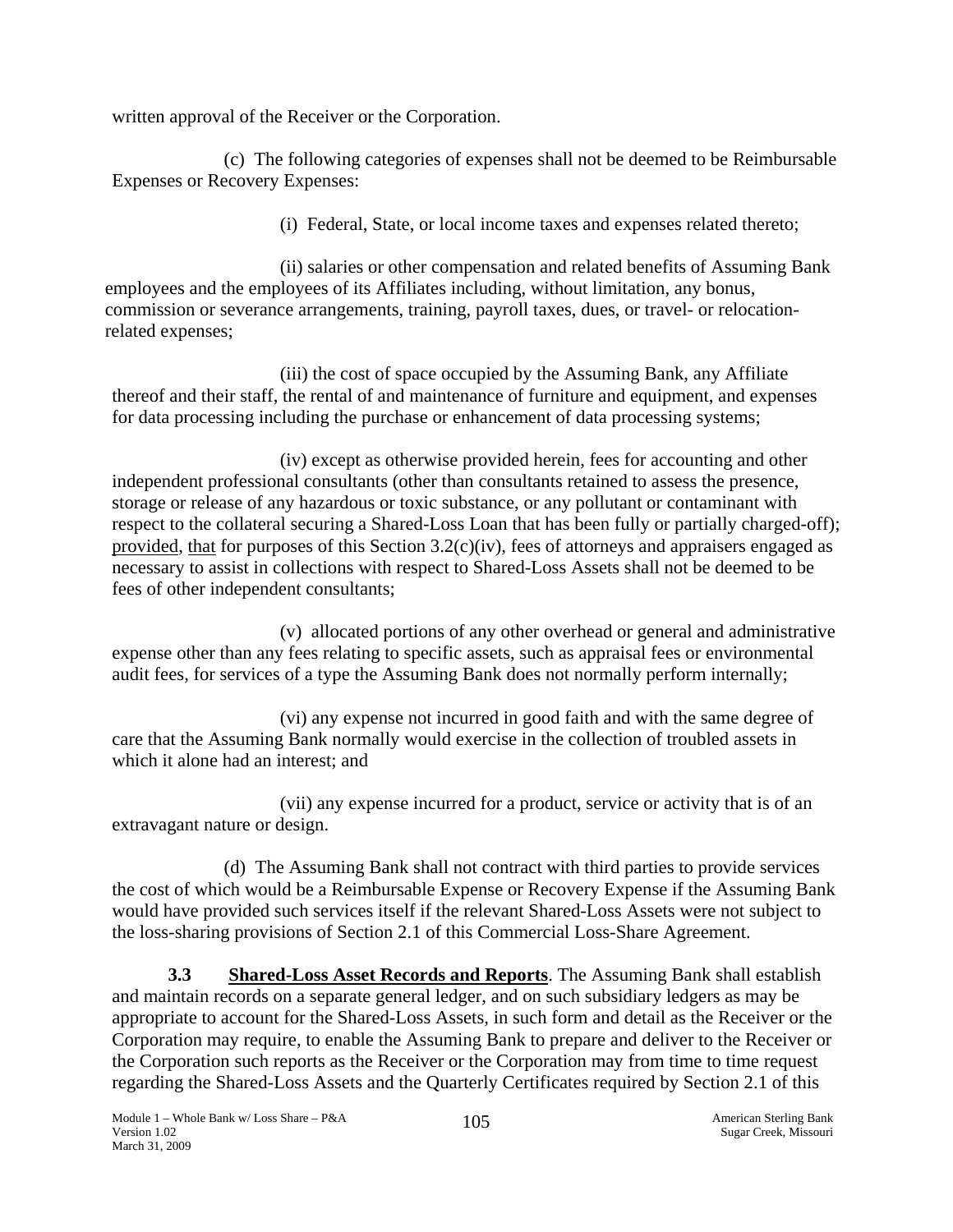Exhibit.

## **3.4 Related Loans**.

(a) The Assuming Bank shall not manage, administer or collect any "Related Loan" in any manner which would have the effect of increasing the amount of any collections with respect to the Related Loan to the detriment of the Shared-Loss Asset to which such loan is related. A "Related Loan" means any loan or extension of credit held by the Assuming Bank at any time on or prior to the end of the final Recovery Quarter that is: (i) made to the same Obligor with respect to a Loan that is a Shared-Loss Asset or with respect to a Loan from which Other Real Estate, Additional ORE or Subsidiary ORE derived, or (ii) attributable to the same primary Obligor with respect to any Loan described in clause (i) under the rules of the Assuming Bank's Chartering Authority concerning the legal lending limits of financial institutions organized under its jurisdiction as in effect on the Commencement Date, as applied to the Assuming Bank.

(b) The Assuming Bank shall prepare and deliver to the Receiver with the Quarterly Certificates for the Calendar Quarters ending June 30 and December 31 for all Shared-Loss Quarters and Recovery Quarters, a schedule of all Related Loans which are commercial loans or commercial real estate loans with Legal Balances of \$500,000 or more on the Accounting Records of the Assuming Bank as of the end of each such semi-annual period, and all other commercial loans or commercial real estate loans attributable to the same Obligor on such loans of \$500,000 or more.

**3.5 Legal Action; Utilization of Special Receivership Powers**. The Assuming Bank shall notify the Receiver in writing (such notice to be given in accordance with Article IV below and to include all relevant details) prior to utilizing in any legal action any special legal power or right which the Assuming Bank derives as a result of having acquired an asset from the Receiver, and the Assuming Bank shall not utilize any such power unless the Receiver shall have consented in writing to the proposed usage. The Receiver shall have the right to direct such proposed usage by the Assuming Bank and the Assuming Bank shall comply in all respects with such direction. Upon request of the Receiver, the Assuming Bank will advise the Receiver as to the status of any such legal action. The Assuming Bank shall immediately notify the Receiver of any judgment in litigation involving any of the aforesaid special powers or rights.

## **ARTICLE IV -- LOSS-SHARING NOTICES GIVEN TO CORPORATION AND/OR RECEIVER**

As a supplement to the notice provisions contained in Section 13.7 of the Agreement, any notice, request, demand, consent, approval, or other communication (a "Notice") given to the Corporation and/or the Receiver in the loss-sharing context shall be given as follows:

**4.1** With respect to a Notice under Sections 2 and Sections 3.2, 3.3, and 3.4 of this Exhibit: